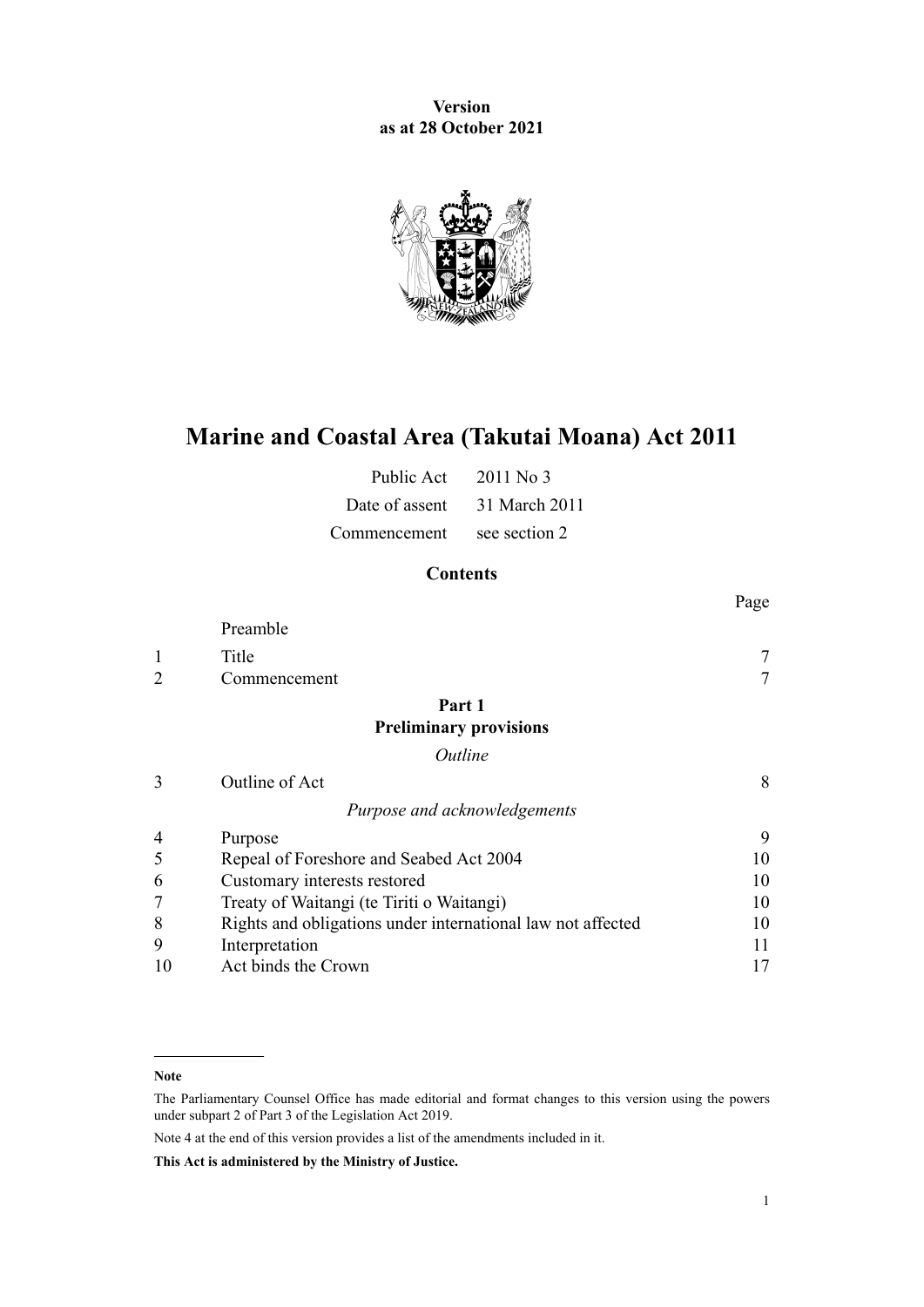# **[Part 2](#page-16-0)**

# **[Common marine and coastal area](#page-16-0)**

[Subpart 1—Interests in common marine and coastal area](#page-16-0)

| 11 | Special status of common marine and coastal area                                                                                   | 17 |
|----|------------------------------------------------------------------------------------------------------------------------------------|----|
| 12 | Areas acquiring status under certain enactments may vest in Crown                                                                  | 18 |
| 13 | Boundary changes of marine and coastal area                                                                                        | 18 |
| 14 | Roads located in marine and coastal area                                                                                           | 19 |
| 15 | No ownership in road that becomes part of common marine and<br>coastal area                                                        | 20 |
| 16 | Continued Crown ownership of minerals                                                                                              | 20 |
| 17 | Additions to common marine and coastal area                                                                                        | 20 |
| 18 | Rights of owners of structures                                                                                                     | 21 |
| 19 | Crown deemed to be owner of abandoned structures                                                                                   | 21 |
| 20 | Act does not affect existing resource consents or lawful activities                                                                | 22 |
| 21 | Certain proprietary interests to continue                                                                                          | 23 |
| 22 | Provisions relating to records of title wholly in common marine<br>and coastal area                                                | 23 |
| 23 | Provisions relating to record of title to land in common marine and<br>coastal area and land above line of mean high-water springs | 24 |
| 24 | Exclusion of interests in marine and coastal area founded on<br>adverse possession or prescriptive title                           | 25 |
| 25 | Local authorities may apply to Minister for redress for loss of<br>divested areas                                                  | 25 |
|    | Subpart 2—Public rights and powers over common marine and<br>coastal area                                                          |    |
|    | Rights of access                                                                                                                   |    |
| 26 | Rights of access                                                                                                                   | 26 |
|    | Rights of navigation                                                                                                               |    |
| 27 | Rights of navigation within marine and coastal area                                                                                | 26 |
|    | Rights of fishing                                                                                                                  |    |
| 28 | Fishing rights preserved                                                                                                           | 27 |
|    | Subpart 3-Reclaimed land                                                                                                           |    |
| 29 | Interpretation                                                                                                                     | 27 |
| 30 | Certain reclaimed land to vest in Crown                                                                                            | 28 |
| 31 | New status of existing reclaimed land                                                                                              | 28 |
| 32 | Minister may declare reclaimed land to be subject to Land Act<br>1948                                                              | 29 |
| 33 | Minister to administer reclaimed land subject to this subpart                                                                      | 29 |
| 34 | Granting and disposition of interests in reclaimed land subject to<br>this subpart                                                 | 30 |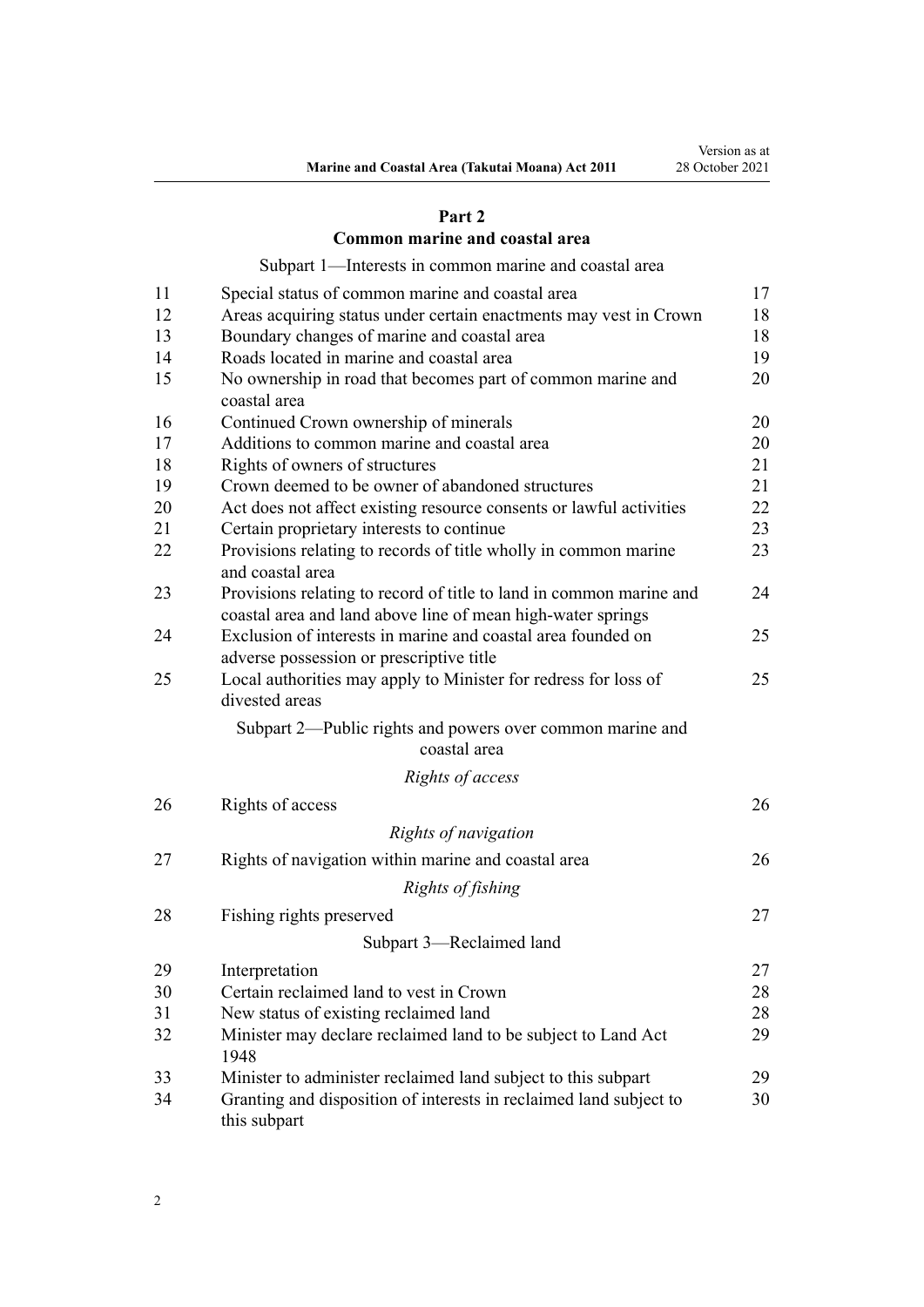|    | Version as at<br>28 October 2021<br>Marine and Coastal Area (Takutai Moana) Act 2011                             |    |
|----|------------------------------------------------------------------------------------------------------------------|----|
| 35 | Eligible applicants for interests in reclaimed land subject to this<br>subpart                                   | 30 |
| 36 | Determination of application by Minister                                                                         | 30 |
| 37 | Presumption that certain applicants to be granted freehold interest<br>in reclaimed land subject to this subpart | 31 |
| 38 | Notification of determination and variation                                                                      | 32 |
| 39 | Vesting of interest in reclaimed land subject to this subpart                                                    | 32 |
| 40 | Application for renewal of interests less than freehold                                                          | 33 |
| 41 | Pending applications under Resource Management Act 1991 that<br>relate to reclaimed land                         | 34 |
| 42 | Savings                                                                                                          | 35 |
| 43 | Land reclaimed from customary marine title areas by customary<br>marine title groups                             | 35 |
|    | Rights of first refusal                                                                                          |    |
| 44 | Restrictions on disposition of freehold interest                                                                 | 36 |
| 45 | Offers to Minister, iwi or hapū, or public                                                                       | 37 |
|    | Part 3                                                                                                           |    |
|    | <b>Customary interests</b>                                                                                       |    |
| 46 | Overview of this Part                                                                                            | 38 |
|    | Subpart 1—Participation in conservation processes in common                                                      |    |
|    | marine and coastal area                                                                                          |    |
| 47 | Participation in conservation processes                                                                          | 39 |
| 48 | Notification of conservation process                                                                             | 39 |
| 49 | Obligation on decision maker                                                                                     | 40 |
| 50 | Stranded marine mammals                                                                                          | 40 |
|    | Subpart 2—Protected customary rights                                                                             |    |
| 51 | Meaning of protected customary rights                                                                            | 41 |
| 52 | Scope and effect of protected customary rights                                                                   | 41 |
| 53 | Delegations and transfers of protected customary rights                                                          | 42 |
| 54 | Limitations on exercise of protected customary rights                                                            | 43 |
| 55 | Effect of protected customary rights on resource consent<br>applications                                         | 43 |
|    | Controls                                                                                                         |    |
| 56 | Controls on exercise of protected customary rights                                                               | 44 |
| 57 | Notification of controls                                                                                         | 45 |
|    | Subpart 3—Customary marine title                                                                                 |    |
|    | Determination of whether customary marine title exists                                                           |    |
| 58 | Customary marine title                                                                                           | 45 |
| 59 | Matters relevant to whether customary marine title exists                                                        | 46 |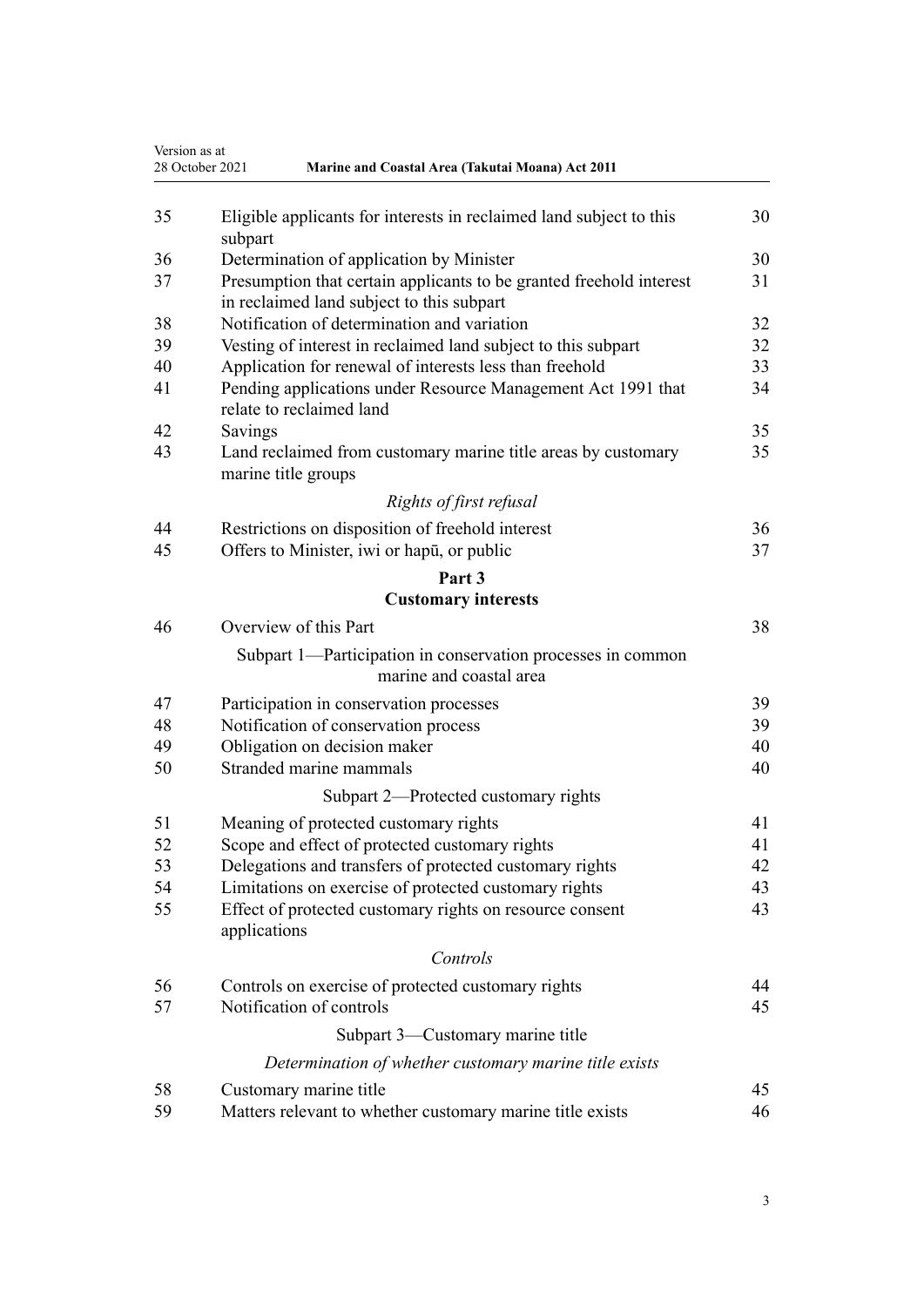|    | Marine and Coastal Area (Takutai Moana) Act 2011                                                    | Version as at<br>28 October 2021 |
|----|-----------------------------------------------------------------------------------------------------|----------------------------------|
|    | Rights under customary marine title                                                                 |                                  |
| 60 | Scope and effect of customary marine title                                                          | 47                               |
| 61 | Delegation and transfer                                                                             | 48                               |
| 62 | Rights conferred by customary marine title                                                          | 48                               |
|    | Accommodated activities                                                                             |                                  |
| 63 | Interpretation                                                                                      | 49                               |
| 64 | Accommodated activities                                                                             | 51                               |
| 65 | Deemed accommodated activities                                                                      | 53                               |
|    | RMA permission right                                                                                |                                  |
| 66 | Scope of Resource Management Act 1991 permission right                                              | 54                               |
| 67 | Procedural matters relevant to exercise of RMA permission right                                     | 54                               |
| 68 | Effect of RMA permission right                                                                      | 55                               |
| 69 | Offence and penalty provision                                                                       | 55                               |
| 70 | Environment Court may make enforcement orders                                                       | 56                               |
|    | Conservation permission right                                                                       |                                  |
| 71 | Scope and effect of conservation permission right                                                   | 57                               |
| 72 | Obligation to refer proposals for conservation activity if<br>conservation permission right applies | 57                               |
| 73 | Obligations when conservation permission right is exercised                                         | 58                               |
|    | Protection purposes                                                                                 |                                  |
| 74 | Priority of protection purposes                                                                     | 58                               |
| 75 | Matters relevant to determining protection purposes                                                 | 59                               |
|    | Marine mammal watching permits                                                                      |                                  |
| 76 | Decisions on grant of marine mammal permits                                                         | 59                               |
|    | New Zealand coastal policy statement                                                                |                                  |
| 77 | Consultation                                                                                        | 60                               |
|    | Wāhi tapu protection right                                                                          |                                  |
| 78 | Protection of wahi tapu and wahi tapu areas                                                         | 60                               |
| 79 | Wāhi tapu conditions                                                                                | 61                               |
| 80 | Wardens and fishery officers                                                                        | 61                               |
| 81 | Compliance                                                                                          | 62                               |
|    | Ngā taonga tūturu                                                                                   |                                  |
| 82 | Newly found taonga tūturu                                                                           | 63                               |
|    | Status of minerals                                                                                  |                                  |
| 83 | Status of minerals in customary marine title area                                                   | 64                               |
| 84 | Status of existing privileges within common marine and coastal<br>area                              | 64                               |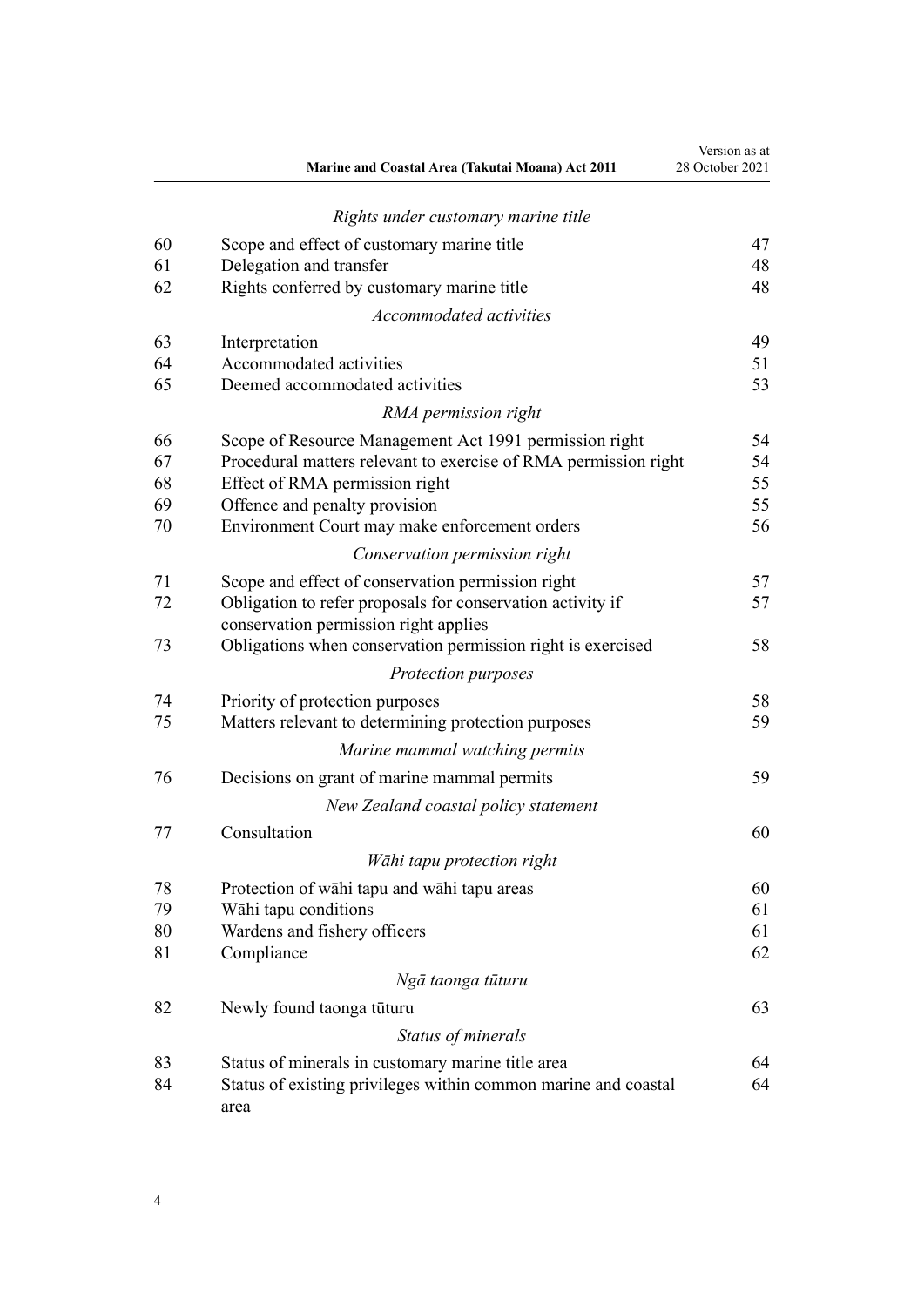Version as at

| 28 October 2021 | <b>Marine and Coastal Area (Takutai Moana) Act 2011</b> |
|-----------------|---------------------------------------------------------|
|                 |                                                         |

| 85  | Planning document                                                                       | 65 |
|-----|-----------------------------------------------------------------------------------------|----|
| 86  | Lodging and registration of planning document                                           | 66 |
| 87  | Transitional provision                                                                  | 66 |
|     | Obligations arising in respect of customary marine title planning<br>documents          |    |
| 88  | Obligation on local authorities                                                         | 66 |
| 89  | Obligation on Heritage New Zealand Pouhere Taonga                                       | 66 |
| 90  | Obligation on Director-General                                                          | 67 |
| 91  | Obligation on Minister of Fisheries                                                     | 67 |
| 92  | Interpretation                                                                          | 67 |
| 93  | Obligations on regional councils in relation to planning documents                      | 68 |
|     | Part 4                                                                                  |    |
|     | <b>Administrative and miscellaneous matters</b>                                         |    |
|     | Recognition of customary interests                                                      |    |
| 94  | Recognition of protected customary rights and customary marine<br>title                 | 70 |
|     | Subpart 1—Recognition agreements                                                        |    |
| 95  | Recognition agreements                                                                  | 70 |
| 96  | How recognition agreements to be brought into effect                                    | 70 |
| 97  | Notification of agreement recognising protected customary rights                        | 71 |
|     | Subpart 2—Recognition by order of Court                                                 |    |
| 98  | Court may recognise protected customary right or customary<br>marine title              | 71 |
| 99  | Court may refer to Māori Appellate Court or pūkenga for opinion<br>or advice on tikanga | 72 |
|     | Application for recognition order                                                       |    |
| 100 | Who may apply                                                                           | 72 |
| 101 | Contents of application                                                                 | 73 |
| 102 | Service of application                                                                  | 73 |
| 103 | Public notice of application                                                            | 73 |
| 104 | Who may appear on application for recognition order                                     | 74 |
| 105 | Evidence                                                                                | 74 |
| 106 | Burden of proof                                                                         | 74 |
| 107 | Court's flexibility in dealing with application                                         | 75 |
| 108 | Rules governing procedure                                                               | 75 |
|     | Recognition orders                                                                      |    |
| 109 | Form of recognition order                                                               | 75 |
| 110 | Requirements for notification of orders                                                 | 76 |
| 111 | Recognition order may be varied or cancelled                                            | 77 |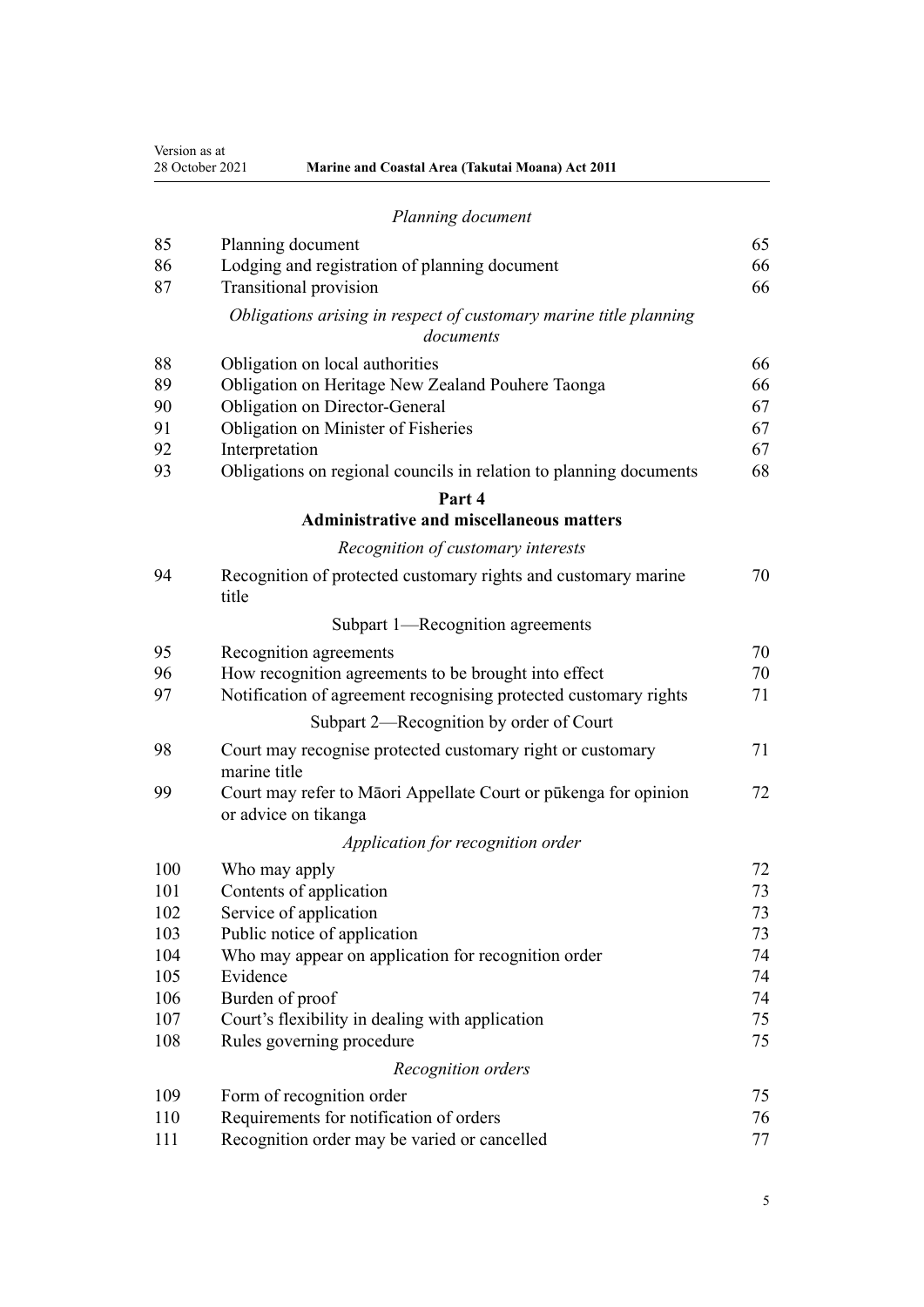|     | Marine and Coastal Area (Takutai Moana) Act 2011                     | Version as at<br>28 October 2021 |
|-----|----------------------------------------------------------------------|----------------------------------|
|     | Appeal rights                                                        |                                  |
| 112 | Right of appeal against decision of Court                            | 78                               |
|     | Sealing of recognition orders                                        |                                  |
| 113 | Orders sealed by Court                                               | 78                               |
|     | Subpart 3—Marine and coastal area register                           |                                  |
| 114 | Marine and coastal area register                                     | 78                               |
| 115 | Requirements for keeping register                                    | 79                               |
| 116 | Inspection and copying                                               | 79                               |
| 117 | Application of Privacy Act 1993 [Repealed]                           | 79                               |
|     | Subpart 4—Regulations and miscellaneous matters                      |                                  |
|     | Regulations and bylaws                                               |                                  |
| 118 | Regulations for administrative purposes                              | 79                               |
| 119 | Minister of Conservation to perform residual management<br>functions | 80                               |
| 120 | Regulations for management of common marine and coastal area         | 81                               |
| 121 | <b>Bylaws</b>                                                        | 82                               |
| 122 | Persons breaching regulations or bylaws may be directed to stop      | 83                               |
|     | Local Acts                                                           |                                  |
| 123 | Relationship between local Acts and this Act                         | 84                               |
|     | References                                                           |                                  |
| 124 | References to public foreshore and seabed                            | 84                               |
|     | Transitional arrangements                                            |                                  |
| 125 | Pending proceedings under Foreshore and Seabed Act 2004              | 84                               |
|     | <b>Notices</b>                                                       |                                  |
| 126 | Giving of notices                                                    | 85                               |
|     | Amendments to other enactments                                       |                                  |
| 127 | Amendment to section 7 of Conservation Act 1987                      | 85                               |
| 128 | Consequential amendments to other enactments                         | 85                               |
|     | <b>Schedule 1</b>                                                    | 86                               |
|     | Resource consents and controls in protected customary rights         |                                  |
|     | area                                                                 |                                  |
|     | <b>Schedule 2</b>                                                    | 94                               |
|     | Process by which certain new activities in customary marine          |                                  |
|     | title area become deemed accommodated activities                     |                                  |
|     | <b>Schedule 3</b>                                                    | 100                              |
|     | <b>Enactments consequentially amended</b>                            |                                  |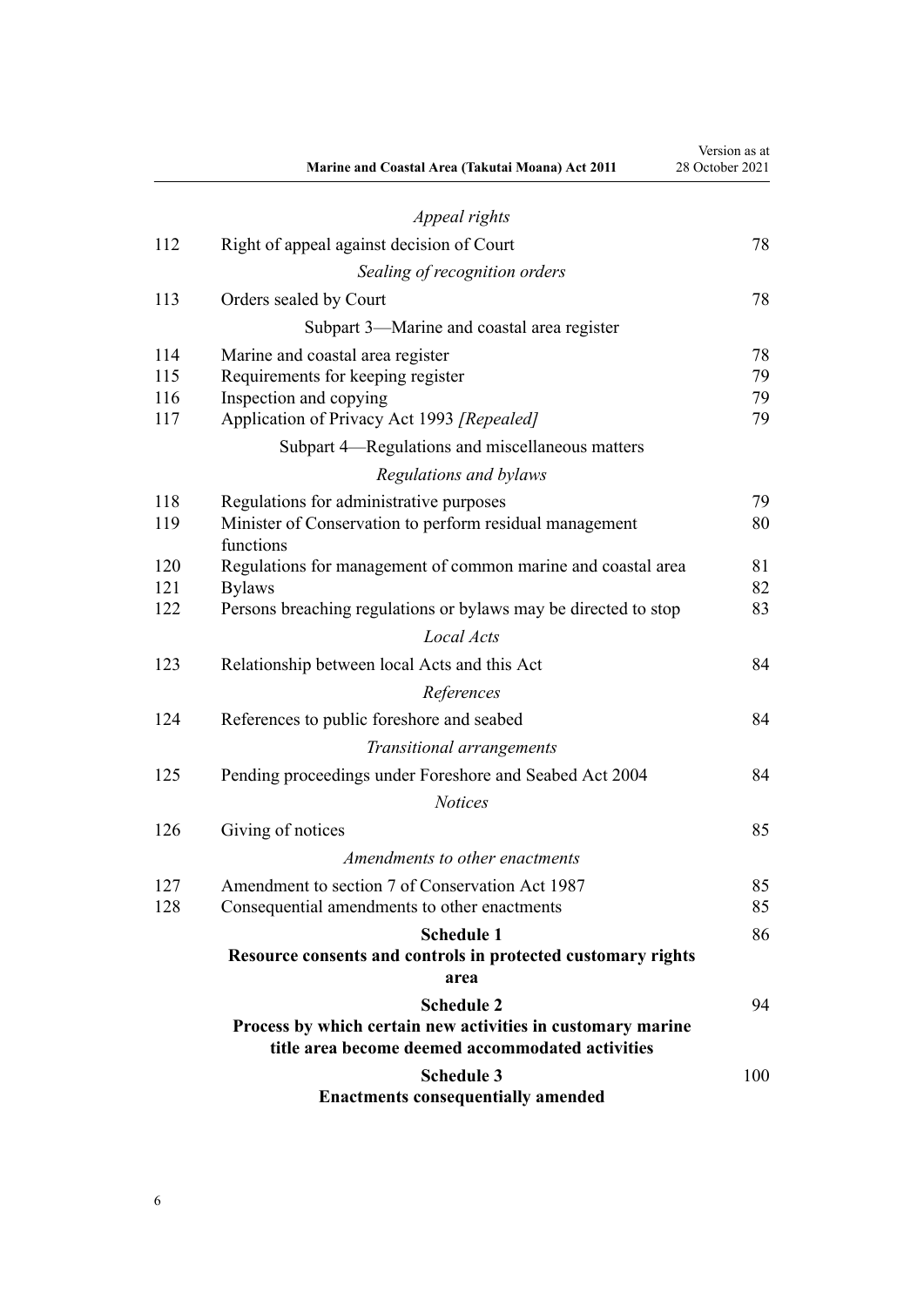# <span id="page-6-0"></span>**Preamble**

- (1) In June 2003, the Court of Appeal held in *Attorney-General v Ngāti Apa* [2003] 3 NZLR 643 that the Māori Land Court had jurisdiction to determine claims of customary ownership to areas of the foreshore and seabed. The [Foreshore and](http://legislation.govt.nz/pdflink.aspx?id=DLM319838) [Seabed Act 2004](http://legislation.govt.nz/pdflink.aspx?id=DLM319838) (the **2004 Act**) was enacted partly in response to the Court of Appeal's decision:
- (2) In its *Report on the Crown's Foreshore and Seabed Policy* (Wai 1071), the Waitangi Tribunal found the policy underpinning the 2004 Act in breach of the Treaty of Waitangi. The Tribunal raised questions as to whether the policy complied with the rule of law and the principles of fairness and non-discrimination against a particular group of people. Criticism was voiced against the dis‐ criminatory effect of the 2004 Act on whānau, hapū, and iwi by the United Nations Committee on the Elimination of Racial Discrimination and the United Nations Special Rapporteur:
- (3) In 2009, a Ministerial Review Panel was set up to provide independent advice on the 2004 Act. It, too, viewed the Act as severely discriminatory against whānau, hapū, and iwi. The Panel proposed the repeal of the 2004 Act and engagement with Māori and the public about their interests in the foreshore and seabed, recommending that new legislation be enacted to reflect the Treaty of Waitangi and to recognise and provide for the interests of whānau, hapū, and iwi and for public interests in the foreshore and seabed:
- (4) This Act takes account of the intrinsic, inherited rights of iwi, hapū, and whā‐ nau, derived in accordance with tikanga and based on their connection with the foreshore and seabed and on the principle of manaakitanga. It translates those inherited rights into legal rights and interests that are inalienable, enduring, and able to be exercised so as to sustain all the people of New Zealand and the coastal marine environment for future generations:

# **The Parliament of New Zealand therefore enacts as follows:**

# **1 Title**

This Act is the Marine and Coastal Area (Takutai Moana) Act 2011 and may also be cited as—

- (a) the Marine and Coastal Area Act 2011; or
- (b) te Takutai Moana Act 2011.

# **2 Commencement**

This Act comes into force on the day after the date on which it receives the Royal assent.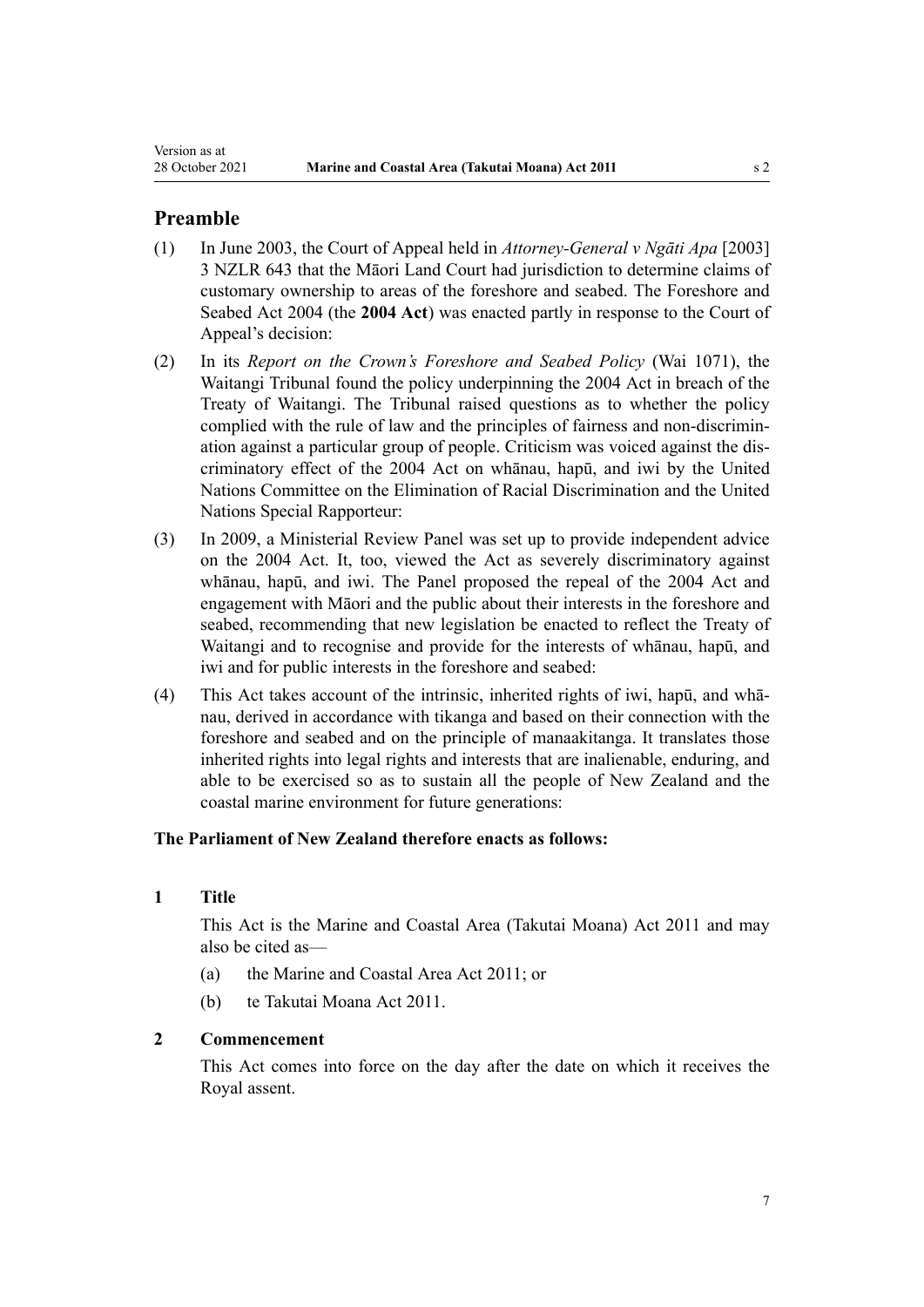# **Part 1 Preliminary provisions**

#### *Outline*

#### <span id="page-7-0"></span>**3 Outline of Act**

- (1) This section is a guide to the overall scheme and effect of this Act, but does not affect the interpretation or application of the other provisions of this Act.
- (2) This Part—
	- (a) sets out the purpose of the Act and acknowledges the importance of the marine and coastal area to all New Zealanders and the customary inter‐ ests of iwi, hapū, and whānau in that area; and
	- (b) repeals the [Foreshore and Seabed Act 2004](http://legislation.govt.nz/pdflink.aspx?id=DLM319838) and restores any customary interest extinguished by that Act; and
	- (c) states that, in order to take account of the Treaty of Waitangi, the Act recognises, and promotes the exercise of, the customary interests of iwi, hapū, and whānau in the common marine and coastal area of New Zealand; and
	- (d) records the scope of the Crown's sovereignty; and
	- (e) defines terms used in this Act; and
	- (f) provides that the Act binds the Crown.
- (3) [Part 2](#page-16-0) sets out the legal arrangements that are to apply to the common marine and coastal area, including,—
	- (a) in [subpart 1,](#page-16-0) provision for—
		- (i) the special status of the common marine and coastal area as an area that is incapable of ownership; and
		- (ii) matters relevant to the legal status of existing interests in the area, including roads and minerals; and
	- (b) in [subpart 2](#page-25-0), provision for ongoing public rights and powers in the com‐ mon marine and coastal area, namely,—
		- (i) rights of access; and
		- (ii) rights of navigation; and
		- (iii) rights of fishing; and
	- $(c)$  in [subpart 3](#page-26-0), provisions relating to the reclamation of land from the marine and coastal area.
- (4) [Part 3](#page-37-0) sets out the customary interests that may be recognised in the common marine and coastal area of New Zealand, namely,—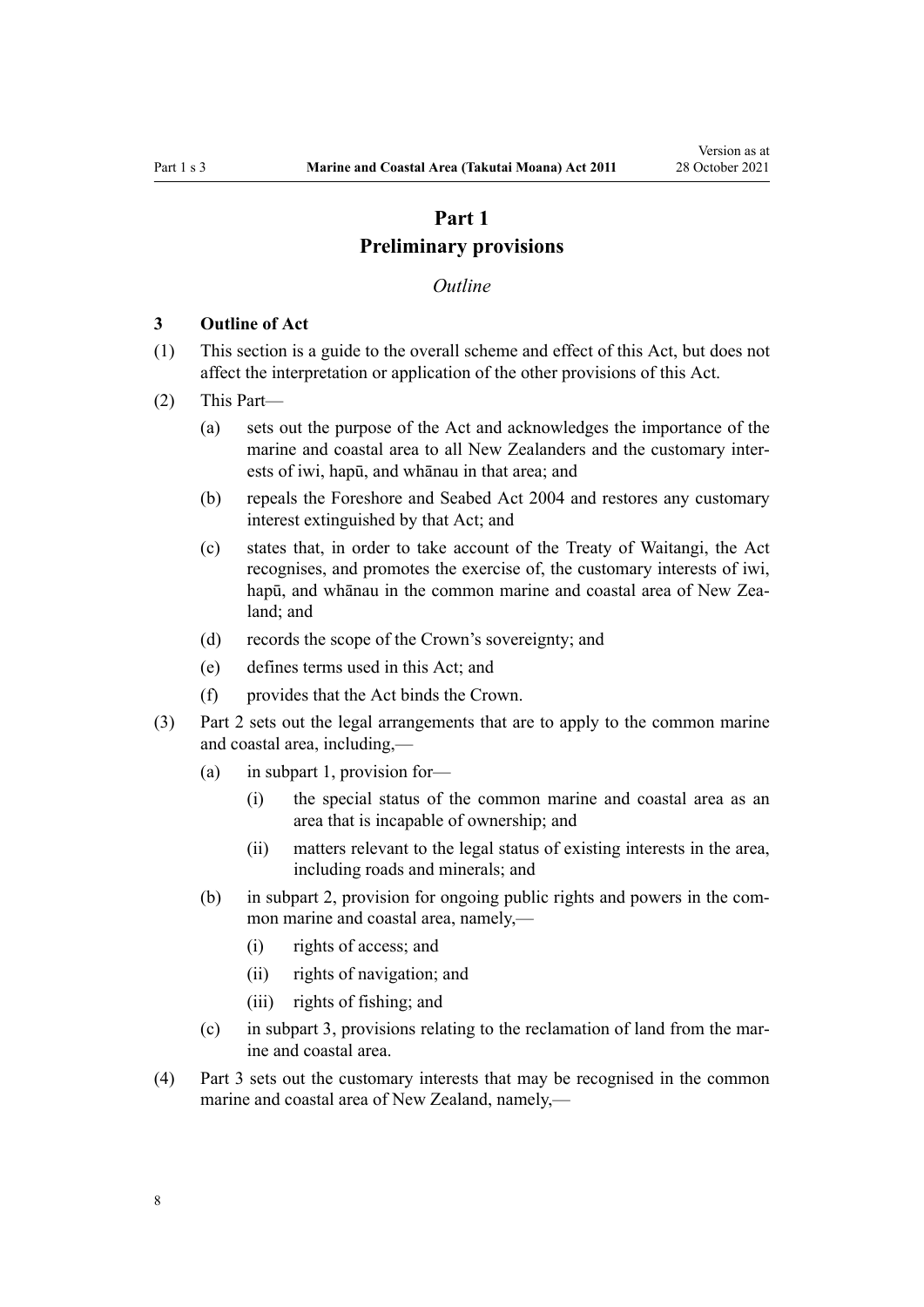- <span id="page-8-0"></span>(a) in [subpart 1,](#page-38-0) the participation of affected iwi and hapū in the specified conservation processes relating to the common marine and coastal area; and
- (b) in [subpart 2](#page-40-0), the scope and effect of protected customary rights that may be recognised by an order of the High Court or under an agreement; and
- (c) in [subpart 3](#page-44-0), the scope and effect of customary marine title that may be recognised by order of the High Court or under an agreement.

(5) [Part 4](#page-69-0) provides,—

- (a) in [subpart 1](#page-69-0), for the responsible Minister, on behalf of the Crown, to enter into agreements with applicant groups for recognition of—
	- (i) protected customary rights, which must be brought into effect by Order in Council; and
	- (ii) customary marine title, which must be brought into effect by an Act of Parliament; and
- (b) in [subpart 2](#page-70-0), for the jurisdiction of the High Court to hear and determine applications for recognition orders; and
- (c) in [subpart 3,](#page-77-0) for a marine and coastal area register to be set up for the recording of orders awarded, and agreements made, under [subparts 1](#page-69-0) and [2;](#page-70-0) and
- (d) in [subpart 4,](#page-78-0) for regulation-making and bylaw-making powers, the giving of notices, transitional matters, and consequential amendments.
- (6) The 3 schedules set out—
	- (a) machinery provisions relevant to—
		- (i) decision making concerning resource consent applications that may adversely affect the exercise of protected customary rights; and
		- (ii) the process relating to how new activities become deemed accommodated activities; and
	- (b) consequential amendments.

# *Purpose and acknowledgements*

# **4 Purpose**

- (1) The purpose of this Act is to—
	- (a) establish a durable scheme to ensure the protection of the legitimate interests of all New Zealanders in the marine and coastal area of New Zealand; and
	- (b) recognise the mana tuku iho exercised in the marine and coastal area by iwi, hapū, and whānau as tangata whenua; and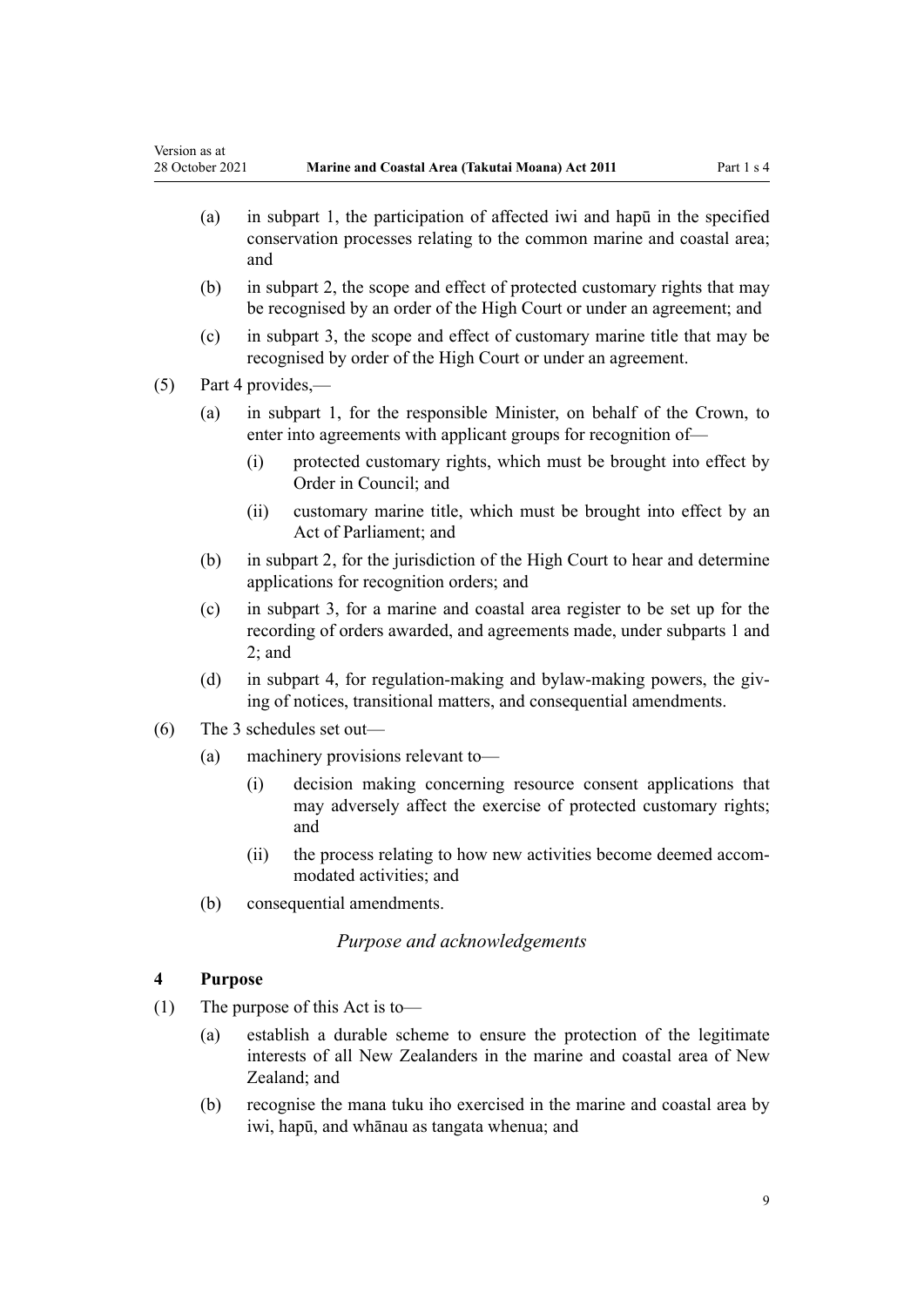- <span id="page-9-0"></span>(c) provide for the exercise of customary interests in the common marine and coastal area; and
- (d) acknowledge the Treaty of Waitangi (te Tiriti o Waitangi).
- (2) To that end, this Act—
	- (a) repeals the [Foreshore and Seabed Act 2004](http://legislation.govt.nz/pdflink.aspx?id=DLM319838) and restores customary inter‐ ests extinguished by that Act; and
	- (b) contributes to the continuing exercise of mana tuku iho in the marine and coastal area; and
	- (c) gives legal expression to customary interests; and
	- (d) recognises and protects the exercise of existing lawful rights and uses in the marine and coastal area; and
	- (e) recognises, through the protection of public rights of access, navigation, and fishing, the importance of the common marine and coastal area—
		- (i) for its intrinsic worth; and
		- (ii) for the benefit, use, and enjoyment of the public of New Zealand.

# **5 Repeal of Foreshore and Seabed Act 2004**

The [Foreshore and Seabed Act 2004](http://legislation.govt.nz/pdflink.aspx?id=DLM319838) (2004 No 93) is repealed.

#### **6 Customary interests restored**

- (1) Any customary interests in the common marine and coastal area that were extinguished by the [Foreshore and Seabed Act 2004](http://legislation.govt.nz/pdflink.aspx?id=DLM319838) are restored and given legal expression in accordance with this Act.
- (2) Any application under this Act for the recognition of customary interests must be considered and determined as if the [Foreshore and Seabed Act 2004](http://legislation.govt.nz/pdflink.aspx?id=DLM319838) had not been enacted.

#### **7 Treaty of Waitangi (te Tiriti o Waitangi)**

In order to take account of the Treaty of Waitangi (te Tiriti o Waitangi), this Act recognises, and promotes the exercise of, customary interests of Māori in the common marine and coastal area by providing,—

- (a) in [subpart 1 of Part 3,](#page-38-0) for the participation of affected iwi, hapū, and whānau in the specified conservation processes relating to the common marine and coastal area; and
- (b) in [subpart 2 of Part 3](#page-40-0), for customary rights to be recognised and protec‐ ted; and
- (c) in [subpart 3 of Part 3](#page-44-0), for customary marine title to be recognised and exercised.

### **8 Rights and obligations under international law not affected**

To avoid doubt, this Act does not affect—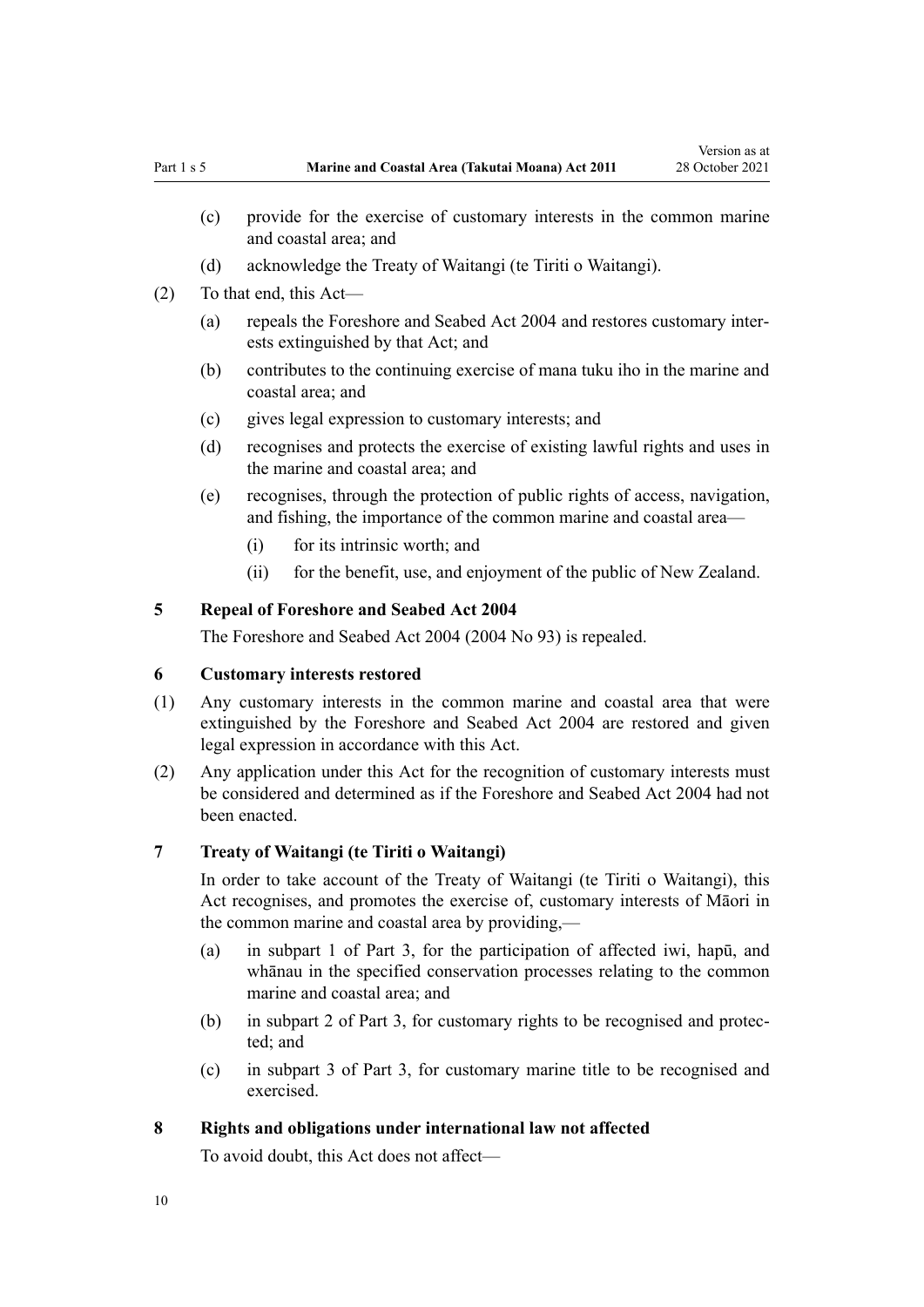- (a) the sovereignty of New Zealand under international law over the marine and coastal area, including the airspace above it; or
- (b) the rights and obligations of New Zealand under international law pur‐ suant to that sovereignty; or
- (c) the provisions in any other enactment relating to any such rights and obligations under international law.

# **9 Interpretation**

<span id="page-10-0"></span>Version as at

(1) In this Act, unless the context otherwise requires,—

**accommodated activity** has the meaning given in [section 64](#page-50-0)

**affected iwi, hapū, or whānau** has the meaning given in [section 47\(1\)](#page-38-0)

#### **agreement** means an agreement—

- (a) made under [section 95](#page-69-0) between an applicant group and the responsible Minister on behalf of the Crown to recognise and provide, as the case may be, for-
	- (i) protected customary rights; or
	- (ii) customary marine title; and
- (b) brought into effect under [section 96](#page-69-0)

#### **applicant group**—

- (a) means 1 or more iwi, hapū, or whānau groups that seek recognition under [Part 4](#page-69-0) of their protected customary rights or customary marine title by—
	- (i) a recognition order; or
	- (ii) an agreement; and
- (b) includes a legal entity (whether corporate or unincorporate) or natural person appointed by 1 or more iwi, hapū, or whānau groups to be the representative of that applicant group and to apply for, and hold, an order or enter into an agreement on behalf of the applicant group

**aquaculture activities** has the meaning given in [section 2\(1\)](http://legislation.govt.nz/pdflink.aspx?id=DLM230272) of the Resource Management Act 1991

**chief executive** means the chief executive of Land Information New Zealand

**coastal permit** has the meaning given in [section 87\(c\)](http://legislation.govt.nz/pdflink.aspx?id=DLM233848) of the Resource Management Act 1991

**common marine and coastal area** means the marine and coastal area other than—

- (a) specified freehold land located in that area; and
- (b) any area that is owned by the Crown and has the status of any of the fol‐ lowing kinds: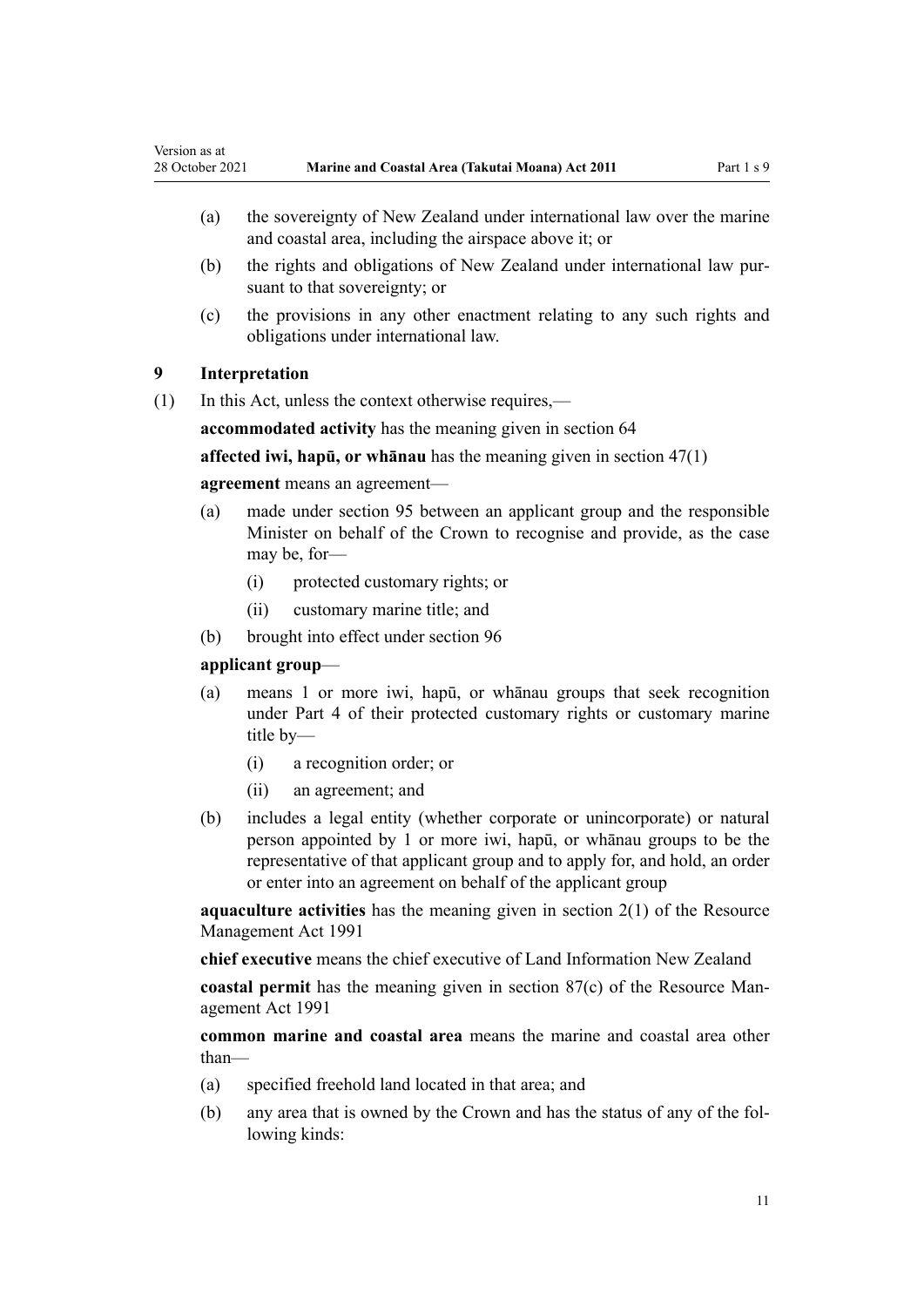- (i) a conservation area within the meaning of section  $2(1)$  of the Conservation Act 1987:
- (ii) a national park within the meaning of [section 2](http://legislation.govt.nz/pdflink.aspx?id=DLM36968) of the National Parks Act 1980:
- (iii) a reserve within the meaning of [section 2\(1\)](http://legislation.govt.nz/pdflink.aspx?id=DLM444310) of the Reserves Act 1977; and
- (c) the bed of Te Whaanga Lagoon in the Chatham Islands

**concession** means a concession granted following the process required by [Part](http://legislation.govt.nz/pdflink.aspx?id=DLM104633) [3B](http://legislation.govt.nz/pdflink.aspx?id=DLM104633) of the Conservation Act 1987

**consent authority** has the meaning given in [section 2\(1\)](http://legislation.govt.nz/pdflink.aspx?id=DLM230272) of the Resource Management Act 1991

**conservation area** has the meaning given in [section 2\(1\)](http://legislation.govt.nz/pdflink.aspx?id=DLM103616) of the Conservation Act 1987

**conservation permission right** means the permission right that a customary marine title group may exercise under a customary marine title order or an agreement in relation to the conservation activities specified in [section 71\(3\)](#page-56-0)

**conservation process** means any of the conservation processes specified in [section 47](#page-38-0)

**conservation protected area**—

- (a) means a part of the marine and coastal area that is protected, primarily for the purposes of conserving natural resources or the historical and cultural heritage of the area, under 1 or more of the following Acts:
	- (i) the [Conservation Act 1987:](http://legislation.govt.nz/pdflink.aspx?id=DLM103609)
	- (ii) the [National Parks Act 1980:](http://legislation.govt.nz/pdflink.aspx?id=DLM36962)
	- (iii) the [Reserves Act 1977](http://legislation.govt.nz/pdflink.aspx?id=DLM444304):
	- (iv) the [Wildlife Act 1953](http://legislation.govt.nz/pdflink.aspx?id=DLM276813); and
- (b) includes any adjoining land that may become part of that conservation protected area, whether or not it is within the marine and coastal area

**contact details**, as applying to an applicant group, protected customary rights group, or customary marine title group, means,—

- (a) in relation to an individual, the full street address where the individual usually lives or where that individual can be contacted; and
- (b) in relation to a body corporate or unincorporate, the full street address of the body's place of business or head office; and
- (c) in every case, an email address or telephone numbers

**council-controlled organisation** has the meaning given in [section 6\(1\)](http://legislation.govt.nz/pdflink.aspx?id=DLM171482) of the Local Government Act 2002

**Court** means the High Court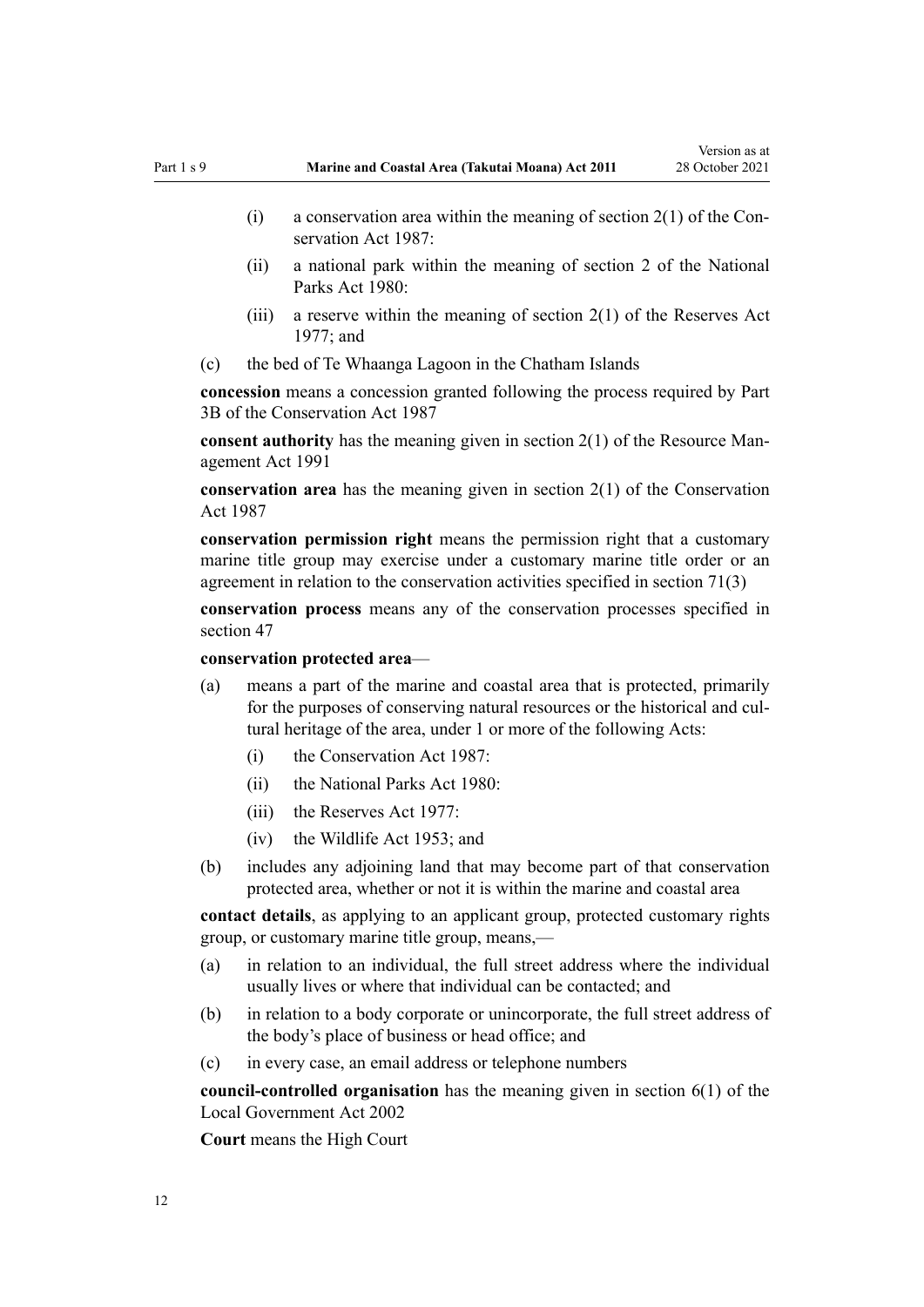**Crown** has the meaning given in [section 2](http://legislation.govt.nz/pdflink.aspx?id=DLM160819) of the Public Finance Act 1989

**Crown entity** has the meaning given in [section 7](http://legislation.govt.nz/pdflink.aspx?id=DLM329641) of the Crown Entities Act 2004

**customary marine title** means the customary interests—

- (a) established by an applicant group in accordance with [subpart 3 of Part 3;](#page-44-0) and
- (b) recognised by—

Version as at

- (i) a customary marine title order; or
- (ii) an agreement

**customary marine title area** means the part of the common marine and coastal area where a customary marine title order applies or in respect of which an agreement is made and brought into effect

#### **customary marine title group** —

- (a) means an applicant group to which a customary marine title order applies or with which an agreement is made and brought into effect; and
- (b) includes a delegate or transferee of the group if the delegation or transfer is made in accordance with tikanga

**customary marine title order** means an order of the Court—

- (a) granted in recognition of a customary marine title of a customary marine title group in respect of a customary marine title area; and
- (b) sealed under [section 113](#page-77-0)

**deemed accommodated activity** has the meaning given in [section 65](#page-52-0)

**Director-General** means the Director-General of Conservation

**effective date** means,—

- (a) in the case of a recognition order made under [section 98,](#page-70-0) the date on which the order is sealed under [section 113;](#page-77-0) and
- (b) in the case of an agreement entered into under [section 95,](#page-69-0) the date on which the agreement is brought into effect under [section 96\(1\)](#page-69-0)

**environment** has the meaning given in [section 2\(1\)](http://legislation.govt.nz/pdflink.aspx?id=DLM230272) of the Resource Management Act 1991

**infrastructure** has the meaning given in [section 2\(1\)](http://legislation.govt.nz/pdflink.aspx?id=DLM230272) of the Resource Management Act 1991

**kaitiakitanga** has the meaning given in [section 2\(1\)](http://legislation.govt.nz/pdflink.aspx?id=DLM230272) of the Resource Management Act 1991

**local authority** has the meaning given in [section 5\(1\)](http://legislation.govt.nz/pdflink.aspx?id=DLM170881) of the Local Government Act 2002

**mana tuku iho** means inherited right or authority derived in accordance with tikanga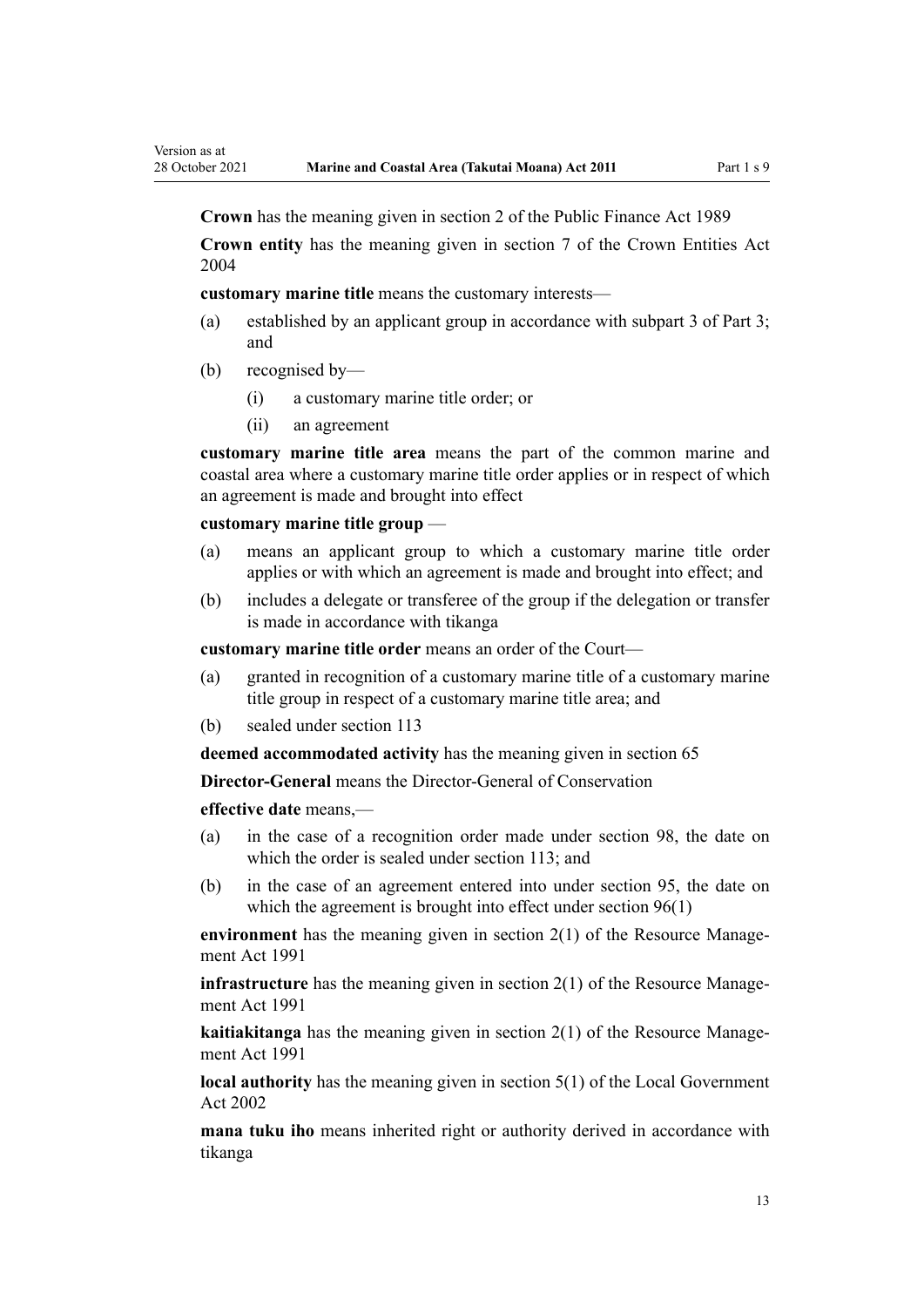**Māori Appellate Court** means the court continued by [section 50](http://legislation.govt.nz/pdflink.aspx?id=DLM290929) of Te Ture Whenua Maori Act 1993

**Māori Land Court** means the court continued by [section 6](http://legislation.govt.nz/pdflink.aspx?id=DLM290517) of Te Ture Whenua Maori Act 1993

#### **marine and coastal area**—

- (a) means the area that is bounded,—
	- (i) on the landward side, by the line of mean high-water springs; and
	- (ii) on the seaward side, by the outer limits of the territorial sea; and
- (b) includes the beds of rivers that are part of the coastal marine area (within the meaning of the [Resource Management Act 1991](http://legislation.govt.nz/pdflink.aspx?id=DLM230264)); and
- (c) includes the airspace above, and the water space (but not the water) above, the areas described in paragraphs (a) and (b); and
- (d) includes the subsoil, bedrock, and other matter under the areas described in paragraphs (a) and (b)

**mineral** has the meaning given in [section 2\(1\)](http://legislation.govt.nz/pdflink.aspx?id=DLM242543) of the Crown Minerals Act 1991

**plan** has the meaning given in [section 43AA](http://legislation.govt.nz/pdflink.aspx?id=DLM2412743) of the Resource Management Act 1991, and also includes any proposed plan

**planning document** means the document that may be prepared by a customary marine title group under [section 85](#page-64-0)

**privilege**, in relation to any mineral,—

- (a) has the same meaning as the definition of existing privilege in [section](http://legislation.govt.nz/pdflink.aspx?id=DLM242543) [2\(1\)](http://legislation.govt.nz/pdflink.aspx?id=DLM242543) of the Crown Minerals Act 1991; and
- (b) also means prospecting, exploration, and mining permits granted under that Act, and their associated mining operations (within the meaning of [section 2\(1\)](http://legislation.govt.nz/pdflink.aspx?id=DLM242543) of that Act)

**proposed plan** has the meaning given in [section 43AAC](http://legislation.govt.nz/pdflink.aspx?id=DLM2412769) of the Resource Man‐ agement Act 1991

**protected customary right** means an activity, use, or practice—

- (a) established by an applicant group in accordance with [subpart 2 of Part 3;](#page-40-0) and
- (b) recognised by—
	- (i) a protected customary rights order; or
	- (ii) an agreement

**protected customary rights area** means the part of the common marine and coastal area where a protected customary rights order or an agreement applies

# **protected customary rights group**—

(a) means an applicant group to which a protected customary rights order applies or with which an agreement is made; and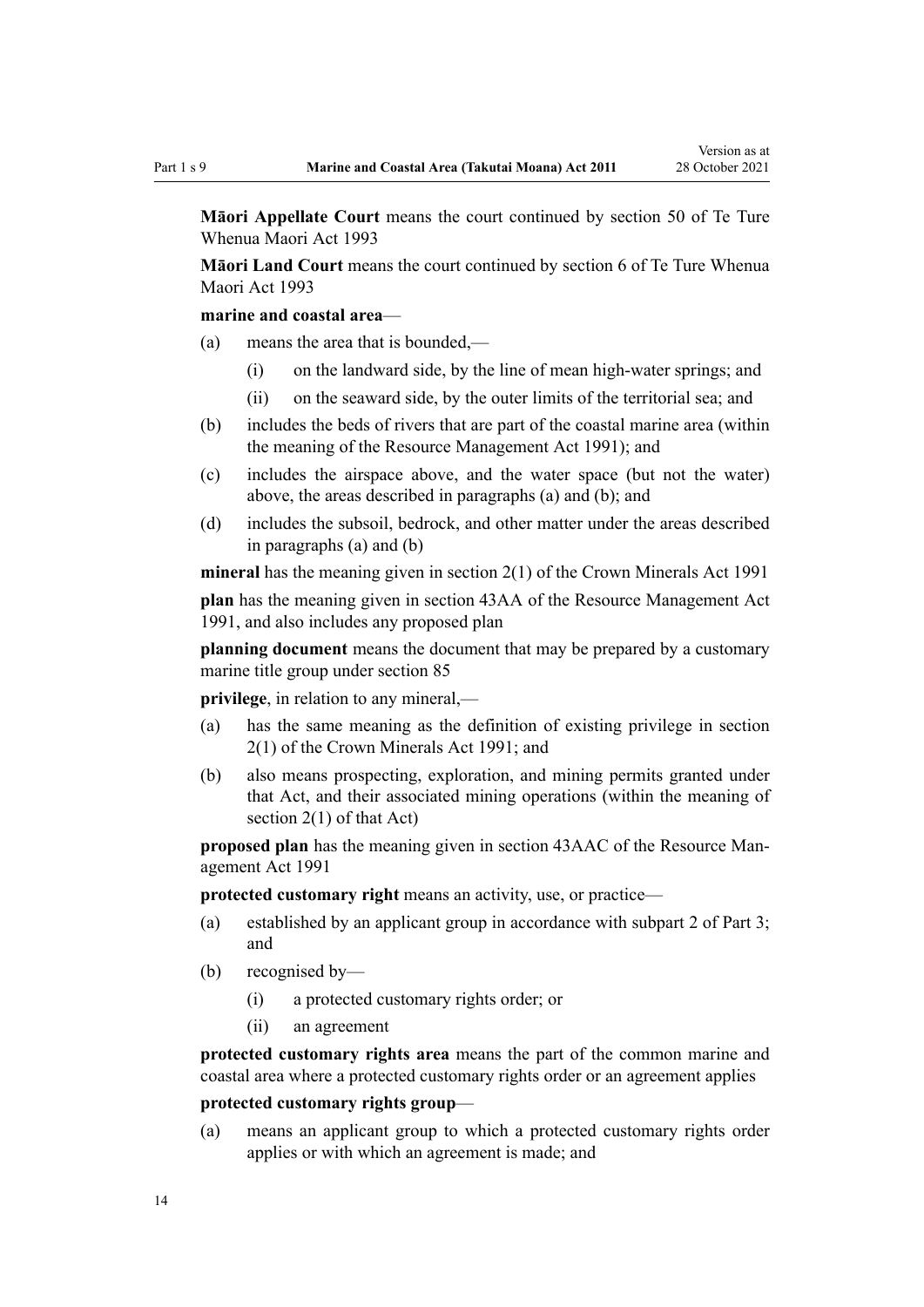(b) includes a delegate or transferee of the group if the delegation or transfer is made in accordance with tikanga

**protected customary rights order** means an order of the Court granted in recognition of the protected customary rights of a protected customary rights group in respect of a protected customary rights area and sealed under [section](#page-77-0) [113](#page-77-0)

**public notice** has the meaning given in [section 2\(1\)](http://legislation.govt.nz/pdflink.aspx?id=DLM230272) of the Resource Management Act 1991

**quota management system** has the meaning given in [section 2\(1\)](http://legislation.govt.nz/pdflink.aspx?id=DLM394199) of the Fish‐ eries Act 1996

**recognition order** means a protected customary rights order or a customary marine title order, as the case requires, made under [section 98\(1\)](#page-70-0)

**regional council** has the meaning given in [section 2\(1\)](http://legislation.govt.nz/pdflink.aspx?id=DLM230272) of the Resource Management Act 1991

**regional document** has the meaning given in [section 92](#page-66-0)

**register** means the marine and coastal area register that must be kept by the chief executive in accordance with [subpart 3 of Part 4](#page-77-0)

**Registrar** means the Registrar-General of Land appointed in accordance with [section 231](http://legislation.govt.nz/pdflink.aspx?id=DLM6731451) of the Land Transfer Act 2017

**resource consent** has the meaning given in [section 2\(1\)](http://legislation.govt.nz/pdflink.aspx?id=DLM230272) of the Resource Management Act 1991

**responsible Minister** means the Minister of the Crown who, with the authority of the Prime Minister, is for the time being responsible for the administration of any provision in this Act

**RMA permission right** means the right held by a customary marine title group under a customary marine title order or agreement as provided for in [sections](#page-53-0) [66 to 68](#page-53-0)

**road** means—

Version as at

- (a) a road within the meaning of [section 315\(1\)](http://legislation.govt.nz/pdflink.aspx?id=DLM420326) of the Local Government Act 1974 or [section 43\(1\)](http://legislation.govt.nz/pdflink.aspx?id=DLM175232) of the Government Roading Powers Act 1989; and
- (b) a motorway within the meaning of [section 2\(1\)](http://legislation.govt.nz/pdflink.aspx?id=DLM173374) of the Government Roading Powers Act 1989; and
- (c) the supporting subsoil of any road described in paragraph (a) or (b)

**sand** has the meaning given in [section 2\(1\)](http://legislation.govt.nz/pdflink.aspx?id=DLM242543) of the Crown Minerals Act 1991 **ship** has the meaning given in [section 2\(1\)](http://legislation.govt.nz/pdflink.aspx?id=DLM334667) of the Maritime Transport Act 1994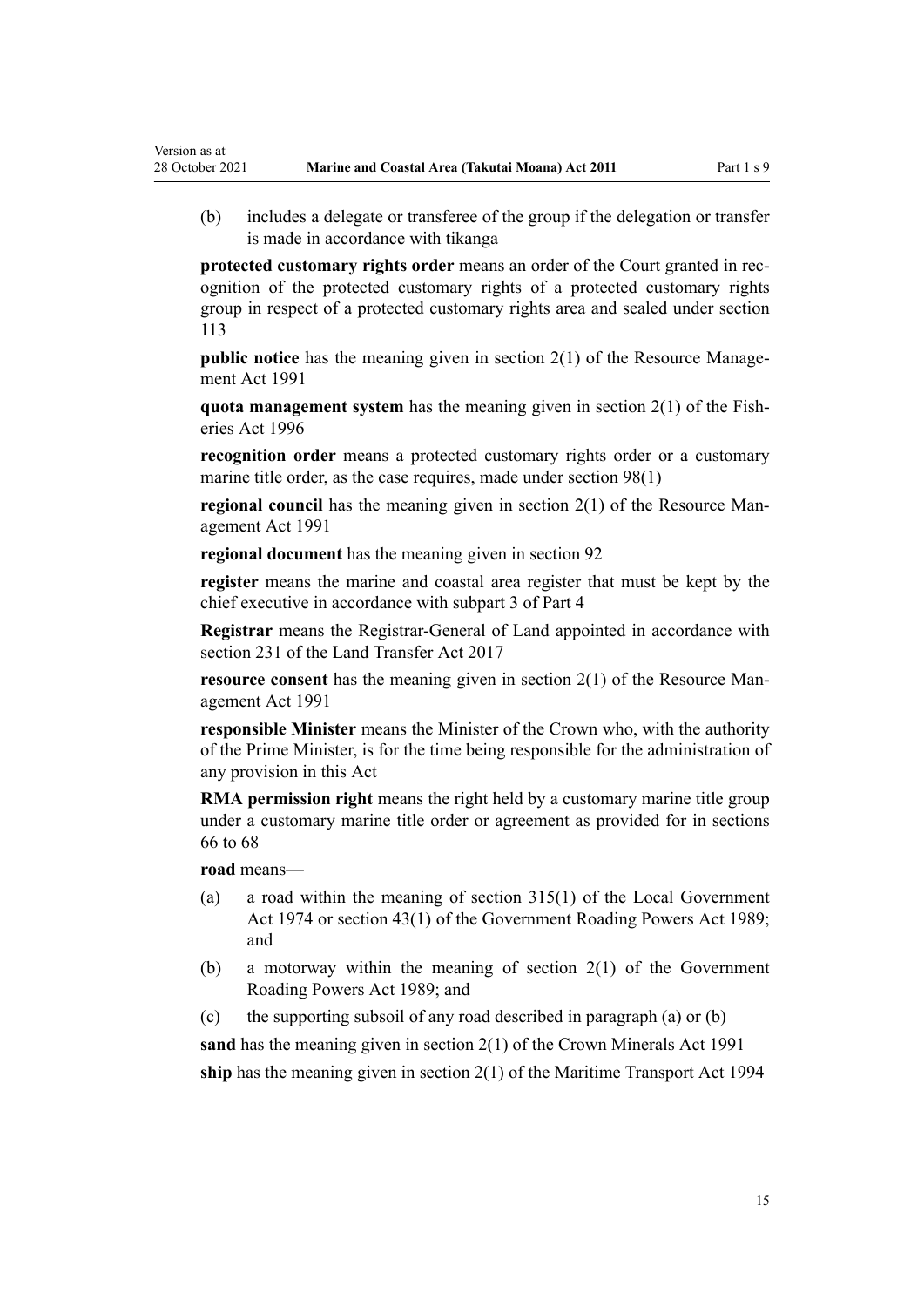**specified freehold land** means any land that, immediately before the commencement of this Act, is—

- (a) Maori freehold land within the meaning of [section 4](http://legislation.govt.nz/pdflink.aspx?id=DLM289897) of Te Ture Whenua Maori Act 1993; or
- (b) set apart as a Maori reservation under [Te Ture Whenua Maori Act 1993;](http://legislation.govt.nz/pdflink.aspx?id=DLM289881) or
- (c) registered under the [Land Transfer Act 2017](http://legislation.govt.nz/pdflink.aspx?id=DLM6731002) and in which a person other than the Crown or a local authority has an estate in fee simple that is registered under that Act; or
- (d) subject to the [Deeds Registration Act 1908](http://legislation.govt.nz/pdflink.aspx?id=DLM141134) and in which a person other than the Crown or a local authority has an estate in fee simple under an instrument that is registered under that Act

#### **structure**—

- (a) has the meaning given in [section 2\(1\)](http://legislation.govt.nz/pdflink.aspx?id=DLM230272) of the Resource Management Act 1991; and
- (b) includes any breakwater, groyne, mole, or other such structure that is made by people and fixed to land

**taonga tūturu** has the meaning given in [section 2\(1\)](http://legislation.govt.nz/pdflink.aspx?id=DLM432125) of the Protected Objects Act 1975

**territorial authority** has the meaning given in [section 5\(1\)](http://legislation.govt.nz/pdflink.aspx?id=DLM170881) of the Local Government Act 2002

**territorial sea** means the territorial sea of New Zealand as defined by [section 3](http://legislation.govt.nz/pdflink.aspx?id=DLM442665) of the Territorial Sea, Contiguous Zone, and Exclusive Economic Zone Act 1977

**tikanga** means Māori customary values and practices

**wāhi tapu** and **wāhi tapu area** have the meanings given to the terms **wahi tapu** and **wahi tapu area** in [section 6](http://legislation.govt.nz/pdflink.aspx?id=DLM4005423) of the Heritage New Zealand Pouhere Taonga Act 2014

**warden** means a person appointed under [section 80](#page-60-0).

(2) In [Schedule 1](#page-85-0) and elsewhere as the context requires, **effect** has the meaning given in [section 3](http://legislation.govt.nz/pdflink.aspx?id=DLM231795) of the Resource Management Act 1991.

Section 9(1) **High Court Rules**: repealed, on 18 October 2016, by [section 183\(c\)](http://legislation.govt.nz/pdflink.aspx?id=DLM5759564) of the Senior Courts Act 2016 (2016 No 48).

Section 9(1) **privilege** paragraph (a): amended, on 24 May 2013, by [section 65](http://legislation.govt.nz/pdflink.aspx?id=DLM5081570) of the Crown Minerals Amendment Act 2013 (2013 No 14).

Section 9(1) **Registrar**: amended, on 12 November 2018, by [section 250](http://legislation.govt.nz/pdflink.aspx?id=DLM6731493) of the Land Transfer Act 2017 (2017 No 30).

Section 9(1) **specified freehold land** paragraph (c): amended, on 12 November 2018, by [section 250](http://legislation.govt.nz/pdflink.aspx?id=DLM6731493) of the Land Transfer Act 2017 (2017 No 30).

Section 9(1) **wāhi tapu** and **wāhi tapu area**: amended, on 20 May 2014, by [section 107](http://legislation.govt.nz/pdflink.aspx?id=DLM4005646) of the Herit‐ age New Zealand Pouhere Taonga Act 2014 (2014 No 26).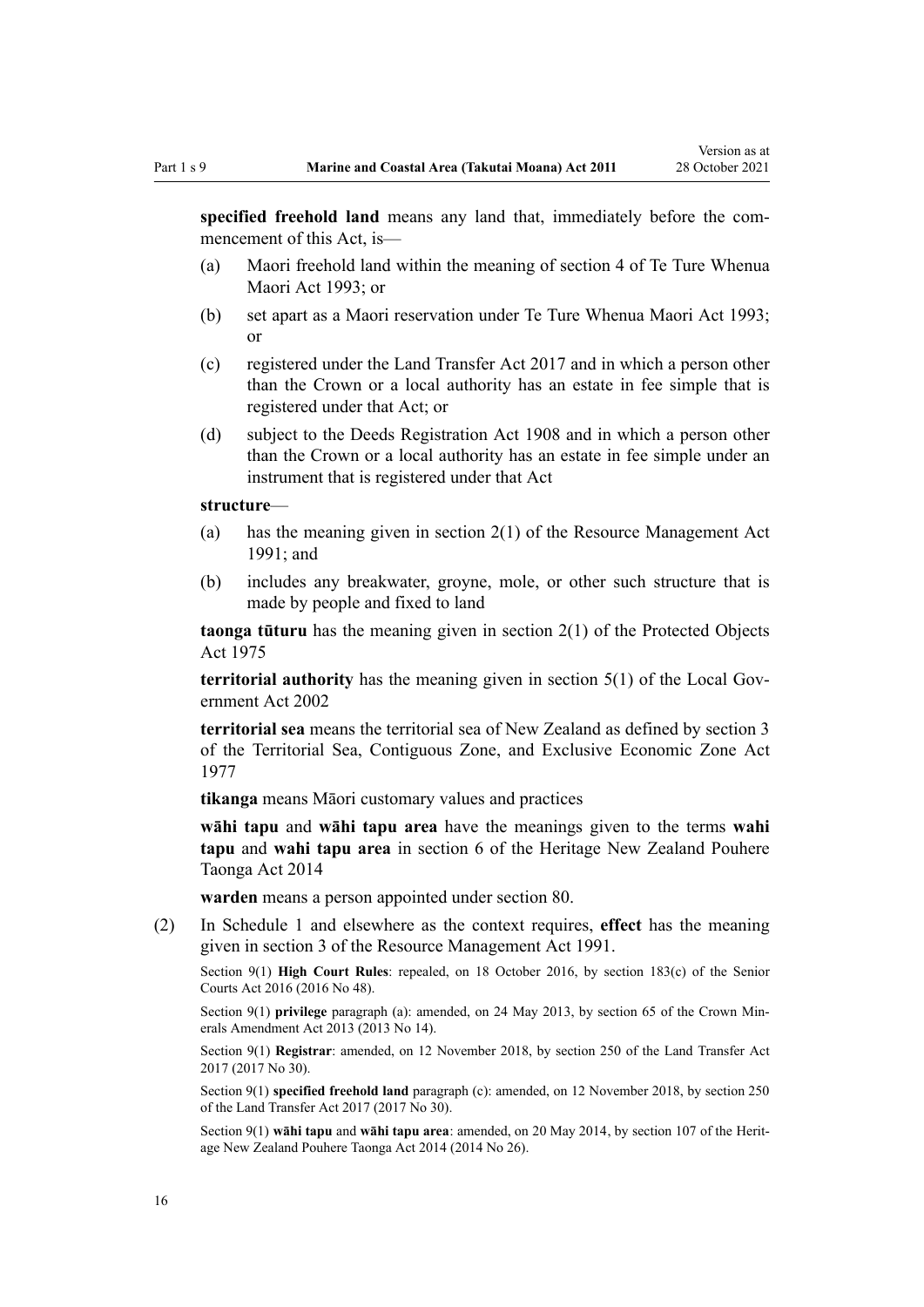# <span id="page-16-0"></span>**10 Act binds the Crown**

This Act binds the Crown.

# **Part 2**

# **Common marine and coastal area**

#### Subpart 1—Interests in common marine and coastal area

# **11 Special status of common marine and coastal area**

- (1) The common marine and coastal area is accorded a special status by this section.
- (2) Neither the Crown nor any other person owns, or is capable of owning, the common marine and coastal area, as in existence from time to time after the commencement of this Act.
- (3) On the commencement of this Act, the Crown and every local authority are divested of every title as owner, whether under any enactment or otherwise, of any part of the common marine and coastal area.
- (4) Whenever, after the commencement of this Act, whether as a result of erosion or other natural occurrence, any land owned by the Crown or a local authority becomes part of the common marine and coastal area, the title of the Crown or the local authority as owner of that land is, by this section, divested.
- (5) The special status accorded by this section to the common marine and coastal area does not affect—
	- (a) the recognition of customary interests in accordance with this Act; or
	- (b) any lawful use of any part of the common marine and coastal area or the undertaking of any lawful activity in any part of the common marine and coastal area; or
	- (c) any power to impose, by or under an enactment, a prohibition, limita‐ tion, or restriction in respect of a part of the common marine and coastal area; or
	- (d) any power or duty, by or under an enactment, to grant resource consents or permits (including the power to impose charges) within any part of the common marine and coastal area; or
	- (e) any power, by or under an enactment, to accord a status of any kind to a part of the common marine and coastal area, or to set aside a part of the common marine and coastal area for a specific purpose; or
	- (f) any status that is, by or under an enactment, accorded to a part of the common marine and coastal area or a specific purpose for which a part of the common marine and coastal area is, by or under an enactment, set aside, or any rights or powers that may, by or under an enactment, be exercised in relation to that status or purpose.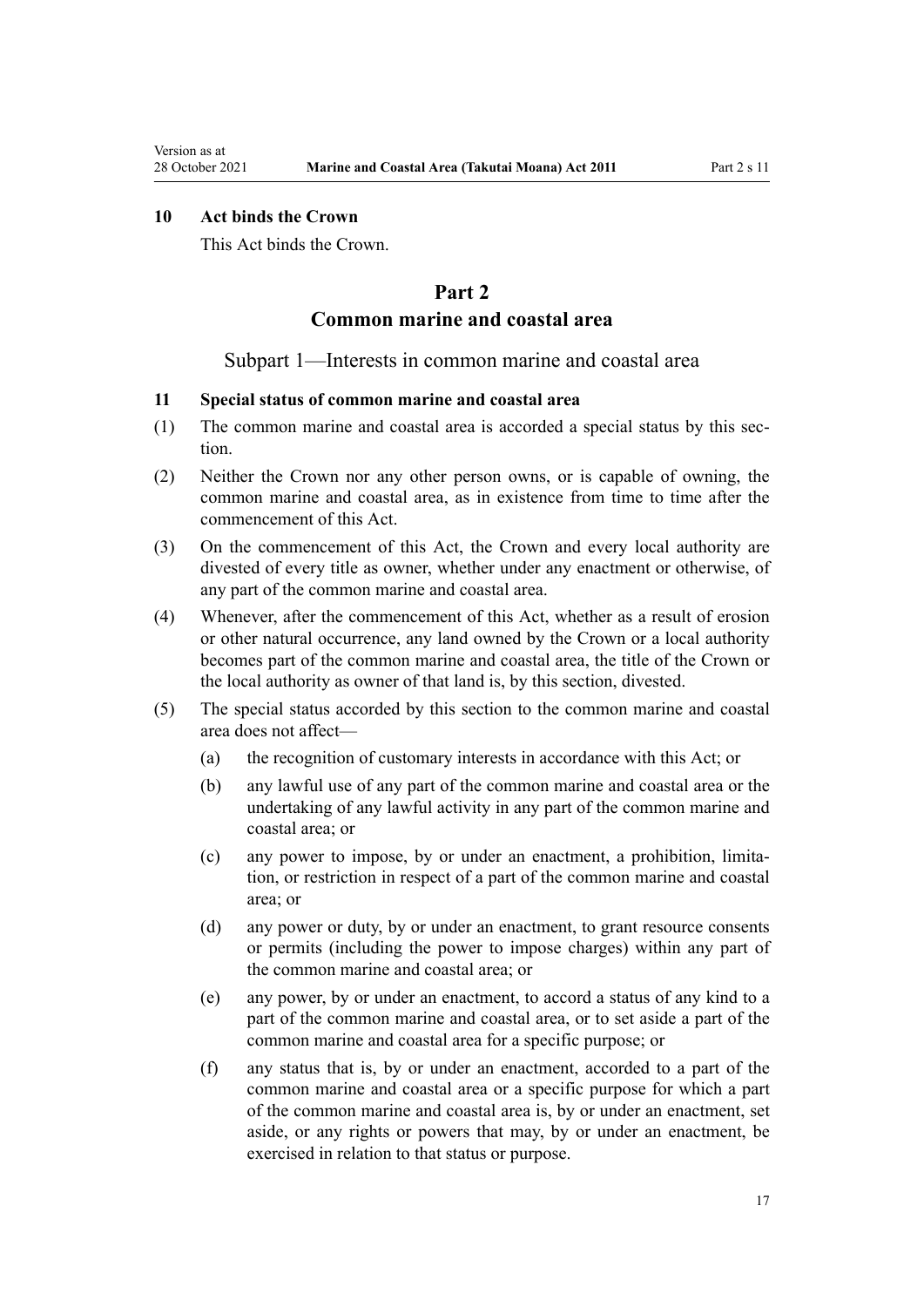<span id="page-17-0"></span>(6) In this section, **enactment** includes bylaws, regional plans, and district plans.

#### **12 Areas acquiring status under certain enactments may vest in Crown**

- (1) This section applies to any defined area within the common marine and coastal area that acquires a status of any of the following kinds:
	- (a) a conservation area within the meaning of section  $2(1)$  of the Conservation Act 1987:
	- (b) a national park within the meaning of [section 2](http://legislation.govt.nz/pdflink.aspx?id=DLM36968) of the National Parks Act 1980:
	- (c) a reserve within the meaning of [section 2](http://legislation.govt.nz/pdflink.aspx?id=DLM444310) of the Reserves Act 1977.
- (2) The Governor-General may, by Order in Council made on the recommendation of the Minister of Conservation, vest in the Crown any defined area to which this section applies other than an area that is within a customary marine title area.
- (3) When an Order in Council made under this section comes into force, the defined area to which it relates ceases to be part of the common marine and coastal area.
- (4) An order under this section is secondary legislation (*see* [Part 3](http://legislation.govt.nz/pdflink.aspx?id=DLM7298343) of the Legis‐ lation Act 2019 for publication requirements).

| Legislation Act 2019 requirements for secondary legislation made under this section |                                                                                                  |                                    |
|-------------------------------------------------------------------------------------|--------------------------------------------------------------------------------------------------|------------------------------------|
| <b>Publication</b>                                                                  | PCO must publish it on the legislation website and notify LA19 s $69(1)(c)$<br>it in the Gazette |                                    |
| <b>Presentation</b>                                                                 | The Minister must present it to the House of<br>Representatives                                  | LA19 s 114, Sch 1<br>cl $32(1)(a)$ |
| <b>Disallowance</b><br>This note is not part of the Act.                            | It may be disallowed by the House of Representatives                                             | LA19 ss 115, 116                   |

Section 12(4): replaced, on 28 October 2021, by [section 3](http://legislation.govt.nz/pdflink.aspx?id=LMS268932) of the Secondary Legislation Act 2021 (2021 No 7).

### **13 Boundary changes of marine and coastal area**

- (1) This Act (other than section  $11(4)$ ) does not affect any enactment or the common law that governs accretions or erosions.
- (2) However, if, because of a change caused by a natural occurrence or process, any land, other than a road, that is owned by the Crown or a local authority becomes part of the marine and coastal area, then that land becomes part of the common marine and coastal area (even if that land consists of or is included in a piece of land defined by fixed boundaries).
- (3) If land has, because of a change caused by a natural occurrence or process, ceased to be part of the common marine and coastal area, and the title to that land is not determined by an enactment or the common law, then the land vests in the Crown as Crown land and is subject to the [Land Act 1948.](http://legislation.govt.nz/pdflink.aspx?id=DLM250585)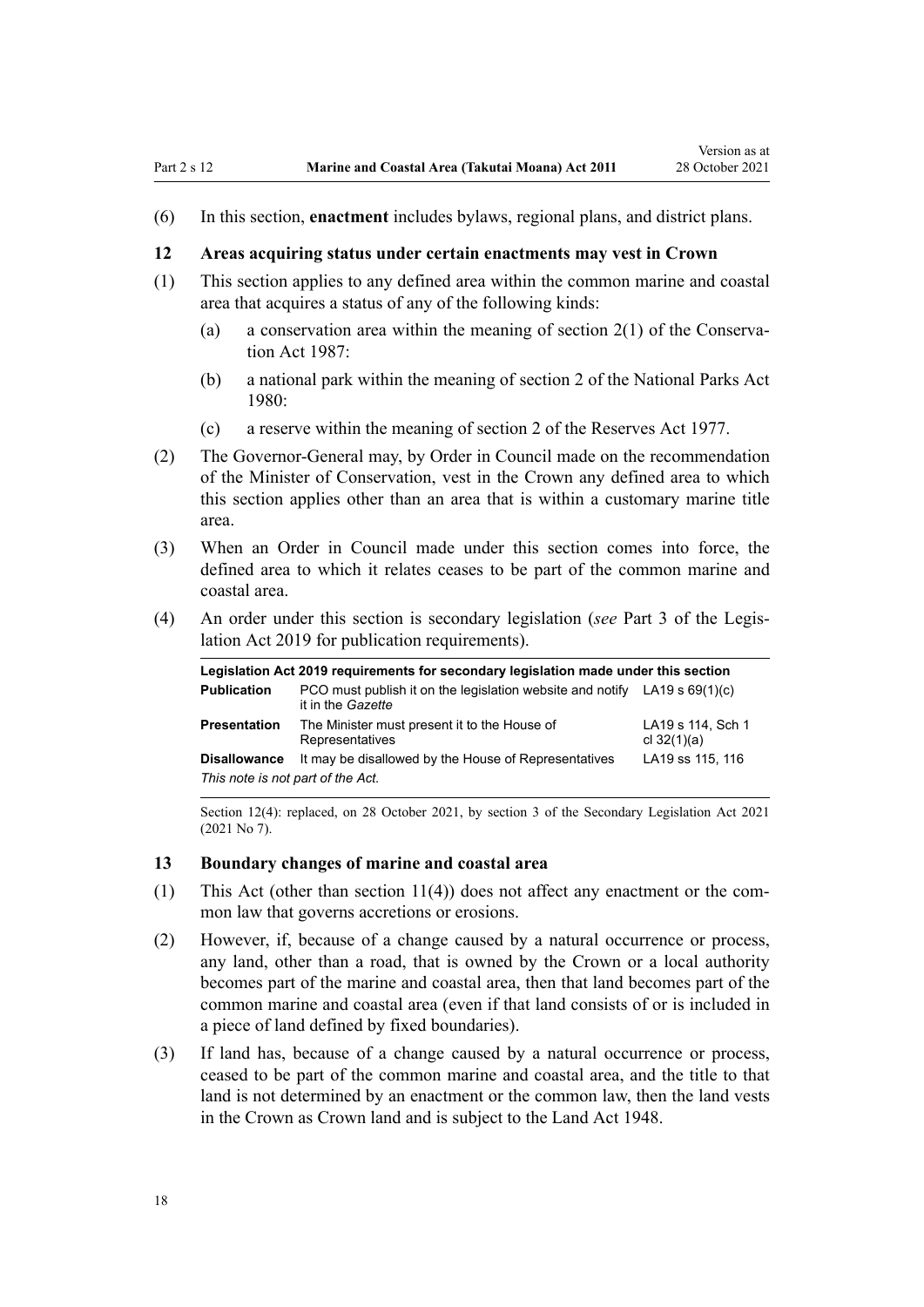# **14 Roads located in marine and coastal area**

<span id="page-18-0"></span>Version as at

- (1) Any road, whether formed or unformed, that is in the marine and coastal area on the commencement of this Act is not part of the common marine and coastal area.
- (2) A certificate signed and dated by the responsible Minister may state, in respect of an unformed road to which subsection (1) applies,—
	- (a) that the formation of the road has commenced; or
	- (b) that the Minister believes that the formation of the road is intended to be commenced, having regard to any evidence that the Minister considers relevant, including, without limitation, any resource consent or other authorisation for that formation or any application or proposed applica‐ tion for such consent or authorisation.
- (3) If, on the day before any quinquennial anniversary, an unformed road to which subsection (1) applies continues in existence as an unformed road, then that road is deemed to be stopped, and becomes part of the common marine and coastal area on that anniversary, unless a current certificate has been signed and dated in respect of that road.
- (4) If a road to which subsection (1) applies continues to be unformed for at least 15 years after the commencement of this Act, the road is deemed to be stopped, and becomes part of the common marine and coastal area, on the date that the responsible Minister, in his or her discretion, signs and dates a certificate stat‐ ing that—
	- (a) the formation of the road has not commenced; and
	- (b) the Minister believes that there is no longer an intention to commence the formation of the road.
- (5) An unformed road that, after the commencement of this Act, comes into exis‐ tence in the marine and coastal area is part of the common marine and coastal area.
- (6) However, if a road to which subsection (5) applies is formed, the road ceases to be part of the common marine and coastal area on the day on which its formation is completed.
- (7) In any case where a road in the marine and coastal area is not part of the com‐ mon marine and coastal area, the ownership, management, and control of the road is determined and governed by the enactments that apply to the road.
- (8) Nothing in this section (except subsection  $(7)$ ) or in [section 15](#page-19-0) applies to a private road.
- (9) In this section,—

**current certificate** means a certificate under subsection (2) that is dated not earlier than 6 months before the relevant quinquennial anniversary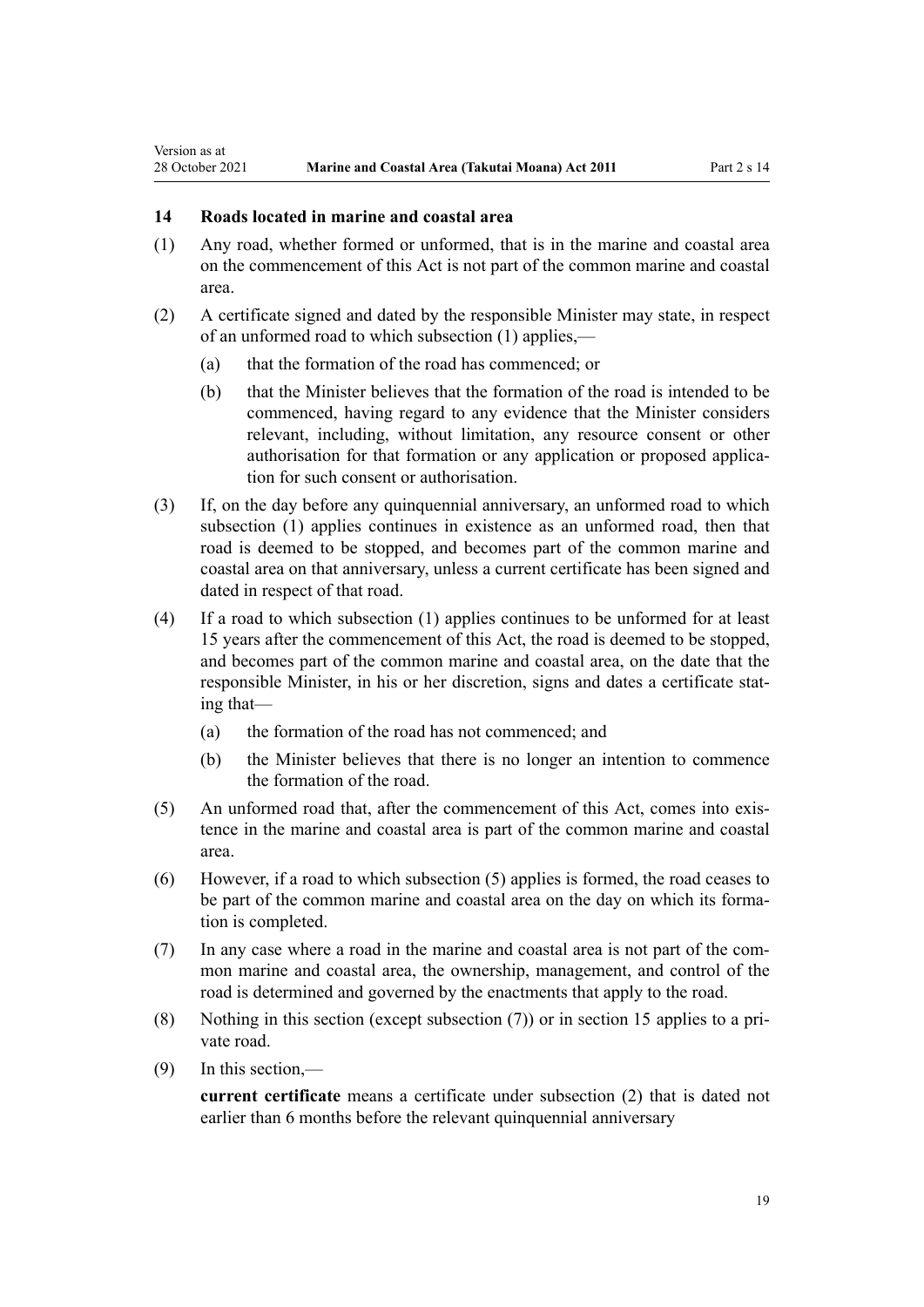<span id="page-19-0"></span>**formation** and **form** have the same meaning as in [section 2\(1\)](http://legislation.govt.nz/pdflink.aspx?id=DLM415539) of the Local Government Act 1974

**private road** has the same meaning as in [section 315\(1\)](http://legislation.govt.nz/pdflink.aspx?id=DLM420326) of the Local Government Act 1974

**quinquennial anniversary** means any date that is the fifth, tenth, or 15th anni‐ versary of the commencement of this Act.

# **15 No ownership in road that becomes part of common marine and coastal area**

- (1) When a road or a former road becomes part of the common marine and coastal area, the title of the Crown or other entity as owner of the road is divested.
- (2) If a road in the marine and coastal area is stopped under the [Local Government](http://legislation.govt.nz/pdflink.aspx?id=DLM415531) [Act 1974](http://legislation.govt.nz/pdflink.aspx?id=DLM415531) or the [Public Works Act 1981](http://legislation.govt.nz/pdflink.aspx?id=DLM45426), the former road becomes or, as the case requires, continues to be, part of the common marine and coastal area.
- (3) A certificate signed by the responsible Minister that identifies a road or an area and states that a provision of [section 14](#page-18-0) or this section has, since a specified date, applied to the road or area is, in the absence of proof to the contrary, sufficient evidence of the matters stated in the certificate.
- (4) This section and [section 14](#page-18-0) override [section 18](#page-20-0).

### **16 Continued Crown ownership of minerals**

- (1) Nothing in [section 11](#page-16-0) or [83](#page-63-0) affects [section 10](http://legislation.govt.nz/pdflink.aspx?id=DLM246310) of the Crown Minerals Act 1991, which provides that all petroleum, gold, silver, and uranium existing in its natural condition in land is the property of the Crown.
- (2) For the purposes of [section 11](http://legislation.govt.nz/pdflink.aspx?id=DLM246311) of the Crown Minerals Act 1991, the operation of [section 11](#page-16-0) or 17 is deemed to be an alienation from the Crown and, accord‐ ingly, every mineral (other than pounamu to which [section 3](http://legislation.govt.nz/pdflink.aspx?id=DLM413605) of the Ngai Tahu (Pounamu Vesting) Act 1997 applies) existing in its natural condition in the common marine and coastal area is reserved in favour of the Crown.
- (3) [Section 11](#page-16-0) does not affect any privileges and the [Crown Minerals Act 1991](http://legislation.govt.nz/pdflink.aspx?id=DLM242535) continues to apply to those privileges in all respects.
- (4) This section is subject to [section 83.](#page-63-0)

### **17 Additions to common marine and coastal area**

- (1) If, at any time after the commencement of this Act, the Crown or a local authority acquires, whether by purchase, gift, exchange, or by operation of law, any specified freehold land that is wholly or partly within the marine and coastal area, then that land, to the extent that it is within the marine and coastal area, becomes on that acquisition part of the common marine and coastal area.
- (2) Subsection (1) does not apply to any specified freehold land that is accorded a status under an enactment other than this Act.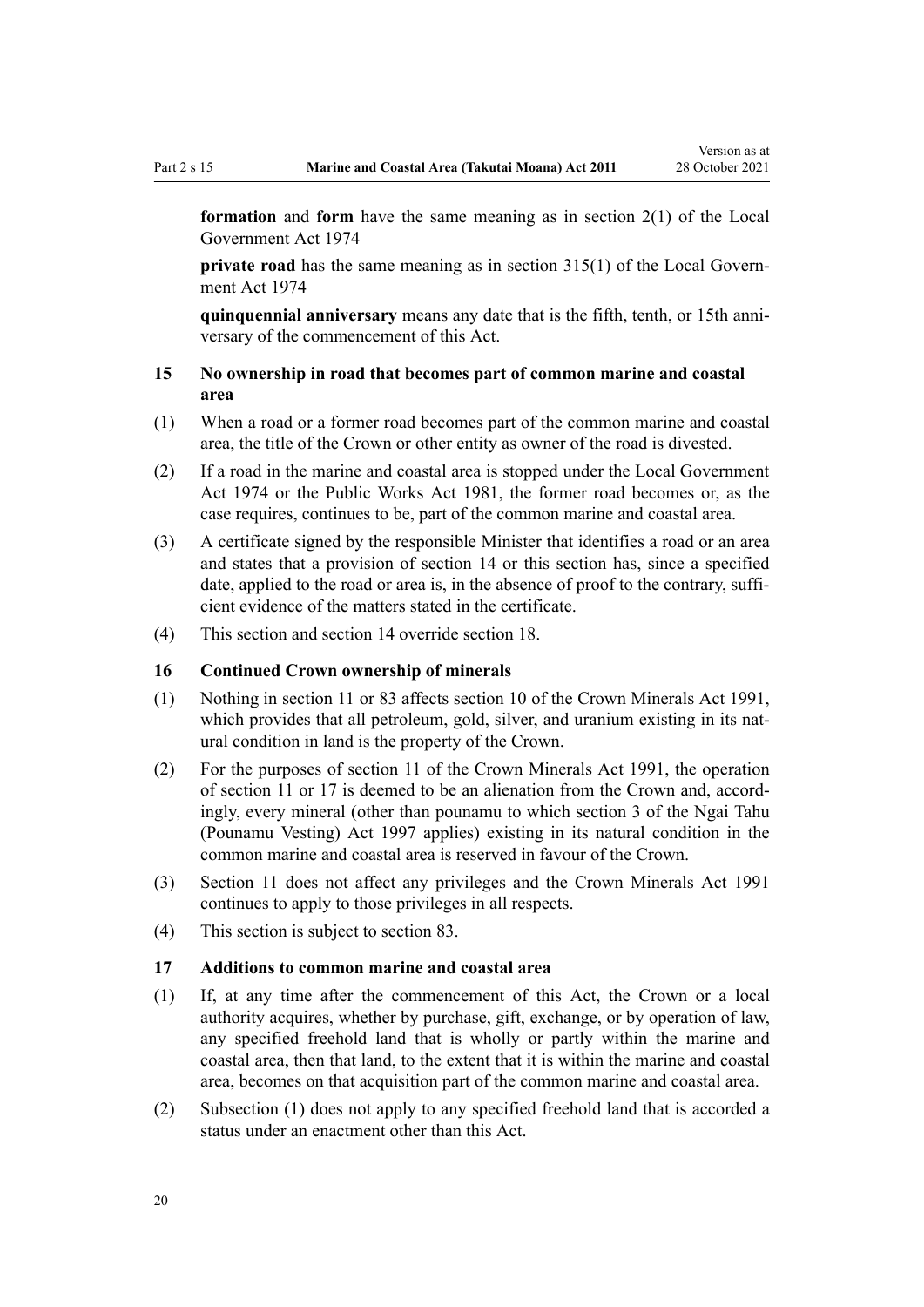#### **18 Rights of owners of structures**

<span id="page-20-0"></span>Version as at

- (1) This section applies to any structure that is, on or after the commencement of this Act, fixed to, or under or over, any part of the common marine and coastal area.
- (2) Each structure to which this section applies—
	- (a) is to be regarded as personal property and not as land or as an interest in land; and
	- (b) does not form part of the common marine and coastal area.
- (3) A person who, immediately before the commencement of this Act, had an interest in a structure to which this section applies continues to have that interest in the structure as personal property until the person's interest is changed by a disposition or by operation of law.
- (4) A person is presumed, unless the contrary is shown, to own a structure to which this section applies if the person holds a resource consent for the occupation of the part of the common marine and coastal area in which the structure is located.
- (5) Any authority, in force immediately before the commencement of this Act, by which the Crown, a Minister, an officer, an employee, a department, an instrument of the Crown, or a local authority is authorised to exercise and perform powers, duties, or functions in respect of a structure to which this section applies continues to be in force according to its tenor until it is changed or ceases to have effect by a lawful direction, disposition, or by operation of law.

#### **19 Crown deemed to be owner of abandoned structures**

- (1) The Crown is deemed to be the owner of any structure that is abandoned in the common marine and coastal area.
- (2) For the purposes of this section, a structure is **abandoned** if the regional coun‐ cil with statutory functions in the part of the common marine and coastal area in which the structure is located has, after due inquiry, been unable to ascertain the identity or the whereabouts of the owner of the structure.
- (3) This subsection and subsections (3A) to (3C) apply—
	- (a) if the ownership is uncertain in respect of a structure in a part of the common marine and coastal area for which a regional council has responsibility; and
	- (b) there is no current resource consent in respect of the structure.
- (3A) The regional council must—
	- (a) undertake an inquiry under subsection (2); or
	- (b) remove the structure under [section 12\(7\)](http://legislation.govt.nz/pdflink.aspx?id=DLM231949) of the Resource Management Act 1991.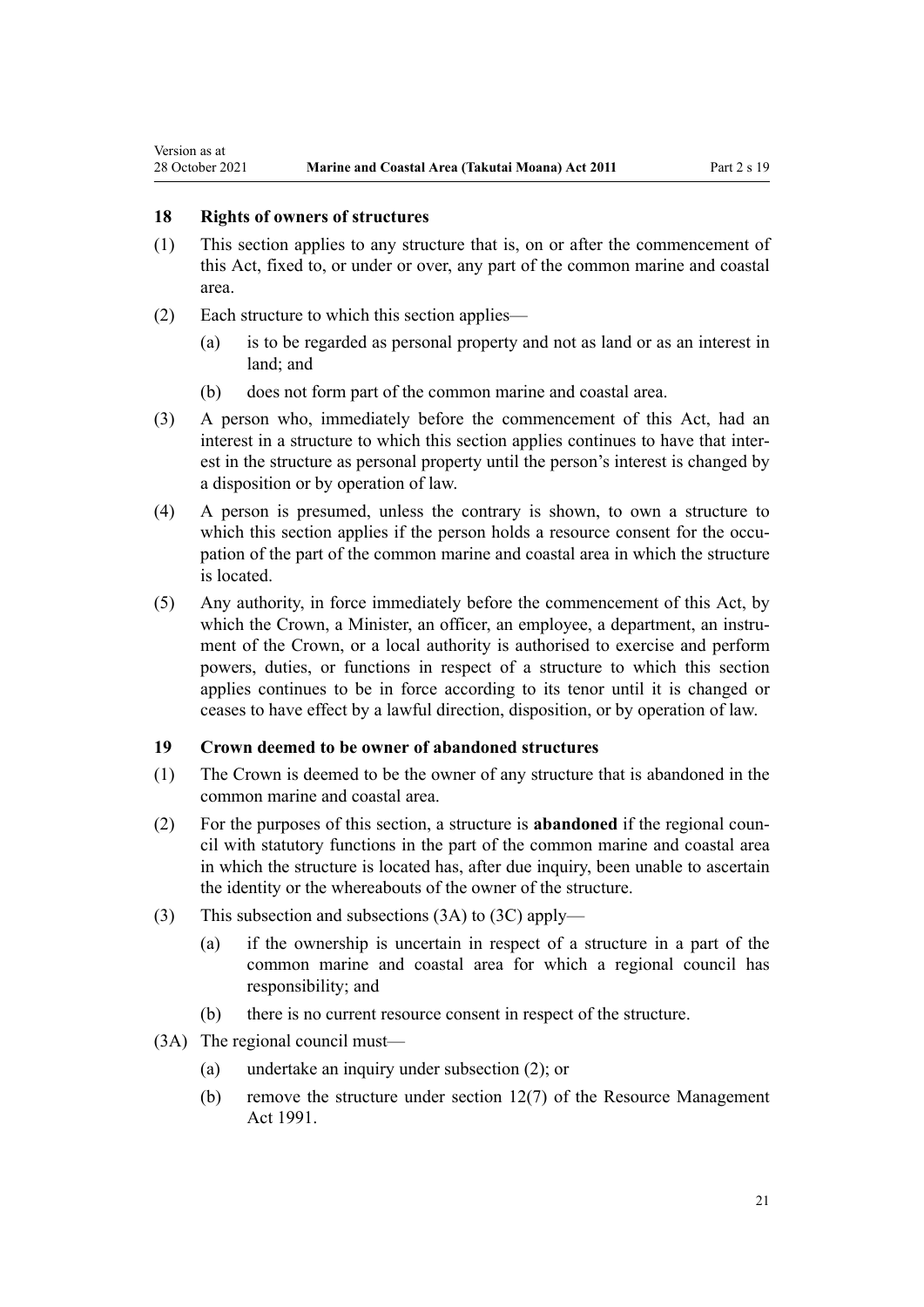- <span id="page-21-0"></span>(3B) The regional council may take action under subsection  $(3A)(b)$  if, in the opinion of the council, an inquiry under subsection (2) is not warranted because—
	- (a) the structure is likely to have no, or minimal, value to any owner or to the community; and
	- (b) efforts to locate the owner have not been successful, including, as a min‐ imum,—
		- (i) a search of the relevant records held by the council; and
		- (ii) a reasonable effort to locate the owner from any contact details in those records.
- (3C) A regional council may determine whether to remove a structure, in whole or in part,—
	- (a) in accordance with the provisions of the regional coastal plan; or
	- (b) without complying with any conditions in the regional coastal plan or obtaining a resource consent if, in the council's opinion, any adverse effects of removing the structure would be no more than minor.
- (4) Every inquiry under subsection (2) must be undertaken in accordance with regulations made under [section 118](#page-78-0).
- (5) Nothing in this section makes the Crown liable—
	- (a) for any breaches committed, in respect of a structure, before the Crown became the deemed owner of the structure; or
	- (b) for any effects attributable to anything done or omitted, in respect of a structure, before the Crown became the deemed owner of the structure; or
	- (c) to comply with any requirement in respect of the structure that does not relate to a matter of health or safety or to a significant adverse effect on the environment.

Section 19(3): replaced, on 19 April 2017, by [section 123](http://legislation.govt.nz/pdflink.aspx?id=DLM6669356) of the Resource Legislation Amendment Act 2017 (2017 No 15).

Section 19(3A): inserted, on 19 April 2017, by [section 123](http://legislation.govt.nz/pdflink.aspx?id=DLM6669356) of the Resource Legislation Amendment Act 2017 (2017 No 15).

Section 19(3B): inserted, on 19 April 2017, by [section 123](http://legislation.govt.nz/pdflink.aspx?id=DLM6669356) of the Resource Legislation Amendment Act 2017 (2017 No 15).

Section 19(3C): inserted, on 19 April 2017, by [section 123](http://legislation.govt.nz/pdflink.aspx?id=DLM6669356) of the Resource Legislation Amendment Act 2017 (2017 No 15).

#### **20 Act does not affect existing resource consents or lawful activities**

Nothing in this Act limits or affects—

- (a) any resource consent granted before the commencement of this Act; or
- (b) any activities that can be lawfully undertaken without a resource consent or other authorisation.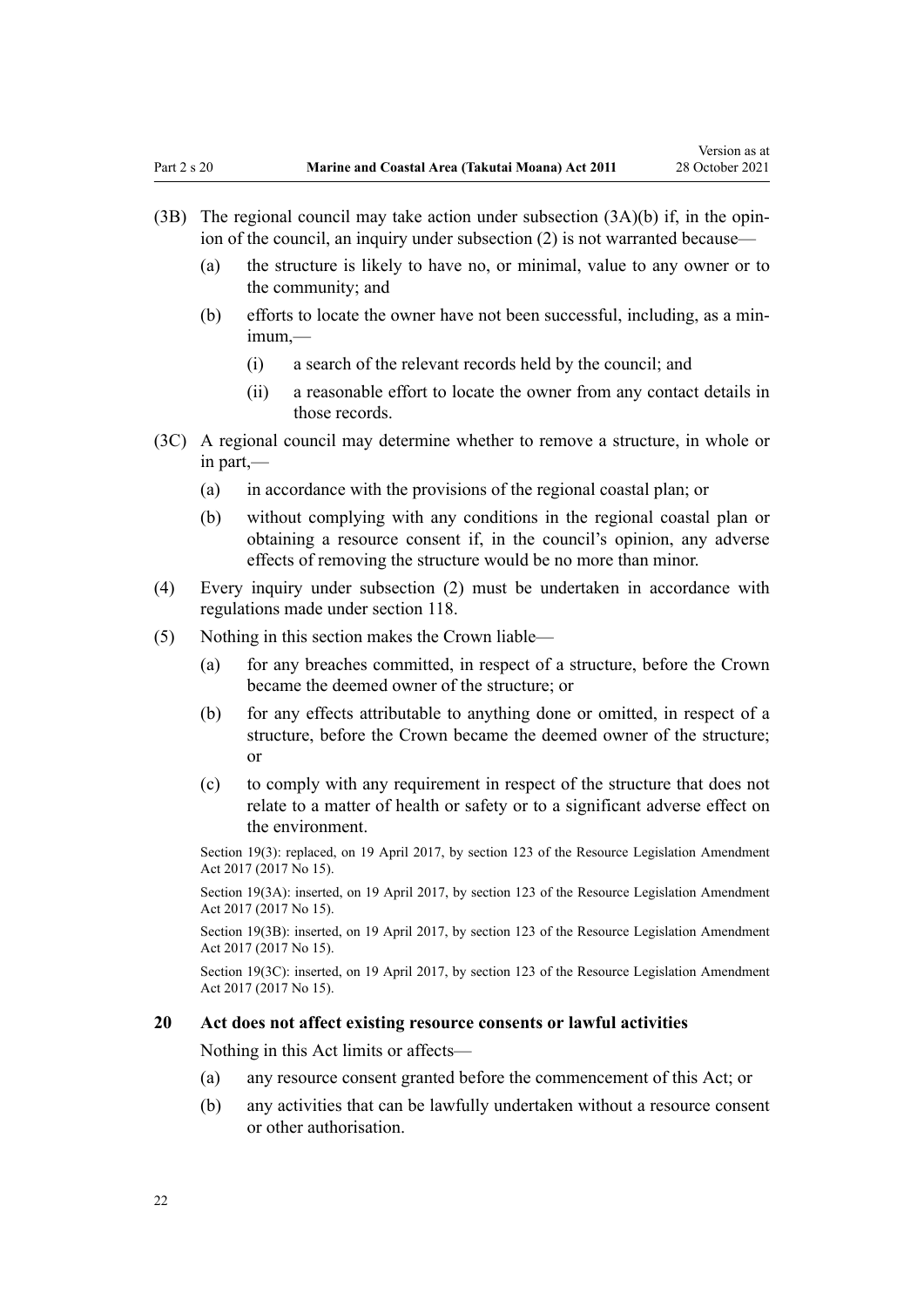#### **21 Certain proprietary interests to continue**

(1) In this section, **proprietary interest**—

<span id="page-22-0"></span>Version as at

- (a) means any interest under a lease, licence, permit, easement, or statutory authorisation (not being a resource consent) granted in respect of any land that, on the commencement of this Act, is located within the common marine and coastal area; and
- (b) includes any right to a renewal or an extension of that interest; but
- (c) does not include a privilege.
- (2) A proprietary interest that, immediately before the commencement of this Act, was in effect continues, so far as it is lawful, to have effect according to its tenor.
- (3) Every proprietary interest that is continued by subsection (2) and that has been granted by a person other than the Crown is deemed to have been granted by the Crown.
- (4) The Minister of Conservation is authorised to execute on behalf of the Crown any instrument or other document that is required to be executed by the grantor in respect of any proprietary interest.
- (5) The Minister of Conservation may enforce any condition to which a propriet‐ ary interest is subject by taking any measures, including the taking of proceed‐ ings, that the grantor of the interest could take.
- (6) The Crown may grant a renewal or extension of a proprietary interest only if the interest contains a right of renewal or extension.
- (7) This section overrides [section 11](#page-16-0).

# **22 Provisions relating to records of title wholly in common marine and coastal area**

- (1) The Registrar must, at the request of the Minister of Conservation and without further authority than this section, cancel the whole of any record of title that comprises land that is wholly within the common marine and coastal area.
- (2) Immediately upon the cancellation under subsection (1) of a record of title that is subject to a current registered interest or current registered notification, the Registrar must, without further authority than this section,—
	- (a) issue a record of title for that registered interest or notification; and
	- (b) record on that record of title that the land to which the registered interest or notification relates is located in the common marine and coastal area.
- (3) When the interest or notification for which a record of title has been issued in accordance with subsection  $(2)(a)$  expires or is extinguished or is otherwise determined, the Registrar must, at the request of the Minister of Conservation and without further authority than this section, cancel the record of title.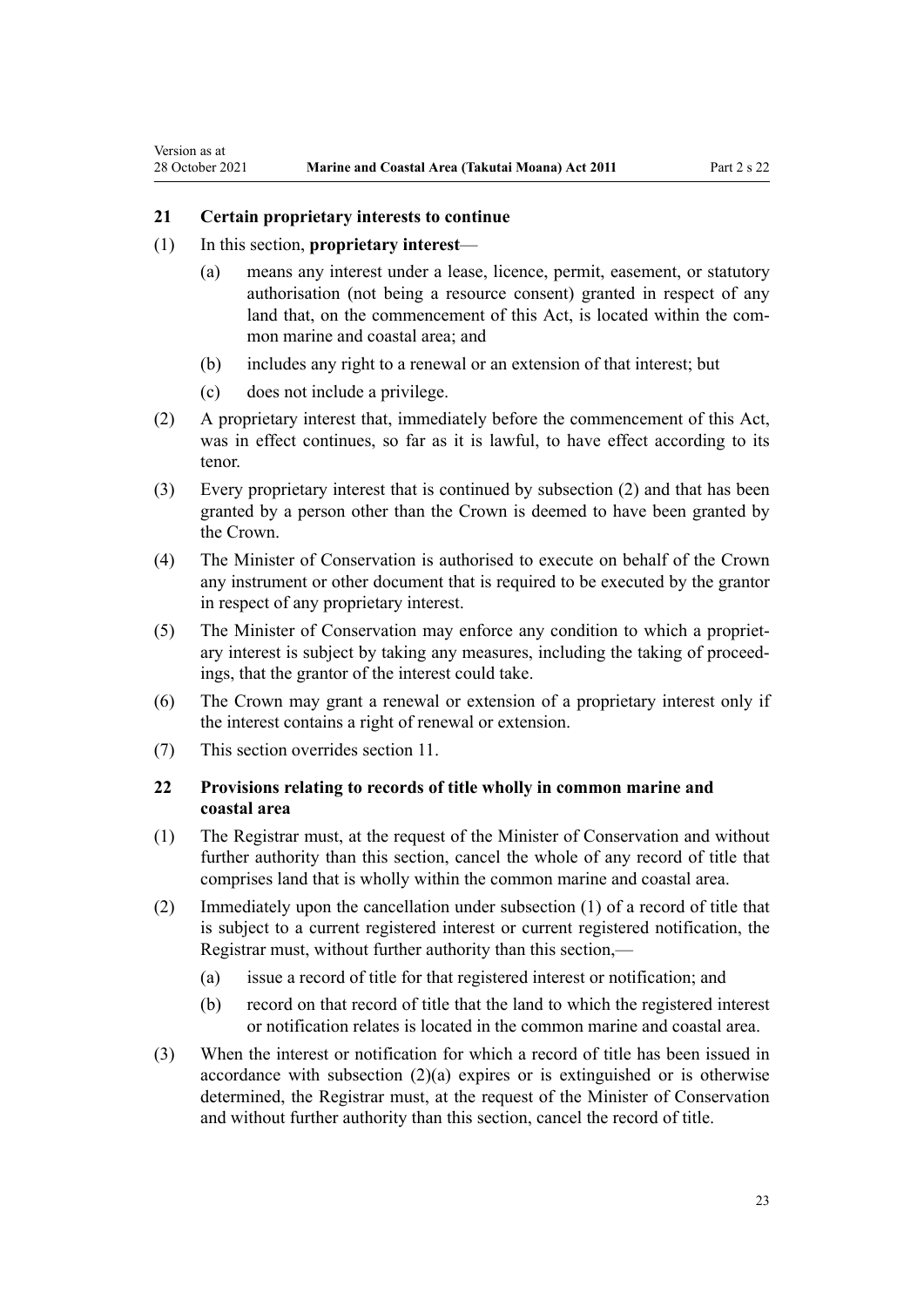<span id="page-23-0"></span>Section 22 heading: amended, on 12 November 2018, by [section 250](http://legislation.govt.nz/pdflink.aspx?id=DLM6731493) of the Land Transfer Act 2017 (2017 No 30).

Section 22(1): amended, on 12 November 2018, by [section 250](http://legislation.govt.nz/pdflink.aspx?id=DLM6731493) of the Land Transfer Act 2017 (2017 No 30).

Section 22(2): amended, on 12 November 2018, by [section 250](http://legislation.govt.nz/pdflink.aspx?id=DLM6731493) of the Land Transfer Act 2017 (2017 No 30).

Section 22(2)(a): amended, on 12 November 2018, by [section 250](http://legislation.govt.nz/pdflink.aspx?id=DLM6731493) of the Land Transfer Act 2017 (2017 No 30).

Section 22(2)(b): amended, on 12 November 2018, by [section 250](http://legislation.govt.nz/pdflink.aspx?id=DLM6731493) of the Land Transfer Act 2017 (2017 No 30).

Section 22(3): amended, on 12 November 2018, by [section 250](http://legislation.govt.nz/pdflink.aspx?id=DLM6731493) of the Land Transfer Act 2017 (2017 No 30).

#### **23 Provisions relating to record of title to land in common marine and coastal area and land above line of mean high-water springs**

- (1) If any record of title comprises any land that is part of the common marine and coastal area as well as any adjacent land (the **adjacent land**) above the line of mean high-water springs, either the Minister of Conservation or the owner of the adjacent land may apply to the Registrar for the issue of a record of title for the adjacent land.
- (2) On presentation of the application, the Registrar, on payment of the appropriate fee, must, despite anything in the [Land Transfer Act 2017,](http://legislation.govt.nz/pdflink.aspx?id=DLM6731002)—
	- (a) cancel the record of title that comprises the land within the common marine and coastal area and the adjacent land; and
	- (b) issue a record of title in the name of the owner of the adjacent land for the adjacent land; and
	- (c) note any current registered interest or current registered notification that relates to the adjacent land against that record of title in the order in which it appears on the record of title cancelled under paragraph (a); and
	- (d) issue a record of title for any registered interest or current registered notification that relates to land within the common marine and coastal area that was part of the record of title cancelled under paragraph (a).
- (3) The Registrar may require the deposit of any survey plan necessary for the issue of a record of title under subsection (2)(b).
- (4) To avoid doubt, no action taken under this section is subject to [Part 10](http://legislation.govt.nz/pdflink.aspx?id=DLM236786) of the Resource Management Act 1991.

Section 23 heading: amended, on 12 November 2018, by [section 250](http://legislation.govt.nz/pdflink.aspx?id=DLM6731493) of the Land Transfer Act 2017 (2017 No 30).

Section 23(1): amended, on 12 November 2018, by [section 250](http://legislation.govt.nz/pdflink.aspx?id=DLM6731493) of the Land Transfer Act 2017 (2017 No 30).

Section 23(2): amended, on 12 November 2018, by [section 250](http://legislation.govt.nz/pdflink.aspx?id=DLM6731493) of the Land Transfer Act 2017 (2017 No 30).

Section 23(2)(a): amended, on 12 November 2018, by [section 250](http://legislation.govt.nz/pdflink.aspx?id=DLM6731493) of the Land Transfer Act 2017 (2017 No 30).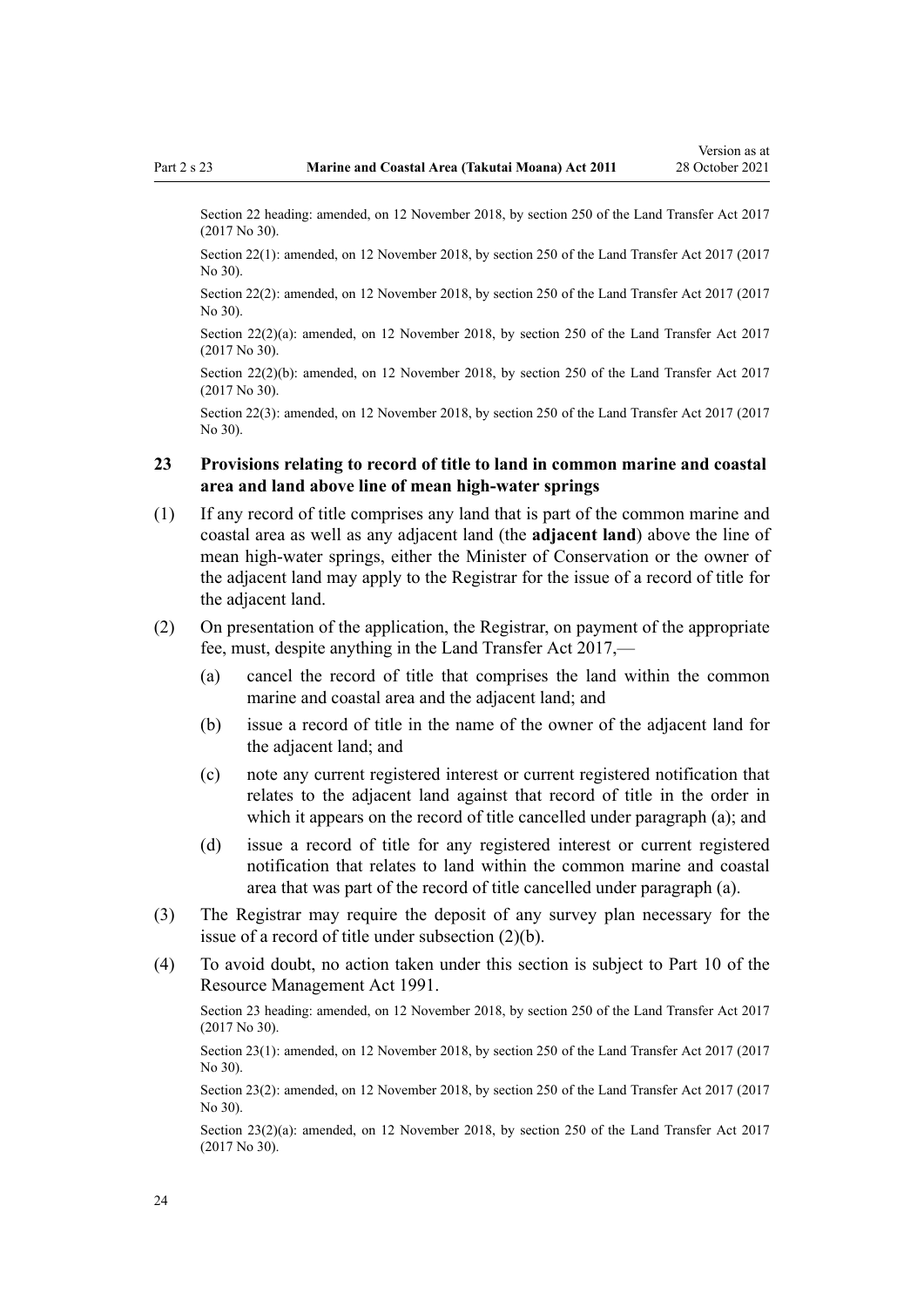<span id="page-24-0"></span>Version as at

Section 23(2)(b): amended, on 12 November 2018, by [section 250](http://legislation.govt.nz/pdflink.aspx?id=DLM6731493) of the Land Transfer Act 2017 (2017 No 30).

Section 23(2)(c): amended, on 12 November 2018, by [section 250](http://legislation.govt.nz/pdflink.aspx?id=DLM6731493) of the Land Transfer Act 2017 (2017 No 30).

Section 23(2)(d): amended, on 12 November 2018, by [section 250](http://legislation.govt.nz/pdflink.aspx?id=DLM6731493) of the Land Transfer Act 2017 (2017 No 30).

#### **24 Exclusion of interests in marine and coastal area founded on adverse possession or prescriptive title**

- (1) Despite any other enactment or rule of law, no person may claim an interest in any part of the marine and coastal area on the ground of adverse possession or prescriptive title.
- (2) No relief may be claimed by any person for any loss or damage arising from this section.

# **25 Local authorities may apply to Minister for redress for loss of divested areas**

- (1) A local authority that, as a result of the operation of [section 11\(3\) or \(4\)](#page-16-0) or [17](#page-19-0), loses its title to any land in the common marine and coastal area that it had acquired by purchase may apply to the Minister of Conservation for redress.
- (2) In considering an application by a local authority under subsection (1), the Minister of Conservation must be guided by whichever of the following criteria is applicable:
	- (a) if the local authority purchased the relevant land at full market value, compensation is to be paid at current market value:
	- (b) if the local authority did not purchase the relevant land at full market value, redress is limited to compensation for direct financial loss to the local authority arising from the loss of ownership, including loss of—
		- (i) any income that the local authority would, but for the operation of [section 11\(3\) or \(4\)](#page-16-0) or [17](#page-19-0), have derived from the relevant part of the marine and coastal area; and
		- (ii) any investment that the local authority made in the land after pur‐ chase.
- (3) An application under subsection (1) must be made,—
	- (a) if the loss results from the operation of section  $11(3)$ , not later than 12 months after the commencement of this Act:
	- (b) if the loss results from the operation of [section 11\(4\)](#page-16-0) or [17](#page-19-0), not later than 12 months after the occurrence of the loss to which the application relates.
- (4) No court has jurisdiction to hear any claim in respect of any loss suffered by a local authority as a result of the operation of [section 11\(3\) or \(4\)](#page-16-0) or [17](#page-19-0).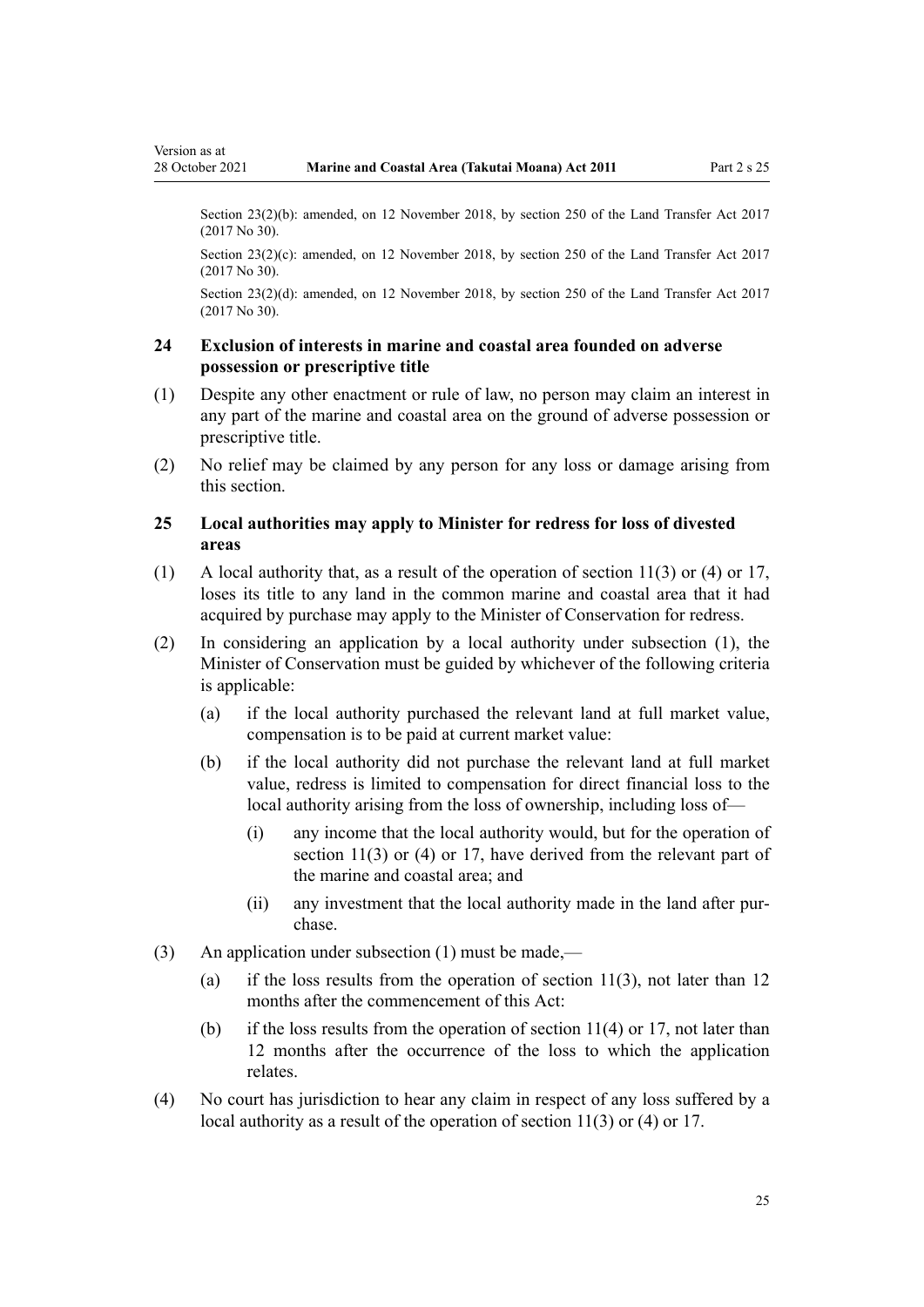<span id="page-25-0"></span>(5) Any application made under [section 25](http://legislation.govt.nz/pdflink.aspx?id=DLM320246) of the Foreshore and Seabed Act 2004 that, on the commencement of this Act, has not yet been finally determined by the Minister of Conservation must be treated as if this Act (other than this sub‐ section) had not been enacted.

Subpart 2—Public rights and powers over common marine and coastal area

# *Rights of access*

#### **26 Rights of access**

- (1) Every individual has, without charge, the following rights:
	- (a) to enter, stay in or on, and leave the common marine and coastal area:
	- (b) to pass and repass in, on, over, and across the common marine and coastal area:
	- (c) to engage in recreational activities in or on the common marine and coastal area.
- (2) The rights conferred by this section are subject to any authorised prohibitions or restrictions that are imposed under [section 79,](#page-60-0) or by or under any other enactment.
- (3) A prohibition or restriction of the kind described in subsection (2) may, subject to the enactment in which it is contained or by which it is authorised, apply to—
	- (a) any or all of the rights conferred by this section:
	- (b) 1 or more ways of exercising those rights:
	- (c) 1 or more defined periods, or an indefinite period, or recurring periods of a stated kind:
	- (d) 1 or more specified areas.
- (4) In this section, **enactment** includes bylaws, regional plans, and district plans.

# *Rights of navigation*

#### **27 Rights of navigation within marine and coastal area**

- (1) Every person has the following rights:
	- (a) to enter, and pass and repass through, the marine and coastal area by ship:
	- (b) to temporarily anchor, moor, and ground within the marine and coastal area:
	- (c) to load and unload cargo, crew, equipment, and passengers within the marine and coastal area: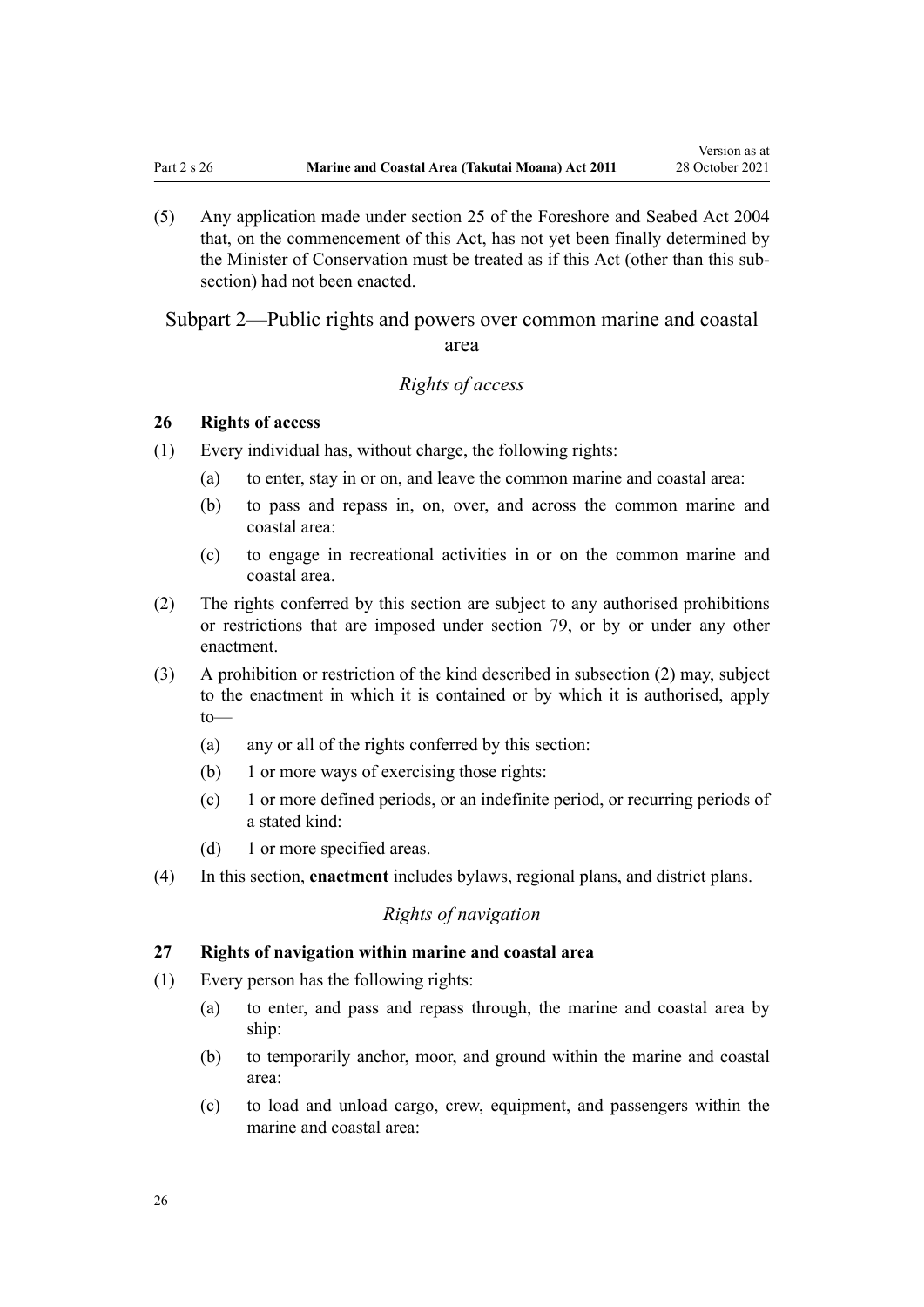- (d) to remain in a place within the marine and coastal area for a convenient time:
- (e) to remain temporarily in a place within the marine and coastal area until wind or weather permits departure or until cargo has been obtained or repairs completed.
- (2) The rights conferred by subsection (1) include anything reasonably incidental to their exercise.
- (3) The rights conferred by subsection (1) may be exercised subject to any authorised restrictions and prohibitions that are imposed by or under an enactment, including restrictions and prohibitions imposed under [sections 78](#page-59-0) and [79.](#page-60-0)
- (4) A restriction or prohibition of the kind described in subsection (3) may, subject to the enactment in which it is contained or by which it is authorised, apply to—
	- (a) 1 or more of the rights conferred by this section:
	- (b) 1 or more ways of exercising those rights:
	- (c) a definite period or an indefinite period, or recurring periods of a stated kind:
	- (d) 1 or more specified areas.
- (5) In this section, **enactment** includes bylaws, regional plans, and district plans.

# *Rights of fishing*

# **28 Fishing rights preserved**

- (1) Nothing in this Act prevents the exercise of any fishing rights conferred or recognised by or under an enactment or by a rule of law.
- (2) Subsection (1) is subject to [section 81.](#page-61-0)

# Subpart 3—Reclaimed land

#### **29 Interpretation**

<span id="page-26-0"></span>Version as at

(1) In this section and in [sections 30 to 45,](#page-27-0) unless the context otherwise requires,—

**developer**, in relation to any reclaimed land, means the person (including a customary marine title group) who holds the resource consent for the reclamation by which the land is formed, whether or not that resource consent was obtained after the commencement or completion of the reclamation

**dispose of** includes sell, exchange, gift, and transfer

**eligible applicant**, in relation to an application under [section 35,](#page-29-0) means a per‐ son who, under a provision of that section, is entitled to make that application

**freehold interest** means an estate in fee simple but does not include a stratum estate in freehold or in leasehold created under the [Unit Titles Act 1972](http://legislation.govt.nz/pdflink.aspx?id=DLM405590) or the [Unit Titles Act 2010](http://legislation.govt.nz/pdflink.aspx?id=DLM1160400)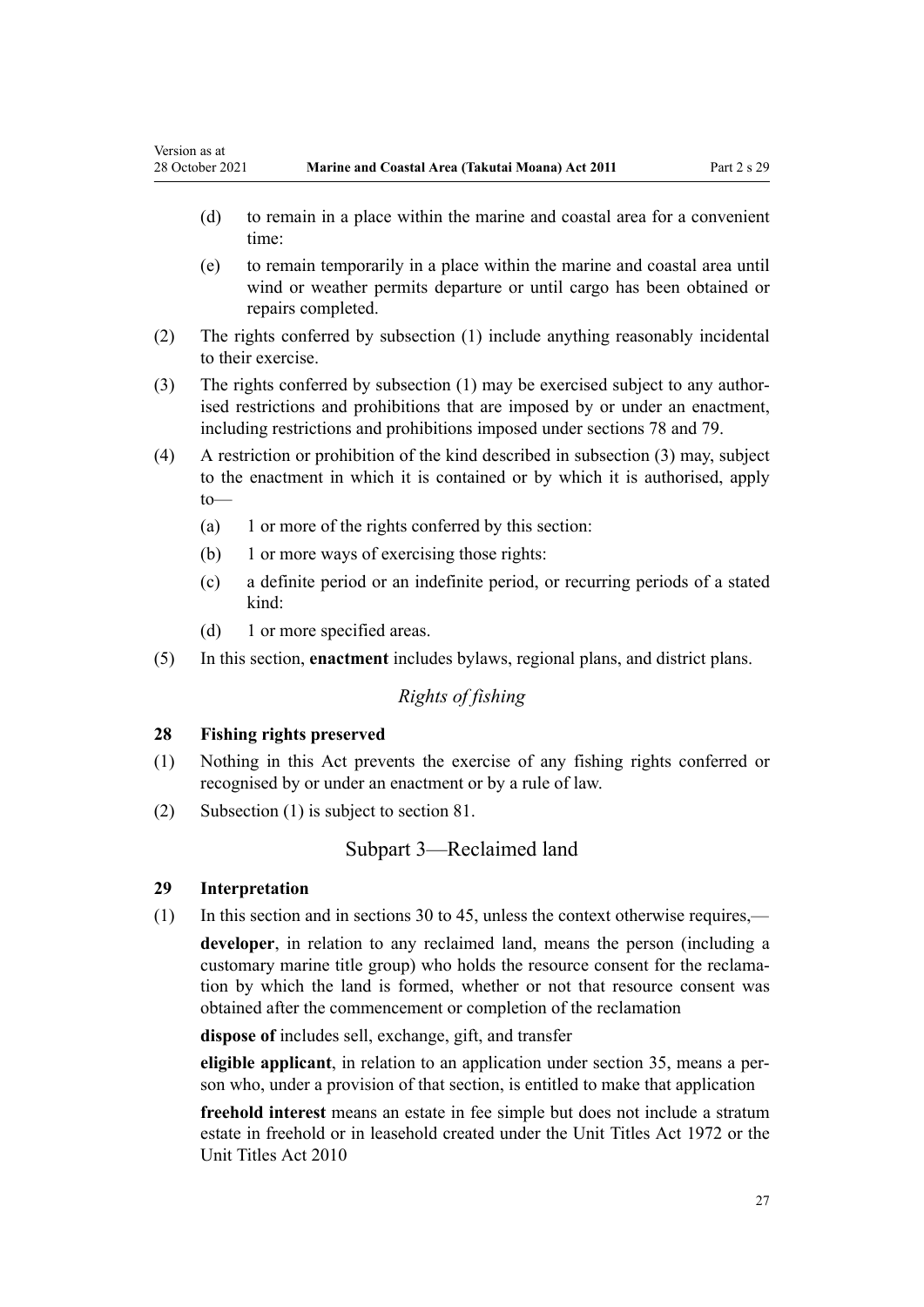<span id="page-27-0"></span>**interest** means a freehold interest or a lesser interest

**lesser interest** means an interest in reclaimed land that is less than a freehold interest and includes a lease, licence, or other right or title to occupy or use the land

**Minister** means the Minister of the Crown who, under the authority of any warrant or with the authority of the Prime Minister, is for the time being responsible for the administration of the [Land Act 1948](http://legislation.govt.nz/pdflink.aspx?id=DLM250585)

**reclaimed land** means permanent land formed from land that formerly was below the line of mean high-water springs and that, as a result of a reclamation, is located above the line of mean high-water springs, but does not include—

- (a) land that has arisen above the line of mean high-water springs as a result of natural processes, including accretion; or
- (b) structures such as breakwaters, moles, groynes, or sea walls

**reclaimed land subject to this subpart** means reclaimed land vested in the Crown under section 30 or 31, but does not include reclaimed land that is sub‐ ject to a declaration under [section 32](#page-28-0).

(2) The purpose of this subpart is to provide certainty to business and development interests in respect of investments in reclamations and to balance the interests of all New Zealanders, including their interests in conservation.

#### **30 Certain reclaimed land to vest in Crown**

- (1) Subsection (2) applies to any reclaimed land that is formed from the common marine and coastal area as a result of a lawful reclamation.
- (2) The full legal and beneficial ownership in any reclaimed land to which this subsection applies vests in the Crown absolutely if, after the commencement of this Act, a regional council approves a plan of survey, under [section 245\(5\)](http://legislation.govt.nz/pdflink.aspx?id=DLM237630) of the Resource Management Act 1991, in respect of that land.
- (3) Subsection (4) applies to reclaimed land that is formed from the common mar‐ ine and coastal area as a result of an unlawful reclamation.
- (4) The full legal and beneficial ownership in any reclaimed land to which this subsection applies vests in the Crown absolutely if the Minister signs a certificate that—
	- (a) describes the position and extent of the reclaimed land; and
	- (b) states that this subsection applies to the reclaimed land.
- $(5)$  A certificate signed under subsection  $(4)$  is, in the absence of proof to the contrary, sufficient evidence of the matter stated in the certificate.
- (6) The [Land Act 1948](http://legislation.govt.nz/pdflink.aspx?id=DLM250585) does not apply to reclaimed land vested by this section.

#### **31 New status of existing reclaimed land**

(1) This section applies to reclaimed land (**existing reclaimed land**) that,—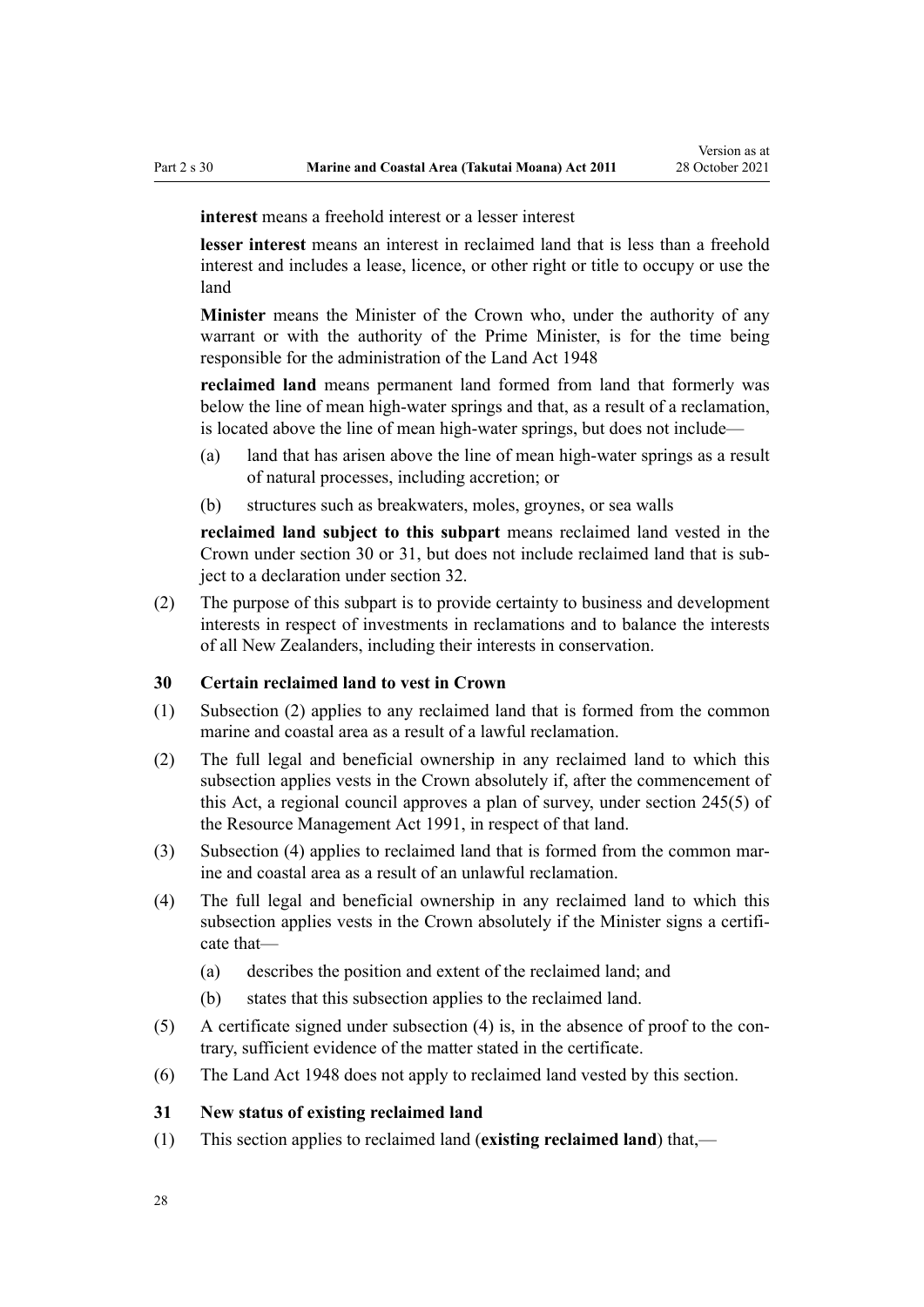- (a) immediately before the commencement of this Act, was—
	- (i) part of the public foreshore and seabed under the [Foreshore and](http://legislation.govt.nz/pdflink.aspx?id=DLM319838) [Seabed Act 2004;](http://legislation.govt.nz/pdflink.aspx?id=DLM319838) or
	- (ii) vested in the Crown under the [Land Act 1948](http://legislation.govt.nz/pdflink.aspx?id=DLM250585); or
	- (iii) subject to the Foreshore and Seabed Endowment Revesting Act 1991; or
	- (iv) otherwise owned by the Crown; and
- (b) is not set apart for a specified purpose.
- (2) On the commencement of this Act, the full legal and beneficial ownership of all existing reclaimed land vests in the Crown absolutely and, so far as it is, immediately before that commencement, subject to the [Foreshore and Seabed](http://legislation.govt.nz/pdflink.aspx?id=DLM319838) [Act 2004](http://legislation.govt.nz/pdflink.aspx?id=DLM319838), the Foreshore and Seabed Endowment Revesting Act 1991, or the [Land Act 1948](http://legislation.govt.nz/pdflink.aspx?id=DLM250585), ceases to be subject to those Acts.
- (3) However, this section does not affect—

<span id="page-28-0"></span>Version as at

- (a) any lesser interest held, immediately before the commencement of this Act, by a person other than the Crown in existing reclaimed land; or
- (b) the ownership in structures fixed to, or under or over, existing reclaimed land.

#### **32 Minister may declare reclaimed land to be subject to Land Act 1948**

- (1) The Minister may, by notice in the *Gazette*, declare any land of the following kind to be Crown land subject to the [Land Act 1948](http://legislation.govt.nz/pdflink.aspx?id=DLM250585) and not to this Act:
	- (a) reclaimed land vested in the Crown by [section 30](#page-27-0) or [31](#page-27-0):
	- (b) reclaimed land in which the Crown has, at any time after the commencement of this Act, acquired the freehold interest.
- (2) A notice under subsection (1)—
	- (a) must describe the position and extent of the reclaimed land; and
	- (b) takes effect on the 28th day after its publication in the *Gazette*.

#### **33 Minister to administer reclaimed land subject to this subpart**

- (1) The Minister may perform and exercise the functions, duties, and powers of the Crown as owner in respect of every area of reclaimed land that is subject to this subpart.
- (2) The Minister may sign a certificate that—
	- (a) describes the position and extent of any land; and
	- (b) states that the land is, or is not, subject to this subpart.
- (3) A certificate signed under subsection  $(2)$  is, in the absence of proof to the contrary, sufficient evidence of the matter stated in the certificate.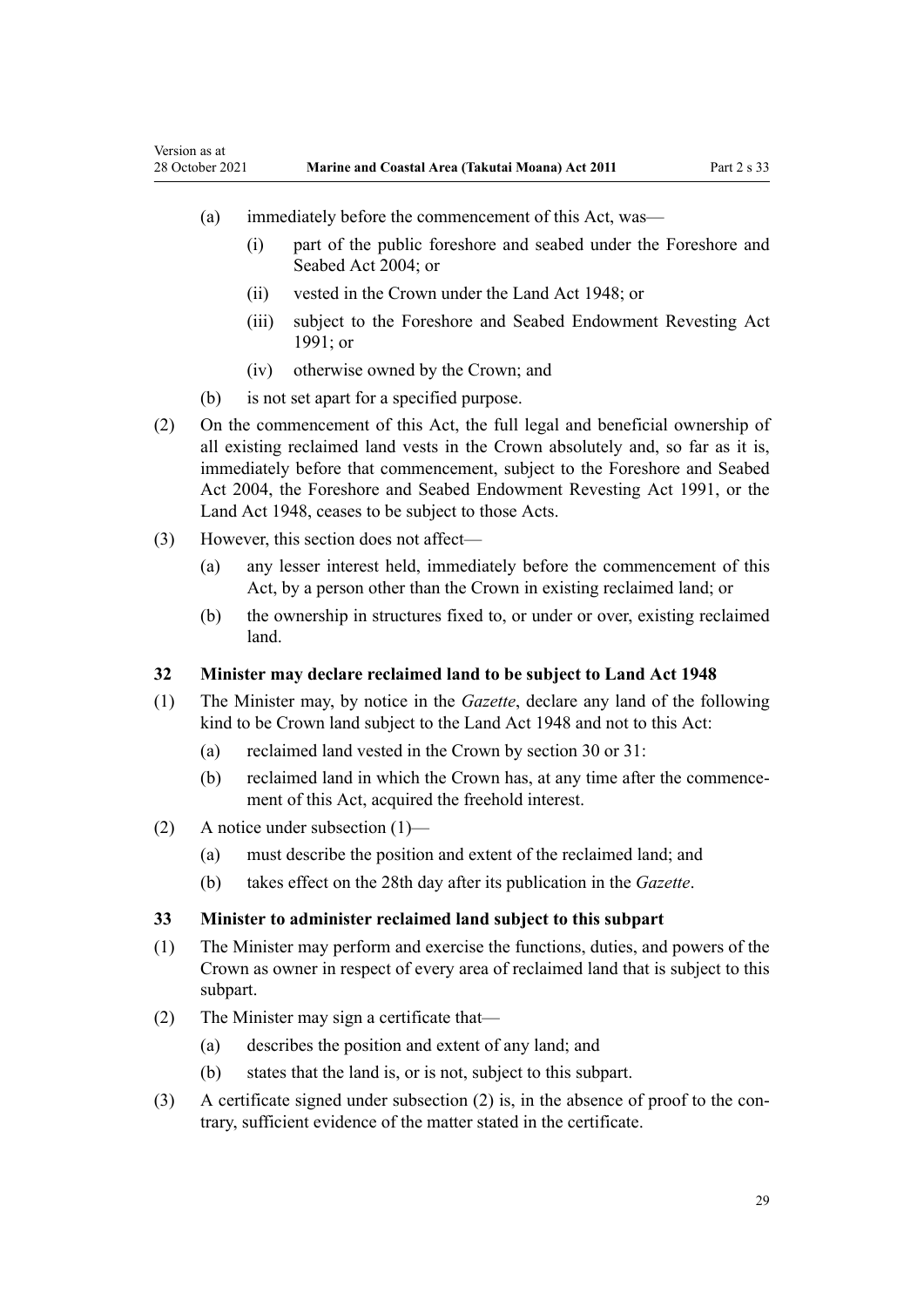# <span id="page-29-0"></span>**34 Granting and disposition of interests in reclaimed land subject to this subpart**

- (1) The Minister may, in accordance with sections 35 to 41, grant interests in reclaimed land subject to this subpart.
- (2) The Crown may not dispose of any interest in reclaimed land subject to this subpart otherwise than in accordance with sections 35 to 41.

# **35 Eligible applicants for interests in reclaimed land subject to this subpart**

- (1) A developer of reclaimed land subject to this subpart that has been, or is being, or is to be formed may apply to the Minister for the grant to the developer of an interest in that reclaimed land.
- (2) A network utility operator may apply to the Minister for the grant to the net‐ work utility operator of a lesser interest in reclaimed land subject to this subpart that has been, or is being, or is to be formed on the ground that the lesser interest is required for the purposes of the network utility operation undertaken by the network utility operator.
- (3) Subsection (4) applies if—
	- (a) reclaimed land has been subject to this subpart for more than 10 years; and
	- (b) no interest has been granted in that land; and
	- (c) no current application for the grant of an interest in that land is awaiting the Minister's determination.
- (4) If this subsection applies, any person may apply to the Minister for the grant to the person of an interest in the reclaimed land.
- (5) A developer or other person who makes an application under this section becomes liable to pay any fees payable under regulations made under this Act.
- (6) The fees referred to in subsection (5) are recoverable as a debt due to the Crown.
- (7) In this section, **network utility operator** and **network utility operation** have the same meanings as in [section 166](http://legislation.govt.nz/pdflink.aspx?id=DLM236206) of the Resource Management Act 1991.

#### **36 Determination of application by Minister**

- (1) When an application under section 35 is made by an eligible applicant, the Minister must, without limitation, determine the following matters:
	- (a) whether the applicant is to be granted an interest in the reclaimed land and, if so, whether that interest should be a freehold interest or a lesser interest:
	- (b) if a lesser interest is to be granted, the terms and conditions of that lesser interest: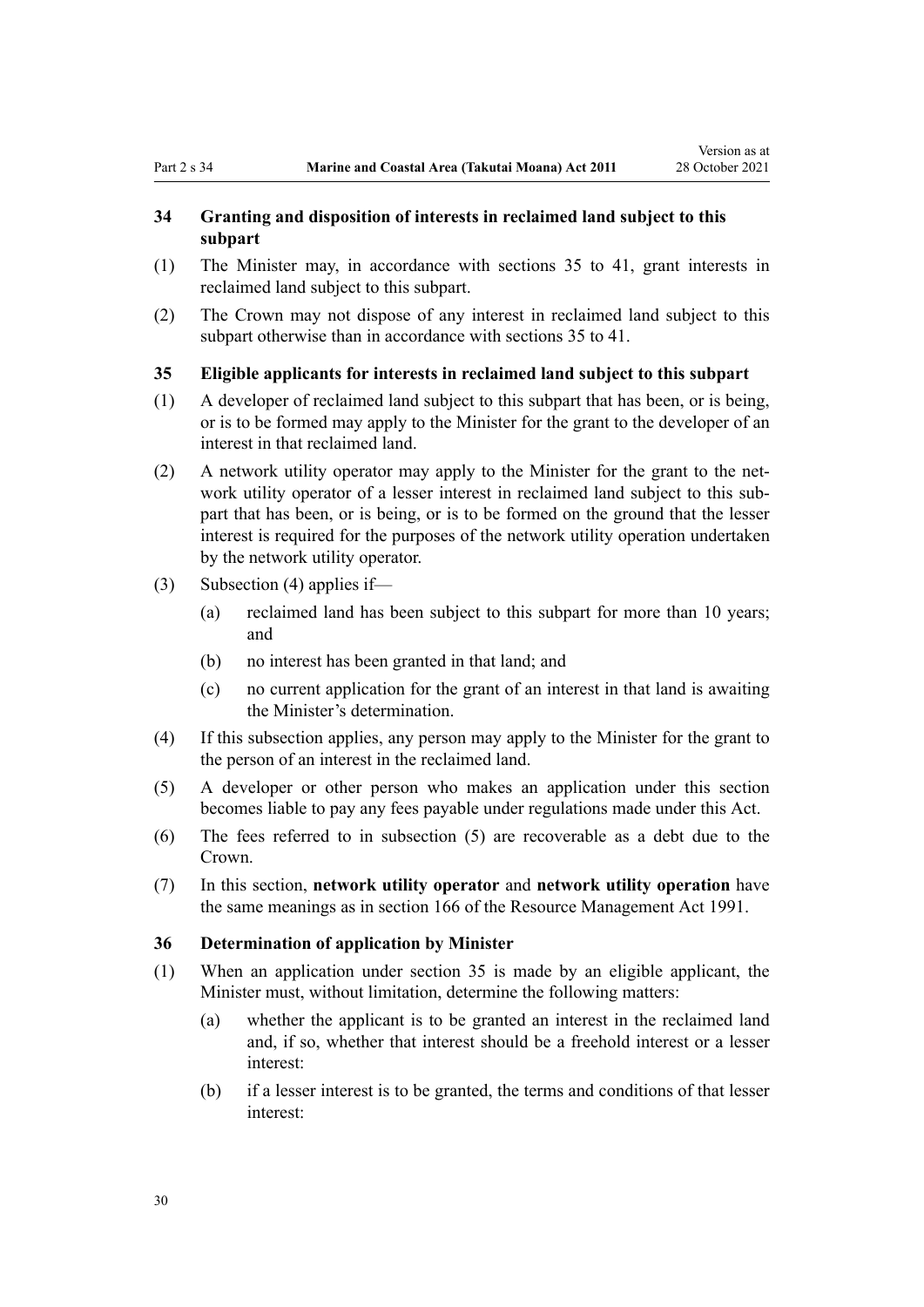<span id="page-30-0"></span>Version as at

- (c) any conditions that must be fulfilled before any interest in the reclaimed land is granted:
- (d) the encumbrances, restrictions, or conditions (if any) that should attach to any interest (including a freehold interest) to be granted:
- (e) any consideration (whether by payment of price, rental or other charge, or by way of set-off, or in whole or partial settlement of any claim, including any claim under the [Treaty of Waitangi Act 1975](http://legislation.govt.nz/pdflink.aspx?id=DLM435367)) for the grant of the interest.
- (2) In determining the matters specified in subsection (1), the Minister must take into account the following matters, so far as they are applicable:
	- (a) the minimum interest in the reclaimed land that is reasonably needed to allow the purpose of the grant to be achieved:
	- (b) the public interest in the reclaimed land, including existing or proposed public use of the reclaimed land:
	- (c) whether, and the extent to which, the public is benefiting, or is to benefit, from the use or proposed use of the reclaimed land:
	- (d) any conditions or restrictions imposed on the resource consent that authorised the reclamation:
	- (e) whether any historical claims have been made under the [Treaty of Wai‐](http://legislation.govt.nz/pdflink.aspx?id=DLM435367) [tangi Act 1975](http://legislation.govt.nz/pdflink.aspx?id=DLM435367) in respect of the reclaimed land or whether there are any pending applications under [Part 4:](#page-69-0)
	- (f) the cultural value of the reclaimed land and surrounding area to tangata whenua:
	- (g) the financial value of the reclaimed land to the Crown:
	- (h) any natural or historic values associated with the reclaimed land:
	- (i) the potential public access, amenity, and recreational values of the reclaimed land:
	- (j) any special circumstances of the applicant, including the amount of any investment made by the applicant in respect of the reclaimed land.
- (3) The Minister may determine that several eligible applicants may each be granted a distinct interest in the reclaimed land.

# **37 Presumption that certain applicants to be granted freehold interest in reclaimed land subject to this subpart**

- (1) In the case of an application made under [section 35](#page-29-0) by an eligible applicant who is a person of a kind specified in subsection (2), the Minister's determination of the matter specified in section  $36(1)(a)$  must proceed on the basis that the person is to be granted a freehold interest in the reclaimed land unless—
	- (a) the person does not wish to be granted a freehold interest; or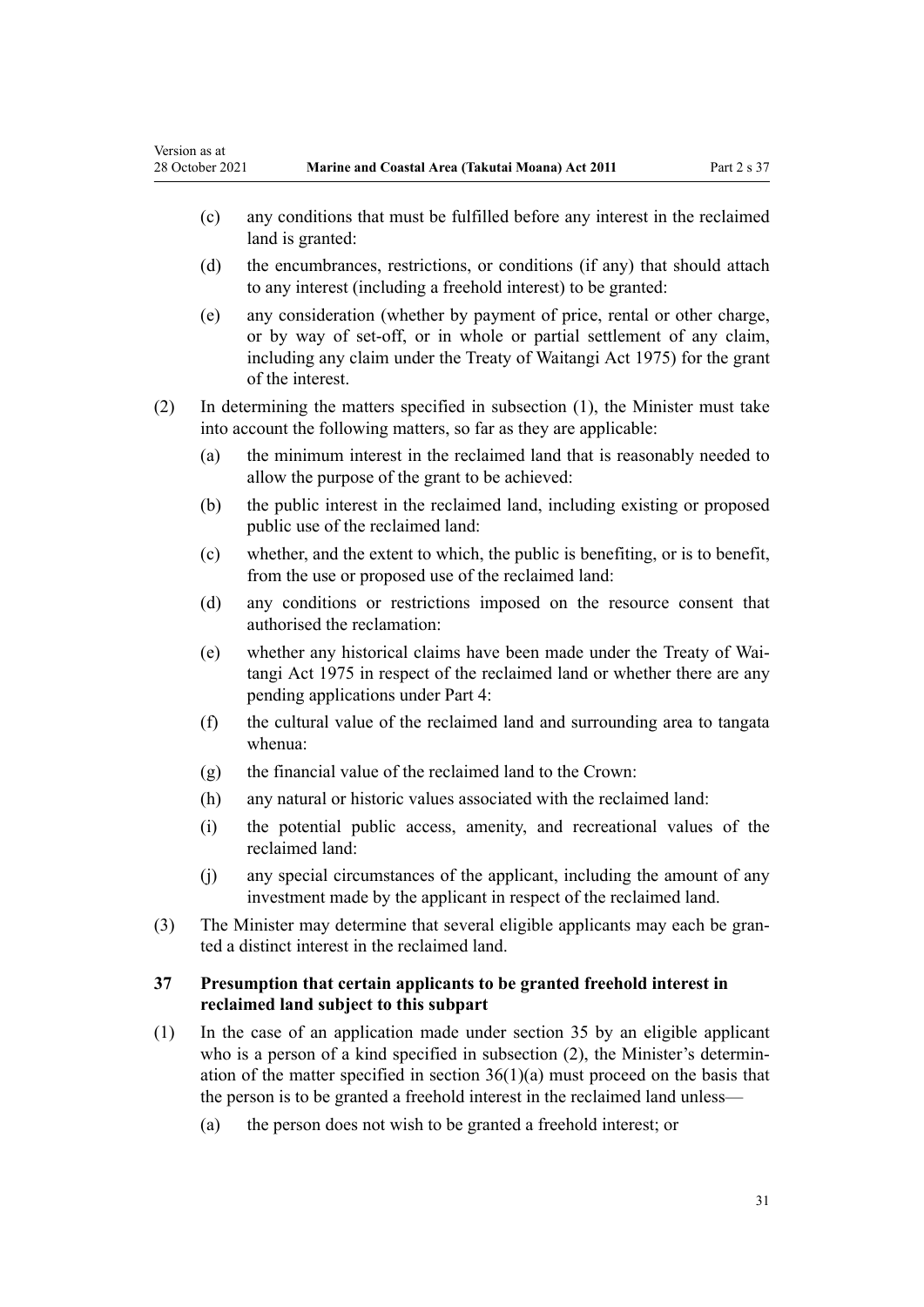- <span id="page-31-0"></span>(b) the Minister is satisfied, after considering the matters specified in [section](#page-29-0) [36\(2\)](#page-29-0), that there is good reason not to grant the person a freehold inter‐ est.
- (2) The persons are the following:
	- (a) any port company (as defined in [section 2\(1\)](http://legislation.govt.nz/pdflink.aspx?id=DLM131688) of the Port Companies Act 1988):
	- (b) any port operator (as defined in [Part 3A](http://legislation.govt.nz/pdflink.aspx?id=DLM5689750) of the Maritime Transport Act 1994):
	- (c) the company (as defined in [section 2](http://legislation.govt.nz/pdflink.aspx?id=DLM125376) of the Auckland Airport Act 1987) that operates Auckland International Airport (including any entity that operates all or part of the airport and that is a subsidiary of, or successor to, that company):
	- (d) the company (as defined in [section 2](http://legislation.govt.nz/pdflink.aspx?id=DLM211896) of the Wellington Airport Act 1990) that operates Wellington International Airport (including any entity that operates all or part of the airport and that is a subsidiary of, or successor to, that company).

Section 37(2)(b): replaced, on 23 October 2013, by [section 90](http://legislation.govt.nz/pdflink.aspx?id=DLM4698973) of the Maritime Transport Amendment Act 2013 (2013 No 84).

### **38 Notification of determination and variation**

- (1) The Minister must notify the applicant of a determination under [section 36\(1\)](#page-29-0) and of any variation under subsection (3) of this section.
- (2) Before the Minister makes a determination under [section 36\(1\)](#page-29-0) or a variation under subsection (3) of this section, the Minister must give the applicant a reasonable opportunity to comment on the proposed determination or variation.
- (3) The Minister may, on the Minister's own initiative or on application by an applicant, vary a determination made under [section 36\(1\)](#page-29-0) before an interest in the reclaimed land to which the determination relates is vested under section 39 if that variation is, in the Minister's opinion, necessary or desirable—
	- (a) to take account of any of the matters specified in section  $36(2)$ ; or
	- (b) for any other reason.

#### **39 Vesting of interest in reclaimed land subject to this subpart**

- (1) The Minister may, by notice in the *Gazette*, vest in an applicant an interest in reclaimed land subject to this subpart if the Minister is satisfied that—
	- (a) the vesting is in accordance with a determination made under [section](#page-29-0) [36\(1\)](#page-29-0), as varied by any variations under section 38(3); and
	- (b) any conditions imposed under section  $36(1)(c)$  have been complied with or that adequate provision has been made to ensure that those conditions will be complied with; and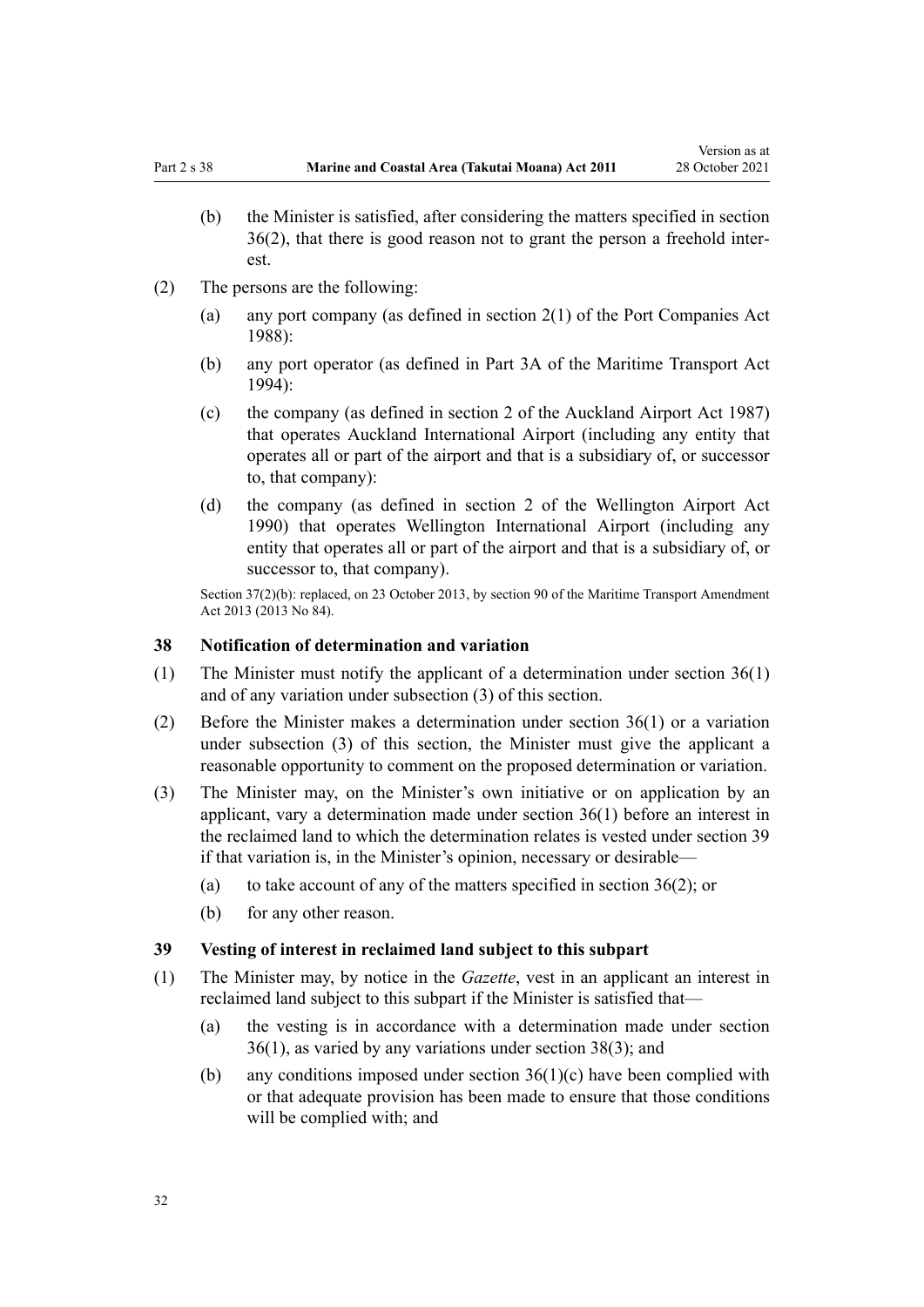- (c) a certificate under [section 245\(5\)\(b\)](http://legislation.govt.nz/pdflink.aspx?id=DLM237630) of the Resource Management Act 1991 has been issued in respect of the reclaimed land.
- (2) Every *Gazette* notice published under subsection (1) must—
	- (a) state the name of the applicant in whom the interest is vested and describe the position and extent of the reclaimed land; and
	- (b) describe the interest vested; and

<span id="page-32-0"></span>Version as at

- (c) describe any encumbrances or restrictions imposed on the interest, including any restrictions that apply under [section 44;](#page-35-0) and
- (d) where the interest vested is a freehold interest and in any other case where the Minister considers it appropriate, be sent by the Minister to the Registrar, with a request that a record of title be issued accordingly; and
- (e) where the Registrar receives a request under paragraph (d), be registered by the Registrar after receipt from the Minister.
- (3) The Registrar must, in accordance with a request made under subsection  $(2)(d)$ ,—
	- (a) issue a record of title in respect of the interest in the land vested by the *Gazette* notice; and
	- (b) record on that record of title—
		- (i) that the land is reclaimed land subject to [subpart 3 of Part 2](#page-26-0) of the Marine and Coastal Area (Takutai Moana) Act 2011; and
		- (ii) where the interest vested is a freehold interest, that the disposition of the freehold interest in that land is restricted by that subpart.

Section 39(2)(d): amended, on 12 November 2018, by [section 250](http://legislation.govt.nz/pdflink.aspx?id=DLM6731493) of the Land Transfer Act 2017 (2017 No 30).

Section 39(3)(a): amended, on 12 November 2018, by [section 250](http://legislation.govt.nz/pdflink.aspx?id=DLM6731493) of the Land Transfer Act 2017 (2017 No 30).

Section 39(3)(b): amended, on 12 November 2018, by [section 250](http://legislation.govt.nz/pdflink.aspx?id=DLM6731493) of the Land Transfer Act 2017 (2017 No 30).

# **40 Application for renewal of interests less than freehold**

- (1) The holder of a lesser interest vested under section  $39(1)$  may apply to the Minister, not later than 3 months before the expiry of the existing interest, for a renewal of the interest in the same, or part of the same, reclaimed land.
- (2) If an application is made under subsection  $(1)$ , the holder may continue to operate under the existing interest until the application is determined.
- (3) The holder of a lesser interest in reclaimed land may apply to the Minister for the vesting of a freehold interest in that land.
- (4) In determining an application under this section, the Minister must take into account the matters specified in section  $36(2)$ , so far as those matters are relevant to the application.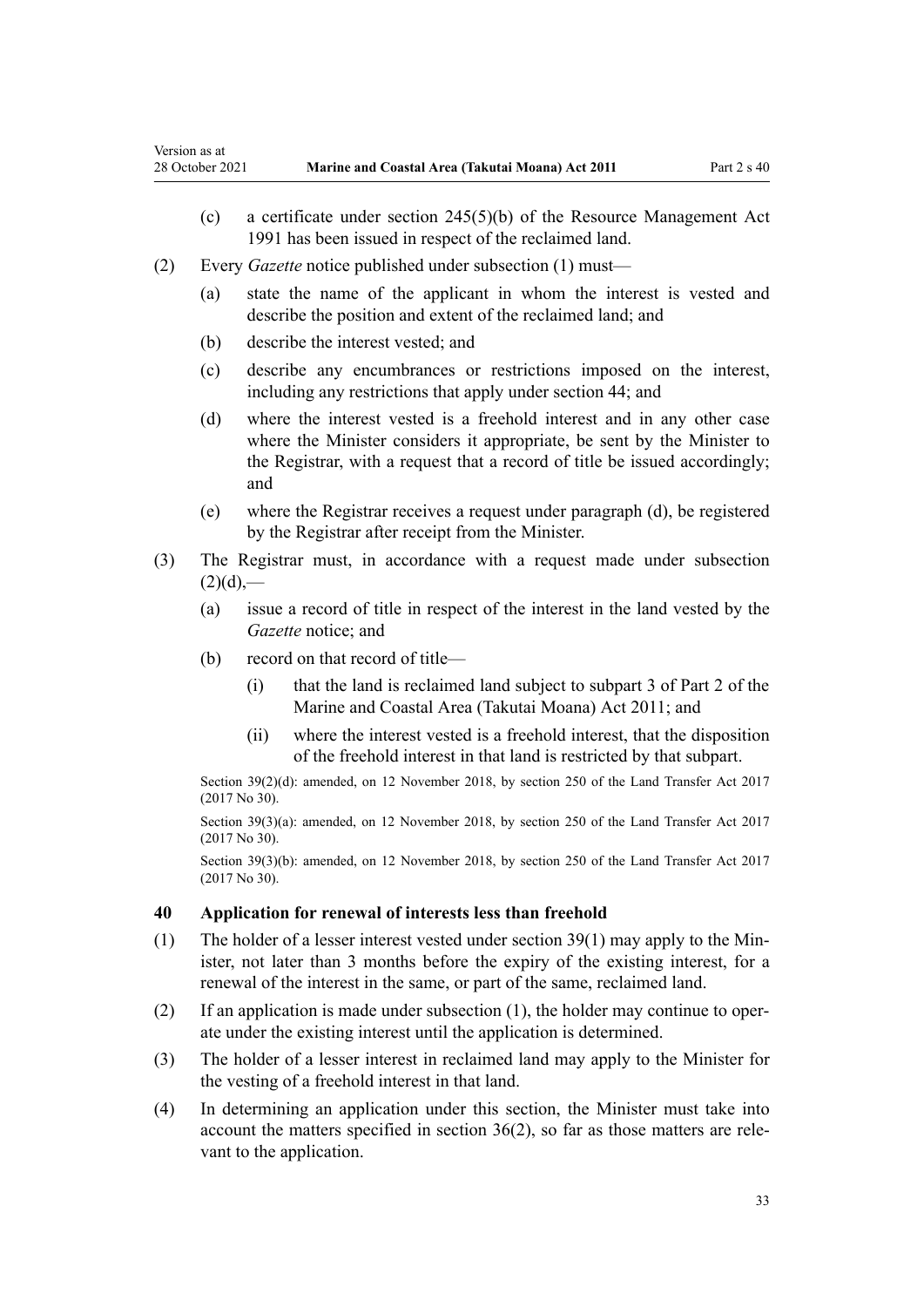<span id="page-33-0"></span>(5) This section also applies to a lesser interest vested in a person under [section](http://legislation.govt.nz/pdflink.aspx?id=DLM239322) [355](http://legislation.govt.nz/pdflink.aspx?id=DLM239322) or [355AA](http://legislation.govt.nz/pdflink.aspx?id=DLM239326) of the Resource Management Act 1991 (as in force before the commencement of this Act) in land that has become reclaimed land subject to this subpart.

# **41 Pending applications under Resource Management Act 1991 that relate to reclaimed land**

- (1) This section applies to any application—
	- (a) that was made under [section 355\(1\)](http://legislation.govt.nz/pdflink.aspx?id=DLM239322) of the Resource Management Act 1991, as in force immediately before the commencement of this Act; and
	- (b) that is to be, but has not yet been, substantively determined by the Minister of Conservation.
- (2) No applicant may apply under [section 35](#page-29-0) if—
	- (a) the applicant has previously made an application (**application A**) to which this section applies; and
	- (b) application A was withdrawn or discontinued; and
	- (c) at the time of that withdrawal or discontinuance, application A was in competition with another application to which this section applies.
- (3) An application to which this section applies must (subject to subsections (4) to (7)) be considered and determined by the Minister of Conservation as if this subpart (other than this section) had not been enacted and as if the [Resource](http://legislation.govt.nz/pdflink.aspx?id=DLM230264) [Management Act 1991](http://legislation.govt.nz/pdflink.aspx?id=DLM230264) had not been amended by this Act.
- (4) However, an applicant who has made an application to which this section applies may make a request, in accordance with subsection (6), to have the application considered and determined under [section 35](#page-29-0) by the Minister (within the meaning of [section 29](#page-26-0)), but only if the conditions stated in subsection (5) are met.
- (5) The conditions referred to in subsection (4) are that—
	- (a) as at the commencement of this Act, the application is not in competition with any other application to which this section applies; and
	- (b) the applicant would (but for having made the application to which this section applies) be eligible to apply under [section 35](#page-29-0).
- (6) A request under subsection  $(4)$  must be made in writing to the Minister of Conservation not later than 180 days after the commencement of this Act.
- (7) On receipt of a request under subsection (4), the Minister of Conservation must refer all the documents relating to the application to the Minister (within the meaning of [section 29](#page-26-0)) and the reference of those documents must be treated as an application under [section 35.](#page-29-0)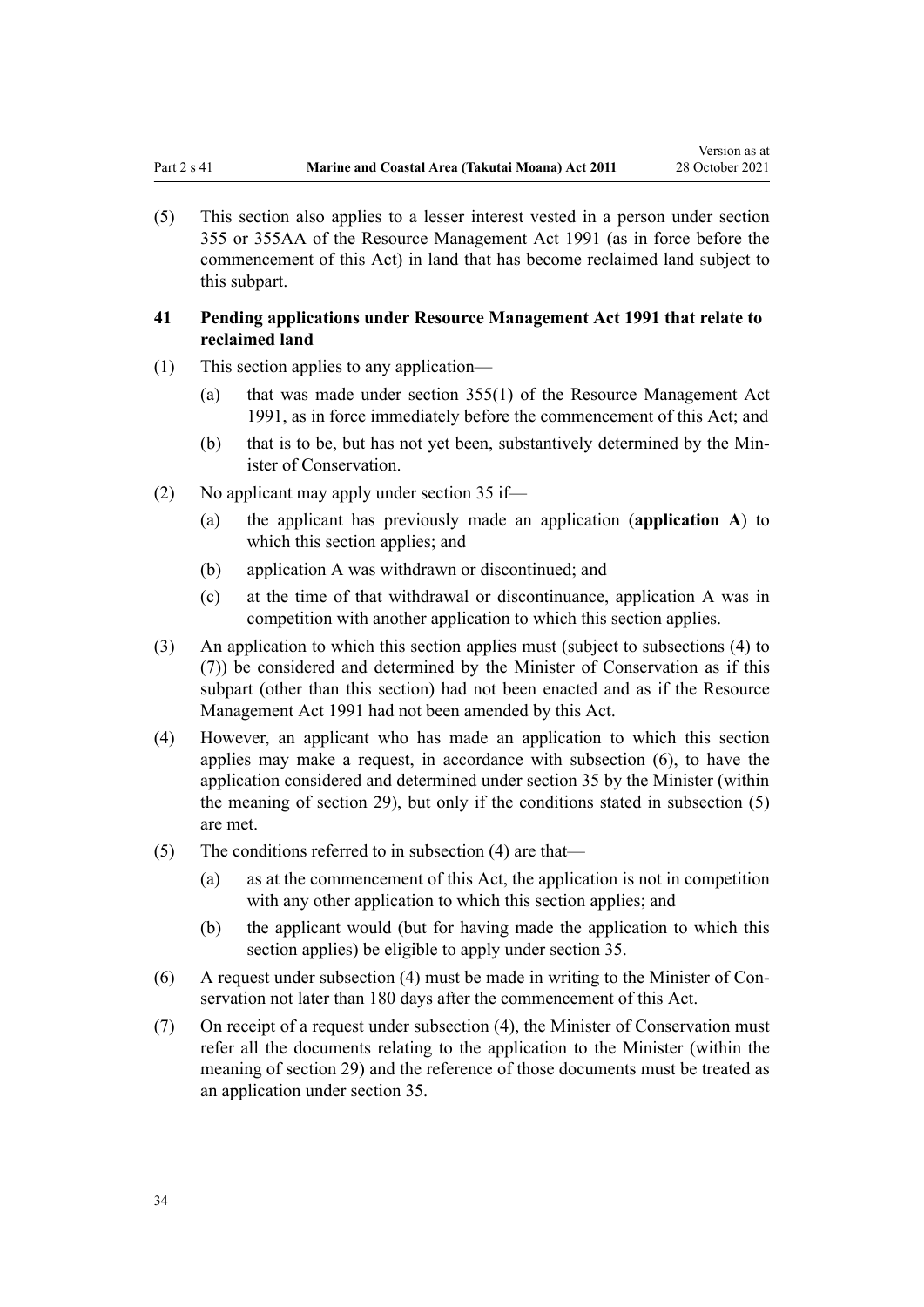# **42 Savings**

<span id="page-34-0"></span>Version as at

- (1) Where, as at the commencement of this Act, any right, title, or interest in reclaimed land is to be vested in a person under a determination of an application under [section 355](http://legislation.govt.nz/pdflink.aspx?id=DLM239322) of the Resource Management Act 1991 (as in force immediately before the commencement of this Act) but the right, title, or interest has not yet been formally vested, the Minister of Conservation must, if satisfied that all relevant conditions have been fulfilled and the price (if any) has been paid, give effect to the determination as if—
	- (a) this subpart (other than this section) had not been enacted; and
	- (b) the [Resource Management Act 1991](http://legislation.govt.nz/pdflink.aspx?id=DLM230264) had not been amended by this Act.
- (2) In subsection (1), **determination** includes an agreement referred to in [section](http://legislation.govt.nz/pdflink.aspx?id=DLM239326) [355AA\(2\)\(b\)](http://legislation.govt.nz/pdflink.aspx?id=DLM239326) of the Resource Management Act 1991 (as in force immediately before the commencement of this Act).

# **43 Land reclaimed from customary marine title areas by customary marine title groups**

- (1) In any case where a customary marine title group is the developer of reclaimed land that has been formed or is being formed or is to be formed from the group's customary marine title area, this section applies instead of [sections 31](#page-27-0) [to 41.](#page-27-0)
- (2) The customary marine title group may apply to the Minister in writing for an interest in the area of reclaimed land, and on making the application becomes liable to pay any fees payable under regulations made under this Act, which are recoverable as a debt due to the Crown.
- (3) On receiving an application duly made under subsection (2), the Minister must—
	- (a) consider the application by applying the criteria stated in [section 36\(2\)](#page-29-0), so far as they are applicable; and
	- (b) proceed on the basis that the customary marine title group is to be granted a freehold interest in the reclaimed land unless—
		- (i) the customary marine title group does not wish to be granted a freehold interest; or
		- (ii) the Minister is satisfied, after considering the matters specified in [section 36\(2\)](#page-29-0), that there is good reason not to grant the customary marine title group a freehold interest; and
	- (c) determine the application, including whether any conditions must be ful‐ filled before any interest in the reclaimed land is vested and the nature of any such conditions; and
	- (d) notify the customary marine title group of the determination.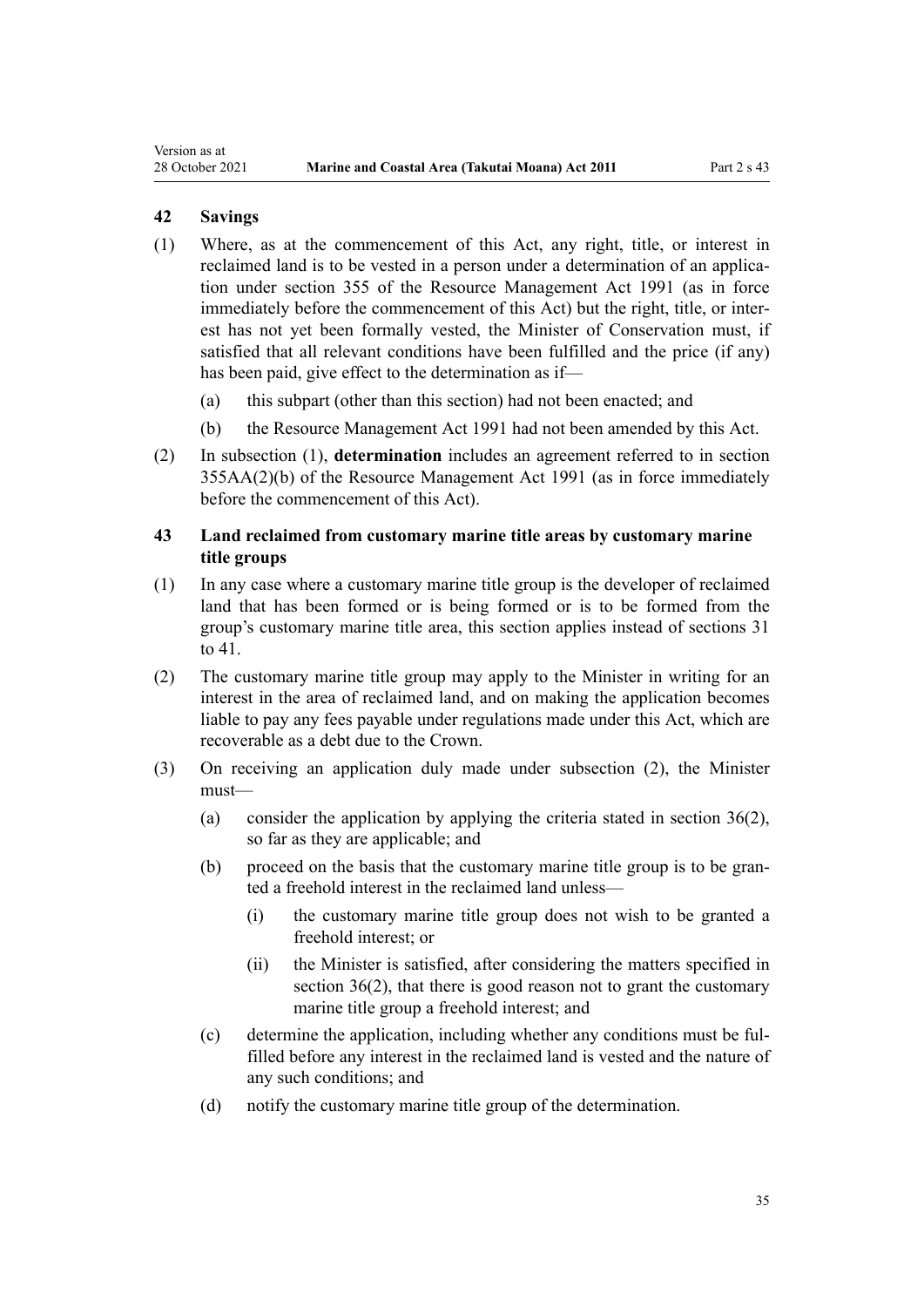- <span id="page-35-0"></span>(4) Before the Minister makes a determination under subsection  $(3)(c)$ , the Minister must give the customary marine title group a reasonable opportunity to comment on the proposed determination.
- (5) If satisfied that a certificate under section  $245(5)(b)$  of the Resource Management Act 1991 has been issued in respect of the reclaimed land and that any conditions determined under subsection (3)(c) have been fulfilled, the Minister may, by notice in the *Gazette*, vest in the customary marine title group an interest in the reclaimed land.
- (6) Every *Gazette* notice published under subsection (5) must—
	- (a) state the name of the customary marine title group, and describe the pos‐ ition and extent of the reclaimed land; and
	- (b) describe the interest vested; and
	- (c) describe any encumbrances or restrictions imposed on the interest; and
	- (d) where the interest vested is a freehold interest and in any other case where the Minister considers it appropriate, be sent by the Minister to the Registrar, with a request that a record of title be issued accordingly; and
	- (e) where the Registrar receives a request under paragraph (d), be registered by the Registrar after receipt from the Minister.
- (7) The Registrar must, in accordance with a request made under subsection  $(6)(d)$ , issue a record of title in respect of the interest in the land vested by the *Gazette* notice.

Section 43(6)(d): amended, on 12 November 2018, by [section 250](http://legislation.govt.nz/pdflink.aspx?id=DLM6731493) of the Land Transfer Act 2017 (2017 No 30).

Section 43(7): amended, on 12 November 2018, by [section 250](http://legislation.govt.nz/pdflink.aspx?id=DLM6731493) of the Land Transfer Act 2017 (2017 No 30).

# *Rights of first refusal*

#### **44 Restrictions on disposition of freehold interest**

- (1) For as long as a record of title issued for reclaimed land subject to this subpart contains a record made under [section 39\(3\)\(b\)](#page-31-0), the freehold interest in the land may not be disposed of otherwise than in accordance with [section 45,](#page-36-0) but if that record is removed (in accordance with subsection (6) of this section) fol‐ lowing a disposition in accordance with section 45, the freehold interest may be disposed of in any lawful way.
- (2) However, the restriction in subsection (1) does not apply to a disposition that—
	- (a) is made by a company to another company if both companies are—
		- (i) members of the same group (within the meaning of [section 5](http://legislation.govt.nz/pdflink.aspx?id=DLM4632837) of the Financial Reporting Act 2013); or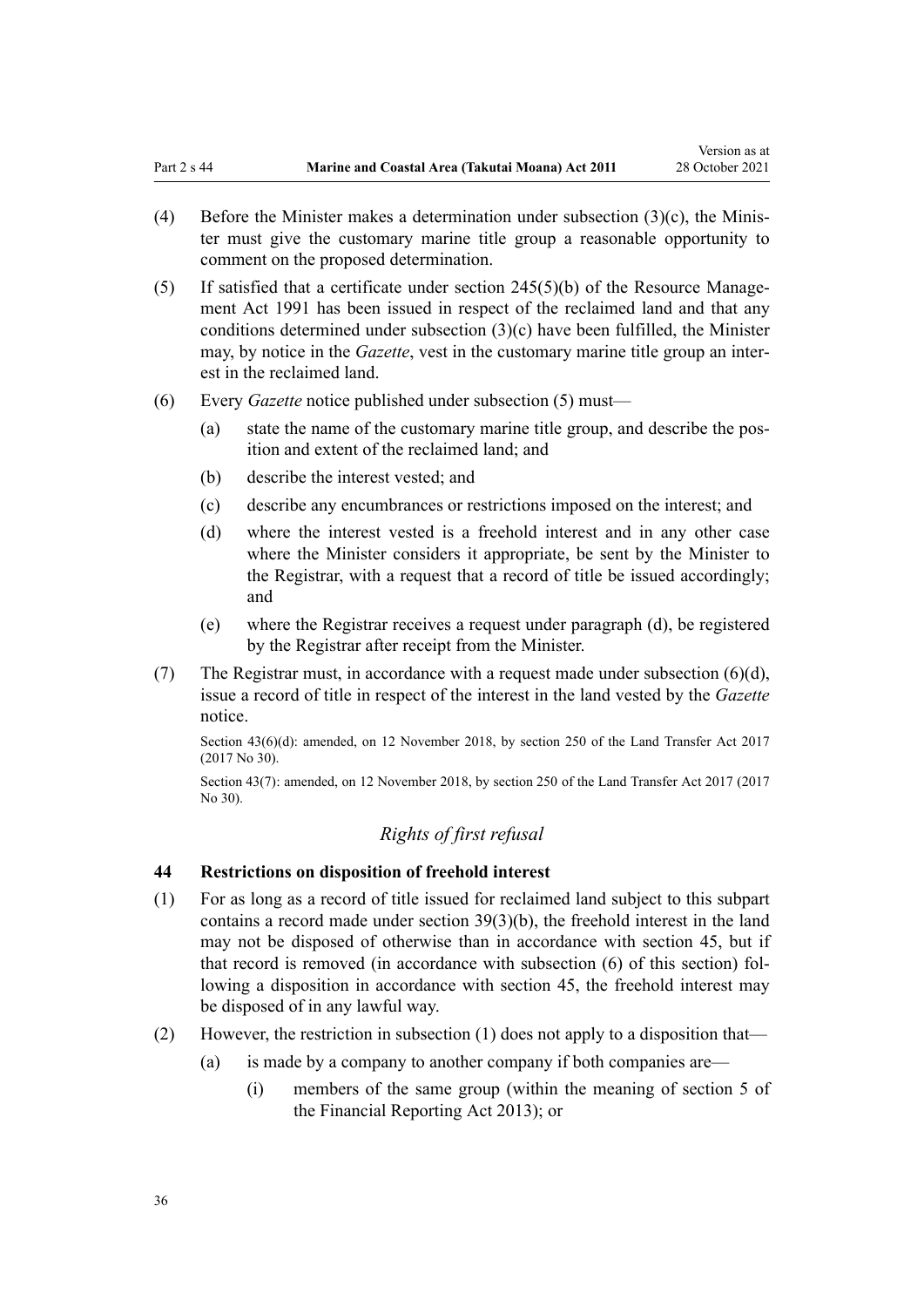Version as at

- (ii) related companies (within the meaning of [section 2\(3\)](http://legislation.govt.nz/pdflink.aspx?id=DLM319576) of the Companies Act 1993); or
- (b) affects not solely the freehold interest in the reclaimed land, but also 1 or more other assets.
- (3) The Minister may, at the request of the proprietor of the freehold interest and on payment of any fees payable under regulations made under this Act, sign a certificate stating that the freehold interest in reclaimed land has been disposed of in accordance with section 45 or that the disposition is permitted by subsec‐ tion (2).
- (4) A certificate signed under subsection (3) is conclusive evidence of the matter stated in the certificate.
- (5) A transfer instrument purporting to effect a disposition to which subsection (1) applies—
	- (a) may not be presented for registration under the [Land Transfer Act 2017](http://legislation.govt.nz/pdflink.aspx?id=DLM6731002) unless the Minister has signed a certificate in respect of the disposition under subsection (3); and
	- (b) must, on being presented for registration under that Act, be accompanied by that certificate.
- (6) If the certificate presented under subsection  $(5)(b)$  states that the freehold interest in reclaimed land has been disposed of in accordance with section 45, the Registrar must on registration of the transfer instrument remove from the record of title the record made under [section 39\(3\)\(b\)](#page-31-0).

Section 44(1): amended, on 12 November 2018, by [section 250](http://legislation.govt.nz/pdflink.aspx?id=DLM6731493) of the Land Transfer Act 2017 (2017 No 30).

Section  $44(2)(a)(i)$ : amended, on 1 April 2014, by [section 126](http://legislation.govt.nz/pdflink.aspx?id=DLM5740665) of the Financial Reporting (Amendments to Other Enactments) Act 2013 (2013 No 102).

Section 44(5)(a): amended, on 12 November 2018, by [section 250](http://legislation.govt.nz/pdflink.aspx?id=DLM6731493) of the Land Transfer Act 2017 (2017 No 30).

Section 44(6): amended, on 12 November 2018, by [section 250](http://legislation.govt.nz/pdflink.aspx?id=DLM6731493) of the Land Transfer Act 2017 (2017 No 30).

# **45 Offers to Minister, iwi or hapū, or public**

- (1) In order to dispose of a freehold interest in reclaimed land (the **freehold inter‐ est**) in compliance with this section, the proprietor of the freehold interest must dispose of the freehold interest in accordance with a written notice that is in effect at the time of the disposition and is given under whichever of subsection  $(2)$ ,  $(4)$ , or  $(6)$  is applicable.
- (2) A notice under this subsection—
	- (a) must be given to the Minister; and
	- (b) may be given at any time unless a notice under subsection (4) or (6) is in effect; and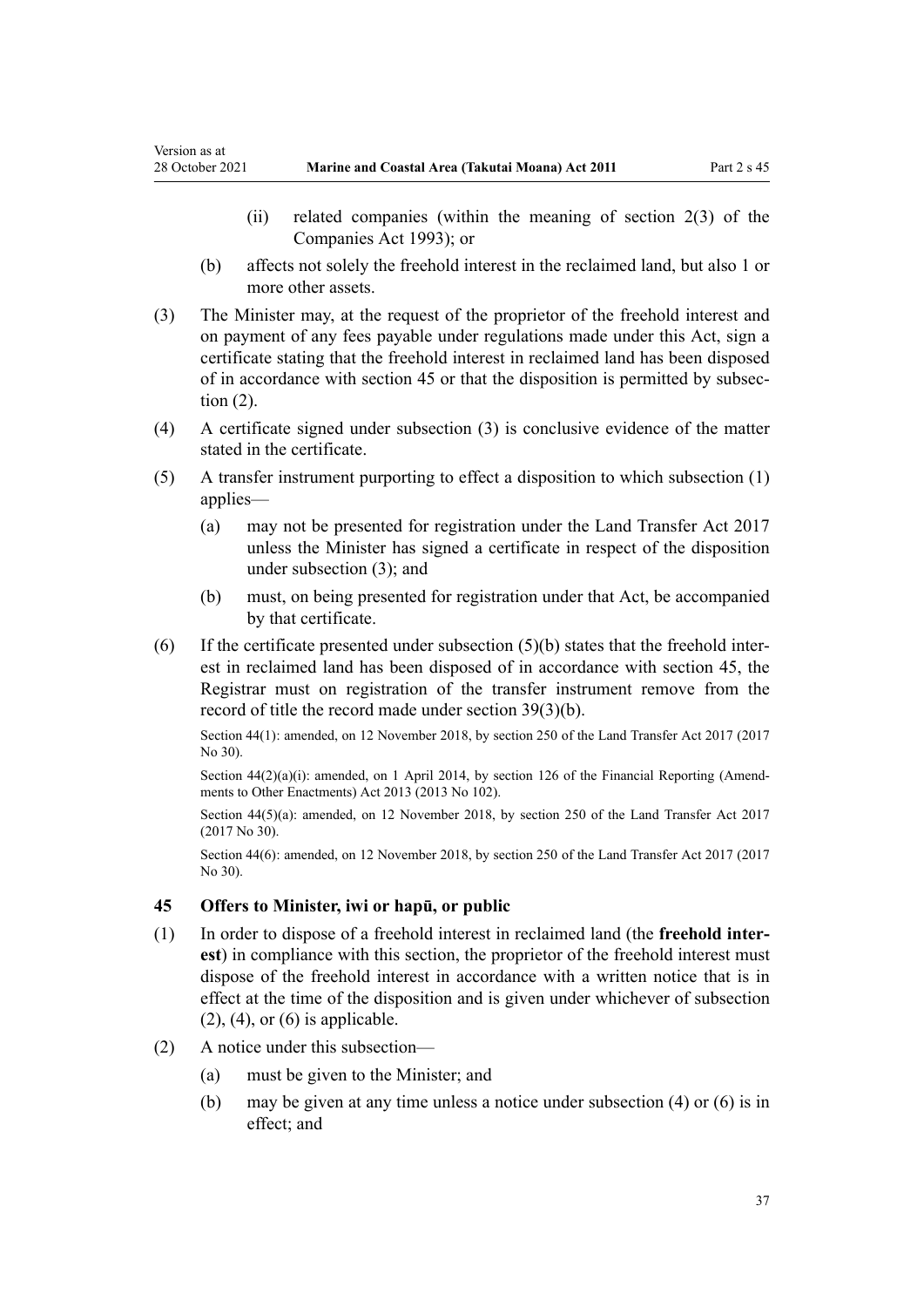- (c) must state the following terms on which the Crown may acquire the free‐ hold interest:
	- (i) the consideration:
	- (ii) any other terms and conditions.
- (3) If, within the period that the notice under subsection (2) is in effect, the Crown does not enter into a contract to acquire the freehold interest, the proprietor may give public notice under subsection (4).
- (4) A public notice under this subsection must be addressed to all iwi and hapū within the area in which the reclaimed land is located and must invite tenders from representatives of those iwi and hapū for the acquisition of the freehold interest and must state—
	- (a) the minimum consideration for the freehold interest, which may not be less than the consideration stated in the most recent notice given or sent under subsection (2):
	- (b) any other terms and conditions, which may not be more favourable than the terms and conditions stated in the most recent notice given under subsection (2).
- (5) If, within the period that the notice under subsection (4) is in effect, no iwi or hapū enters into a contract to acquire the freehold interest, the proprietor may, before the second anniversary of the day on which the notice was given to the Minister under subsection (2), give public notice under subsection (6).
- (6) A public notice under this subsection must invite tenders from any person for the acquisition of the freehold interest and state—
	- (a) the minimum consideration for the freehold interest, which may not be less than the consideration stated in the most recent public notice given under subsection (4):
	- (b) any other terms and conditions, which may not be more favourable than the terms and conditions stated in the most recent notice given under subsection (4).
- (7) A notice given or published under subsection (2), (4), or (6) is in effect for the period that commences on the date on which the Minister receives the notice or, in the case of a public notice, the notice is first published and ends with the close of the 90th day after that date.

# **Part 3 Customary interests**

### **46 Overview of this Part**

This Part sets out the legal rights and interests that give expression to customary interests in the common marine and coastal area of New Zealand.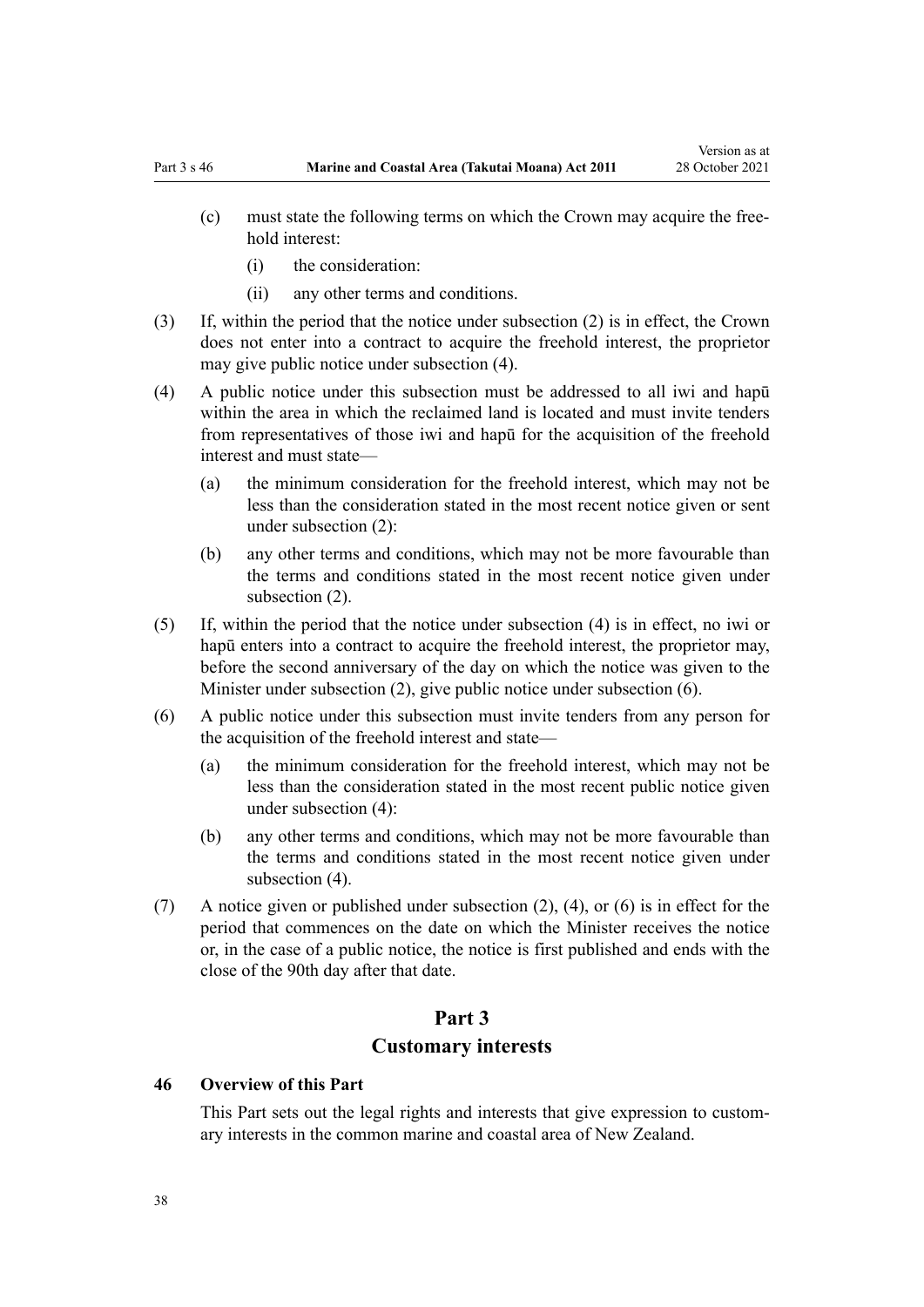# <span id="page-38-0"></span>Subpart 1—Participation in conservation processes in common marine and coastal area

# **47 Participation in conservation processes**

- (1) In this section and sections 48 to 50, **affected iwi, hapū, or whānau** means iwi, hapū, or whānau that exercise kaitiakitanga in a part of the common mar‐ ine and coastal area where a conservation process is being considered.
- (2) Affected iwi, hapū, or whānau have the right to participate in conservation pro‐ cesses in the common marine and coastal area.
- (3) For the purposes of subsection (1), the conservation processes are—
	- (a) applications made under [section 5](http://legislation.govt.nz/pdflink.aspx?id=DLM398113) of the Marine Reserves Act 1971 for the purpose of declaring or extending a marine reserve:
	- (b) proposals under [section 22](http://legislation.govt.nz/pdflink.aspx?id=DLM25372) of the Marine Mammals Protection Act 1978 to define and declare or extend a marine mammal sanctuary:
	- (c) proposals under the enactments relevant to conservation protected areas to declare or extend conservation protected areas:
	- (d) publicly notified applications for concessions:
	- (e) applications made under [regulation 12](http://legislation.govt.nz/pdflink.aspx?id=DLM168830) of the Marine Mammals Protec‐ tion Regulations 1992 for permits authorising marine mammal watching.

# **48 Notification of conservation process**

- (1) If an application or a proposal is made for a conservation process, notice must be given as provided for in subsection (2), by—
	- (a) the Director-General, in the case of those referred to in section  $47(3)(a)$ to (d); and
	- (b) the applicant, in the case of an application referred to in section  $47(3)(e)$ .
- (2) Notice must be given as soon as is reasonably practicable after the application or proposal is received by the Director-General and may be given—
	- (a) as part of any public notice given to members of the public generally of the matter to which it relates; or
	- (b) in a case where the Director-General is not otherwise required to give public notice, to the affected iwi, hapū, or whānau in particular in any publication circulating in the locality to which the proposal relates.
- (3) A notice given under this section must—
	- (a) include advice that any iwi, hapū, or whānau that consider they are affected iwi, hapū, or whānau may provide that advice to the Director-General; and
	- (b) state the day by which any iwi, hapū, or whānau who may be affected must provide their views; and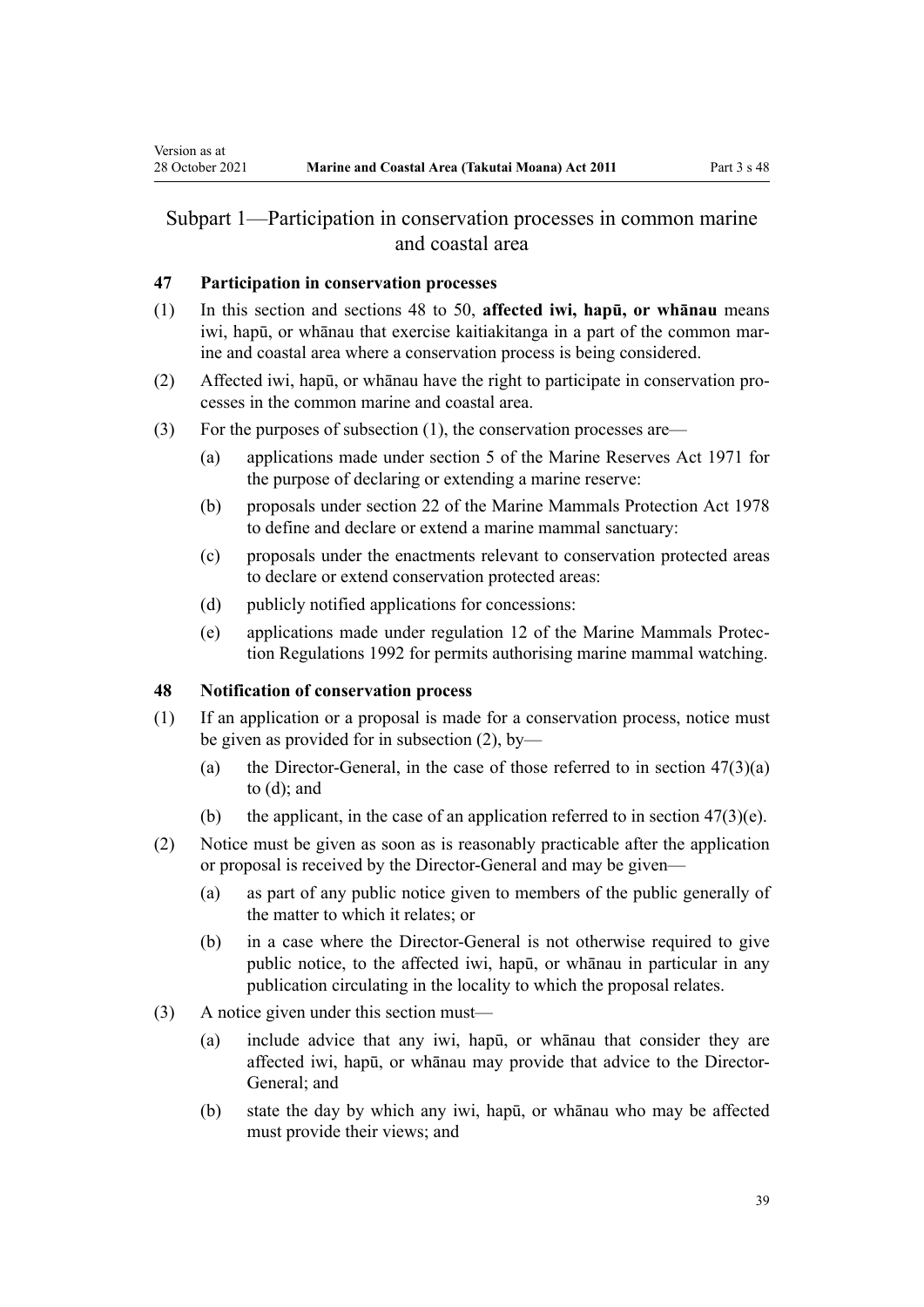- (c) provide sufficient information about the subject matter and scope of the application or proposal—
	- (i) to inform iwi, hapū, or whānau who may be affected, of the obli‐ gations on the Director-General under this subpart; and
	- (ii) to assist affected iwi, hapū, or whānau to decide whether they wish to make a submission on the application or proposal; and
	- (iii) to advise where further information on an application or proposal may be viewed.
- (4) In the event of a dispute as to whether, or which, iwi, hapū, or whānau are affected by an application or proposal, the Director-General must—
	- (a) seek, and may rely on, any evidence that in his or her opinion is of sufficient authority to resolve the dispute; and
	- (b) advise iwi, hapū, or whānau without delay of the decision made under this subsection, with reasons.
- (5) A decision of the Director-General as to whether iwi, hapū, or whānau are affected is final.

### **49 Obligation on decision maker**

If the Director-General is advised by iwi, hapū, or whānau and accepts, or determines under [section 48\(4\),](#page-38-0) that they are affected iwi, hapū, or whānau, the decision maker must have particular regard to the views of those affected iwi, hapū, or whānau in considering the application or proposal.

#### **50 Stranded marine mammals**

- (1) In this section **marine mammal** has the same meaning as in [section 2](http://legislation.govt.nz/pdflink.aspx?id=DLM25116) of the Marine Mammals Protection Act 1978.
- (2) This section applies if marine mammals are stranded in or on the common mar‐ ine and coastal area.
- (3) When making decisions about managing a stranded marine mammal, a marine mammals officer must—
	- (a) ensure that the welfare of the marine mammal and public safety are the primary considerations; and
	- (b) have particular regard to the views of any affected iwi, hapū, or whanau expressed to the officer.

### (4) In subsection (3), **marine mammals officer**—

- (a) means a person declared or appointed to be a marine mammals officer under [section 11](http://legislation.govt.nz/pdflink.aspx?id=DLM25336) of the Marine Mammals Protection Act 1978; and
- (b) includes any other person authorised under [section 18](http://legislation.govt.nz/pdflink.aspx?id=DLM25362) of that Act to manage stranded marine mammals.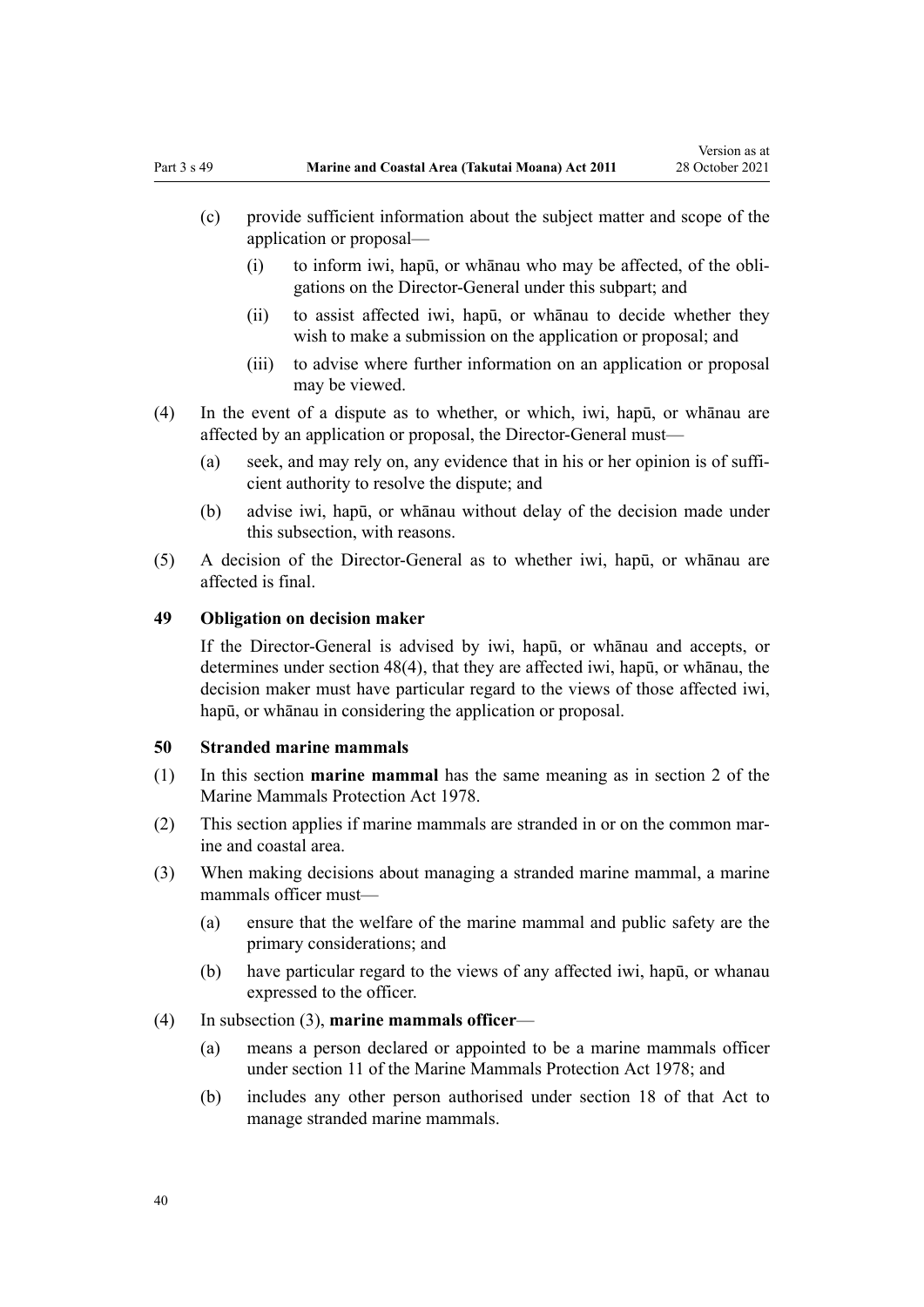# <span id="page-40-0"></span>**51 Meaning of protected customary rights**

- (1) A **protected customary right** is a right that—
	- (a) has been exercised since 1840; and
	- (b) continues to be exercised in a particular part of the common marine and coastal area in accordance with tikanga by the applicant group, whether it continues to be exercised in exactly the same or a similar way, or evolves over time; and
	- (c) is not extinguished as a matter of law.
- (2) A **protected customary right** does not include an activity—
	- (a) that is regulated under the [Fisheries Act 1996](http://legislation.govt.nz/pdflink.aspx?id=DLM394191); or
	- (b) that is a commercial aquaculture activity (within the meaning of [section](http://legislation.govt.nz/pdflink.aspx?id=DLM324356) [4](http://legislation.govt.nz/pdflink.aspx?id=DLM324356) of the Maori Commercial Aquaculture Claims Settlement Act 2004); or
	- (c) that involves the exercise of—
		- (i) any commercial Māori fishing right or interest, being a right or interest declared by [section 9](http://legislation.govt.nz/pdflink.aspx?id=DLM281460) of the Treaty of Waitangi (Fisheries Claims) Settlement Act 1992 to be settled; or
		- (ii) any non-commercial Māori fishing right or interest, being a right or interest subject to the declarations in [section 10](http://legislation.govt.nz/pdflink.aspx?id=DLM281461) of the Treaty of Waitangi (Fisheries Claims) Settlement Act 1992; or
	- (d) that relates to—
		- (i) wildlife within the meaning of the [Wildlife Act 1953](http://legislation.govt.nz/pdflink.aspx?id=DLM276813), or any ani‐ mals specified in [Schedule 6](http://legislation.govt.nz/pdflink.aspx?id=DLM278592) of that Act:
		- (ii) marine mammals within the meaning of the [Marine Mammals](http://legislation.govt.nz/pdflink.aspx?id=DLM25110) [Protection Act 1978;](http://legislation.govt.nz/pdflink.aspx?id=DLM25110) or
	- (e) that is based on a spiritual or cultural association, unless that association is manifested by the relevant group in a physical activity or use related to a natural or physical resource (within the meaning of [section 2\(1\)](http://legislation.govt.nz/pdflink.aspx?id=DLM230272) of the Resource Management Act 1991).
- (3) An applicant group does not need to have an interest in land in or abutting the specified part of the common marine and coastal area in order to establish protected customary rights.

# **52 Scope and effect of protected customary rights**

(1) A protected customary right may be exercised under a protected customary rights order or an agreement without a resource consent, despite any prohibition, restriction, or imposition that would otherwise apply in or under [sections](http://legislation.govt.nz/pdflink.aspx?id=DLM231949) [12 to 17](http://legislation.govt.nz/pdflink.aspx?id=DLM231949) of the Resource Management Act 1991.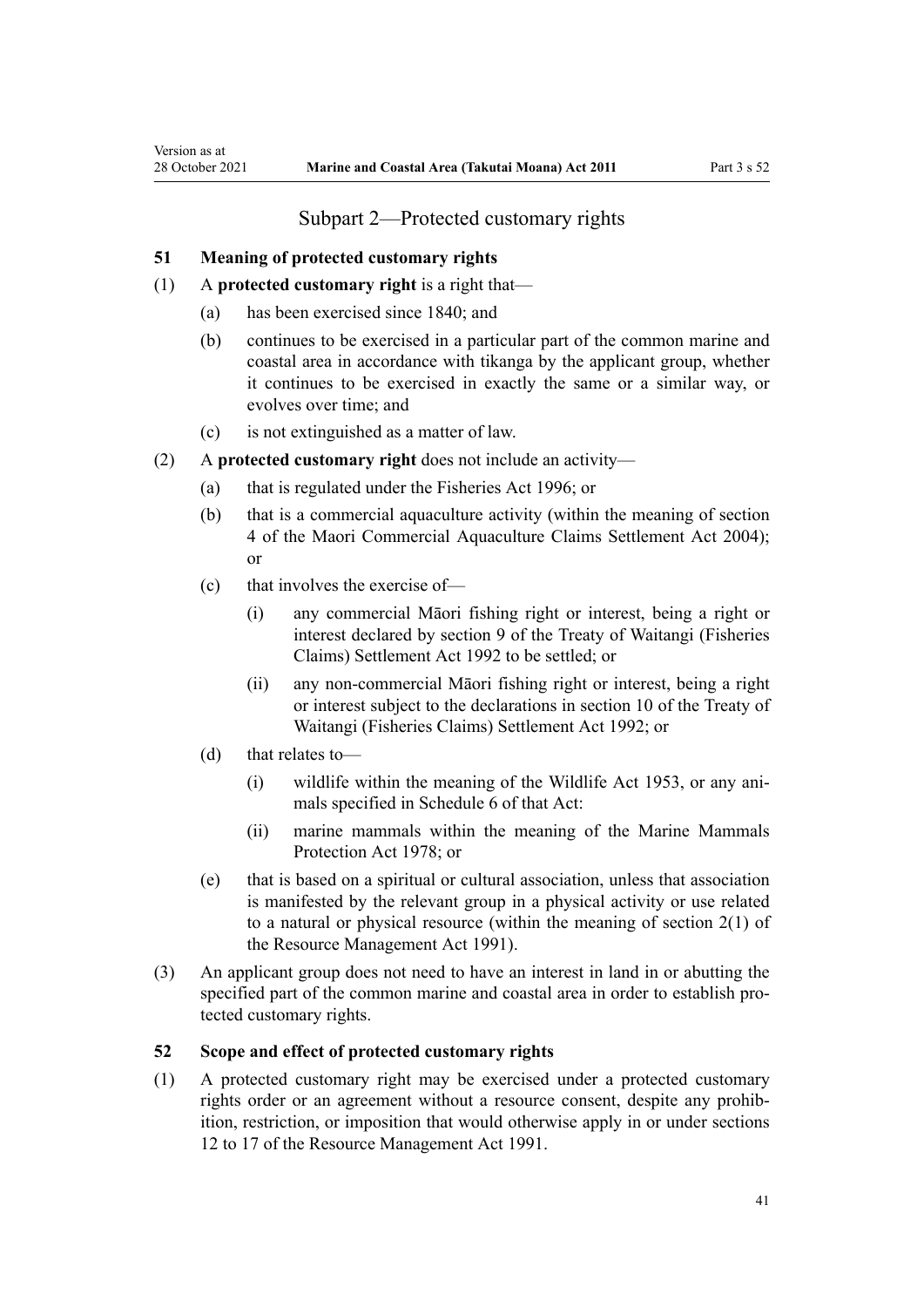- (a) the payment of coastal occupation charges imposed under [section 64A](http://legislation.govt.nz/pdflink.aspx?id=DLM233610) of the Resource Management Act 1991; or
- (b) the payment of royalties for sand and shingle imposed by regulations made under the [Resource Management Act 1991](http://legislation.govt.nz/pdflink.aspx?id=DLM230264).
- (3) However, subsections (1) and (2) apply only if a protected customary right is exercised in accordance with—
	- (a) tikanga; and
	- (b) the requirements of this subpart; and
	- (c) a protected customary rights order or an agreement that applies to the customary rights group; and
	- (d) any controls imposed by the Minister of Conservation under [section 57](#page-44-0).
- (4) A protected customary rights group may do any of the following:
	- (a) delegate or transfer the rights conferred by a protected customary rights order or an agreement in accordance with tikanga:
	- (b) derive a commercial benefit from exercising its protected customary rights, except in relation to the exercise of—
		- (i) a non-commercial aquaculture activity; or
		- (ii) a non-commercial fishery activity that is not a right or interest subject to the declarations in [section 10](http://legislation.govt.nz/pdflink.aspx?id=DLM281461) of the Treaty of Waitangi (Fisheries Claims) Settlement Act 1992:
	- (c) determine who may carry out any particular activity, use, or practice in reliance on a protected customary rights order or agreement:
	- (d) limit or suspend, in whole or in part, the exercise of a protected custom‐ ary right.

#### **53 Delegations and transfers of protected customary rights**

- (1) A delegation or transfer may only be made under [section 52\(4\)](#page-40-0) to a person identified in a protected customary rights order or an agreement as a person to whom a right may be delegated or transferred.
- (2) A delegation or transfer of a protected customary right must be—
	- (a) notified to each of the persons or bodies referred to in section  $110(2)(b)$ ; and
	- (b) registered in accordance with [section 114](#page-77-0).
- (3) A delegation or transfer does not take effect until,—
	- (a) in the case of a protected customary rights order, the order is varied in accordance with [section 111;](#page-76-0) and
	- (b) in the case of an agreement, the agreement is varied.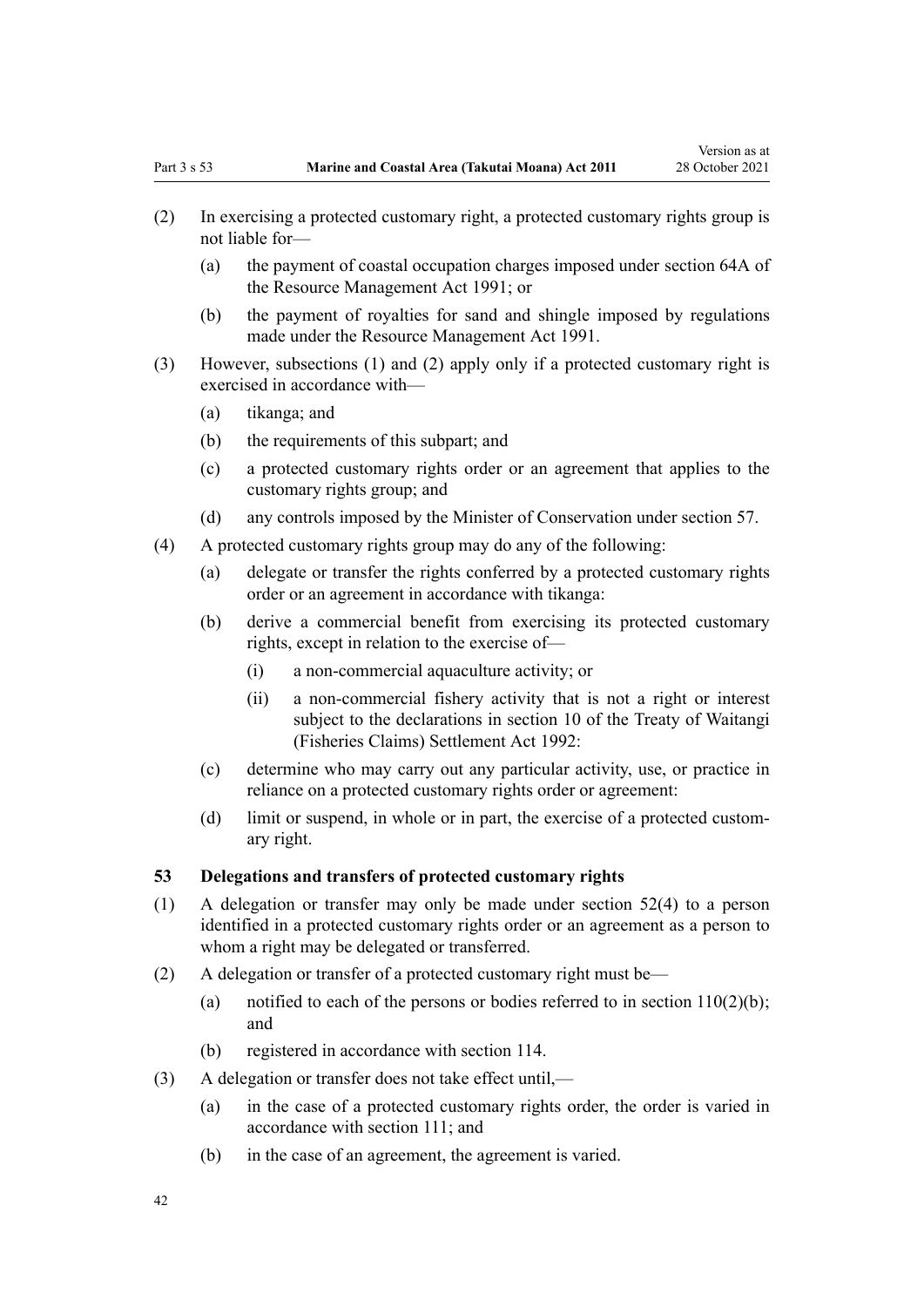### **54 Limitations on exercise of protected customary rights**

Version as at

- (1) A protected customary right does not include any right or title over the part of the common marine and coastal area where the protected customary right is exercised, other than the rights provided for in [section 52](#page-40-0).
- (2) A protected customary right must be exercised in accordance with—
	- (a) any terms, conditions, or limitations on the scale, extent, and frequency of the activity specified in the order or in the agreement; and
	- (b) any controls imposed by the Minister of Conservation under [section 56](#page-43-0).

#### **55 Effect of protected customary rights on resource consent applications**

- (1) This section applies if an application for a resource consent for an activity to be undertaken wholly or in part within a protected customary rights area is lodged on or after the date that—
	- (a) a protected customary rights agreement comes into effect under [section](#page-69-0)  $96(1)(a)$ ; or
	- (b) a protected customary rights order is sealed in accordance with [section](#page-77-0) [113](#page-77-0).
- (2) A consent authority must not grant a resource consent for an activity (including a controlled activity) to be carried out in a protected customary rights area if the activity will, or is likely to, have adverse effects that are more than minor on the exercise of a protected customary right, unless—
	- (a) the relevant protected customary rights group gives its written approval for the proposed activity; or
	- (b) the activity is one to which subsection (3) applies.
- (3) The existence of a protected customary right does not limit or otherwise affect the grant of—
	- (a) a coastal permit under the [Resource Management Act 1991](http://legislation.govt.nz/pdflink.aspx?id=DLM230264) to permit existing aquaculture activities to continue to be carried out in a specified part of the common marine and coastal area,-
		- (i) regardless of when the application is lodged or whether there is any change in the species farmed or in the method of marine farming; and
		- (ii) provided that there is no increase in the area, or change to the location, of the coastal space occupied by the aquaculture activity for which the existing coastal permit was granted; or
	- (b) a resource consent under [section 330A](http://legislation.govt.nz/pdflink.aspx?id=DLM239008) of the Resource Management Act 1991 for an emergency activity (within the meaning of [section 63](#page-48-0)) undertaken in accordance with [section 330](http://legislation.govt.nz/pdflink.aspx?id=DLM239003) of that Act, as if the emergency activity were an emergency work to which section 330 applies; or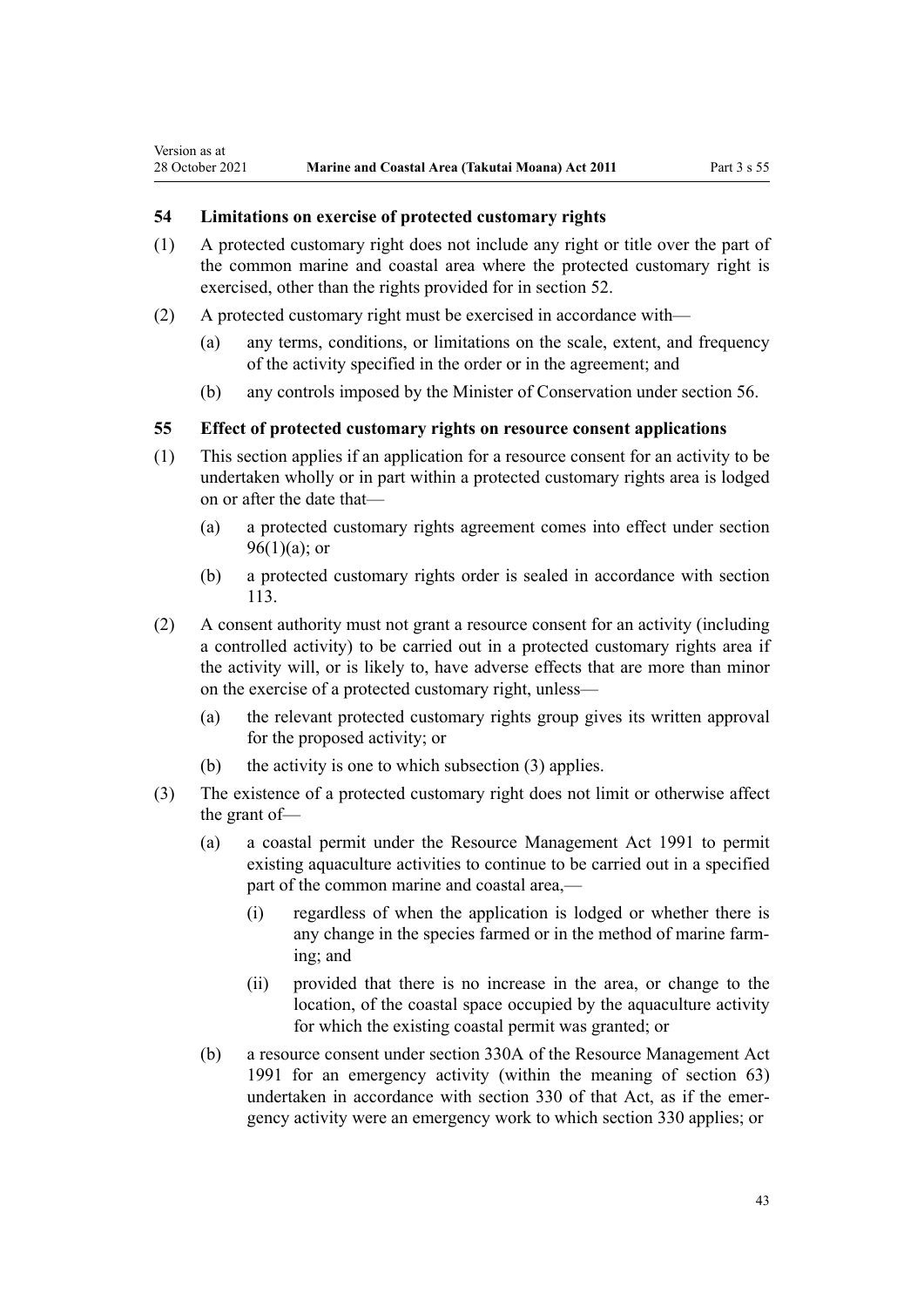- <span id="page-43-0"></span>(c) a resource consent for an existing accommodated infrastructure (within the meaning of [section 63\)](#page-48-0) if any adverse effects of the proposed activity on the exercise of a protected customary right will be or are likely to be—
	- (i) the same or similar in character, intensity, and scale as those that existed before the application for the resource consent was lodged; or
	- (ii) if more than minor or temporary in nature; or
- (d) a resource consent for a deemed accommodated activity (within the meaning of section  $65(1)(b)(i)$ .
- (4) In the case where a deemed accommodated activity within the meaning of [sec‐](#page-52-0) tion  $65(1)(b)(i)$  applies, the consent authority must, when considering applications for a resource consent relating to that activity, have particular regard to the nature of the protected customary right.
- (5) The provisions of [Part 1](#page-85-0) of Schedule 1 apply for the purposes of subsections (2) and (3).

### *Controls*

#### **56 Controls on exercise of protected customary rights**

- (1) If, at any time, the Minister of Conservation determines that the exercise of protected customary rights under a protected customary rights order or agree‐ ment has, or is likely to have, a significant adverse effect on the environment, the Minister may impose controls, including any terms, conditions, or restric‐ tions that the Minister thinks fit, on the exercise of the rights.
- (2) Any person may apply to the Minister of Conservation for controls to be imposed on the exercise of a protected customary right, stating the reasons for the application.
- (3) If the Minister is satisfied that the application raises reasonable concerns that the exercise of a protected customary right has, or is likely to have, a significant adverse effect on the environment, the Minister must serve the notice, stating his or her intention to consider imposing controls, on—
	- (a) the protected customary rights group; and
	- (b) the local authorities that have statutory functions in the area where the protected customary right applies; and
	- (c) the person applying for controls to be imposed.
- (4) If the Minister is not satisfied that an application under subsection (2) raises reasonable concerns that the exercise of a protected customary right has, or is likely to have, a significant adverse effect on the environment, the Minister must advise the applicant accordingly, giving reasons for that decision.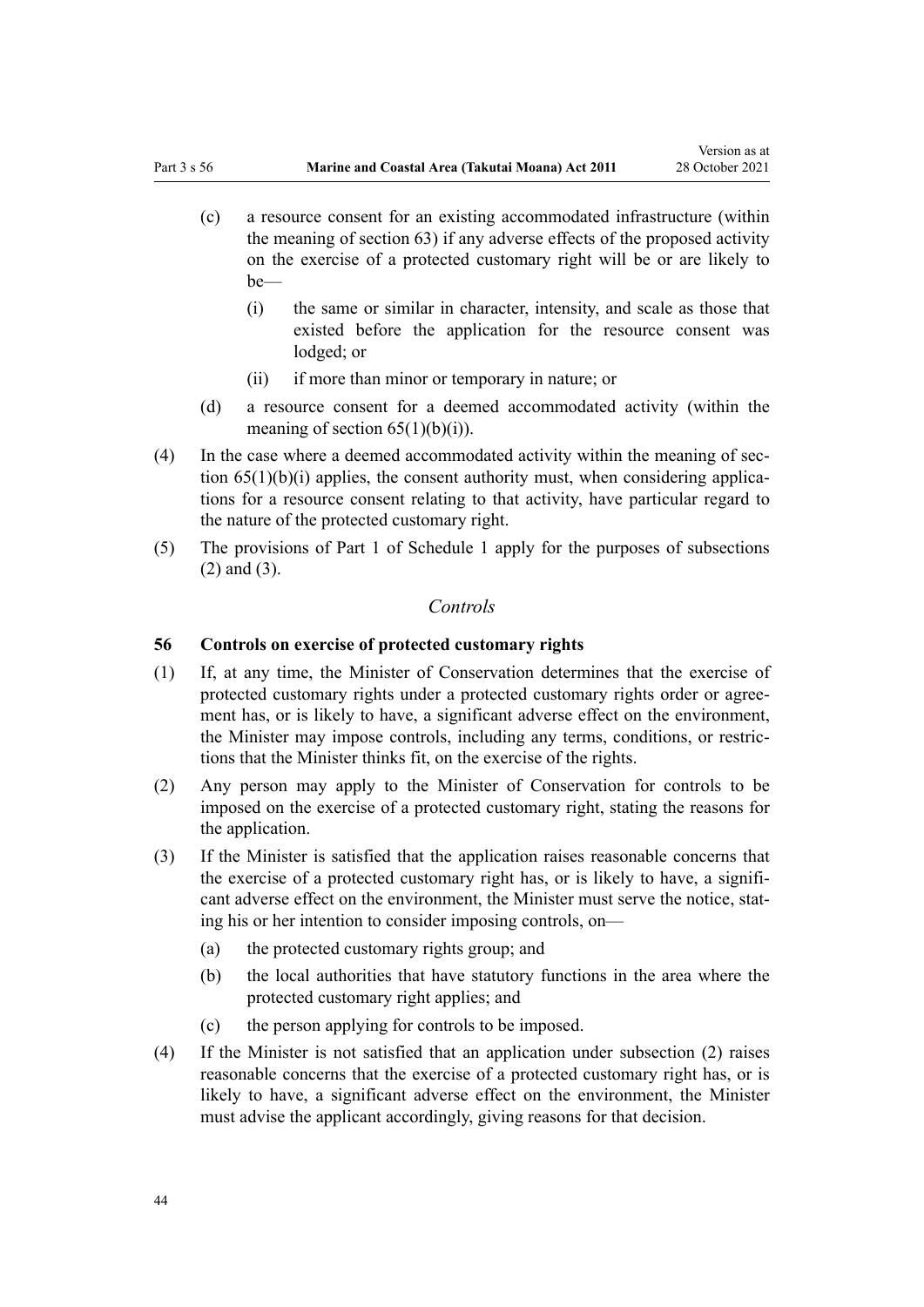<span id="page-44-0"></span>(5) [Part 2](#page-87-0) of Schedule 1 applies to making a determination as to whether there is, or is likely to be, a significant adverse effect on the environment, for the pur‐ pose of imposing controls under this section.

# **57 Notification of controls**

- (1) The Minister of Conservation must notify in the *Gazette* any controls imposed under [section 56](#page-43-0).
- (2) The notice must set out—
	- (a) the name and contact details of the relevant protected customary rights group; and
	- (b) a description of the extent of the protected customary rights area that is subject to the controls; and
	- (c) a description of the protected customary right that is subject to the con‐ trols; and
	- (d) a description of the controls, including any standards, terms, conditions, or restrictions, to be applied and the reasons for the controls; and
	- (e) the date on which the controls take effect (which must be as soon as is reasonably practicable after the date of the notice).
- (3) The Minister of Conservation must, as soon as practicable after giving notice, provide a copy of the notice to—
	- (a) the protected customary rights group to which the notice applies; and
	- (b) the Minister of Māori Affairs; and
	- (c) the local authorities that have statutory functions in, or relating to, the protected customary rights area; and
	- (d) the chief executive.
- (4) Controls take effect on the date stated in the *Gazette* notice.

Subpart 3—Customary marine title

*Determination of whether customary marine title exists*

### **58 Customary marine title**

- (1) Customary marine title exists in a specified area of the common marine and coastal area if the applicant group—
	- (a) holds the specified area in accordance with tikanga; and
	- (b) has, in relation to the specified area,—
		- (i) exclusively used and occupied it from 1840 to the present day without substantial interruption; or
		- (ii) received it, at any time after 1840, through a customary transfer in accordance with subsection (3).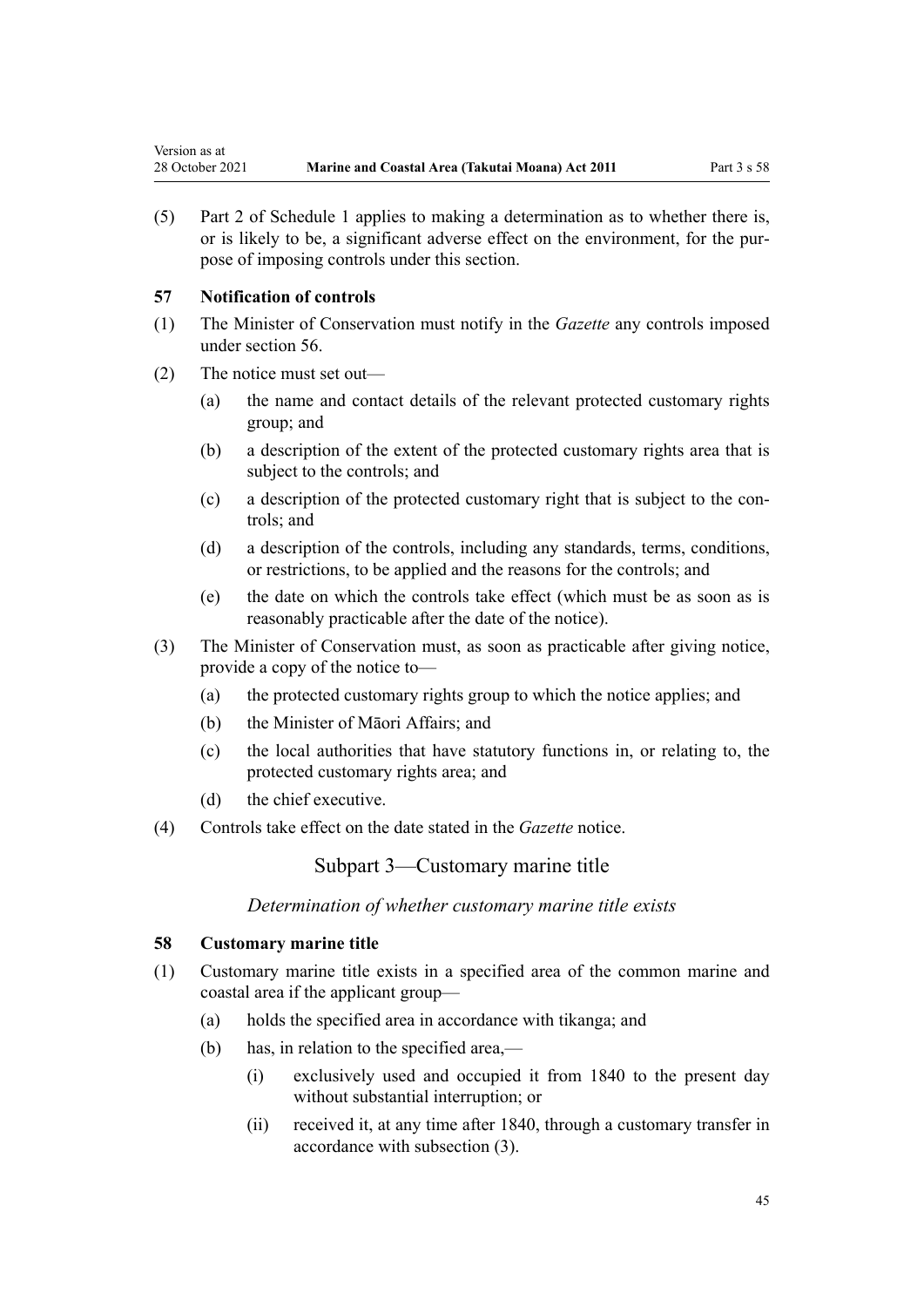- (2) For the purpose of subsection (1)(b), there is no substantial interruption to the exclusive use and occupation of a specified area of the common marine and coastal area if, in relation to that area, a resource consent for an activity to be carried out wholly or partly in that area is granted at any time between—
	- (a) the commencement of this Act; and
	- (b) the effective date.
- (3) For the purposes of subsection  $(1)(b)(ii)$ , a transfer is a customary transfer if-
	- (a) a customary interest in a specified area of the common marine and coastal area was transferred—
		- (i) between or among members of the applicant group; or
		- (ii) to the applicant group or some of its members from a group or some members of a group who were not part of the applicant group; and
	- (b) the transfer was in accordance with tikanga; and
	- (c) the group or members of the group making the transfer—
		- (i) held the specified area in accordance with tikanga; and
		- (ii) had exclusively used and occupied the specified area from 1840 to the time of the transfer without substantial interruption; and
	- (d) the group or some members of the group to whom the transfer was made have—
		- (i) held the specified area in accordance with tikanga; and
		- (ii) exclusively used and occupied the specified area from the time of the transfer to the present day without substantial interruption.
- (4) Without limiting subsection (2), customary marine title does not exist if that title is extinguished as a matter of law.

#### **59 Matters relevant to whether customary marine title exists**

- $(1)$  Matters that may be taken into account in determining whether customary marine title exists in a specified area of the common marine and coastal area include—
	- (a) whether the applicant group or any of its members—
		- (i) own land abutting all or part of the specified area and have done so, without substantial interruption, from 1840 to the present day:
		- (ii) exercise non-commercial customary fishing rights in the specified area, and have done so from 1840 to the present day; and
	- (b) if paragraph (a) applies, the extent to which there has been such ownership or exercise of fishing rights in the specified area.
- (2) To avoid doubt, [section 10](http://legislation.govt.nz/pdflink.aspx?id=DLM281461) of the Treaty of Waitangi (Fisheries Claims) Settle‐ ment Act 1992 does not limit subsection (1)(a)(ii).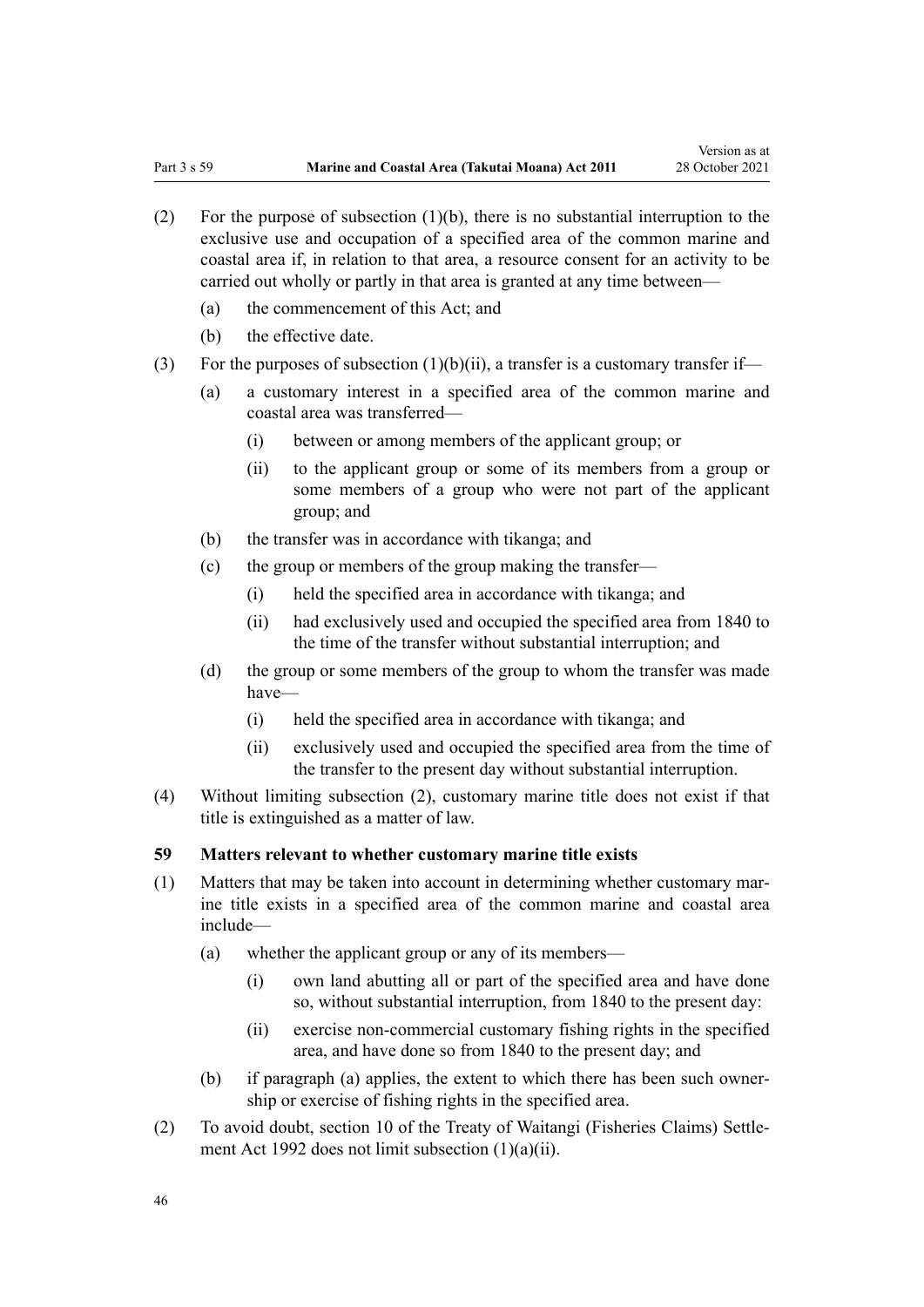- (3) The use at any time, by persons who are not members of an applicant group, of a specified area of the common marine and coastal area for fishing or navigation does not, of itself, preclude the applicant group from establishing the exis‐ tence of customary marine title.
- (4) For the purpose of subsection  $(1)(a)(i)$ , **land abutting all or part of the specified area** means—
	- (a) land that directly abuts the specified area; or
	- (b) land that does not directly abut the specified area, but does directly abut any of the following:
		- (i) a marginal strip (as defined in [section 2\(1\)](http://legislation.govt.nz/pdflink.aspx?id=DLM103616) of the Conservation Act 1987) that directly abuts the specified area:
		- (ii) an esplanade reserve (as defined in section  $2(1)$  of the Resource Management Act 1991), but only to the extent that it directly abuts the specified area:
		- (iii) a reserve (as defined in [section 2\(1\)](http://legislation.govt.nz/pdflink.aspx?id=DLM444310) of the Reserves Act 1977), but only to the extent that it directly abuts the specified area:
		- (iv) a Māori reservation (as defined in [section 2\(1\)](http://legislation.govt.nz/pdflink.aspx?id=DLM444310) of the Reserves Act 1977) that directly abuts the specified area:
		- (v) a road that directly abuts the specified area:
		- (vi) a railway line that directly abuts the specified area.

#### *Rights under customary marine title*

### **60 Scope and effect of customary marine title**

(1) Customary marine title—

<span id="page-46-0"></span>Version as at

- (a) provides an interest in land, but does not include a right to alienate or otherwise dispose of any part of a customary marine title area; and
- (b) provides only for the exercise of the rights listed in [section 62](#page-47-0) and described in [sections 66 to 93;](#page-53-0) and
- (c) has effect on and from the effective date.
- (2) A customary marine title group—
	- (a) may use, benefit from, or develop a customary marine title area (including derive commercial benefit) by exercising the rights conferred by a customary marine title order or agreement, but is not exempt from obtaining any relevant resource consent, permit, or approval that may be required under another enactment for the use and development of that customary marine title area; and
	- (b) is not liable for payment, in relation to the customary marine title area, of—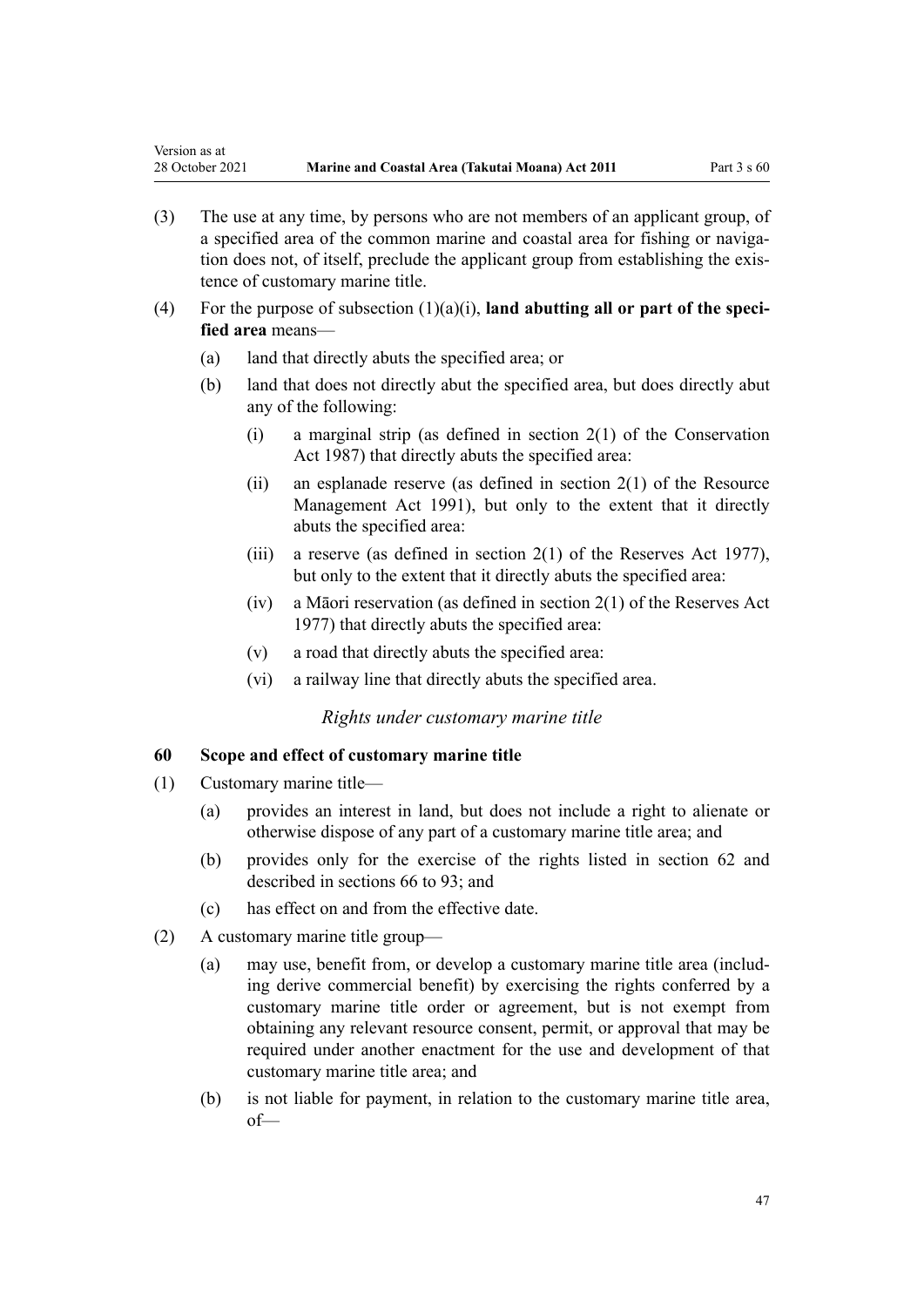- <span id="page-47-0"></span>(i) coastal occupation charges imposed under [section 64A](http://legislation.govt.nz/pdflink.aspx?id=DLM233610) of the Resource Management Act 1991; or
- (ii) royalties for sand and shingle imposed by regulations made under the [Resource Management Act 1991](http://legislation.govt.nz/pdflink.aspx?id=DLM230264).
- (3) A customary marine title group may—
	- (a) delegate the rights conferred by a customary marine title order or an agreement in accordance with tikanga; or
	- (b) transfer a customary marine title order or an agreement in accordance with tikanga.

### **61 Delegation and transfer**

- (1) A delegation or transfer permitted by [section 60\(3\)](#page-46-0) may only be to persons who—
	- (a) belong to the same iwi or hapū as the customary marine title group mak‐ ing the delegation or transfer; and
	- (b) are specified in the relevant customary marine title order or agreement.
- (2) A delegation or transfer of customary marine title recognised by an order or in an agreement takes effect only when, as the case requires,—
	- (a) the order has been varied in accordance with [section 111](#page-76-0); or
	- (b) the agreement has been varied.
- (3) If customary marine title is delegated, the applicant group remains the holder of the customary marine title.
- (4) If customary marine title is transferred, the persons to whom the title is trans‐ ferred become the customary marine title group.

# **62 Rights conferred by customary marine title**

- (1) The following rights are conferred by, and may be exercised under, a custom‐ ary marine title order or an agreement on and from the effective date:
	- (a) a [Resource Management Act 1991](http://legislation.govt.nz/pdflink.aspx?id=DLM230264) (**RMA**) permission right (*see* [sections](#page-53-0) [66 to 70\)](#page-53-0); and
	- (b) a conservation permission right (*see* [sections 71 to 75\)](#page-56-0); and
	- (c) a right to protect wāhi tapu and wāhi tapu areas (*see* [sections 78 to 81](#page-59-0)); and
	- (d) rights in relation to—
		- (i) marine mammal watching permits (*see* [section 76\)](#page-58-0); and
		- (ii) the process for preparing, issuing, changing, reviewing, or revok‐ ing a New Zealand coastal policy statement (*see* [section 77\)](#page-59-0); and
	- (e) the prima facie ownership of newly found taonga tūturu (*see* [section 82](#page-62-0)); and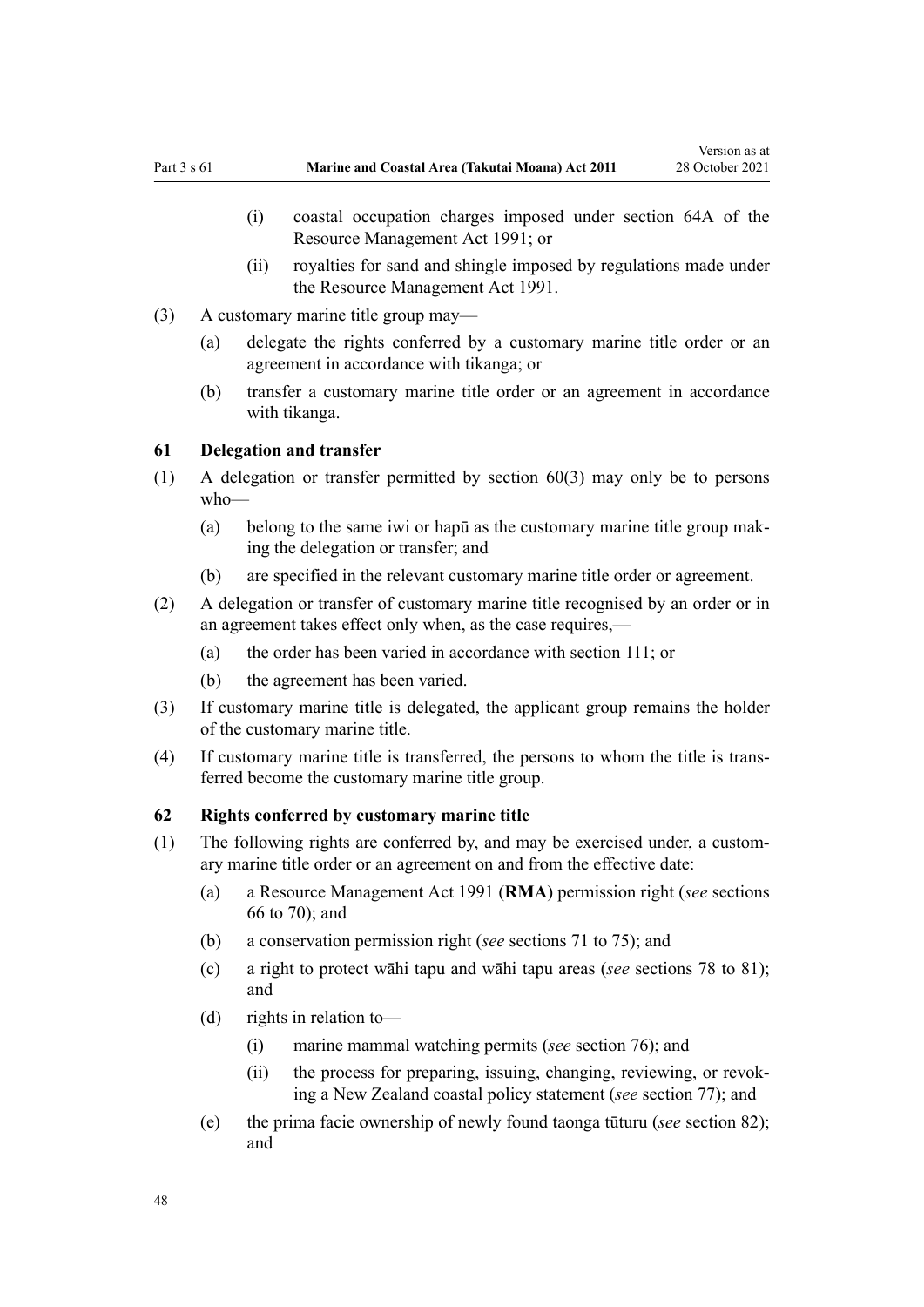- (f) the ownership of minerals other than—
	- (i) minerals within the meaning of [section 10](http://legislation.govt.nz/pdflink.aspx?id=DLM246310) of the Crown Minerals Act 1991; or
	- (ii) pounamu to which [section 3](http://legislation.govt.nz/pdflink.aspx?id=DLM413605) of the Ngai Tahu (Pounamu Vesting) Act 1997 applies (*see* [section 83](#page-63-0)); and
- (g) the right to create a planning document (*see* [sections 85 to 93](#page-64-0)).
- (2) Subsection (3) applies if a person applies for a resource consent, a permit, or an approval in relation to a part of the common marine and coastal area in respect of which—
	- (a) no customary marine title order or agreement applies; but
	- (b) either—

<span id="page-48-0"></span>Version as at

- (i) an applicant group has applied to the Court under [section 100](#page-71-0) for recognition of customary marine title and notice has been given in accordance with [section 103;](#page-72-0) or
- (ii) an applicant group has applied to enter negotiations under [section](#page-69-0) [95.](#page-69-0)
- (3) Before a person may lodge an application that relates to a right conferred by a customary marine title order or agreement, that person must—
	- (a) notify the applicant group about the application; and
	- (b) seek the views of the group on the application.

### *Accommodated activities*

# **63 Interpretation**

In this section and in [sections 64](#page-50-0) and [65](#page-52-0),—

**accommodated activities** are activities that are—

- (a) expressly excluded under [section 64\(1\)](#page-50-0) from the exercise of an RMA permission right or a conservation permission right by a customary marine title group; and
- (b) within the scope of the activities provided for by [section 64\(1\)](#page-50-0)

**accommodated infrastructure** means infrastructure (including structures and associated operations) that is—

- (a) lawfully established; and
- (b) owned, operated, or carried out by 1 or more of the following:
	- (i) the Crown, including a Crown entity:
	- (ii) a local authority or a council-controlled organisation:
	- (iii) a network utility operator (within the meaning of [section 166](http://legislation.govt.nz/pdflink.aspx?id=DLM236206) of the Resource Management Act 1991):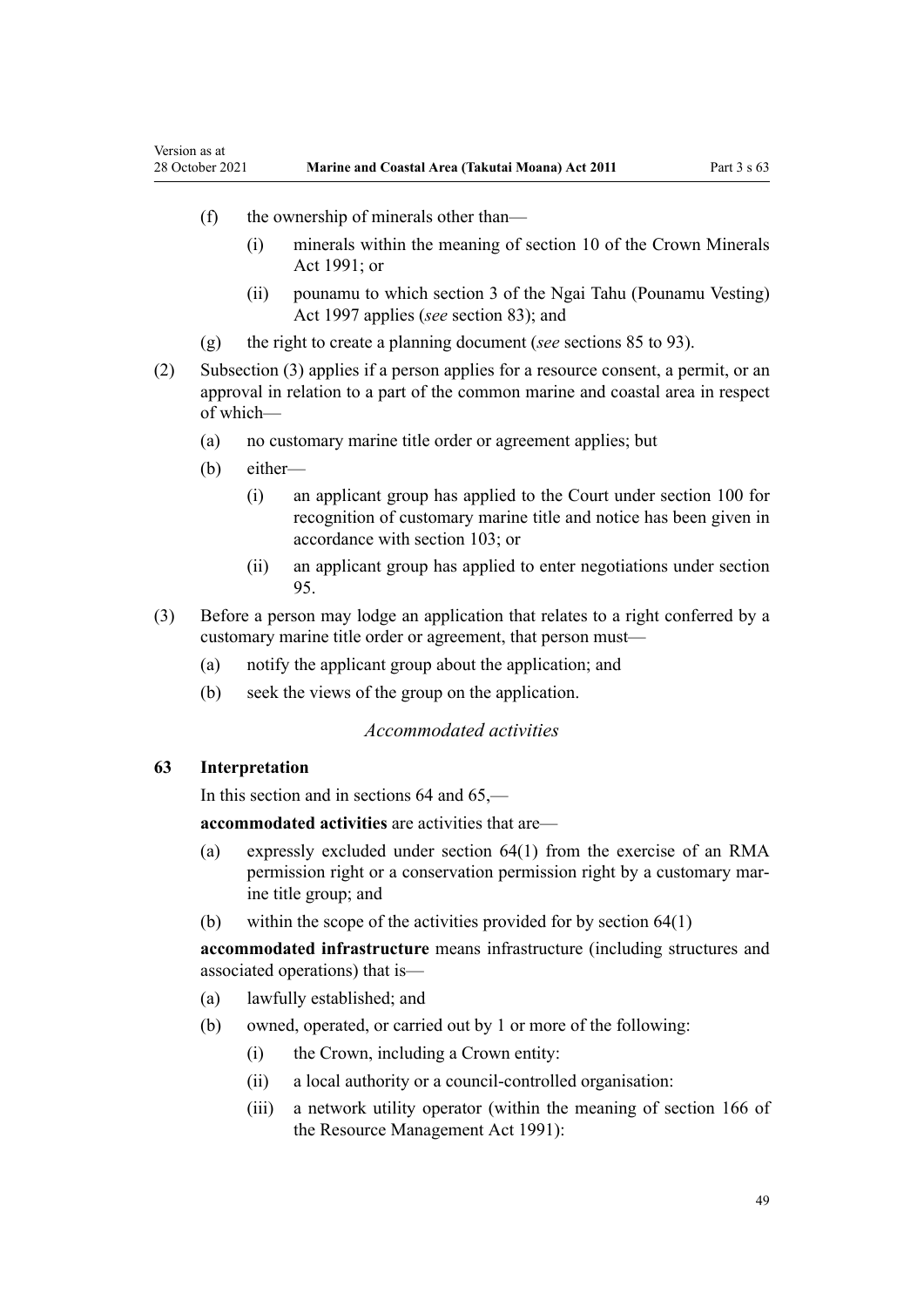- $(iv)$  an electricity generator (as defined in [section 2\(1\)](http://legislation.govt.nz/pdflink.aspx?id=DLM281866) of the Electricity Act 1992):
- (v) a port company (as defined in [section 2\(1\)](http://legislation.govt.nz/pdflink.aspx?id=DLM131688) of the Port Companies Act 1988):
- (vi) a port operator (as defined in [Part 3A](http://legislation.govt.nz/pdflink.aspx?id=DLM5689750) of the Maritime Transport Act 1994):
- (c) reasonably necessary for—
	- (i) the national social or economic well-being; or
	- (ii) the social or economic well-being of the region in which the infrastructure is located

**associated operations** means activities that are necessary for the functioning of an accommodated infrastructure, including—

- (a) an activity carried out under a resource consent granted under the [Resource Management Act 1991](http://legislation.govt.nz/pdflink.aspx?id=DLM230264) to permit existing accommodated infrastructure to continue in the same location; and
- (b) maintenance, remedial, and restoration work; and
- (c) the upgrading of existing infrastructure, but only if the effects on the environment of the upgraded infrastructure, assessed at the date when an application is made to upgrade the existing infrastructure, are to be the same or similar in character, intensity, and scale as the effects of the infrastructure that is being upgraded; and
- (d) the replacement of a part of existing infrastructure by a new part of the same or similar nature; and
- (e) the relocation of existing infrastructure, if—
	- (i) that is necessary for the continuing operation of the infrastructure; and
	- (ii) the effects on the environment of the new location, assessed at the date when an application is made to relocate the existing infrastructure, are the same or similar in character, intensity, and scale as the effects of the infrastructure in its previous location; and
- (f) dredging as part of the ongoing operation of a port

**Crown agent** has the meaning given in [section 10\(1\)](http://legislation.govt.nz/pdflink.aspx?id=DLM329649) of the Crown Entities Act 2004

**deemed accommodated activities** are the activities described in [section 65](#page-52-0) **emergency activity**—

- (a) means an activity undertaken in a customary marine title area to prevent, remove, or reduce—
	- (i) an actual or imminent danger to human health or safety; or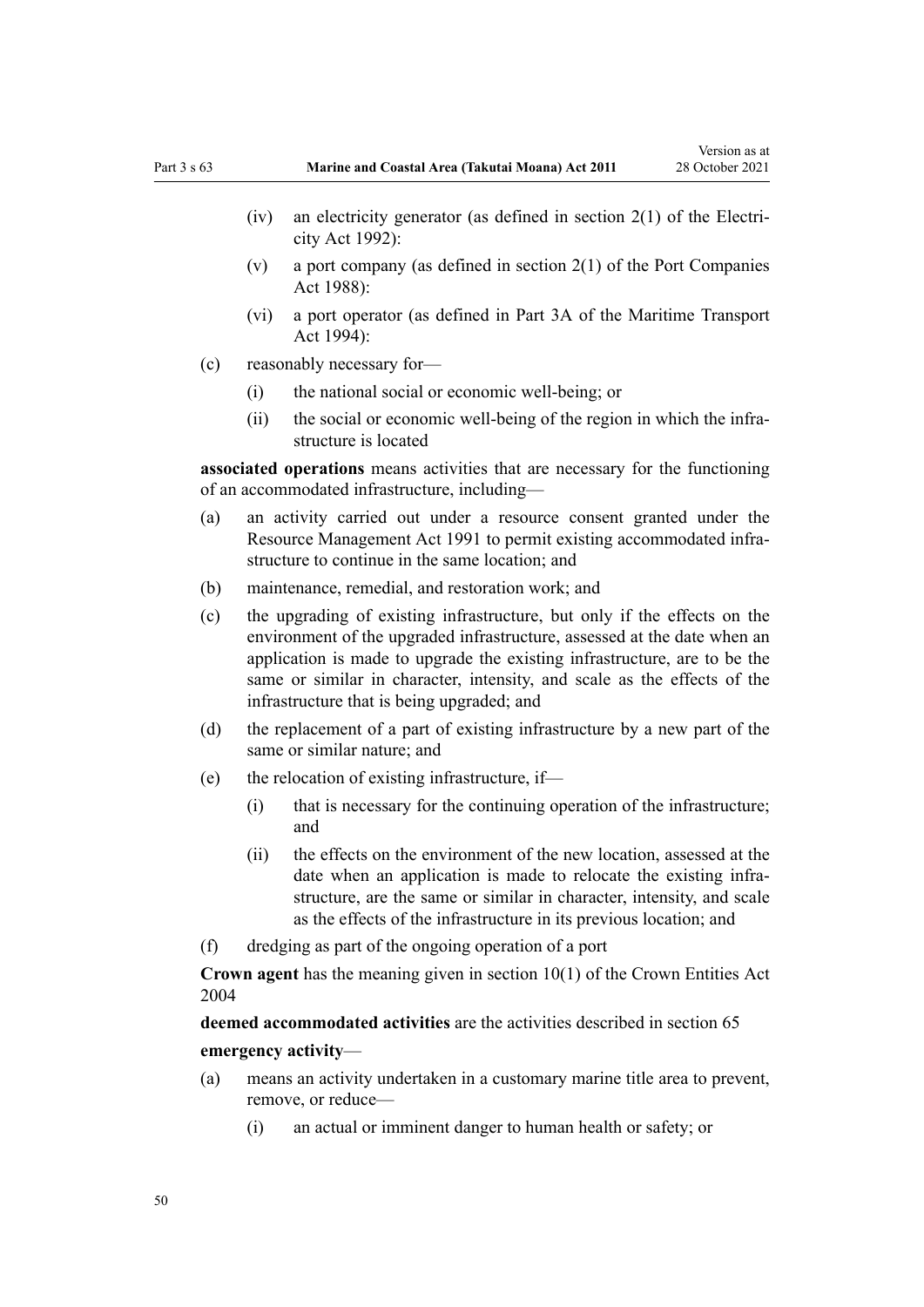- <span id="page-50-0"></span>(ii) a danger to the environment or property so significant that immediate action is required; and
- (b) includes all necessary coastal protection work undertaken in a customary marine title area by a local authority or Crown agency; and
- (c) includes any activity authorised by an enactment for the purpose of pre‐ venting any of the matters referred to in paragraph (a), including an activity in relation to—
	- (i) a state of emergency declared under the [Civil Defence Emergency](http://legislation.govt.nz/pdflink.aspx?id=DLM149788) [Management Act 2002;](http://legislation.govt.nz/pdflink.aspx?id=DLM149788) or
	- (ii) a biosecurity emergency declared under [section 144](http://legislation.govt.nz/pdflink.aspx?id=DLM316395) of the Biosecurity Act 1993; or
	- (iii) an emergency or a special emergency declared under [section 49B](http://legislation.govt.nz/pdflink.aspx?id=DLM384019) or [136](http://legislation.govt.nz/pdflink.aspx?id=DLM384998) of the Hazardous Substances and New Organisms Act 1996; or
	- (iv) a marine oil spill response under the [Maritime Transport Act](http://legislation.govt.nz/pdflink.aspx?id=DLM334659) [1994](http://legislation.govt.nz/pdflink.aspx?id=DLM334659); or
	- (v) an emergency within the meaning of [section 6](http://legislation.govt.nz/pdflink.aspx?id=DLM6678613) of the Fire and Emergency New Zealand Act 2017; or
	- (vi) emergency works described in [section 330](http://legislation.govt.nz/pdflink.aspx?id=DLM239003) of the Resource Man‐ agement Act 1991

**existing**, in relation to an activity, means an activity for which, before the effective date, any necessary resource consents have been granted, whether or not any or all of them have been given effect to before the effective date.

Section 63 **accommodated infrastructure** paragraph (b)(vi): replaced, on 23 October 2013, by sec[tion 90](http://legislation.govt.nz/pdflink.aspx?id=DLM4698973) of the Maritime Transport Amendment Act 2013 (2013 No 84).

Section 63 **emergency activity** paragraph (c)(v): amended, on 1 July 2017, by [section 197](http://legislation.govt.nz/pdflink.aspx?id=DLM6678752) of the Fire and Emergency New Zealand Act 2017 (2017 No 17).

### **64 Accommodated activities**

- (1) An accommodated activity—
	- (a) may be carried out in a part of the common marine and coastal area despite customary marine title being recognised in respect of that part under [subpart 1](#page-69-0) or [2](#page-70-0) of Part 4; and
	- (b) is not limited or otherwise affected by the exercise of an RMA permission right or a conservation permission right; but
	- (c) does not limit or otherwise affect the exercise of any other right referred to in section  $62(1)$ .
- (2) For the purposes of this subpart, **accommodated activity** means any of the fol‐ lowing activities, to the extent that they are within a customary marine title area: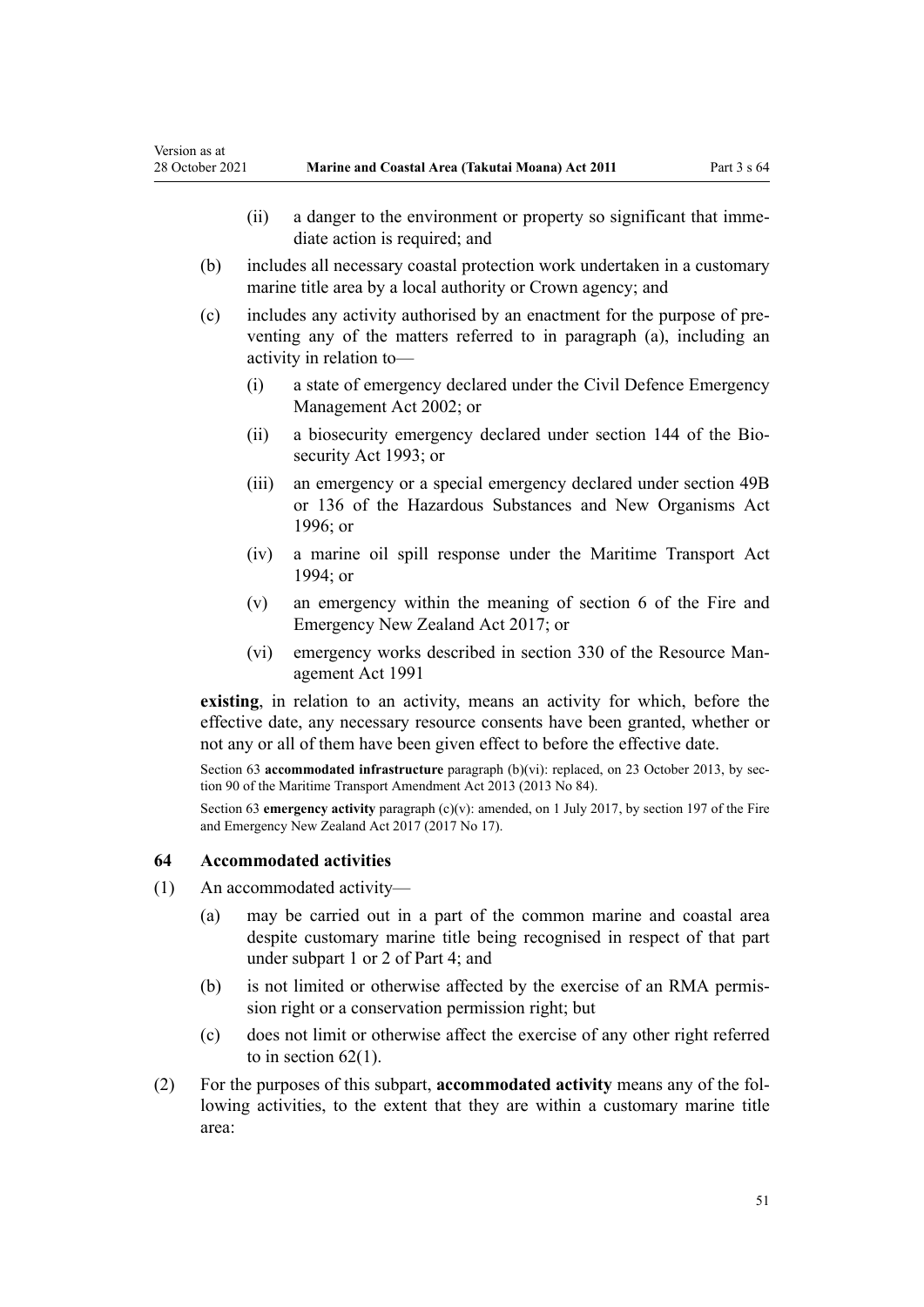- (a) an activity authorised under a resource consent, whenever granted, if the application for the consent is first accepted by the consent authority before the effective date:
- (b) an activity that may be carried out under a resource consent, whenever granted, for a minimum impact activity (as defined in [section 2\(1\)](http://legislation.govt.nz/pdflink.aspx?id=DLM242543) of the Crown Minerals Act 1991) relating to petroleum (as defined in section 2(1) of that Act):
- (c) accommodated infrastructure:
- (d) the management activities for which a resource consent is required in relation to—
	- (i) an existing marine reserve:
	- (ii) an existing wildlife sanctuary:
	- (iii) an existing marine mammal sanctuary:
	- (iv) an existing concession:
- (e) an activity carried out under a coastal permit granted under the [Resource](http://legislation.govt.nz/pdflink.aspx?id=DLM230264) [Management Act 1991](http://legislation.govt.nz/pdflink.aspx?id=DLM230264) to permit existing aquaculture activities to continue to be carried out in a specified part of the common marine and coastal area,—
	- (i) regardless of when the application is lodged or whether there is any change in the species farmed or in the method of marine farm‐ ing; but
	- (ii) provided that there is no increase in the area, or change of location, of the coastal space occupied by the aquaculture activities for which the existing coastal permit was granted:
- (f) an emergency activity:
- (g) scientific research or monitoring that is undertaken or funded by—
	- (i) the Crown:
	- (ii) any Crown agent:
	- (iii) the regional council with statutory functions in the region where the research or monitoring is to take place:
- (h) a deemed accommodated activity.
- (3) Subsection (4) applies if, in relation to whether an activity is an accommodated activity, there is a dispute between—
	- (a) a customary marine title group; and
	- (b) the person who owns, operates, or carries out the activity that is the subject of the dispute.
- (4) Either party to the dispute may refer the dispute to the Minister for Land Infor‐ mation for resolution.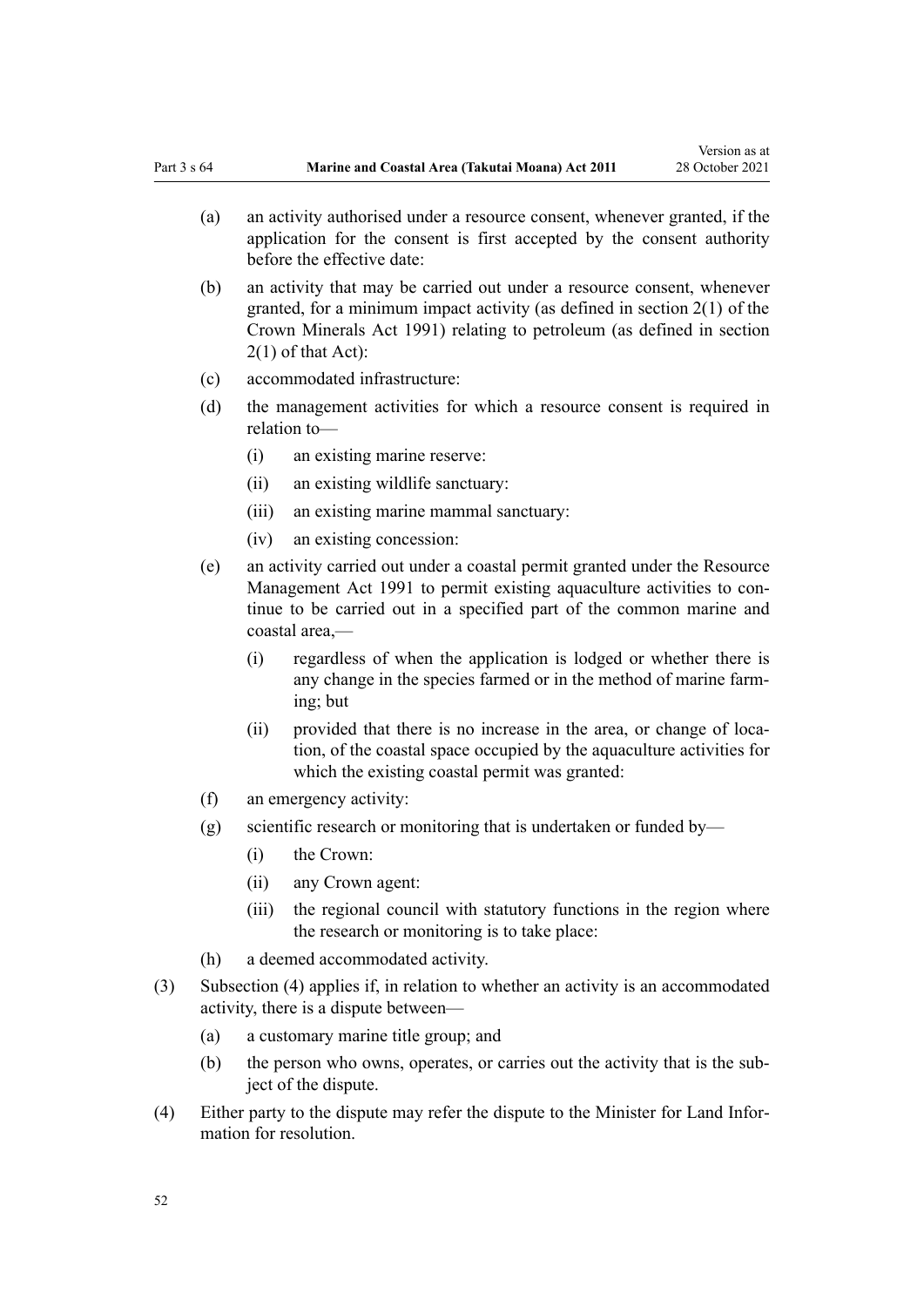<span id="page-52-0"></span>Version as at

(5) The decision of the Minister is final.

#### **65 Deemed accommodated activities**

- (1) For the purpose of section  $64(2)(h)$  and [Schedule 2](#page-93-0), the following activities are deemed to be accommodated activities:
	- (a) the construction or operation of any proposed infrastructure that—
		- (i) is within the meaning of paragraph (b) of the definition of **accom‐ modated infrastructure**; and
		- (ii) cannot practicably be constructed or operated in any location other than within a customary marine title area; and
		- (iii) is essential for—
			- (A) the national social or economic well-being; or
			- (B) the social or economic well-being of the region in which the infrastructure is located; and
		- (iv) in any case where the construction of infrastructure is to take place at any time after the commencement of this Act, that construction is either—
			- (A) agreed in principle in accordance with [Part 1](#page-93-0) of Schedule 2 (subject to all necessary consents being obtained) by the group that holds a customary marine title order in the area relevant to the proposed infrastructure; or
			- (B) classified by the Minister for Land Information as a deemed accommodated activity (subject to all necessary resource consents being obtained) in accordance with [Part 1](#page-93-0) of Schedule 2:
	- (b) any activity—
		- (i) that, at any time after the commencement of this Act, is necessary for, or reasonably related to, prospecting, exploration, mining operations, or mining (as those terms are defined in [section 2\(1\)](http://legislation.govt.nz/pdflink.aspx?id=DLM242543) of the Crown Minerals Act 1991) for petroleum under a privilege; and
		- (ii) for which an agreement or an arbitral award has been made under [Part 2](#page-96-0) of Schedule 2:
	- (c) any activity—
		- (i) that, at any time after the commencement of this Act, is necessary for, or reasonably related to, the exercise of a privilege in existence immediately before the effective date and of the rights associated with that privilege, as provided for in [section 84\(1\)](#page-63-0); and
		- (ii) for which an agreement or arbitral award has been made under [Part 2](#page-96-0) of Schedule 2.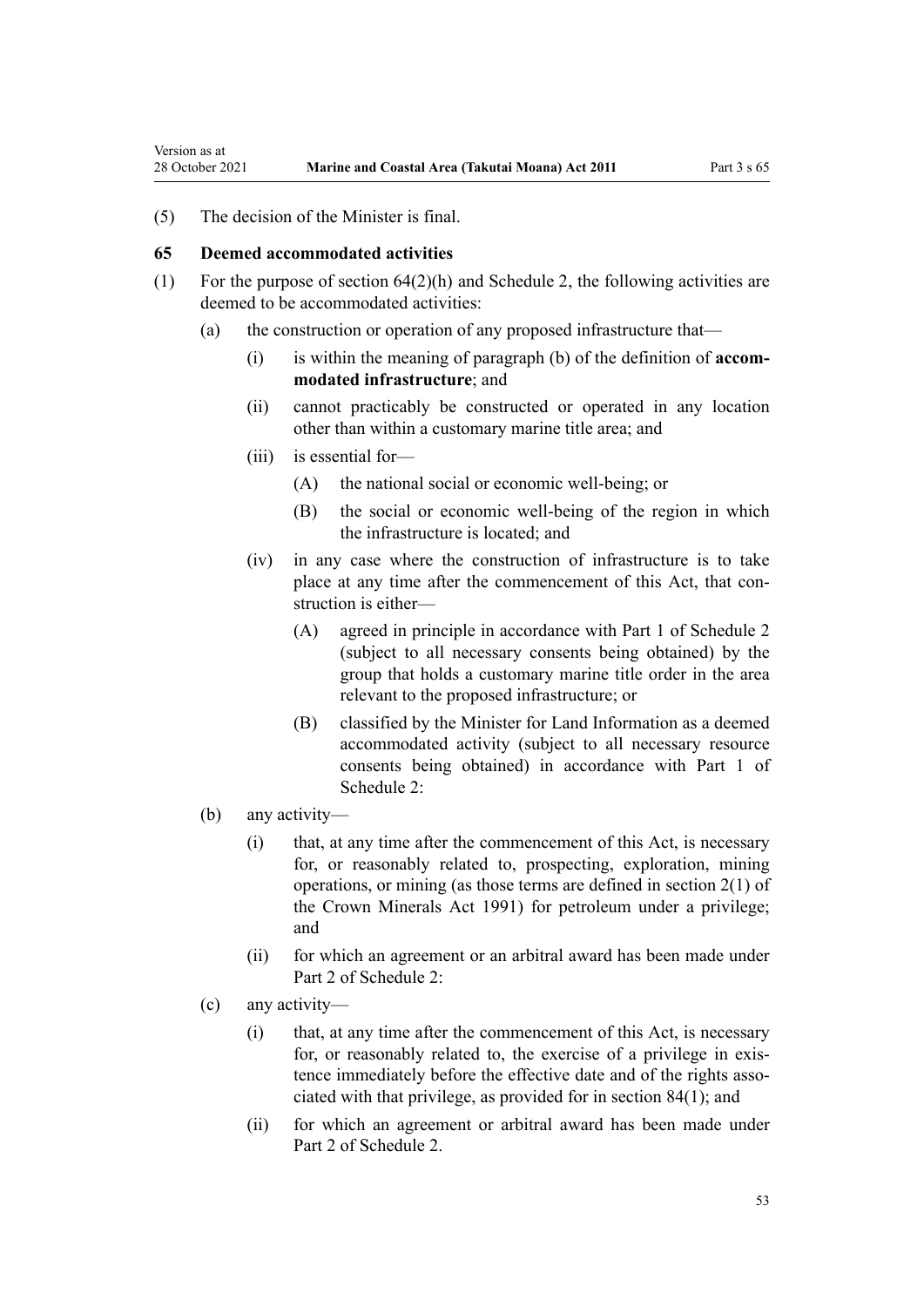- <span id="page-53-0"></span>(2) Nothing in subsection  $(1)(a)$  or (b) limits the discretion of a consent authority—
	- (a) to decline an application for a resource consent; or
	- (b) to impose conditions on the resource consent.

#### *RMA permission right*

#### **66 Scope of Resource Management Act 1991 permission right**

- (1) An RMA permission right applies to activities that are to be carried out under a resource consent, including a resource consent for a controlled activity, to the extent that the resource consent is for an activity to be carried out within a customary marine title area.
- (2) A customary marine title group may give or decline permission, on any grounds, for an activity to which an RMA permission right applies.
- (3) Permission given by a customary marine title group cannot be revoked.
- (4) An RMA permission right does not apply to the grant or exercise of a resource consent for an accommodated activity.
- (5) An RMA permission right, or permission given under such a right, does not limit the discretion of a consent authority—
	- (a) to decline an application for a resource consent; or
	- (b) to impose conditions.
- (6) In this section, **consent authority** includes the Minister of Conservation and the Minister for the Environment exercising the powers of a consent authority under the [Resource Management Act 1991](http://legislation.govt.nz/pdflink.aspx?id=DLM230264).

### **67 Procedural matters relevant to exercise of RMA permission right**

- (1) A person seeking to carry out an activity (the **applicant**) to which an RMA permission right applies—
	- (a) must make a request for permission by notice to the relevant customary marine title group; and
	- (b) may do so at any time before the relevant resource consent may commence.
- (2) The customary marine title group must—
	- (a) notify in writing its decision on a request for permission to—
		- $(i)$  the applicant who gave notice under subsection  $(1)$ ; and
		- (ii) the relevant consent authority; and
	- (b) if permission is given, specify—
		- (i) the activity for which permission is given; and
		- (ii) the applicant who is to have the benefit of the permission; and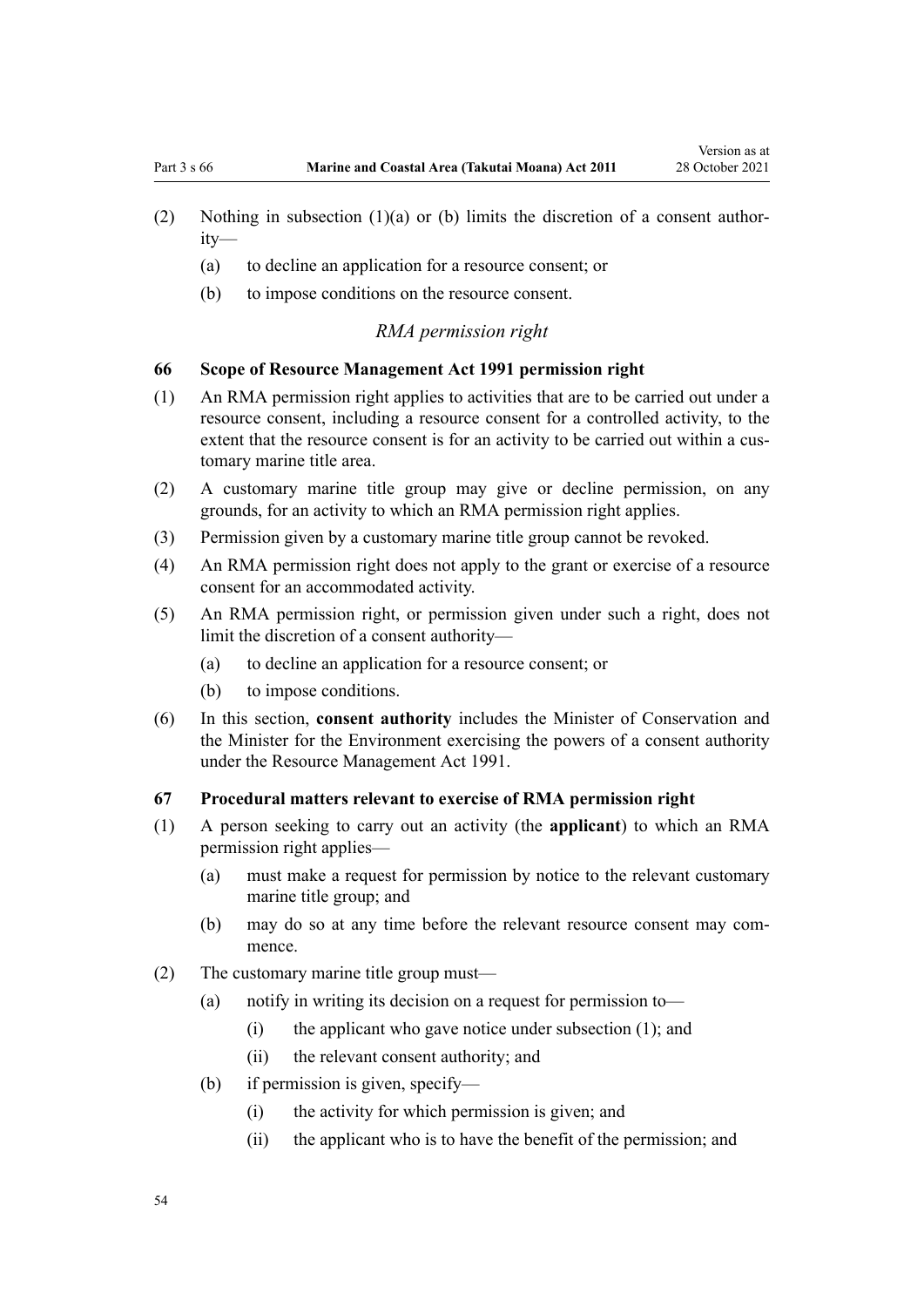(iii) the duration of the permission.

- (3) Unless the customary marine title group has already notified its decision to the applicant under subsection (2), it must do so not later than 40 working days after it receives a notice from the applicant that the applicant has been granted the relevant resource consent (whether or not the applicant had previously notified the customary marine title group of the application).
- (4) The customary marine title group is to be treated as having given permission for the resource consent, for its duration, if notice of its decision is not received by the applicant in accordance with subsection (3).
- (5) In subsection (3), the grant of a resource consent means that the consent has been granted and any appeal rights exhausted, and that the resource consent would, but for the requirement for the permission of the customary marine title group, commence under [section 116](http://legislation.govt.nz/pdflink.aspx?id=DLM234865) of the Resource Management Act 1991.

# **68 Effect of RMA permission right**

Version as at

- (1) The holder of a resource consent for an activity in a customary marine title area to which an RMA permission right applies must not commence the activity to which the consent applied unless—
	- (a) permission has been given by the relevant customary marine title group under [section 66\(2\)](#page-53-0) for that activity; and
	- (b) the permission covers the activity to which the resource consent applies.
- (2) To avoid doubt, a decision of a customary marine title group to give or to decline permission for an activity is not subject to—
	- (a) a right of appeal; or
	- (b) a right of objection under [section 357](http://legislation.govt.nz/pdflink.aspx?id=DLM239342) or [357A](http://legislation.govt.nz/pdflink.aspx?id=DLM239356) of the Resource Manage‐ ment Act 1991.

### **69 Offence and penalty provision**

- (1) In relation to an activity to which an RMA permission right applies, it is an offence to commence the activity in the relevant customary title area unless the relevant customary marine title group has given permission under [section 66\(2\)](#page-53-0) or is to be treated as having given permission under [section 67\(4\).](#page-53-0)
- (2) Every person who commits an offence against subsection (1) is liable, on con‐ viction,—
	- (a) in the case of a natural person, to imprisonment for a term not exceeding 2 years or a fine not exceeding \$300,000:
	- (b) in the case of a person other than a natural person, to a fine not exceeding \$600,000.
- (3) A person convicted of an offence under this section is also liable for the full value of—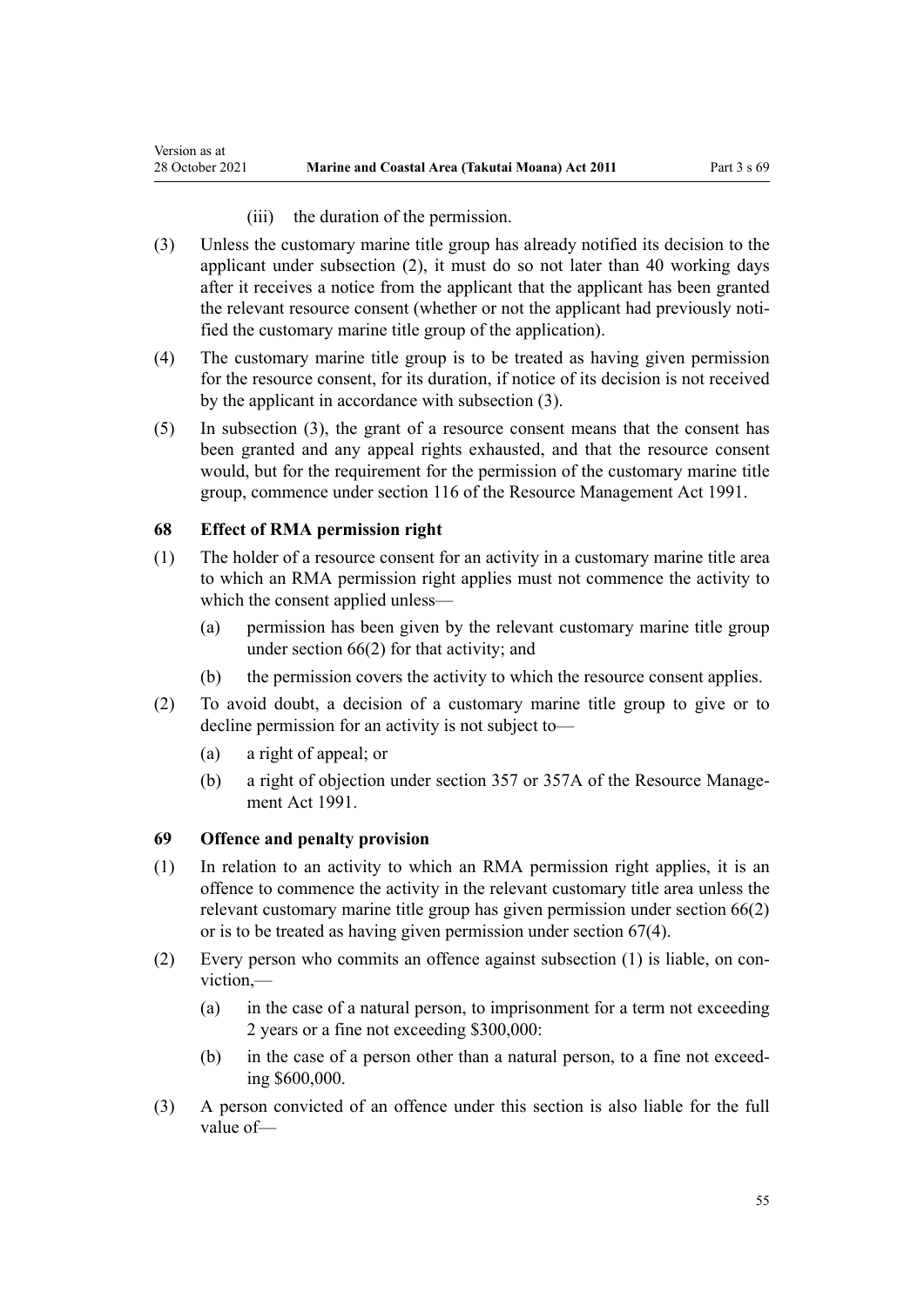- (a) any revenue or profits earned by, or accruing to, the offender as a result of the offence; or
- (b) any revenue or profits lost by the customary marine title group as a result of the offence; or
- (c) any savings in costs made by, or accruing to, the offender as a result of the offence.
- (4) If a person is convicted of an offence under this section and a fine is imposed, the Environment Court must—
	- (a) deduct 10% from the total sum of the fine imposed and the full amount payable under subsection (3), to be credited to the Crown Bank Account; and
	- (b) order that the balance of the total sum described in paragraph (a) be paid—
		- (i) in full to the relevant customary marine title group that brought the prosecution; or
		- (ii) if another person or group brought the prosecution, to that person and the relevant customary marine title group in any proportion that the Environment Court directs.
- (5) Proceedings under this section and section 70 must be heard either—
	- (a) by an Environment Judge sitting alone; or
	- (b) in the District Court and, unless the Chief District Court Judge directs otherwise, by a District Court Judge who is an Environment Judge.

Section 69(2): amended, on 1 July 2013, by [section 413](http://legislation.govt.nz/pdflink.aspx?id=DLM3360714) of the Criminal Procedure Act 2011 (2011 No 81).

### **70 Environment Court may make enforcement orders**

- (1) Subsection (3) applies only if, in relation to the exercise of a resource con‐ sent,—
	- (a) the RMA permission right is applicable; and
	- (b) a resource consent is exercised without the permission of the customary marine title group being obtained.
- (2) If proceedings for an offence are commenced in the Environment Court, the [Criminal Procedure Act 2011](http://legislation.govt.nz/pdflink.aspx?id=DLM3359902) applies as if a reference to the District Court were a reference to the Environment Court, with any other necessary modifications.
- (3) The Environment Court may make enforcement orders to—
	- (a) prohibit a person from continuing the activity:
	- (b) require a person to remove any structure or other work or materials from the customary marine title area: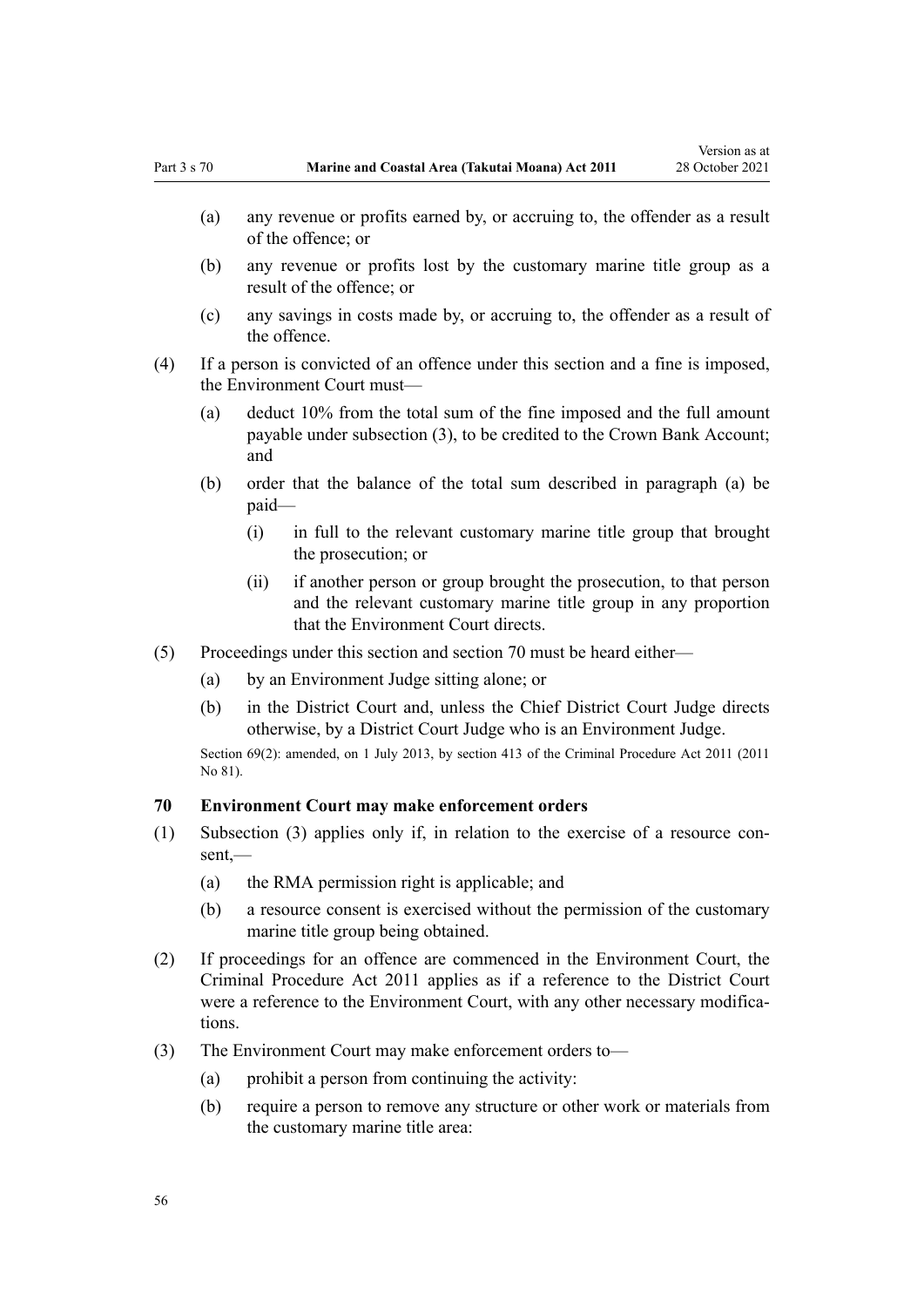(c) require a person to rectify any adverse effects of the activity on the cus‐ tomary marine title area.

Section 70(2): amended, on 1 July 2013, by [section 413](http://legislation.govt.nz/pdflink.aspx?id=DLM3360714) of the Criminal Procedure Act 2011 (2011 No 81).

#### *Conservation permission right*

#### **71 Scope and effect of conservation permission right**

<span id="page-56-0"></span>Version as at

- (1) A conservation permission right enables a customary marine title group to give or decline permission, on any grounds, for the Minister of Conservation or the Director-General, as the case requires, to proceed to consider an application or proposal for a conservation activity specified in subsection (3).
- (2) A conservation permission right applies only in the case of an application or proposal made on or after the effective date.
- (3) The conservation activities to which a conservation permission right applies are activities wholly or partly within the relevant customary marine title area and for which—
	- (a) an application is made under [section 5](http://legislation.govt.nz/pdflink.aspx?id=DLM398113) of the Marine Reserves Act 1971 to declare or extend a marine reserve:
	- (b) a proposal is made under the enactments relevant to a conservation pro‐ tected area to declare or extend a conservation protected area:
	- (c) an application for a concession is made.
- (4) Permission given by a customary marine title group cannot be revoked.
- (5) A conservation permission right, or permission given under such a right, does not limit—
	- (a) the discretion of the Minister of Conservation or Director-General, as the case may require,—
		- (i) to decline an application or a proposal; or
		- (ii) to impose conditions, including conditions not sought by the customary marine title group, or more stringent conditions than those it may have sought; or
	- (b) the matters provided for in [sections 74](#page-57-0) and [75](#page-58-0).
- (6) Nothing in this section or sections 72 or [73](#page-57-0) applies to an accommodated activity.

# **72 Obligation to refer proposals for conservation activity if conservation permission right applies**

- (1) The Minister of Conservation or Director-General, as the case requires,—
	- (a) must refer an application or a proposal for a conservation activity to the relevant customary marine title group for its consideration, unless the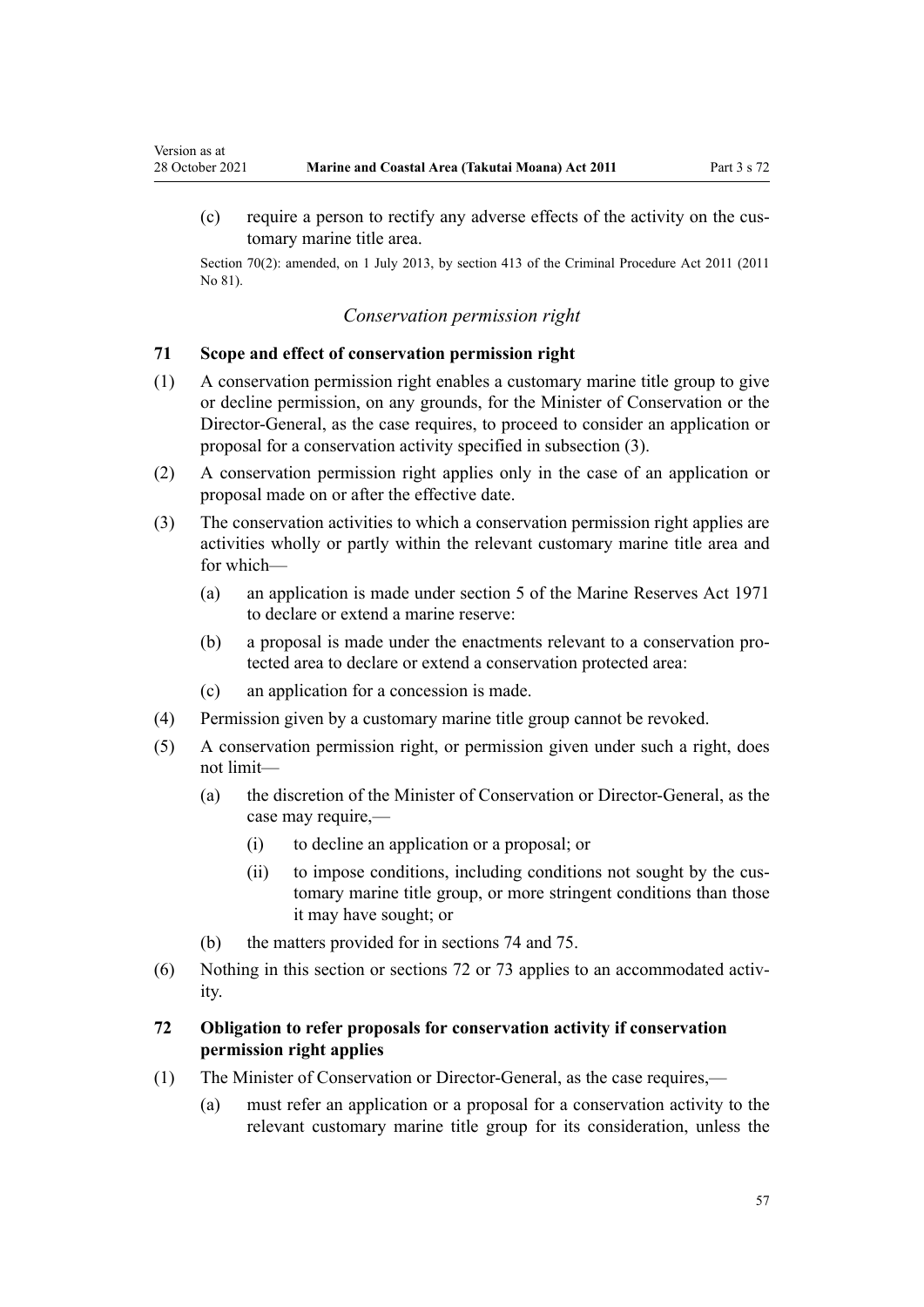<span id="page-57-0"></span>person making the proposal has already sought permission from the customary marine title group; and

- (b) must not proceed to consider the application or proposal until the written permission of the group for the proposed activity is received by the Min‐ ister or Director-General; and
- (c) must not approve an application or a proposal except to the extent that any permission given by the customary marine title group covers the application or proposal.
- (2) In referring an application in respect of a marine reserve under subsection (1), the Director-General must include information on—
	- (a) any boundary markers that may be placed in the reserve under [section 22](http://legislation.govt.nz/pdflink.aspx?id=DLM398410) of the Marine Reserves Act 1971; and
	- (b) any signs that may be erected, or any management that may be carried out, in the reserve under that Act.
- (3) Permission given under [section 71](#page-56-0) is to be treated as including permission for the placement of boundary markers, signs, and management activities disclosed to the customary marine title group under subsection (2).

#### **73 Obligations when conservation permission right is exercised**

- (1) A customary marine title group must, not later than 40 working days after it receives an application or a proposal for its consideration under [section 72](#page-56-0),—
	- (a) decide whether to give or decline permission for the Minister of Conser‐ vation or Director-General, as the case requires, to proceed to determine the application or proposal; and
	- (b) give written notice of that decision to the Minister of Conservation or Director-General, as the case requires.
- (2) The group is to be treated as having given permission if advice of its decision under subsection  $(1)(a)$  is not received under subsection  $(1)(b)$  within the stated time.
- (3) To avoid doubt,—
	- (a) the group is not obliged to comply with any obligations arising under the enactments listed in [section 71\(3\);](#page-56-0) and
	- (b) there is no right of appeal against the decision of a customary marine title group in the exercise of its conservation permission right.

### *Protection purposes*

### **74 Priority of protection purposes**

- (1) This section applies to a proposal—
	- (a) to declare or extend a marine reserve that is wholly or partly in a customary marine title area; or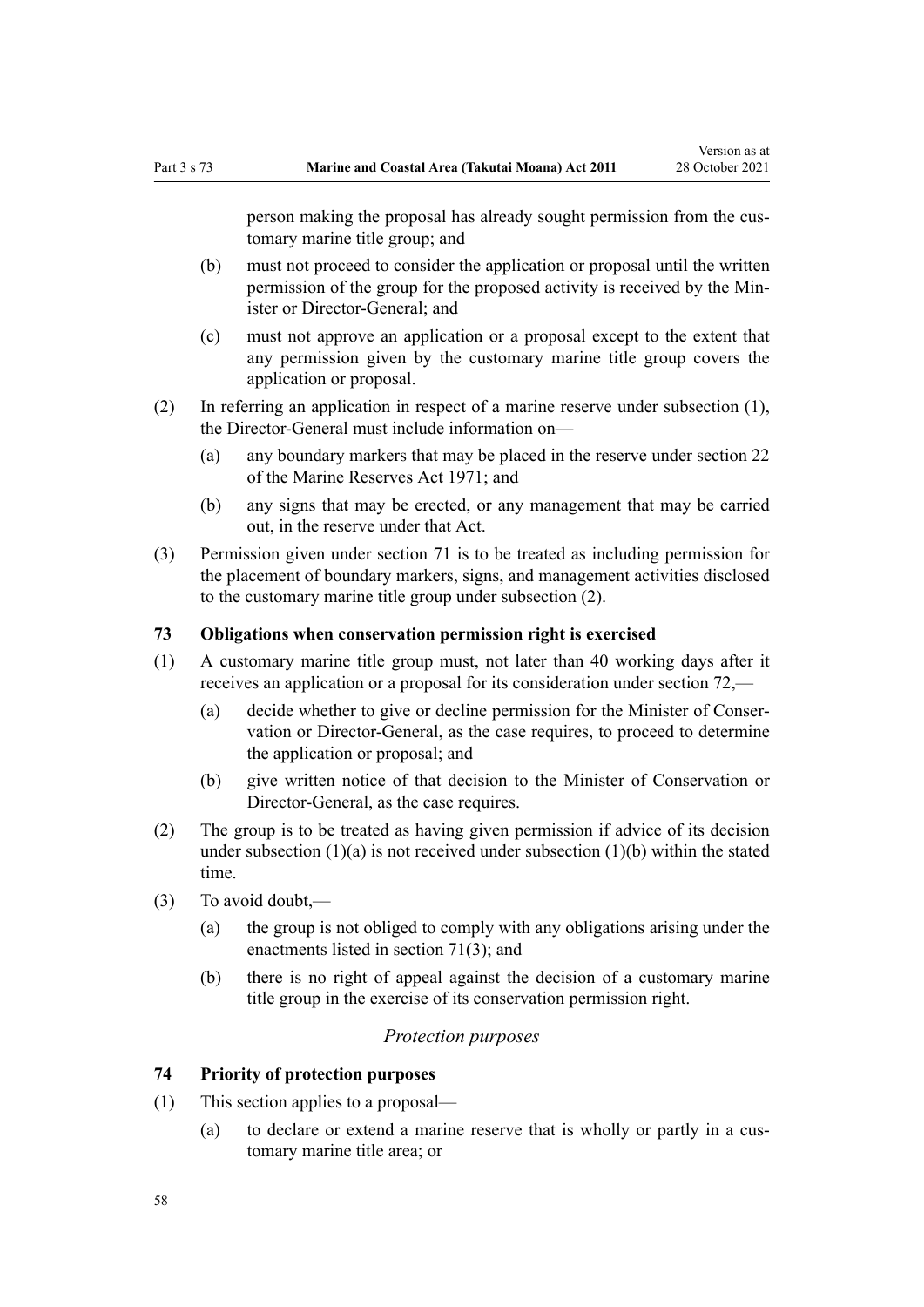<span id="page-58-0"></span>Version as at

- (b) to declare or extend a conservation protected area that is wholly or partly in a customary marine title area.
- (2) The Minister of Conservation or the Director-General, as the case requires, may proceed with a proposal described in subsection (1) without the permission of the relevant customary marine title group if the Minister or Director-General is satisfied that the proposal is for a protection purpose that is of national importance.

# **75 Matters relevant to determining protection purposes**

In making a determination under [section 74\(2\)](#page-57-0), the Minister of Conservation or the Director-General, as the case requires, must have regard to—

- (a) the views of the customary marine title group on the effects of the pro‐ posal on the interests of the group; and
- (b) whether the proposal minimises as far as practicable any adverse effects on the interests of the group; and
- (c) whether there are no practicable options for achieving a protection pur‐ pose that is of national importance, other than within the customary marine title area, because-
	- (i) the protection relates to a unique or rare habitat, ecosystem, fea‐ ture, or area of scientific value; or
	- (ii) the area is nationally important for the conservation of a species; or
	- (iii) protection of the area is essential for the viability, integrity, or effective management of a nationally important—
		- (A) conservation protected area:
		- (B) marine reserve:
		- (C) network of such protected areas; or
	- (iv) the protection relates to a habitat, ecosystem, or species that occurs at a number of sites where it is not practicable to achieve the protection purposes; and
- (d) any other matter similar in nature to the matters set out in paragraphs (a) to (c).

### *Marine mammal watching permits*

### **76 Decisions on grant of marine mammal permits**

- (1) Before the Director-General determines an application under the [Marine Mam‐](http://legislation.govt.nz/pdflink.aspx?id=DLM168285) [mals Protection Regulations 1992](http://legislation.govt.nz/pdflink.aspx?id=DLM168285) to watch marine mammals within a customary marine title area, the Director-General must—
	- (a) give written notice to the customary marine title group relevant to that area—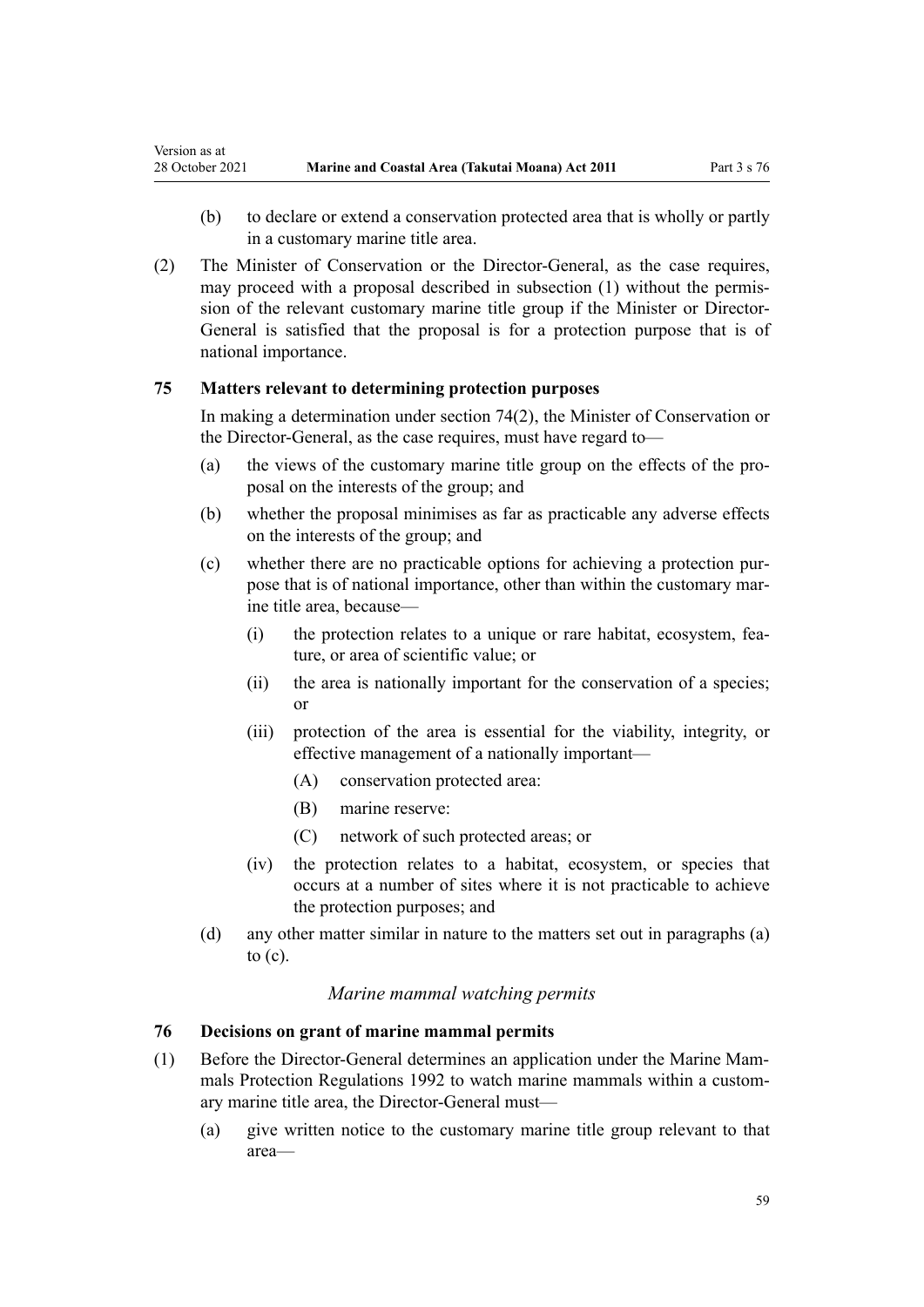- <span id="page-59-0"></span>(i) of the proposed permit; and
- (ii) that the Director-General seeks its views (which must be given within 40 working days of that notice being received); and
- (b) recognise and provide for the views of the group on the proposed permit, if they are provided within the specified time.
- (2) The obligation under subsection (1)(b) does not limit the discretion of the Director-General to—
	- (a) approve or decline an application on the grounds set out in the [Marine](http://legislation.govt.nz/pdflink.aspx?id=DLM168285) [Mammals Protection Regulations 1992](http://legislation.govt.nz/pdflink.aspx?id=DLM168285); or
	- (b) impose any conditions on a permit that the Director-General thinks fit.
- (3) The notice must include a copy of the proposed permit and sufficient informa‐ tion to enable the customary marine title group to provide its views on the application.

#### *New Zealand coastal policy statement*

#### **77 Consultation**

If the Minister of Conservation is proposing to prepare, issue, change, review, or revoke a New Zealand coastal policy statement under [section 57](http://legislation.govt.nz/pdflink.aspx?id=DLM233379) of the Resource Management Act 1991, the Minister must seek and consider the views of the customary marine title groups recorded on the register.

#### *Wāhi tapu protection right*

### **78 Protection of wāhi tapu and wāhi tapu areas**

- (1) A customary marine title group may seek to include recognition of a wāhi tapu or a wāhi tapu area—
	- (a) in a customary marine title order; or
	- (b) in an agreement.
- (2) A wāhi tapu protection right may be recognised if there is evidence to estab‐ lish—
	- (a) the connection of the group with the wāhi tapu or wāhi tapu area in accordance with tikanga; and
	- (b) that the group requires the proposed prohibitions or restrictions on access to protect the wāhi tapu or wāhi tapu area.
- (3) If a customary marine title is recognised under [subpart 1](#page-69-0) or [2](#page-70-0) of Part 4, the customary marine title order or agreement must set out the wāhi tapu conditions that apply, as provided for in [section 79](#page-60-0).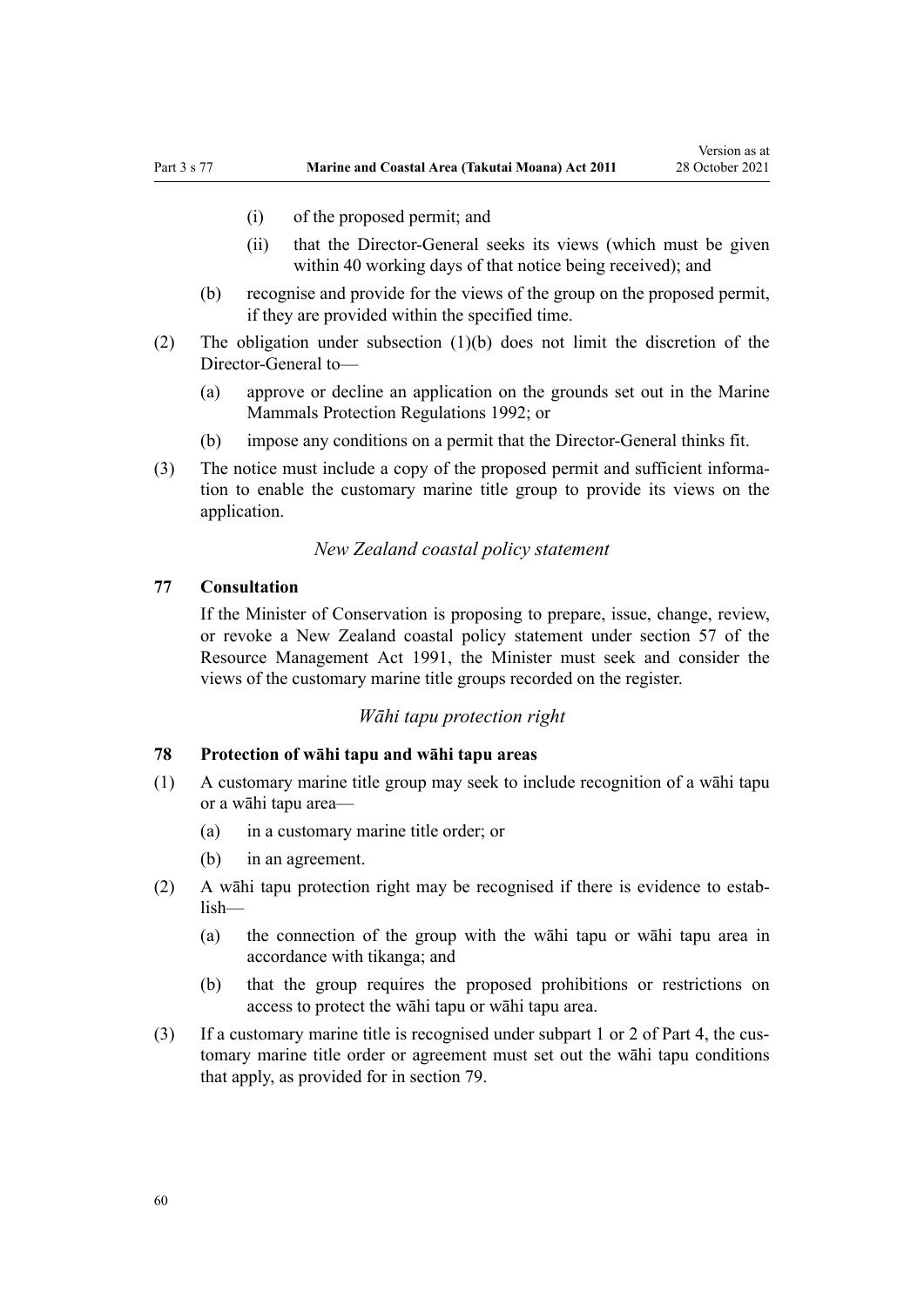### **79 Wāhi tapu conditions**

<span id="page-60-0"></span>Version as at

- (1) The wāhi tapu conditions that must be set out in a customary marine title order or an agreement are—
	- (a) the location of the boundaries of the wāhi tapu or wāhi tapu area that is the subject of the order; and
	- (b) the prohibitions or restrictions that are to apply, and the reasons for them; and
	- (c) any exemption for specified individuals to carry out a protected custom‐ ary right in relation to, or in the vicinity of, the protected wāhi tapu or wāhi tapu area, and any conditions applying to the exercise of the exemption.
- (2) Wāhi tapu conditions—
	- (a) may affect the exercise of fishing rights, but must not do so to the extent that the conditions prevent fishers from taking their lawful entitlement in a quota management area or fisheries management area; and
	- (b) do not affect the exercise of kaitiakitanga by a customary marine title group in relation to a wāhi tapu or wāhi tapu area in the customary mar‐ ine title area of that group.
- (3) A customary marine title group may seek to vary or revoke a wāhi tapu condi‐ tion by applying to—
	- (a) vary a recognition order under [section 111;](#page-76-0) or
	- (b) vary an agreement.
- (4) In this section, **fisheries legislation** means—
	- (a) the [Fisheries Act 1983](http://legislation.govt.nz/pdflink.aspx?id=DLM66581); and
	- (b) the [Fisheries Act 1996](http://legislation.govt.nz/pdflink.aspx?id=DLM394191); and
	- (c) regulations made under those Acts.

#### **80 Wardens and fishery officers**

- (1) Wardens may be appointed by a customary marine title group with an interest in a wāhi tapu or wāhi tapu area, in accordance with regulations made under [section 118,](#page-78-0) to promote compliance with a prohibition or restriction imposed under section 79.
- (2) A warden appointed under subsection  $(1)$  is responsible to the customary marine title group for the following functions:
	- (a) to assist in implementing any prohibition or restriction:
	- (b) to enter a wāhi tapu or wāhi tapu area for the purpose of performing the warden's functions:
	- (c) to advise members of the public of any applicable prohibition or restric‐ tion: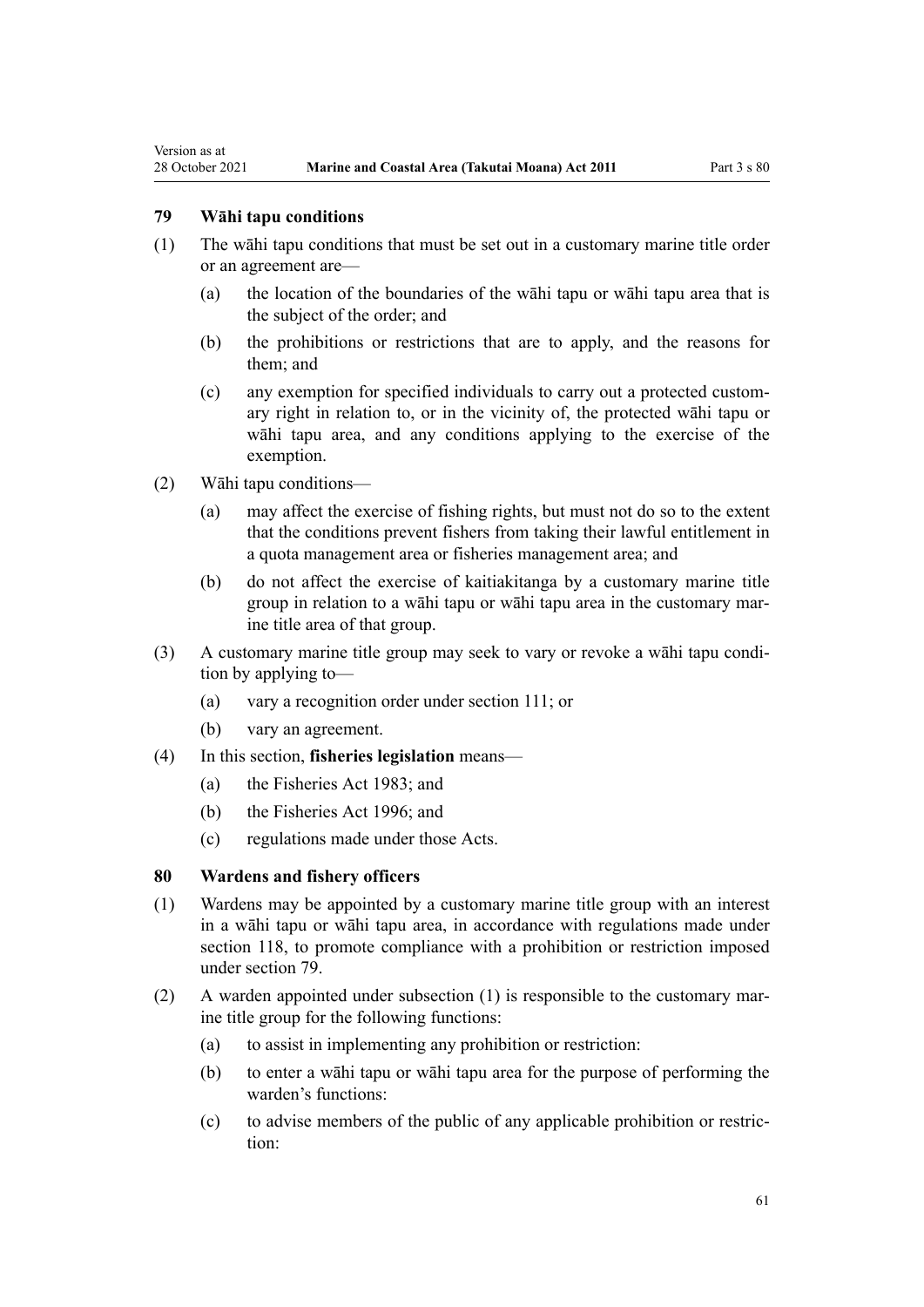- (d) to warn a person to leave a wāhi tapu or wāhi tapu area:
- (e) to record—
	- (i) any failure to comply with a prohibition or restriction if the war‐ den has reason to believe that the failure is intentional; and
	- (ii) the name, contact details, and date of birth of a person who the warden has reason to believe is intentionally failing to comply with a prohibition or restriction:
- (f) to report to a constable any failure to comply with a prohibition or restriction in any case where the warden has reason to believe that the failure is intentional.
- (3) Fishery officers and honorary fishery officers may enforce wāhi tapu condi‐ tions imposed under [section 79](#page-60-0) if, and to the extent that, any fishing in a wāhi tapu or wāhi tapu area breaches those conditions.
- (4) For the purpose of subsection (3), fishery officers and honorary fishery officers may enter a wāhi tapu or wāhi tapu area—
	- (a) to assist in implementing a prohibition or restriction:
	- (b) to advise fishers of any applicable prohibition or restriction:
	- (c) to warn fishers to leave the wāhi tapu or wāhi tapu area:
	- (d) to record any failure of a fisher, and the details of that fisher, to comply with a prohibition or restriction, if the officer has reason to believe the failure is intentional:
	- (e) to report any such failure to a constable.
- (5) In this section, **fishery officer**, **honorary fishery officer**, and **fishing** have the meanings given in [section 2\(1\)](http://legislation.govt.nz/pdflink.aspx?id=DLM394199) of the Fisheries Act 1996.

## **81 Compliance**

- (1) A local authority that has statutory functions in the location of a wāhi tapu or wāhi tapu area that is subject to a wāhi tapu protection right must, in consultation with the relevant customary marine title group, take any appropriate action that is reasonably necessary to encourage public compliance with any wāhi tapu conditions.
- (2) Every person commits an offence who intentionally fails to comply with a pro‐ hibition or restriction notified for that wāhi tapu or wāhi tapu area, and is liable on conviction to a fine not exceeding \$5,000.
- (3) Despite subsection (2), the offence provisions of the [Heritage New Zealand](http://legislation.govt.nz/pdflink.aspx?id=DLM4005402) [Pouhere Taonga Act 2014](http://legislation.govt.nz/pdflink.aspx?id=DLM4005402) apply if a wāhi tapu or wāhi tapu area subject to a wāhi tapu protection right is protected by a heritage covenant under [section 39](http://legislation.govt.nz/pdflink.aspx?id=DLM4005548) of that Act.
- $(4)$  To avoid doubt, it is not an offence for a person to do anything that is inconsistent with the prohibition or restriction included in the wāhi tapu conditions if—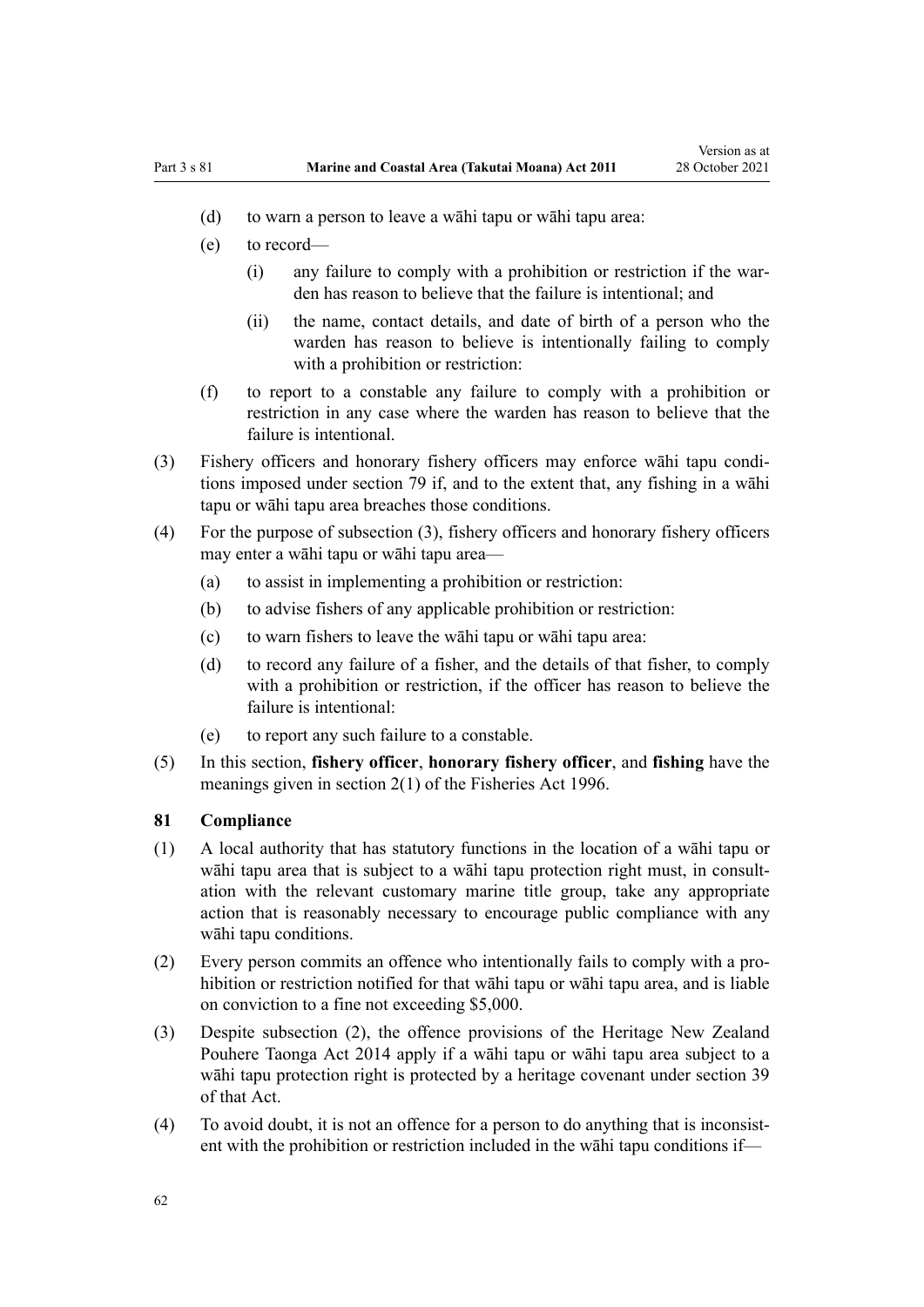- (a) the person is carrying out an emergency activity (within the meaning of [section 63](#page-48-0)); or
- (b) the person has an exemption notified under section  $79(1)(c)$ .

Section 81(2): amended, on 1 July 2013, by [section 413](http://legislation.govt.nz/pdflink.aspx?id=DLM3360714) of the Criminal Procedure Act 2011 (2011 No 81).

Section 81(3): replaced, on 20 May 2014, by [section 107](http://legislation.govt.nz/pdflink.aspx?id=DLM4005646) of the Heritage New Zealand Pouhere Taonga Act 2014 (2014 No 26).

### *Ngā taonga tūturu*

### **82 Newly found taonga tūturu**

<span id="page-62-0"></span>Version as at

- (1) Any taonga tūturu found in a customary marine title area on or after the effect‐ ive date is prima facie the property of the relevant customary marine title group.
- (2) Accordingly, [section 11\(1\)](http://legislation.govt.nz/pdflink.aspx?id=DLM432422) of the Protected Objects Act 1975 does not apply to taonga tūturu to which subsection (1) applies.
- (3) Any person finding a taonga tūturu in a customary marine title area has a duty to notify the finding within 28 days, in accordance with [section 11\(3\)](http://legislation.govt.nz/pdflink.aspx?id=DLM432422) of the Protected Objects Act 1975.
- (4) The obligations of the chief executive under [section 11\(4\)](http://legislation.govt.nz/pdflink.aspx?id=DLM432422) of the Protected Objects Act 1975 apply, but with the following modifications:
	- (a) the relevant customary marine title group is entitled to have interim custody of the taonga tūturu, at the discretion of the chief executive and subject to any conditions that the chief executive considers fit; and
	- (b) the public notice given by the chief executive must provide for a period of 6 months from the date of the notice for any claims of ownership to the taonga tūturu to be lodged.
- (5) To avoid doubt, the discretion conferred on the chief executive or other person by [section 11\(2\)](http://legislation.govt.nz/pdflink.aspx?id=DLM432422) of the Protected Objects Act 1975 to apply to the Māori Land Court also applies under this section.
- (6) If no competing claims have been lodged with the chief executive after 6 months from the date of the notice given under subsection (4)(b), the relevant customary marine title group becomes the owner of the taonga tūturu.
- (7) If competing claims are lodged in respect of the taonga tūturu within the speci‐ fied time,—
	- (a) the relevant customary marine title group must be treated as having also lodged a claim for the ownership of the taonga tūturu; and
	- (b) the ownership of the taonga tūturu must be determined in accordance with [sections 11\(6\) and \(7\)](http://legislation.govt.nz/pdflink.aspx?id=DLM432422) and [12](http://legislation.govt.nz/pdflink.aspx?id=DLM432435) of the Protected Objects Act 1975.
- (8) [Section 11\(8\) and \(9\)](http://legislation.govt.nz/pdflink.aspx?id=DLM432422) of the Protected Objects Act 1975 apply to the finding of taonga tūturu to which this section applies.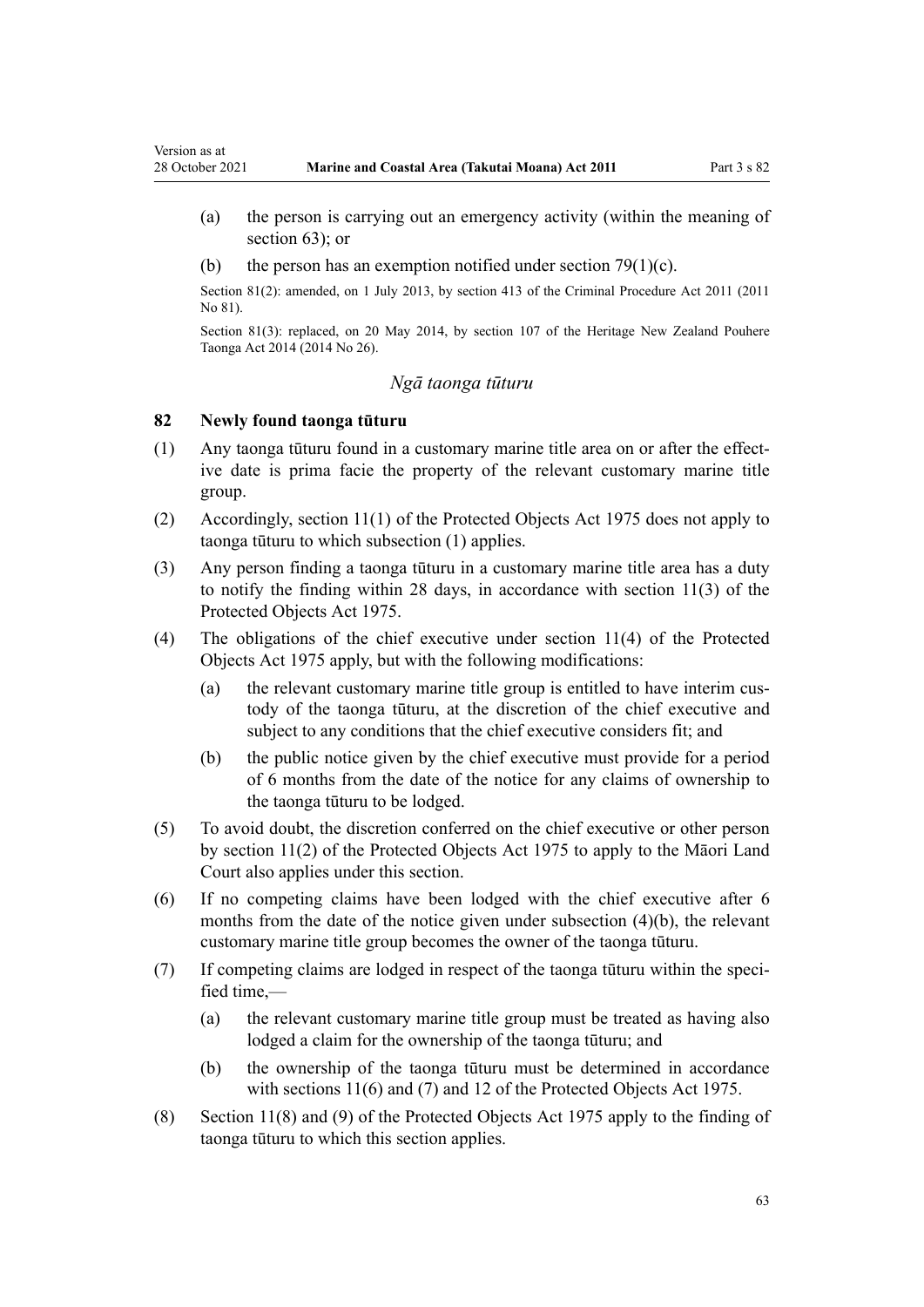<span id="page-63-0"></span>(9) In this section, **relevant customary marine title group** means the group that holds a customary marine title order or has entered into an agreement in relation to the part of the common marine and coastal area where the taonga tūturu is found.

# *Status of minerals*

#### **83 Status of minerals in customary marine title area**

- (1) This section applies on and after the effective date.
- (2) A customary marine title group has, and may exercise, ownership of minerals (other than petroleum, gold, silver, and uranium existing in their natural condi‐ tion) that are within the customary marine title area of that group.
- (3) The reservation of minerals in favour of the Crown continued by [section 16\(2\)](#page-19-0) ceases.
- (4) This section does not limit or have any effect on [section 11\(1A\)](http://legislation.govt.nz/pdflink.aspx?id=DLM246311) of the Crown Minerals Act 1991 (which excludes the reservation of minerals in favour of the Crown from applying to pounamu to which [section 3](http://legislation.govt.nz/pdflink.aspx?id=DLM413605) of the Ngai Tahu (Pou‐ namu Vesting) Act 1997 applies).

### **84 Status of existing privileges within common marine and coastal area**

- (1) Despite section 83(2) and (3), the following privileges, rights, obligations, functions, and powers (including those preserved by the transitional provisions in [Part 2](http://legislation.govt.nz/pdflink.aspx?id=DLM247305) of the Crown Minerals Act 1991) continue as if section 83 had not been enacted:
	- (a) privileges in existence immediately before the effective date; and
	- (b) rights that can be exercised under the [Crown Minerals Act 1991](http://legislation.govt.nz/pdflink.aspx?id=DLM242535) by the holders of those privileges or any other person; and
	- (c) subsequent rights and privileges granted to those holders or any other person following the exercise of the rights referred to in paragraph (b) (including those provided for by [section 32](http://legislation.govt.nz/pdflink.aspx?id=DLM246341) of the Crown Minerals Act 1991); and
	- (d) the obligations on those holders or any other person imposed by or under the [Crown Minerals Act 1991;](http://legislation.govt.nz/pdflink.aspx?id=DLM242535) and
	- (e) the exercise by the Crown of its functions and powers under the [Crown](http://legislation.govt.nz/pdflink.aspx?id=DLM242535) [Minerals Act 1991](http://legislation.govt.nz/pdflink.aspx?id=DLM242535) in relation to any of the matters referred to in paragraphs (a) to (d).
- (2) A customary marine title group is entitled to receive the following royalties:
	- (a) from the Crown, any royalties due to the Crown under the Crown Min[erals Act 1991](http://legislation.govt.nz/pdflink.aspx?id=DLM242535) in respect of minerals (other than petroleum, gold, silver, and uranium existing in their natural condition) that are subject to any privilege referred to in subsection  $(1)(a)$  to  $(d)$  that applies to its customary marine title area; and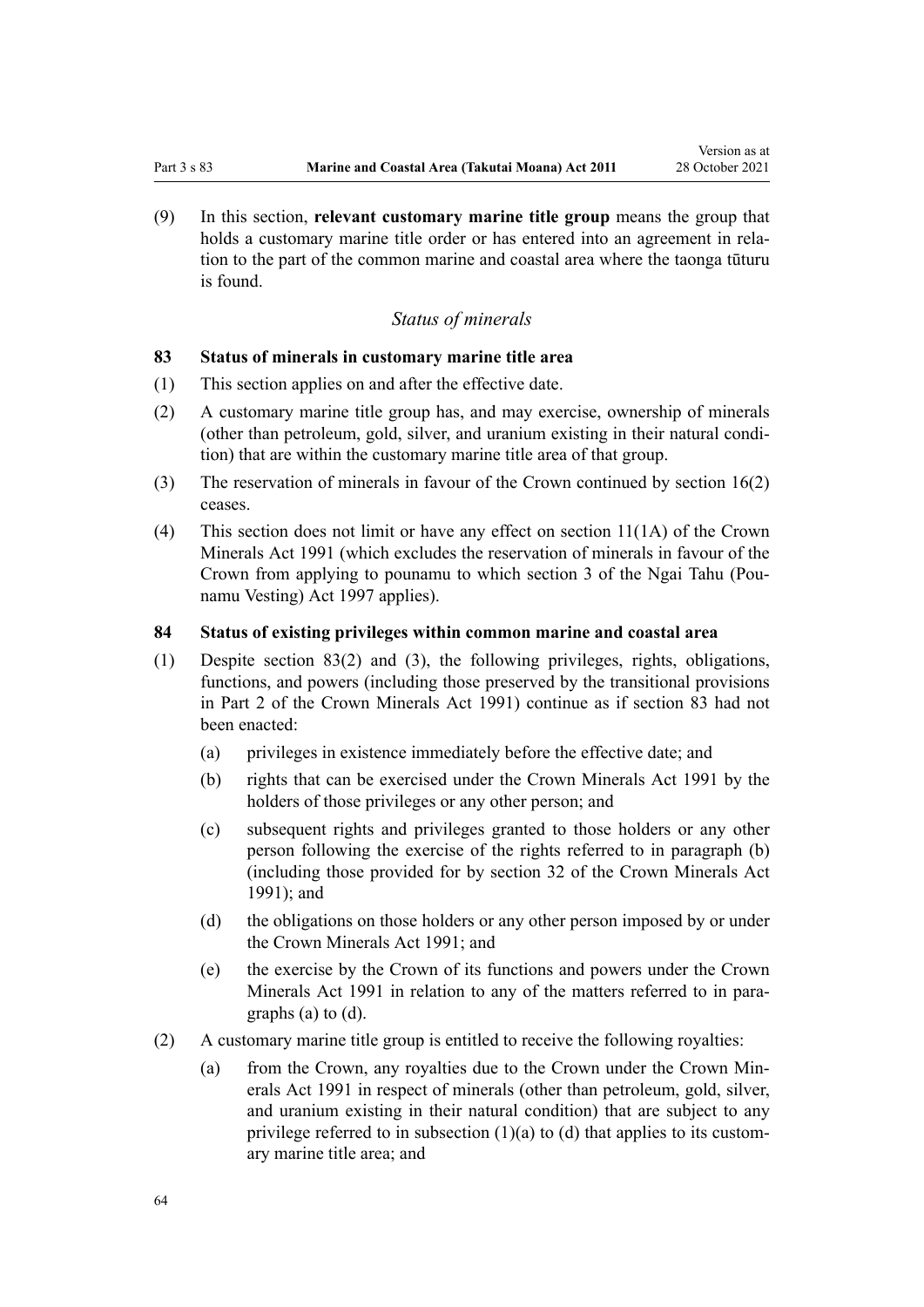- <span id="page-64-0"></span>(b) from the regional council, any royalties for sand and shingle taken from the customary marine title area imposed by regulations made under the [Resource Management Act 1991](http://legislation.govt.nz/pdflink.aspx?id=DLM230264).
- (3) Royalties due under subsection (2)—
	- (a) are payable on and after the date on which—
		- (i) a customary marine title order is sealed under [section 113](#page-77-0); or
		- (ii) an agreement is brought into effect under section  $96(1)(b)$ ; but
	- (b) must be calculated from the date on which an application is made for—
		- (i) a recognition agreement under [section 95](#page-69-0); or
		- (ii) a recognition order under [section 100](#page-71-0).

### *Planning document*

#### **85 Planning document**

- (1) A customary marine title group has a right to prepare a planning document in accordance with its tikanga.
- (2) The purposes of the planning document are—
	- (a) to identify issues relevant to the regulation and management of the customary marine title area of the group; and
	- (b) to set out the regulatory and management objectives of the group for its customary marine title area; and
	- (c) to set out policies for achieving those objectives.
- (3) A planning document may include any matter that can be regulated under the enactments specified in subsection (5), including matters that are relevant to—
	- (a) promoting the sustainable management of the natural and physical resources of the customary marine title area; and
	- (b) the protection of the cultural identity and historic heritage of the group.
- (4) A planning document may relate—
	- (a) only to the customary marine title area of the group; or
	- (b) if it relates to areas outside the customary marine title area, only to the part of the common marine and coastal area where the group exercises kaitiakitanga.
- (5) The planning document may include only matters that may be regulated under—
	- (a) the [Conservation Act 1987](http://legislation.govt.nz/pdflink.aspx?id=DLM103609) or the Acts listed in [Schedule 1](http://legislation.govt.nz/pdflink.aspx?id=DLM107200) of that Act:
	- (b) the [Heritage New Zealand Pouhere Taonga Act 2014:](http://legislation.govt.nz/pdflink.aspx?id=DLM4005402)
	- (c) the [Local Government Act 2002](http://legislation.govt.nz/pdflink.aspx?id=DLM170872):
	- (d) the [Resource Management Act 1991](http://legislation.govt.nz/pdflink.aspx?id=DLM230264).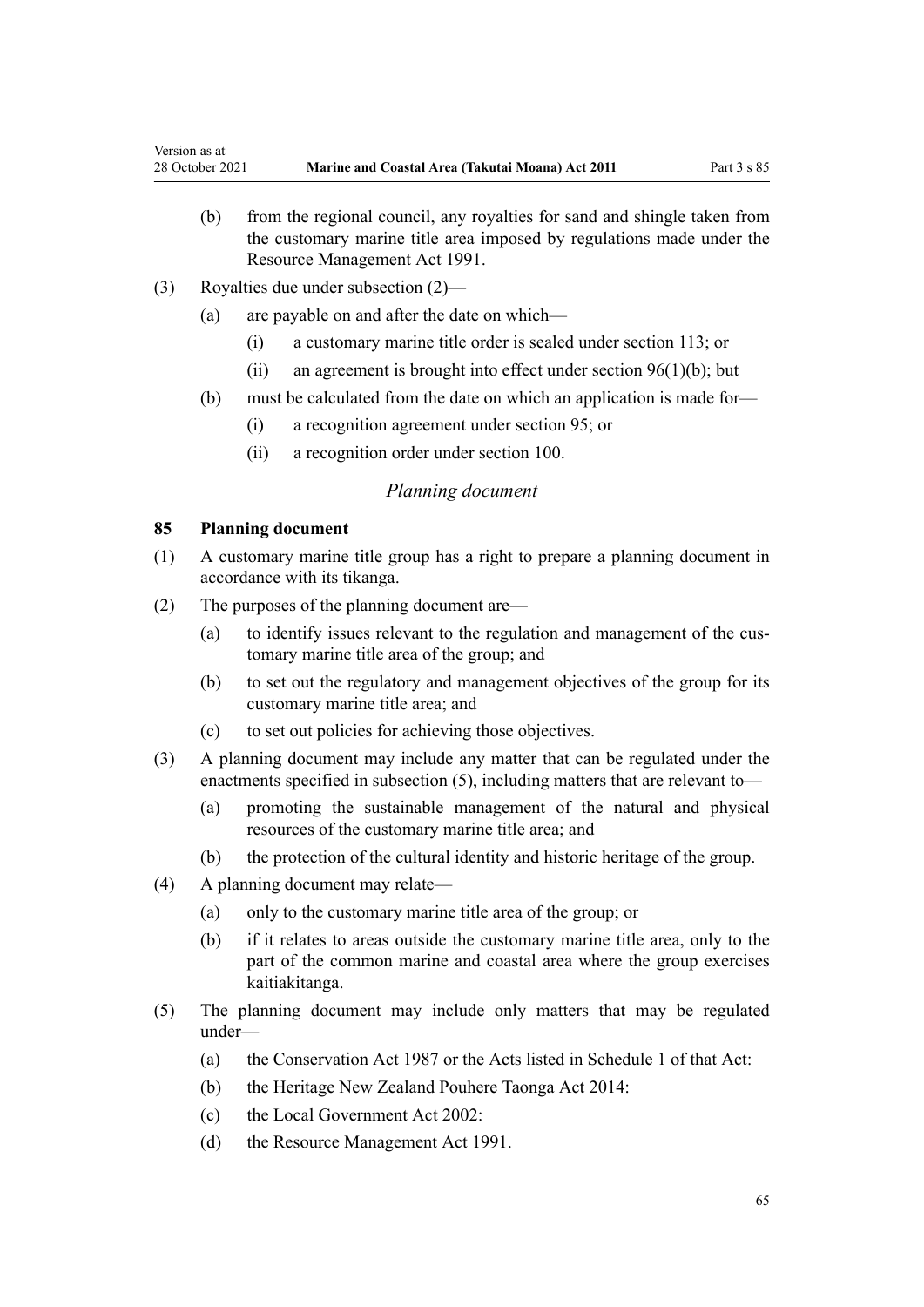<span id="page-65-0"></span>Section 85(5)(b): amended, on 20 May 2014, by [section 107](http://legislation.govt.nz/pdflink.aspx?id=DLM4005646) of the Heritage New Zealand Pouhere Taonga Act 2014 (2014 No 26).

#### **86 Lodging and registration of planning document**

- (1) A planning document is of no effect until it is lodged with—
	- (a) the regional council with jurisdiction in the region to which the planning instrument relates; and
	- (b) any of the agencies referred to in sections 88 to 91 whose jurisdiction is relevant to the contents of the planning document; and
	- (c) the chief executive.
- (2) A document is deemed to be registered on the day that is 20 working days after it is first lodged with an agency.

#### **87 Transitional provision**

The obligations arising under sections 89 and [91](#page-66-0) do not apply to applications for resource consents or other approvals that are accepted before a planning document is lodged under section 86(1).

*Obligations arising in respect of customary marine title planning documents*

#### **88 Obligation on local authorities**

- (1) This section applies if a planning document is lodged with a local authority that has statutory functions in the district or region where the customary marine title area is located.
- (2) On and after the date that a planning document is registered, the local authority must take the planning document into account when making any decision under the [Local Government Act 2002](http://legislation.govt.nz/pdflink.aspx?id=DLM170872) in relation to the customary marine title area.

#### **89 Obligation on Heritage New Zealand Pouhere Taonga**

If a customary marine title group lodges a planning document with Heritage New Zealand Pouhere Taonga, on and after the date that the planning document is registered,—

- (a) Heritage New Zealand Pouhere Taonga must have particular regard to matters set out in the document that relate to the functions of Heritage New Zealand Pouhere Taonga when considering an application under [section 44](http://legislation.govt.nz/pdflink.aspx?id=DLM4005562) of the Heritage New Zealand Pouhere Taonga Act 2014 to destroy or modify an archaeological site within the customary marine title area of the group; and
- (b) in the event of an appeal under [section 58](http://legislation.govt.nz/pdflink.aspx?id=DLM4005583) of that Act against a decision of Heritage New Zealand Pouhere Taonga made under paragraph (a), the Environment Court must have particular regard to the planning document.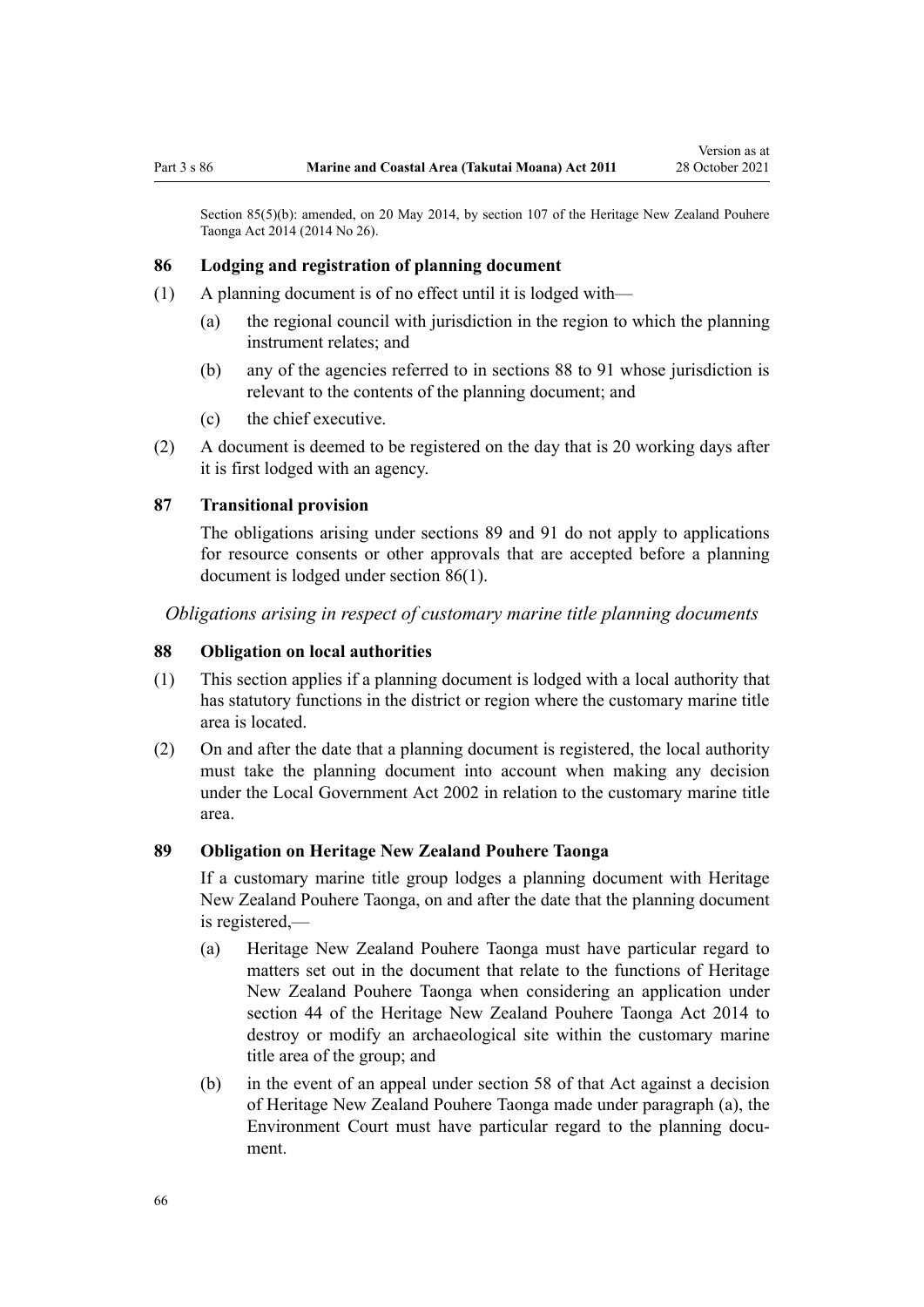Section 89 heading: amended, on 20 May 2014, by [section 107](http://legislation.govt.nz/pdflink.aspx?id=DLM4005646) of the Heritage New Zealand Pouhere Taonga Act 2014 (2014 No 26).

Section 89: amended, on 20 May 2014, by [section 107](http://legislation.govt.nz/pdflink.aspx?id=DLM4005646) of the Heritage New Zealand Pouhere Taonga Act 2014 (2014 No 26).

Section 89(a): amended, on 20 May 2014, by [section 107](http://legislation.govt.nz/pdflink.aspx?id=DLM4005646) of the Heritage New Zealand Pouhere Taonga Act 2014 (2014 No 26).

Section 89(b): amended, on 20 May 2014, by [section 107](http://legislation.govt.nz/pdflink.aspx?id=DLM4005646) of the Heritage New Zealand Pouhere Taonga Act 2014 (2014 No 26).

#### **90 Obligation on Director-General**

<span id="page-66-0"></span>Version as at

- (1) If a customary marine title group lodges a planning document with the Director-General, the Director-General must, on and after the date that a planning document is registered, take into account the relevant matters set out in the document when reviewing or amending a conservation management strategy that directly affects the customary marine title area of the group that lodged the planning document.
- (2) In this section, **conservation management strategy** has the meaning given in [section 2\(1\)](http://legislation.govt.nz/pdflink.aspx?id=DLM103616) of the Conservation Act 1987.

### **91 Obligation on Minister of Fisheries**

- (1) If a customary marine title group lodges a planning document with the Minister of Fisheries, the Minister must, on and after the date that the planning document is registered, have regard to the planning document to the extent that it is relevant to fisheries management when setting or varying sustainability meas‐ ures under [section 11\(1\)](http://legislation.govt.nz/pdflink.aspx?id=DLM395397) of the Fisheries Act 1996 if these measures apply to an area that includes, wholly or in part, the customary marine title area of the group.
- (2) This section—
	- (a) does not extend the scope of the rights conferred by [section 85](#page-64-0) or [86](#page-65-0) or give a customary marine title group the right to include fisheries or other matters in a planning document; and
	- (b) relates only to matters—
		- (i) included in a planning document that are provided for by the [Resource Management Act 1991](http://legislation.govt.nz/pdflink.aspx?id=DLM230264); and
		- (ii) that are relevant to fisheries management.

# **92 Interpretation**

In this section and [section 93](#page-67-0), unless the context otherwise requires,—

**regional document** means any of the following:

- (a) a regional plan or regional policy statement (within the meanings given in [section 43AA](http://legislation.govt.nz/pdflink.aspx?id=DLM2412743) of the Resource Management Act 1991):
- (b) a proposed regional plan or proposed policy statement (within the mean‐ ings of [sections 43AA](http://legislation.govt.nz/pdflink.aspx?id=DLM2412743) and [43AAC](http://legislation.govt.nz/pdflink.aspx?id=DLM2412769) of that Act)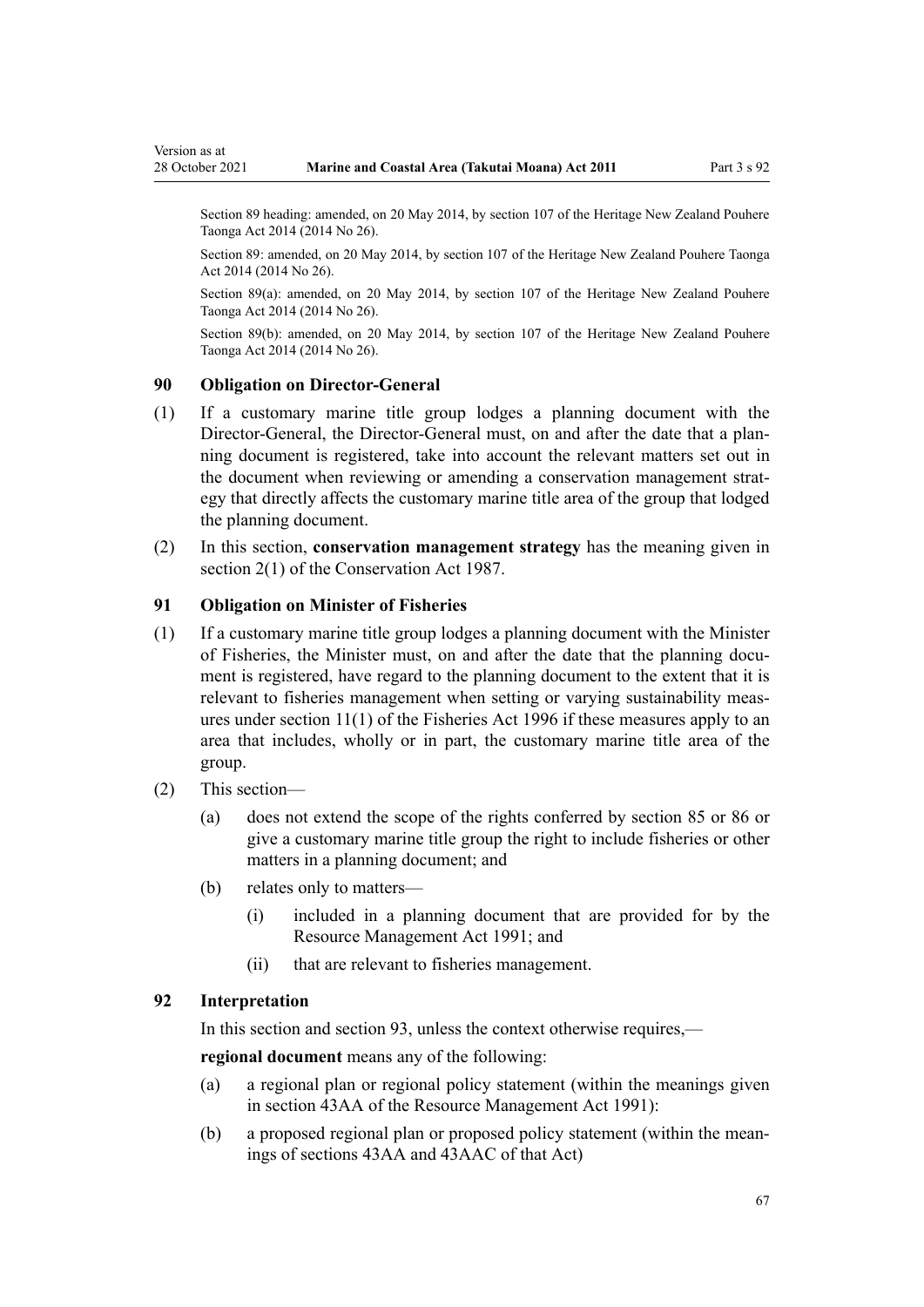<span id="page-67-0"></span>**relevant regional document** means a regional document that relates, directly or indirectly, to all or part of the area to which a planning document applies.

### **93 Obligations on regional councils in relation to planning documents**

*Preliminary obligations*

 $(1)$  A regional council with functions in a region where 1 or more planning documents are registered in accordance with [section 86](#page-65-0) must, until the requirements of subsection (5) have been completed, attach the planning documents to cop‐ ies of its relevant regional documents that it makes publicly available.

*Identification and application of resource management matters included in planning document*

- (2) Between the time that a planning document is lodged under [section 86\(1\)](#page-65-0) and the time it is deemed to be registered under section 86(2), a regional council must identify the matters in the planning document that relate to resource management issues within its functions under the [Resource Management Act 1991](http://legislation.govt.nz/pdflink.aspx?id=DLM230264), to the extent that those matters are relevant within—
	- (a) the customary marine title area to which the planning document relates; and
	- (b) any parts of the common marine and coastal area to which the planning document relates other than the customary marine title area.
- (3) When considering, under [section 104](http://legislation.govt.nz/pdflink.aspx?id=DLM234355) of the Resource Management Act 1991, a resource consent application for an activity that would, if the consent were granted, directly affect, wholly or in part, the area to which the planning document applies, a consent authority of a regional council must have regard to any matters identified under subsection (2).
- (4) The obligation under subsection (3) applies only to the matters in respect of which a regional council is able to exercise discretion.
- (5) The obligation under subsection (3) continues until—
	- (a) a regional document, altered in accordance with this section, becomes operative in accordance with [Schedule 1](http://legislation.govt.nz/pdflink.aspx?id=DLM240686) of the Resource Management Act 1991; or
	- (b) 30 working days after the date that the customary marine title group is informed of the decision under subsection (11) that no alterations are to be made to the relevant regional documents.

*Obligations with respect to relevant regional documents*

- (6) A regional council must initiate a process to determine whether to alter its rele‐ vant regional documents, if and to the extent that any alteration would achieve the purpose of the [Resource Management Act 1991,](http://legislation.govt.nz/pdflink.aspx?id=DLM230264) in order to—
	- (a) recognise and provide for any matters identified under subsection  $(2)(a)$ ; and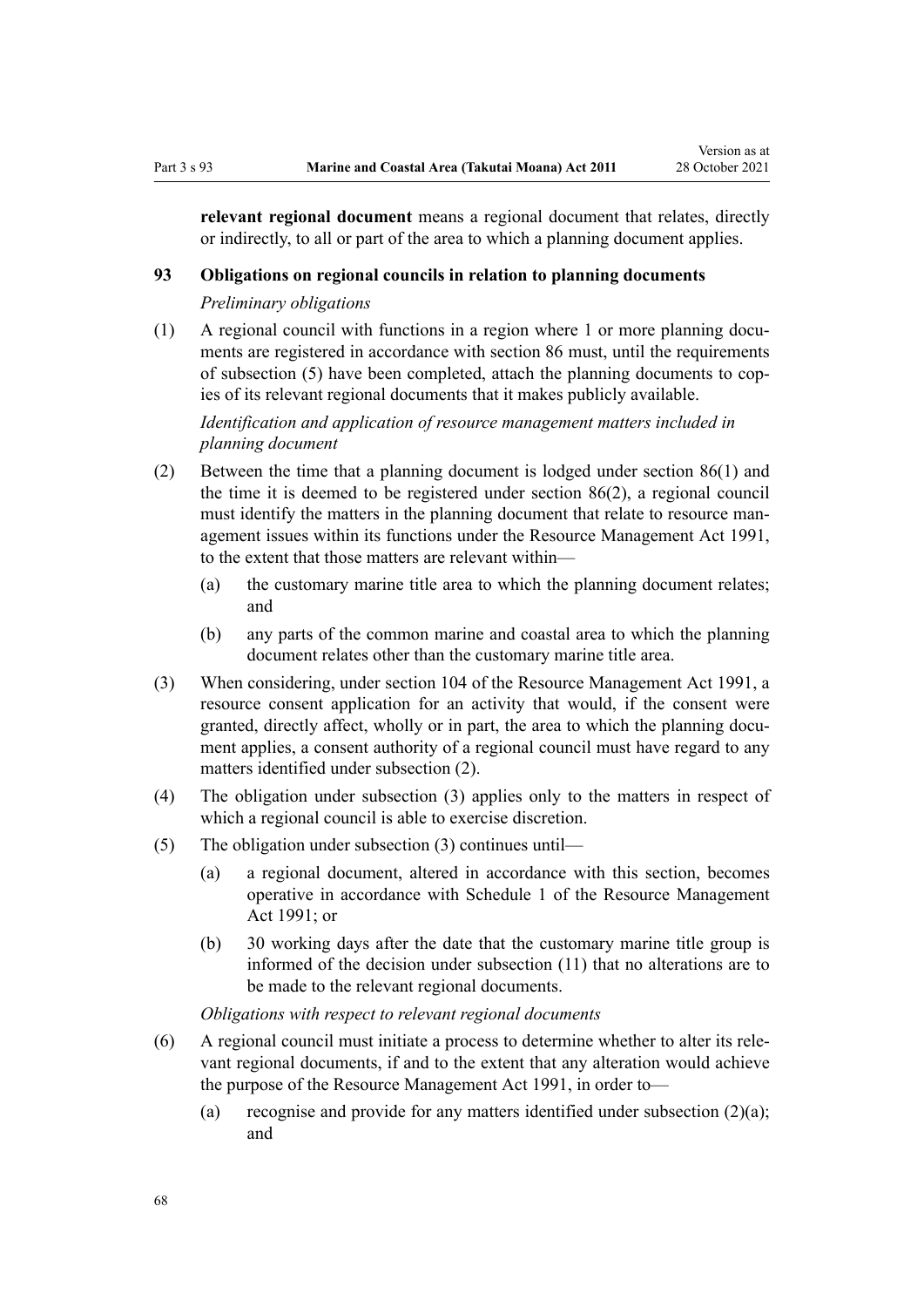- (b) take into account any matters identified under subsection (2)(b).
- (7) The process required by subsection (6) may be commenced—
	- (a) at any time after a planning document is registered; but
	- (b) not later than the first proposed change to, or variation or review of, any provision in a relevant regional document that applies to a customary marine title area.
- (8) In making a determination under subsection  $(6)$ , a regional council must consider the extent to which alterations must be made to its relevant regional documents to—
	- (a) recognise and provide for the matters in a planning document that relate to the customary marine title area; and
	- (b) take into account the matters in a planning document that relate to the parts of the common marine and coastal area other than the customary marine title area.
- (9) The obligations on a regional council under subsection (8) must be carried out in accordance with the requirements and procedures that relate to regional documents in—
	- (a) [Part 5](http://legislation.govt.nz/pdflink.aspx?id=DLM233301) of the Resource Management Act 1991; and
	- (b) [Schedule 1](http://legislation.govt.nz/pdflink.aspx?id=DLM240686) of that Act.

Version as at

- (10) A regional council may decide, in conducting the process required by subsec‐ tion (6), not to alter its relevant regional documents, but only on the grounds that the matters in the planning document—
	- (a) are already provided for in a relevant regional document; or
	- (b) would not achieve the purpose of the [Resource Management Act 1991;](http://legislation.govt.nz/pdflink.aspx?id=DLM230264) or
	- (c) would be more effectively and efficiently addressed in another way.
- (11) If a regional council determines that no alterations should be notified in a pro‐ posed policy statement or plan that is notified under [clause 5](http://legislation.govt.nz/pdflink.aspx?id=DLM241213) of Schedule 1 of the Resource Management Act 1991, it must inform the customary marine title group in writing and provide reasons for its decision within 5 working days of that decision.
- (12) If an application is made to a regional council under [Part 2](http://legislation.govt.nz/pdflink.aspx?id=DLM241513) of Schedule 1 of the Resource Management Act 1991 for a private plan change that includes a customary marine title area in respect of which a planning document has been lodged,—
	- (a) the provisions of [Part 2](http://legislation.govt.nz/pdflink.aspx?id=DLM241513) of that schedule apply to the application, subject to the regional council having regard to any matters in the planning document when making a decision under [clause 25](http://legislation.govt.nz/pdflink.aspx?id=DLM241526) of that schedule; and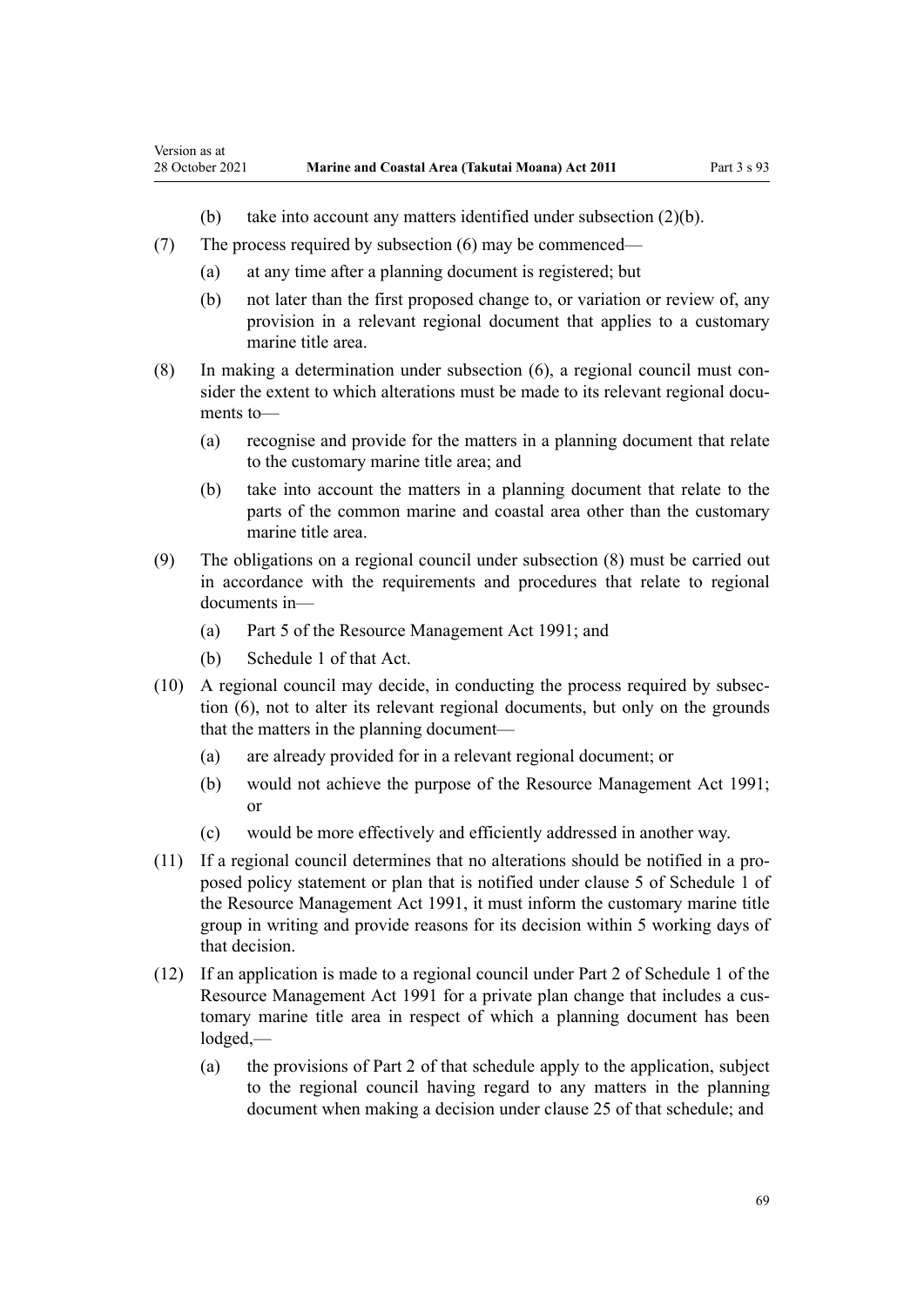<span id="page-69-0"></span>(b) if the private plan change is not rejected or treated as a resource consent application, the regional council must adopt the request and initiate the process required by subsection (6).

# **Part 4**

# **Administrative and miscellaneous matters**

#### *Recognition of customary interests*

#### **94 Recognition of protected customary rights and customary marine title**

- (1) A protected customary right or customary marine title relating to a specified part of the common marine and coastal area may be recognised by—
	- (a) an agreement made in accordance with section 95 and brought into effect under section 96; or
	- (b) an order of the Court made on an application under [section 100](#page-71-0).
- (2) A protected customary right or customary marine title may not be recognised in any other way.

# Subpart 1—Recognition agreements

#### **95 Recognition agreements**

- (1) An applicant group and the responsible Minister on behalf of the Crown may enter into an agreement recognising—
	- (a) a protected customary right:
	- (b) customary marine title.
- (2) Subsection (1) does not apply unless the applicant group, not later than 6 years after the commencement of this Act, has given notice to the responsible Minis‐ ter of its intention to seek an agreement recognising a protected customary right or customary marine title.
- (3) Nothing requires the Crown to enter into the agreement, or to enter into negotiations for the agreement: in both cases this is at the discretion of the Crown.
- (4) The Crown must not enter into an agreement unless the applicant group satis‐ fies the Crown that,—
	- (a) in the case of a protected customary right, the requirements in [section 51](#page-40-0) are met; or
	- (b) in the case of customary marine title, the requirements in [section 58](#page-44-0) are met.

#### **96 How recognition agreements to be brought into effect**

(1) An agreement is of no effect unless and until it is brought into effect,—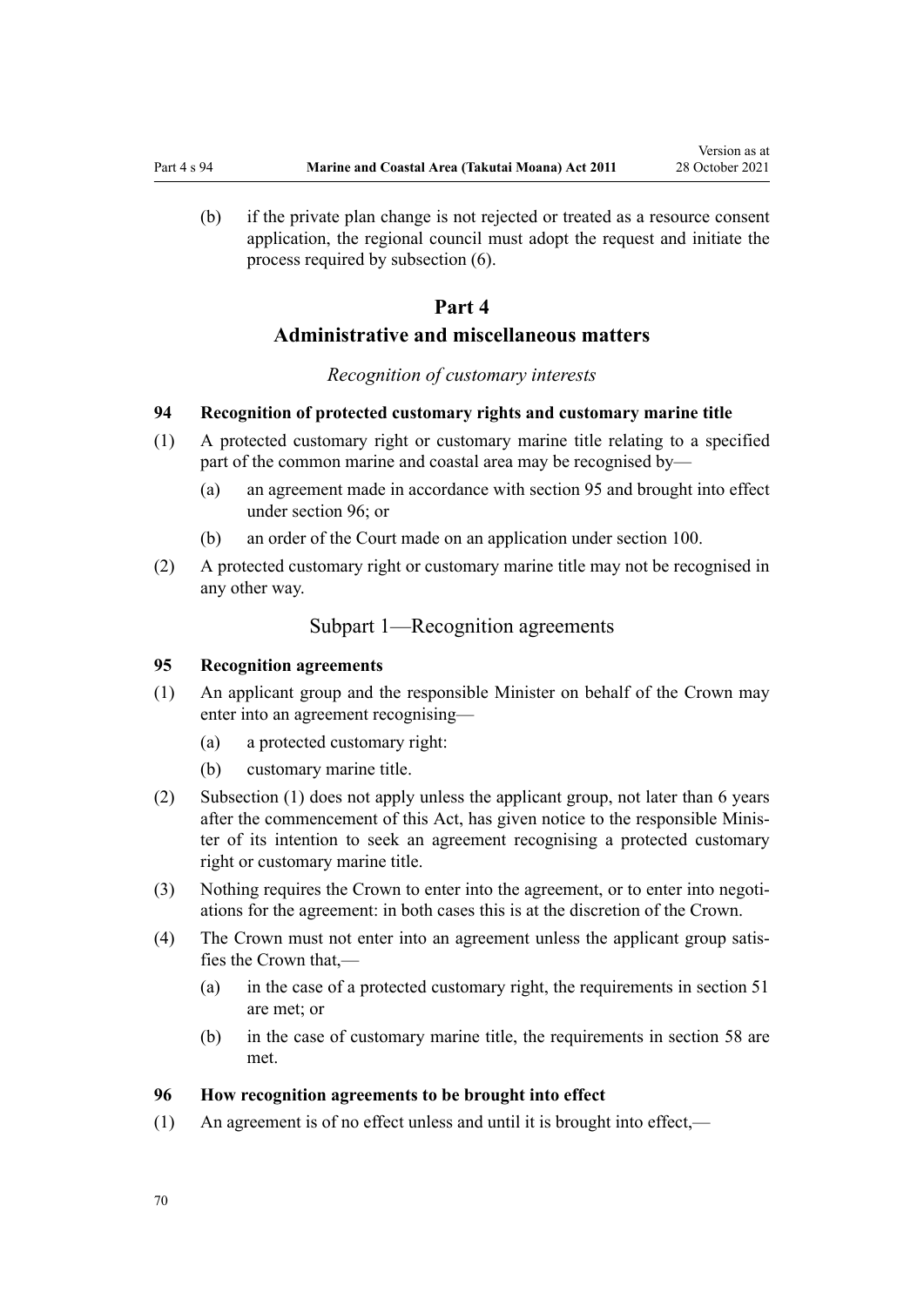- <span id="page-70-0"></span>(a) in the case of an agreement to recognise a protected customary right, on the date prescribed by an Order in Council, which must also specify—
	- (i) the applicant group in sufficient detail to identify it; and
	- (ii) the area to which the agreement relates, with a map or diagram that is sufficient to identify the area; and
- (b) in the case of an agreement to recognise customary marine title, by an Act of Parliament on the date specified in the enactment.
- (2) The responsible Minister must introduce legislation into Parliament that contains the full text of the agreement for the purpose of subsection (1)(b).
- (3) An order under subsection (1)(a) is secondary legislation (*see* [Part 3](http://legislation.govt.nz/pdflink.aspx?id=DLM7298343) of the Legislation Act 2019 for publication requirements).

| Legislation Act 2019 requirements for secondary legislation made under this section |                                                                                                  |                                    |
|-------------------------------------------------------------------------------------|--------------------------------------------------------------------------------------------------|------------------------------------|
| <b>Publication</b>                                                                  | PCO must publish it on the legislation website and notify LA19 s $69(1)(c)$<br>it in the Gazette |                                    |
| <b>Presentation</b>                                                                 | The Minister must present it to the House of<br>Representatives                                  | LA19 s 114, Sch 1<br>cl $32(1)(a)$ |
| <b>Disallowance</b>                                                                 | It may be disallowed by the House of Representatives                                             | LA19 ss 115, 116                   |
| This note is not part of the Act.                                                   |                                                                                                  |                                    |

Section 96(3): inserted, on 28 October 2021, by [section 3](http://legislation.govt.nz/pdflink.aspx?id=LMS268932) of the Secondary Legislation Act 2021 (2021 No 7).

#### **97 Notification of agreement recognising protected customary rights**

The responsible Minister must, without delay, provide a copy of any agreement recognising a protected customary right and brought into effect under [section](#page-69-0)  $96(1)(a)$  to —

- (a) the chief executive; and
- (b) the local authorities that are affected by the agreement; and
- (c) the Minister of Conservation; and
- (d) the Minister of Fisheries; and
- (e) the Minister of Māori Affairs; and
- (f) any other person who the responsible Minister considers is directly affected by the agreement.

# Subpart 2—Recognition by order of Court

### **98 Court may recognise protected customary right or customary marine title**

- (1) The Court may make an order recognising a protected customary right or cus‐ tomary marine title (a **recognition order**).
- (2) The Court may only make an order if it is satisfied that the applicant,—
	- (a) in the case of an application for recognition of a protected customary right, meets the requirements of [section 51\(1\)](#page-40-0); or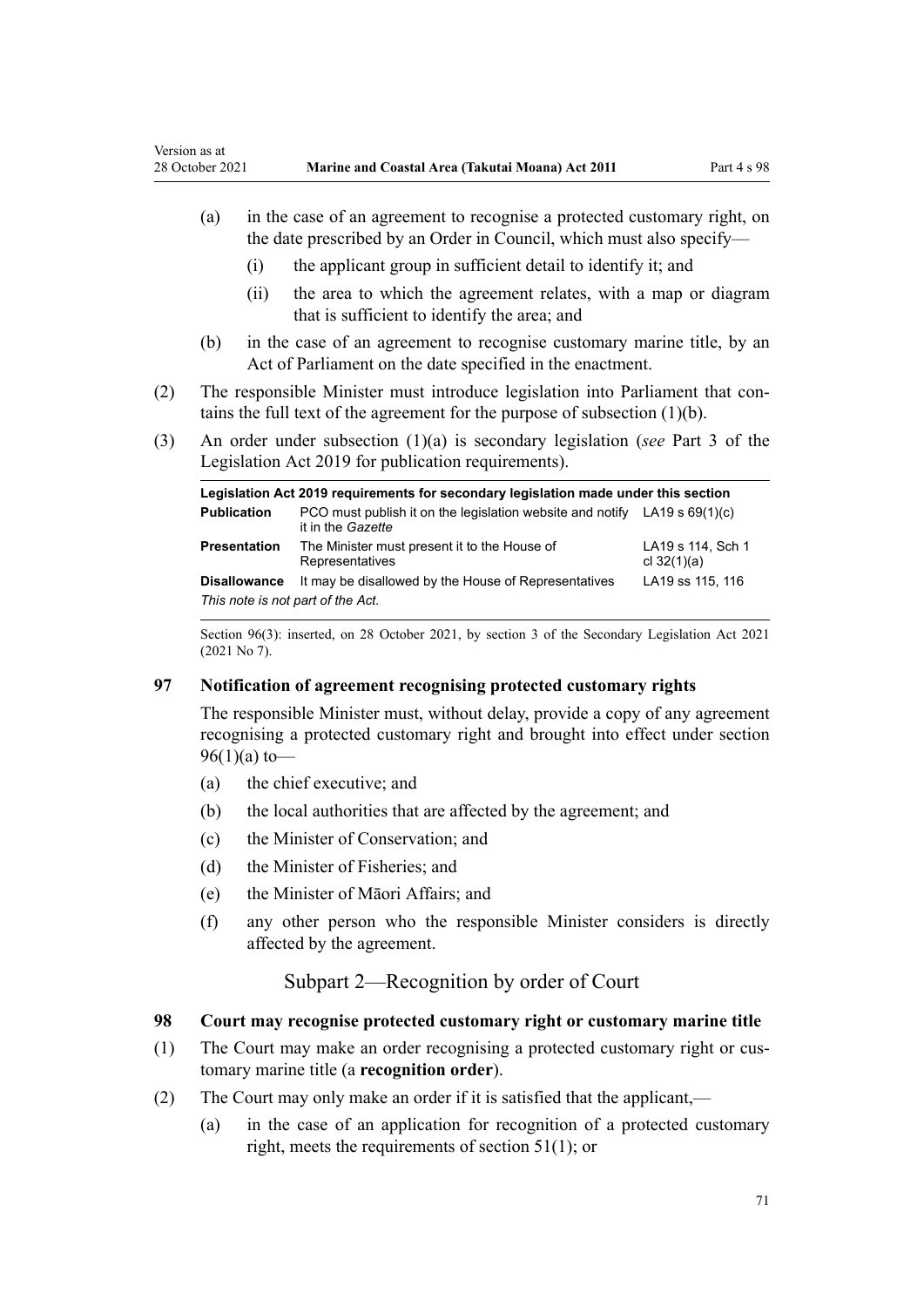- <span id="page-71-0"></span>(b) in the case of an application for recognition of customary marine title, meets the requirements of [section 58](#page-44-0).
- (3) No other court has jurisdiction to make a recognition order.
- (4) On and after the commencement of this Act, the jurisdiction of the Court to hear and determine any aboriginal rights claim is replaced fully by the jurisdiction of the Court under this Act.
- (5) In subsection (4), **aboriginal rights claim** means any claim in respect of the common marine and coastal area that is based on, or relies on, customary rights, customary title, aboriginal rights, aboriginal title, the fiduciary duty of the Crown, or any rights, titles, or duties of a similar nature, whether arising before, on, or after the commencement of this Act and whether or not the claim is based on, or relies on, any 1 or more of the following:
	- (a) a rule, principle, or practice of the common law or equity:
	- (b) the Treaty of Waitangi:
	- (c) the existence of a trust:
	- (d) an obligation of any kind.
- (6) Nothing in this section limits [section 10](http://legislation.govt.nz/pdflink.aspx?id=DLM281461) of the Treaty of Waitangi (Fisheries Claims) Settlement Act 1992.
- (7) Subsection (3) does not limit [section 112](#page-77-0).

# **99 Court may refer to Māori Appellate Court or pūkenga for opinion or advice on tikanga**

- (1) If an application for a recognition order raises a question of tikanga, the court may—
	- (a) refer that question in accordance with [section 61](http://legislation.govt.nz/pdflink.aspx?id=DLM290946) of Te Ture Whenua Maori Act 1993 to the Māori Appellate Court for its opinion; or
	- (b) obtain the advice of a court expert (a **pūkenga**) appointed in accordance with the [High Court Rules 2016](http://legislation.govt.nz/pdflink.aspx?id=DLM6959800) who has knowledge and experience of tikanga.
- (2) The opinion of the Māori Appellate Court is binding on the Court but the advice of a pūkenga is not.

Section 99(1)(b): amended, on 18 October 2016, by [section 183\(c\)](http://legislation.govt.nz/pdflink.aspx?id=DLM5759564) of the Senior Courts Act 2016 (2016 No 48).

*Application for recognition order*

#### **100 Who may apply**

- (1) An applicant may apply to the Court—
	- (a) for a recognition order; or
	- (b) to vary or cancel a recognition order.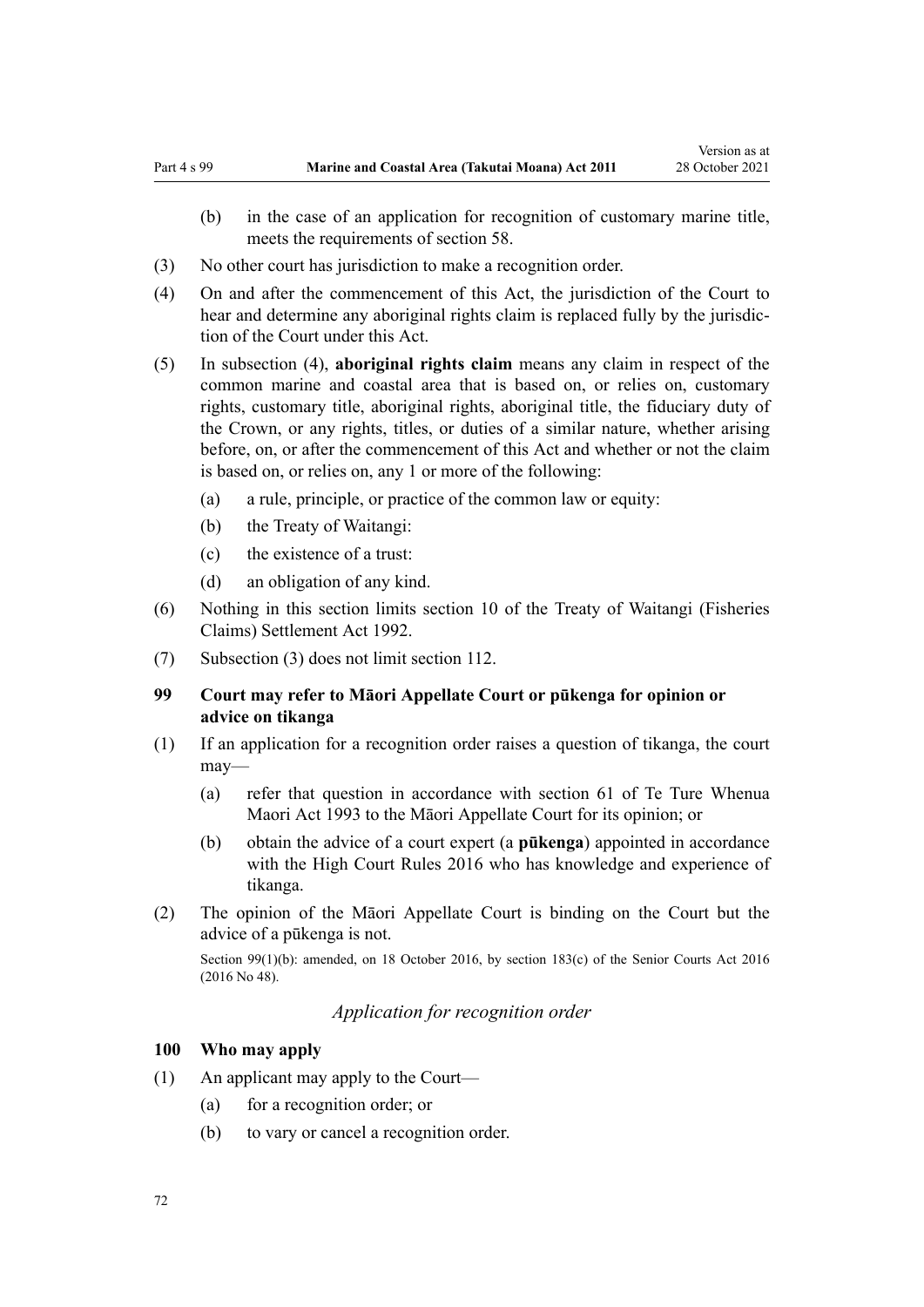<span id="page-72-0"></span>(2) However, the application must be filed not later than 6 years after the commencement of this Act, and the Court must not accept for filing or otherwise consider any application that purports to be filed after that date.

# **101 Contents of application**

An application for a recognition order must—

- (a) state whether it is an application for recognition of a protected custom‐ ary right, or of customary marine title, or both; and
- (b) if it is an application for recognition of a protected customary right, describe that customary right; and
- (c) describe the applicant group; and
- (d) identify the particular area of the common marine and coastal area to which the application relates; and
- (e) state the grounds on which the application is made; and
- (f) name a person to be the holder of the order as the representative of the applicant group; and
- (g) specify contact details for the group and for the person named to hold the order; and
- (h) be supported by an affidavit or affidavits that set out in full the basis on which the applicant group claims to be entitled to the recognition order; and
- (i) contain any other information required by regulations made under [sec‐](#page-78-0) [tion 118\(1\)\(i\)](#page-78-0).

# **102 Service of application**

The applicant group applying for a recognition order must serve the application on—

- (a) the local authorities that have statutory functions in the area of the common marine and coastal area to which the application relates; and
- (b) any local authority that has statutory functions in the area adjacent to the area of the common marine and coastal area to which the application relates; and
- (c) the Solicitor-General on behalf of the Attorney-General; and
- (d) any other person who the Court considers is likely to be directly affected by the application.

## **103 Public notice of application**

- (1) The applicant group applying for a recognition order must give public notice of the application not later than 20 working days after filing the application.
- (2) The public notice must include, as a minimum,—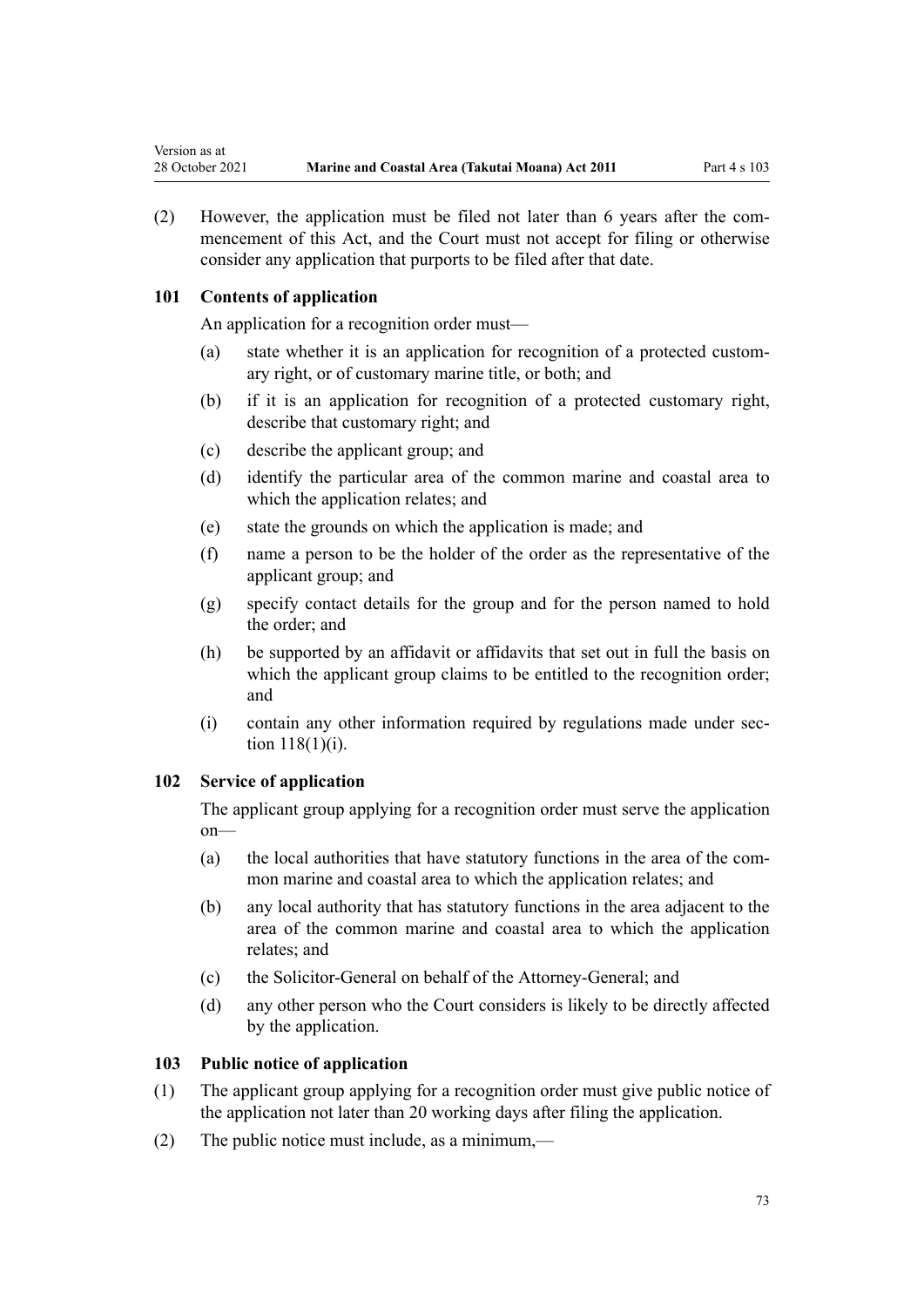- <span id="page-73-0"></span>(b) a brief description of the application, including whether it is an applica‐ tion for recognition of a protected customary right or of customary marine title or both; and
- (c) a description of the particular area of the common marine and coastal area to which the application relates; and
- (d) the name of the person who is proposed as the holder of the order; and
- (e) in the case of an application for recognition of a protected customary right, a description of the right; and
- (f) a date that complies with subsection (3) for filing a notice of appearance in support of or in opposition to the application; and
- (g) the registry of the Court for filing the notice of appearance.
- (3) The date for filing a notice of appearance must not be less than 20 working days after the first public notice of the application is published.

#### **104 Who may appear on application for recognition order**

Any interested person may appear and be heard on an application for a recognition order if that person has, by the due date, filed a notice of appearance.

#### **105 Evidence**

In hearing an application for a recognition order, the Court may receive as evidence any oral or written statement, document, matter, or information that the Court considers to be reliable, whether or not that evidence would otherwise be admissible.

#### **106 Burden of proof**

- (1) In the case of an application for recognition of protected customary rights in a specified area of the common marine and coastal area, the applicant group must prove that the protected customary right—
	- (a) has been exercised in the specified area; and
	- (b) continues to be exercised by that group in the same area in accordance with tikanga.
- (2) In the case of an application for the recognition of customary marine title in a specified area of the common marine and coastal area, the applicant group must prove that the specified area—
	- (a) is held in accordance with tikanga; and
	- (b) has been used and occupied by the applicant group, either—
		- (i) from 1840 to the present day; or
		- (ii) from the time of a customary transfer to the present day.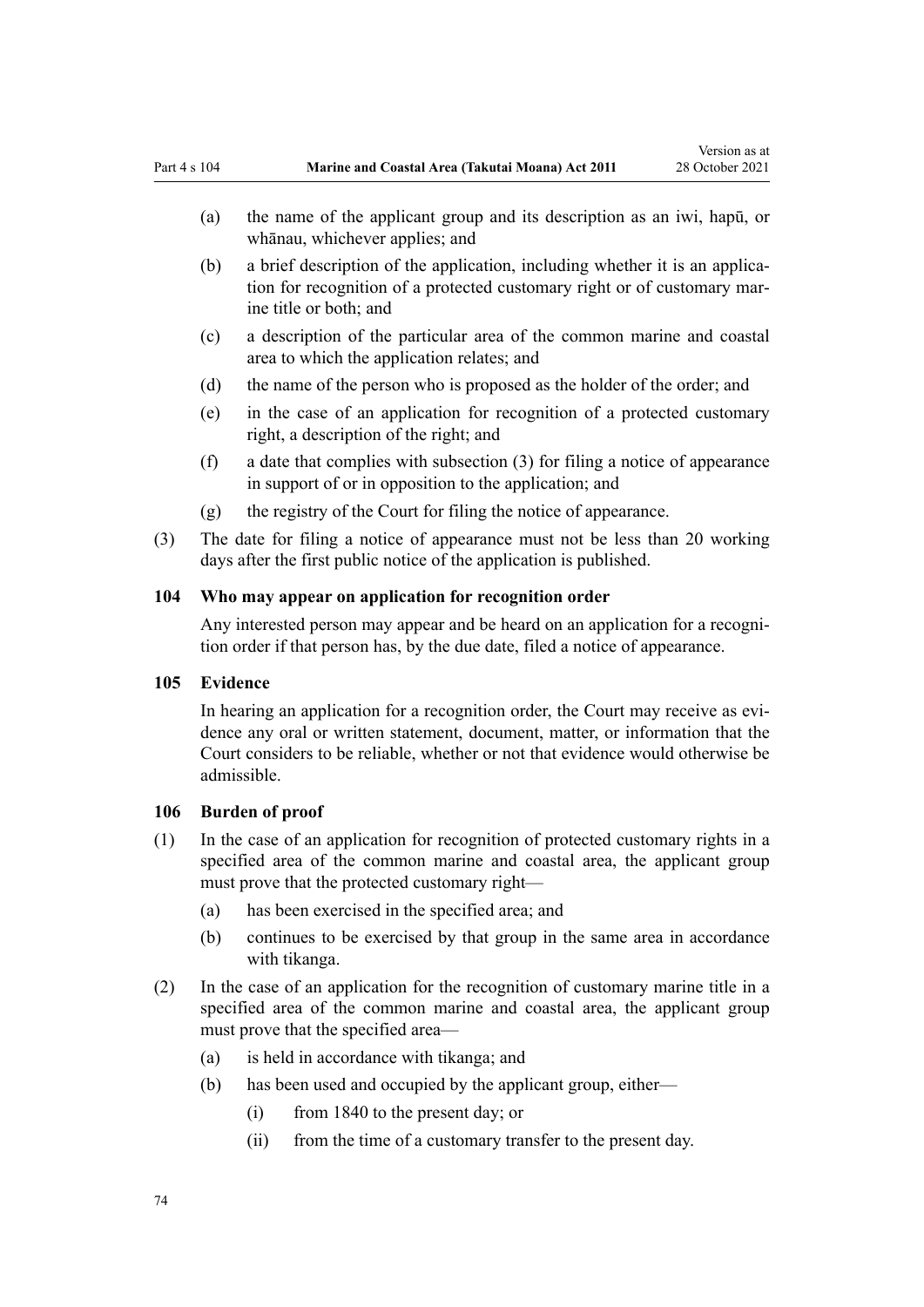<span id="page-74-0"></span>(3) In the case of every application for a recognition order, it is presumed, in the absence of proof to the contrary, that a customary interest has not been extin‐ guished.

# **107 Court's flexibility in dealing with application**

- (1) The Court may, if it considers that an application for recognition of a protected customary right is more appropriately decided as an application for recognition of customary marine title, treat it as the latter.
- (2) The Court may, if it considers that an application for recognition of customary marine title is more appropriately decided as an application for recognition of a protected customary right, treat it as the latter.
- (3) The Court may strike out all or part of an application for a recognition order or a notice of appearance filed under [section 104](#page-73-0) if it—
	- (a) discloses no reasonably arguable case; or
	- (b) is likely to cause prejudice or delay; or
	- (c) is frivolous or vexatious; or
	- (d) is otherwise an abuse of the Court.
- (4) If the Court strikes out an application under subsection (3), it may by the same or a subsequent order dismiss the application.
- (5) Instead of striking out all or part of an application under subsection (3), the Court may stay all or part of the application on such conditions as are consid‐ ered just.
- (6) This section does not affect the Court's inherent jurisdiction.

## **108 Rules governing procedure**

Rules not inconsistent with this Act may be made under [section 148](http://legislation.govt.nz/pdflink.aspx?id=DLM5759504) of the Senior Courts Act 2016 to regulate the practice and procedure of the Court or the Court of Appeal or the Supreme Court in relation to any application to the Court under this Act.

Section 108: amended, on 1 March 2017, by [section 183\(b\)](http://legislation.govt.nz/pdflink.aspx?id=DLM5759564) of the Senior Courts Act 2016 (2016  $N_0$  48).

## *Recognition orders*

## **109 Form of recognition order**

- (1) An applicant group in whose favour the Court grants recognition of a protected customary right or customary marine title must submit a draft order for appro‐ val by the Registrar of the Court.
- (2) Every recognition order must specify—
	- (a) the particular area of the common marine and coastal area to which the order applies; and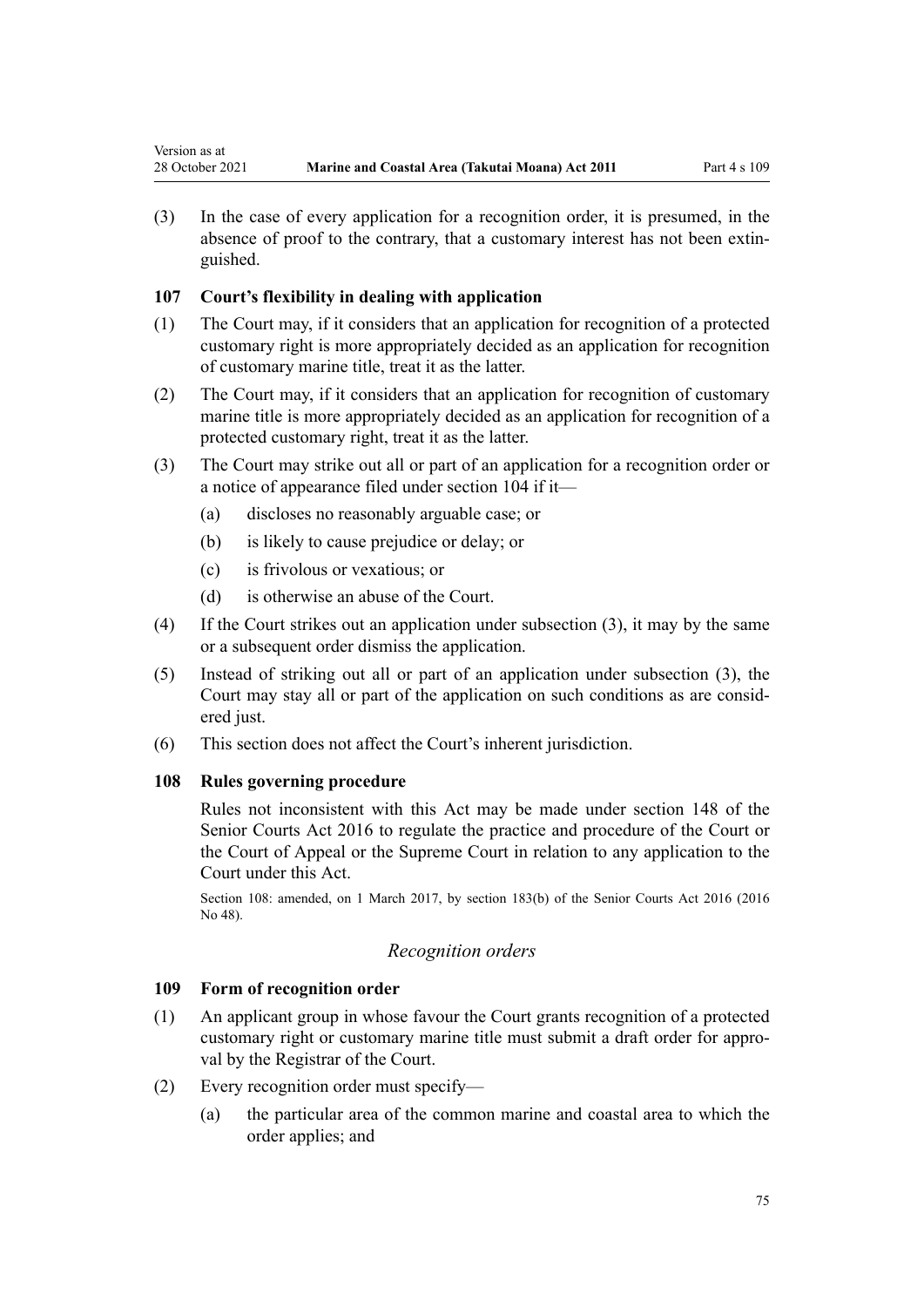- <span id="page-75-0"></span>(b) the group to which the order applies; and
- (c) the name of the holder of the order; and
- (d) contact details for the group and for the holder.
- (3) A protected customary rights order must also include—
	- (a) a description of the right, including any limitations on the scale, extent, or frequency of the exercise of the right; and
	- (b) a diagram or map that is sufficient to identify the area.
- (4) Every customary marine title order must include—
	- (a) a survey plan that sets out the extent of the customary marine title area, to a standard of survey determined for the purpose by the Surveyor-General; and
	- (b) a description of the customary marine title area; and
	- (c) any prohibition or restriction that is to apply to a wāhi tapu or wāhi tapu area within the customary marine title area.

#### **110 Requirements for notification of orders**

- (1) Not later than 5 working days after a recognition order has been sealed, the Registrar of the Court must provide a copy of it to—
	- (a) the responsible Minister; and
	- (b) the chief executive.
- (2) The responsible Minister must—
	- (a) publish a minute of the sealed order, including any wāhi tapu conditions, in the *Gazette*; and
	- (b) send a copy of the sealed order to—
		- (i) the local authorities that have statutory functions in the area of the common marine and coastal area to which the order applies; and
		- (ii) any local authorities with statutory functions in an area adjacent to the area of the common marine and coastal area to which the order applies; and
		- (iii) the Minister of Conservation; and
		- (iv) the Minister of Māori Affairs; and
		- (v) each person who appeared on the application; and
		- (vi) any other person that the Court directs.
- (3) If a customary marine title order includes recognition of wāhi tapu or wāhi tapu areas, the responsible Minister must—
	- (a) publicly notify the conditions; and
	- (b) give written notice of the conditions to—
		- (i) the customary marine title group; and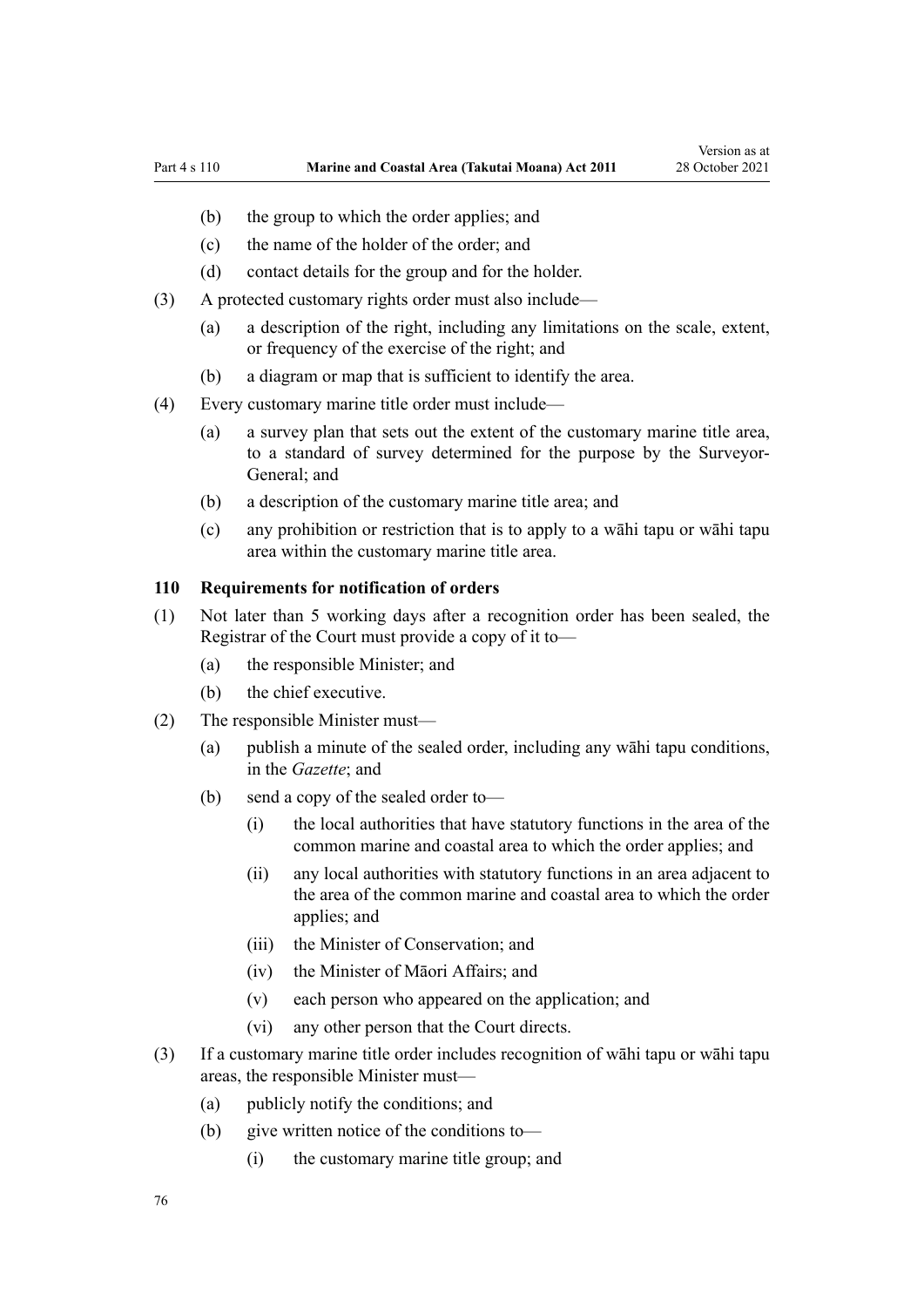#### (ii) Heritage New Zealand Pouhere Taonga.

<span id="page-76-0"></span>Section 110(3)(b)(ii): amended, on 20 May 2014, by [section 107](http://legislation.govt.nz/pdflink.aspx?id=DLM4005646) of the Heritage New Zealand Pouhere Taonga Act 2014 (2014 No 26).

#### **111 Recognition order may be varied or cancelled**

- (1) The Court may—
	- (a) vary a recognition order, including—
		- (i) varying any of the matters referred to in [section 109\(2\);](#page-74-0) and
		- (ii) varying or cancelling a protected customary right or customary marine title that has been delegated or transferred under [section 53](#page-41-0) or  $60(3)$ ; or
	- (b) cancel a recognition order.
- (2) However, the Court may vary a recognition order only if the requirements of [section 51](#page-40-0) or [58,](#page-44-0) as the case requires, are met by the variation.
- (3) In the case of a variation, the variation—
	- (a) must not have the effect of depriving the group to which the order applied before variation of the benefits of the order; but
	- (b) does not preclude the transfer or delegation of a right in accordance with tikanga.
- (4) An application for variation or cancellation of a recognition order may be made only by—
	- (a) the holder of the order; or
	- (b) a representative of the group to which the order applies, if the holder—
		- (i) has ceased to exist; or
		- (ii) being a natural person, has died or no longer has legal capacity.
- (5) The Court must not vary or cancel the order unless it is satisfied that—
	- (a) the applicant is authorised to apply for the variation or cancellation by the group to which the order applies; and
	- (b) the applicant has given sufficient notice of the application to that group; and
	- (c) there has been sufficient opportunity for that group to consider the appli‐ cation and make its views known to the applicant; and
	- (d) that group has no meritorious objections to the application that would require the Court to decline the application.
- (6) [Sections 101 to 108](#page-72-0) apply, with necessary modifications, to an application under this section.
- (7) [Sections 110](#page-75-0) and [113](#page-77-0) apply, with the necessary modifications, to the sealing and notification of a variation to, or cancellation of, a recognition order under this section.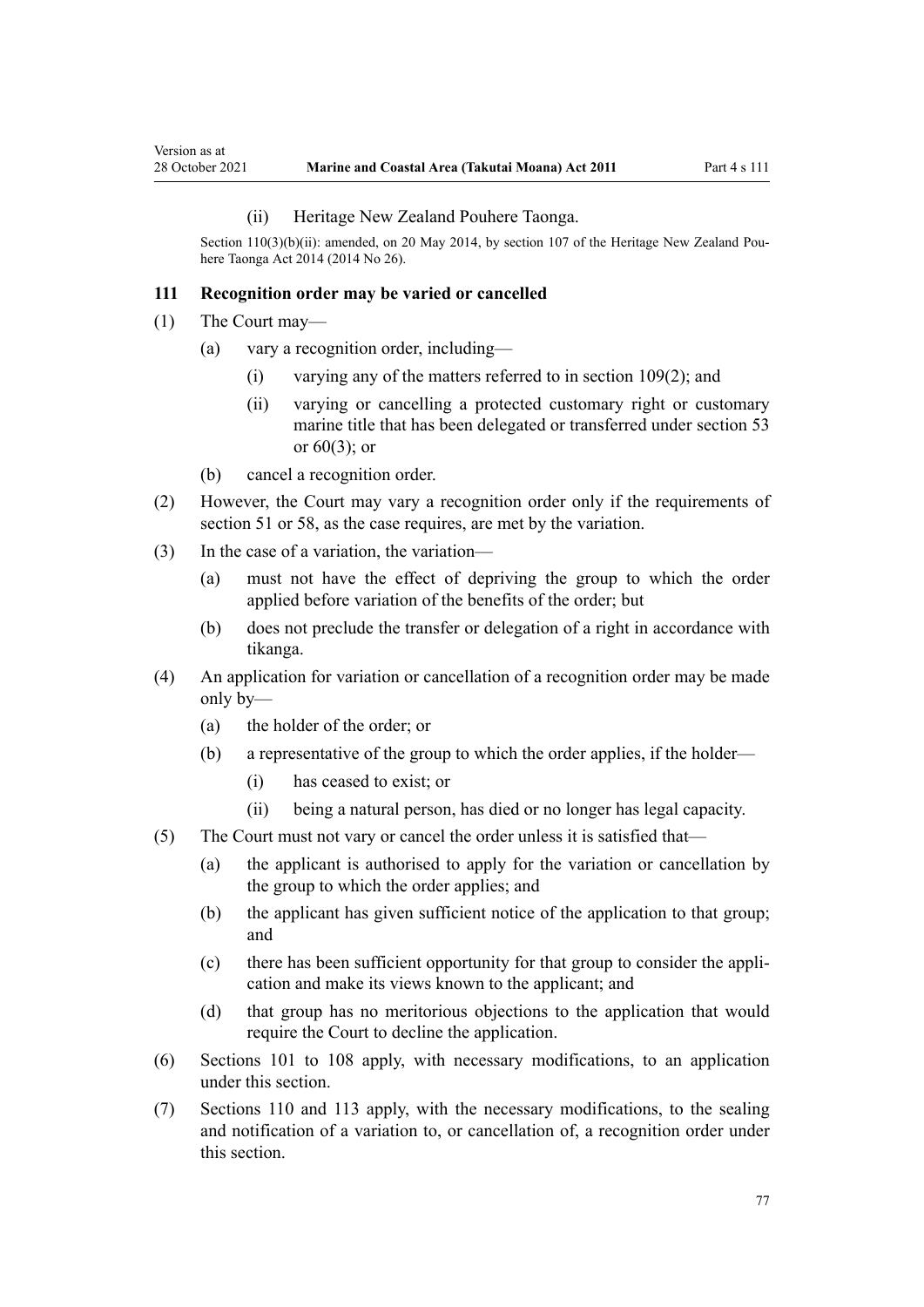## *Appeal rights*

#### <span id="page-77-0"></span>**112 Right of appeal against decision of Court**

- (1) A party to a proceeding under this subpart who is dissatisfied with a decision of the Court may appeal to the Court of Appeal on a matter of fact or law.
- (2) In relation to a proceeding under this subpart, the Crown—
	- (a) may lodge an appeal on a matter of fact or law (whether or not it was a party to the proceedings in the Court) and must be treated as a party to the appeal; or
	- (b) may apply to be an intervener in the proceedings.
- (3) An appeal made under this section must be commenced by notice of appeal, given in accordance with the [Court of Appeal \(Civil\) Rules 2005](http://legislation.govt.nz/pdflink.aspx?id=DLM319745).

# *Sealing of recognition orders*

## **113 Orders sealed by Court**

A recognition order must be sealed—

- (a) on the application of the applicant group; but
- (b) not before the expiry of the appeal period or the disposal of any appeal.

Subpart 3—Marine and coastal area register

#### **114 Marine and coastal area register**

- (1) The chief executive must keep a marine and coastal area register (the **register**) as a permanent record of—
	- (a) recognition orders, including those varied or cancelled; and
	- (b) agreements brought into effect, including those varied or cancelled; and
	- (c) planning documents registered in accordance with [section 86\(2\)](#page-65-0); and
	- (d) notices given under [section 57](#page-44-0) of any controls imposed by the Minister of Conservation under [section 56.](#page-43-0)
- (2) The chief executive must enter a document on the register without delay after—
	- (a) receiving it under [section 86](#page-65-0), [97](#page-70-0), or [110](#page-75-0); or
	- (b) an agreement is brought into force under [section 96\(1\).](#page-69-0)
- (3) The chief executive may only enter a document on the register if he or she is satisfied that the document meets all the requirements for registration.
- (4) No compensation is payable by the Crown for any loss or damage arising from the operation of this section.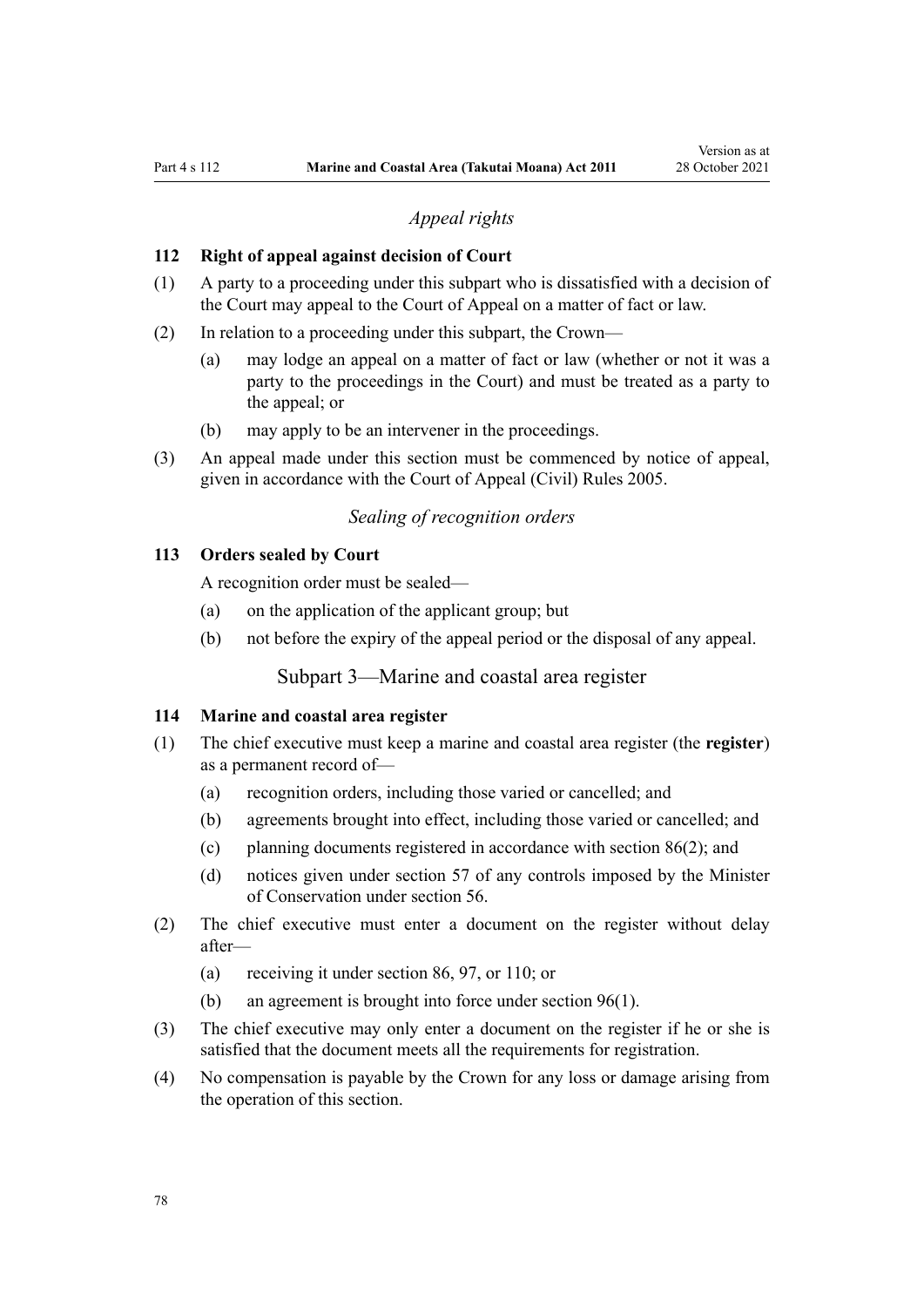## <span id="page-78-0"></span>**115 Requirements for keeping register**

- (1) The register must be held in the safe custody of the chief executive.
- (2) The register may be kept—
	- (a) in an electronic, electromagnetic, optical, digital, or photographic system or process; or
	- (b) as a paper record; or
	- (c) by other means for recording, reproducing, copying, or storing information; or
	- (d) in any combinations of these processes, systems, or means.

#### **116 Inspection and copying**

- (1) All orders and other documents contained in the register must be available for public inspection and copying, and copies may be supplied to any person upon request on payment of the prescribed fee (if any).
- (2) The right to inspect and copy orders and other documents includes the right to receive,—
	- (a) in the case of an order or other document that is a paper record, a paper copy of the order or other document; and
	- (b) in the case of an instrument recorded by a process, system, or means other than as a paper record, a paper document that records the content of the instrument.

#### **117 Application of Privacy Act 1993**

## *[Repealed]*

Section 117: repealed, on 1 December 2020, by [section 217](http://legislation.govt.nz/pdflink.aspx?id=LMS23706) of the Privacy Act 2020 (2020 No 31).

# Subpart 4—Regulations and miscellaneous matters

#### *Regulations and bylaws*

#### **118 Regulations for administrative purposes**

- (1) The Governor-General may, by Order in Council, make regulations for any of the following purposes:
	- (a) prescribing the duties of the chief executive in relation to the register:
	- (b) providing for the appointment of wardens under [section 80,](#page-60-0) the qualification for appointment, the terms of those appointments (including the responsibility of the customary marine title group for their funding), and the termination of such appointments:
	- (c) prescribing additional functions of wardens appointed under [section 80](#page-60-0), being functions that are reasonably incidental to the functions specified in that section: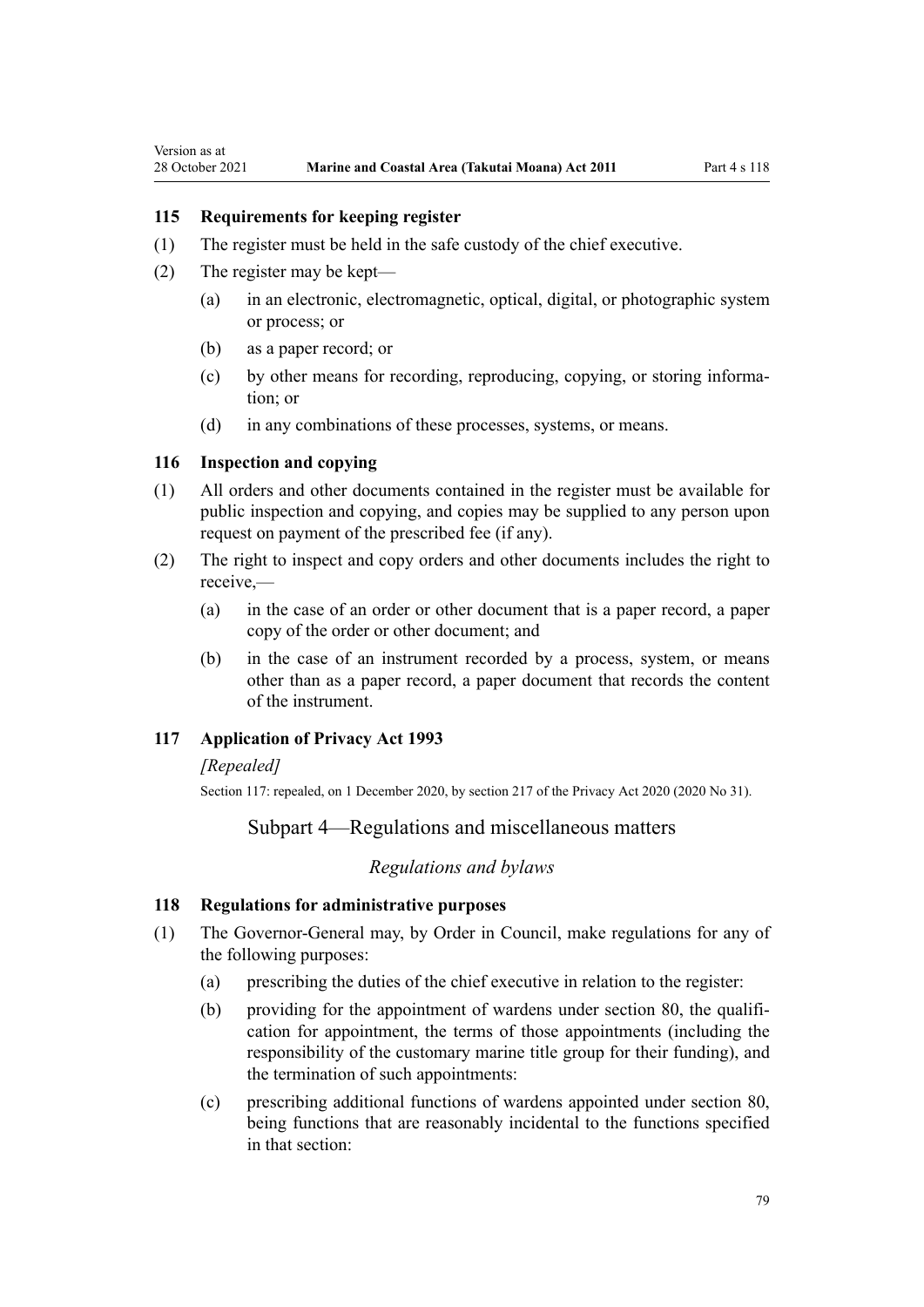- (d) prescribing any duties or powers to be exercised by wardens for the purpose of performing their functions:
- (e) prescribing the means (including, without limitation, identity cards or badges, or both) by which wardens are to be identified:
- (f) giving directions relating to the management of wardens by a customary marine title group whose customary marine title order includes prohibitions and restrictions in respect of a wāhi tapu or wāhi tapu area:
- (g) prescribing the steps that a regional council must or may take in under‐ taking an inquiry under [section 19\(2\)](#page-20-0):
- (h) prescribing the fees payable, or the methods or rates by which fees are to be assessed, for—
	- (i) the consideration and processing of applications made, or actions taken, under [sections 34 to 45:](#page-29-0)
	- (ii) decisions made under [Schedule 2:](#page-93-0)
	- (iii) public inspection and copying of documents on the register:
- (i) prescribing the information that must be included in applications made under [subpart 1](#page-69-0) or [2:](#page-70-0)
- (j) prescribing the information that the chief executive may require for the purposes of [section 114:](#page-77-0)
- (k) providing for any other matters contemplated by this Act or necessary for giving it full effect.
- (2) Regulations made under subsection (1) must be made on the advice of the Min‐ ister of Justice, after consultation with the responsible Minister who must consult with the customary marine title groups that appear to the Minister to be likely to be affected by the regulations.
- (3) Regulations under this section are secondary legislation (*see* [Part 3](http://legislation.govt.nz/pdflink.aspx?id=DLM7298343) of the Legislation Act 2019 for publication requirements).

| Legislation Act 2019 reguirements for secondary legislation made under this section |                                                                                                  |                                    |  |  |
|-------------------------------------------------------------------------------------|--------------------------------------------------------------------------------------------------|------------------------------------|--|--|
| <b>Publication</b>                                                                  | PCO must publish it on the legislation website and notify LA19 s $69(1)(c)$<br>it in the Gazette |                                    |  |  |
| Presentation                                                                        | The Minister must present it to the House of<br>Representatives                                  | LA19 s 114, Sch 1<br>cl $32(1)(a)$ |  |  |
| <b>Disallowance</b>                                                                 | It may be disallowed by the House of Representatives                                             | LA19 ss 115, 116                   |  |  |
| This note is not part of the Act.                                                   |                                                                                                  |                                    |  |  |

Section 118(3): inserted, on 28 October 2021, by [section 3](http://legislation.govt.nz/pdflink.aspx?id=LMS268932) of the Secondary Legislation Act 2021 (2021 No 7).

#### **119 Minister of Conservation to perform residual management functions**

(1) The Minister of Conservation may perform a managerial or administrative function provided for or contemplated by this Act or by any regulations or bylaws made under [section 120](#page-80-0) or [121](#page-81-0) in respect of the common marine and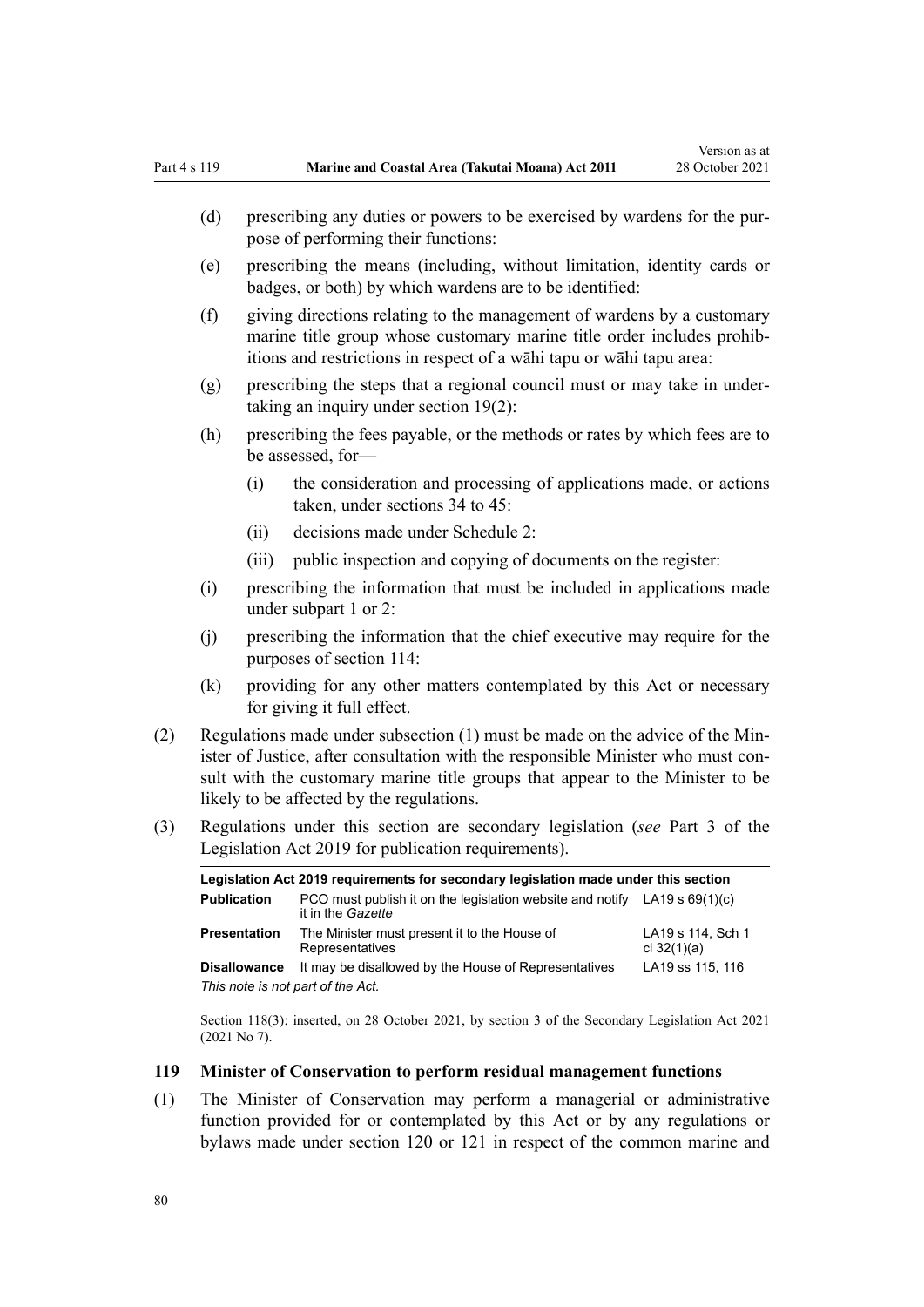<span id="page-80-0"></span>Version as at

coastal area but only if, and to the extent that, the same or similar function is not conferred on the local authority or other person with responsibility for the relevant part of the common marine and coastal area in which the function is to be performed.

- (2) Nothing in this section or in any regulations or bylaws made under section 120 or [121](#page-81-0) limits any power conferred under an enactment on a local authority or any other person that may be exercised in respect of the common marine and coastal area.
- (3) In performing and exercising the functions, duties, and powers under this section and under sections 120 and [121,](#page-81-0) the Minister of Conservation must act consistently with the purpose stated in [section 4](#page-8-0).

## **120 Regulations for management of common marine and coastal area**

- (1) The Governor-General may, by Order in Council made on the recommendation of the Minister of Conservation, make regulations for all or any of the follow‐ ing purposes:
	- (a) the safety and protection of members of the public who exercise rights of access or navigation in or over the common marine and coastal area or any specified part of that area:
	- (b) the preservation or protection of the natural environment of the common marine and coastal area or any specified part of that area:
	- (c) prohibiting or regulating the construction or use of structures in the com‐ mon marine and coastal area or any specified part of that area, and providing for the removal or destruction of those structures:
	- (d) prohibiting or regulating the placing or deposit of objects in the common marine and coastal area or any specified part of that area, and providing for the removal or destruction of those objects:
	- (e) prescribing offences punishable on conviction by a fine not exceeding \$5,000 in any one case:
	- (f) providing for any other matters contemplated by this Part, necessary for its administration, or necessary for giving it full effect.
- (2) The Minister of Conservation must not make a recommendation under subsec‐ tion (1) unless satisfied that—
	- (a) the proposed regulations are necessary for the proper management of the common marine and coastal area or of the specified part to which the proposed regulations relate; and
	- (b) the objectives of the proposed regulations cannot be, or are not being, achieved under an existing enactment.
- (3) Regulations under this section are secondary legislation (*see* [Part 3](http://legislation.govt.nz/pdflink.aspx?id=DLM7298343) of the Legislation Act 2019 for publication requirements).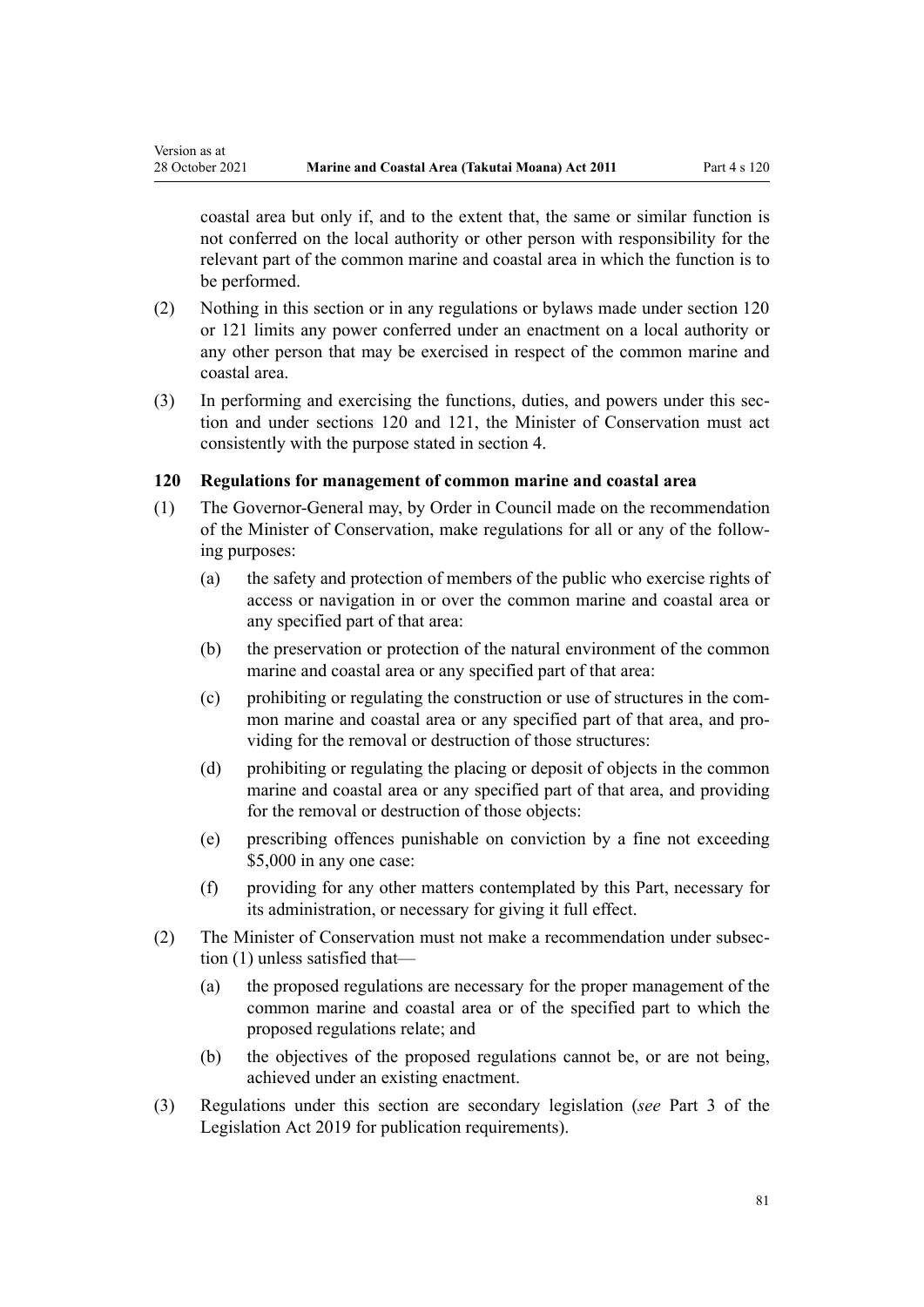<span id="page-81-0"></span>

| Legislation Act 2019 reguirements for secondary legislation made under this section |                                                                                                  |                                    |  |  |
|-------------------------------------------------------------------------------------|--------------------------------------------------------------------------------------------------|------------------------------------|--|--|
| <b>Publication</b>                                                                  | PCO must publish it on the legislation website and notify LA19 s $69(1)(c)$<br>it in the Gazette |                                    |  |  |
| Presentation                                                                        | The Minister must present it to the House of<br>Representatives                                  | LA19 s 114, Sch 1<br>cl $32(1)(a)$ |  |  |
| <b>Disallowance</b>                                                                 | It may be disallowed by the House of Representatives                                             | LA19 ss 115, 116                   |  |  |
| This note is not part of the Act.                                                   |                                                                                                  |                                    |  |  |

Section 120(1)(e): amended, on 1 July 2013, by [section 413](http://legislation.govt.nz/pdflink.aspx?id=DLM3360714) of the Criminal Procedure Act 2011 (2011 No 81).

Section 120(3): inserted, on 28 October 2021, by [section 3](http://legislation.govt.nz/pdflink.aspx?id=LMS268932) of the Secondary Legislation Act 2021 (2021 No 7).

#### **121 Bylaws**

- (1) The Minister of Conservation may make bylaws for any specified part of the common marine and coastal area for all or any of the following purposes:
	- (a) prohibiting or regulating the use or parking of vehicles in a specified part of the common marine and coastal area:
	- (b) regulating the use or mooring of vessels in the specified part of a common marine and coastal area:
	- (c) prohibiting the hovering or landing of any aircraft, as defined in [section](http://legislation.govt.nz/pdflink.aspx?id=DLM214692) [2](http://legislation.govt.nz/pdflink.aspx?id=DLM214692) of the Civil Aviation Act 1990, over or in a specified part of the com‐ mon marine and coastal area:
	- (d) prescribing fines, not exceeding \$500 in any one case, for the breach of any bylaws made under this section.
- (2) The Minister of Conservation must not make any bylaws under subsection (1) unless satisfied that—
	- (a) the proposed bylaws are necessary for the proper management of the specified part of the common marine and coastal area to which the proposed bylaws relate; and
	- (b) the objectives of the proposed bylaws cannot be, or are not being, achieved under an existing enactment.
- (3) Bylaws under this section are secondary legislation (*see* [Part 3](http://legislation.govt.nz/pdflink.aspx?id=DLM7298343) of the Legis‐ lation Act 2019 for publication requirements).

| Legislation Act 2019 requirements for secondary legislation made under this section |                                                                                                                                                                            |                                          |  |  |
|-------------------------------------------------------------------------------------|----------------------------------------------------------------------------------------------------------------------------------------------------------------------------|------------------------------------------|--|--|
| <b>Publication</b>                                                                  | The maker must publish it in the Gazette                                                                                                                                   | LA19 ss 73, 74 $(1)(a)$ ,<br>Sch 1 cl 14 |  |  |
| <b>Presentation</b>                                                                 | It is not required to be presented to the House of<br>Representatives because a transitional exemption applies cl 32(1)(a)<br>under Schedule 1 of the Legislation Act 2019 | LA19 s 114, Sch 1                        |  |  |
| <b>Disallowance</b><br>This note is not part of the Act.                            | It may be disallowed by the House of Representatives                                                                                                                       | LA19 ss 115, 116                         |  |  |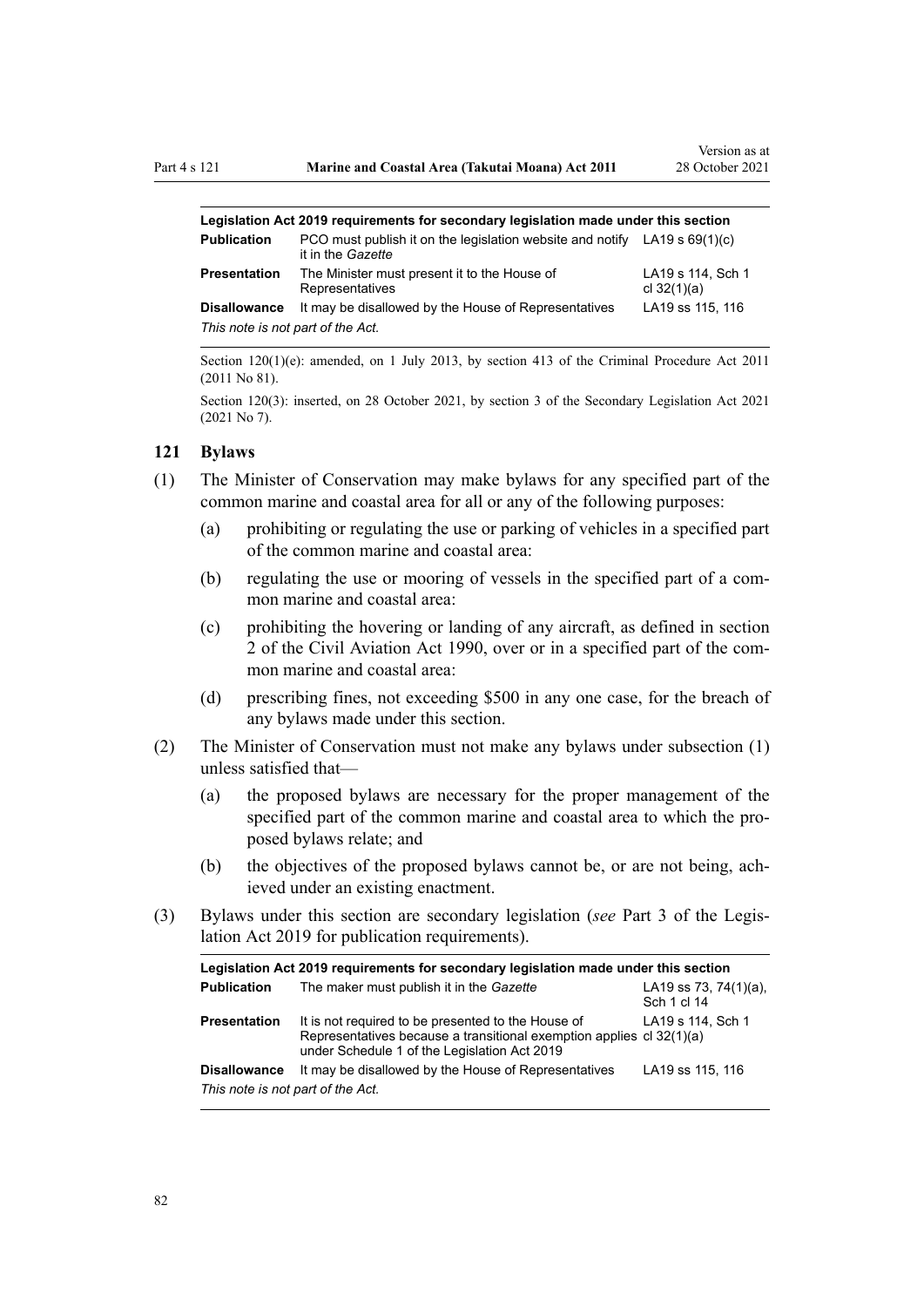Version as at

Section 121(1): amended, on 28 October 2021, by [section 3](http://legislation.govt.nz/pdflink.aspx?id=LMS268932) of the Secondary Legislation Act 2021 (2021 No 7).

Section 121(3): inserted, on 28 October 2021, by [section 3](http://legislation.govt.nz/pdflink.aspx?id=LMS268932) of the Secondary Legislation Act 2021 (2021 No 7).

#### **122 Persons breaching regulations or bylaws may be directed to stop**

- (1) If a person in the common marine and coastal area is engaging in an activity that the Director-General or a delegate of the Director-General has reasonable grounds to believe constitutes a breach of any regulations made under [section](#page-80-0) [120](#page-80-0) or any bylaws made under [section 121](#page-81-0), the Director-General or the dele‐ gate may direct the person to stop that activity.
- (2) If the Director-General or a delegate of the Director-General has reasonable grounds to believe that the use or the location of a vehicle, vessel, or other moveable thing in the common marine and coastal area constitutes a breach of any regulations made under [section 120](#page-80-0) or any bylaws made under [section 121](#page-81-0), the Director-General or the delegate may—
	- (a) take charge, or authorise another person to take charge, of the vehicle, vessel, or thing for the purpose of moving it or preparing it for movement; and
	- (b) move, or authorise another person to move, the vehicle, vessel, or thing to another location.
- (3) A person who intentionally fails to comply with a direction given under sub‐ section (1) commits an offence and is liable on conviction to imprisonment for a term not exceeding 3 months or to a fine not exceeding \$5,000 or to both.
- (4) Every person who fails to comply with a direction given under subsection (1) may be arrested without warrant by any constable.
- (5) The Director-General may from time to time, either generally or particularly, delegate the power conferred by subsection (1) or (2) to any of the following persons:
	- (a) a warranted officer within the meaning of the [Conservation Act 1987](http://legislation.govt.nz/pdflink.aspx?id=DLM103609):
	- (b) employees of local authorities.
- (6) Subsection (5) does not limit [clauses 2 to 4](http://legislation.govt.nz/pdflink.aspx?id=LMS356992) of Schedule 6 of the Public Service Act 2020, and those sections apply with any necessary modifications to any delegation under subsection (5).
- (7) Before a delegate exercises a power under subsection (1) or (2), the delegate must produce his or her warrant of appointment or other evidence of his or her authority.

Section 122(3): amended, on 1 July 2013, by [section 413](http://legislation.govt.nz/pdflink.aspx?id=DLM3360714) of the Criminal Procedure Act 2011 (2011 No 81).

Section 122(6): amended, on 7 August 2020, by [section 135](http://legislation.govt.nz/pdflink.aspx?id=LMS176959) of the Public Service Act 2020 (2020) No 40).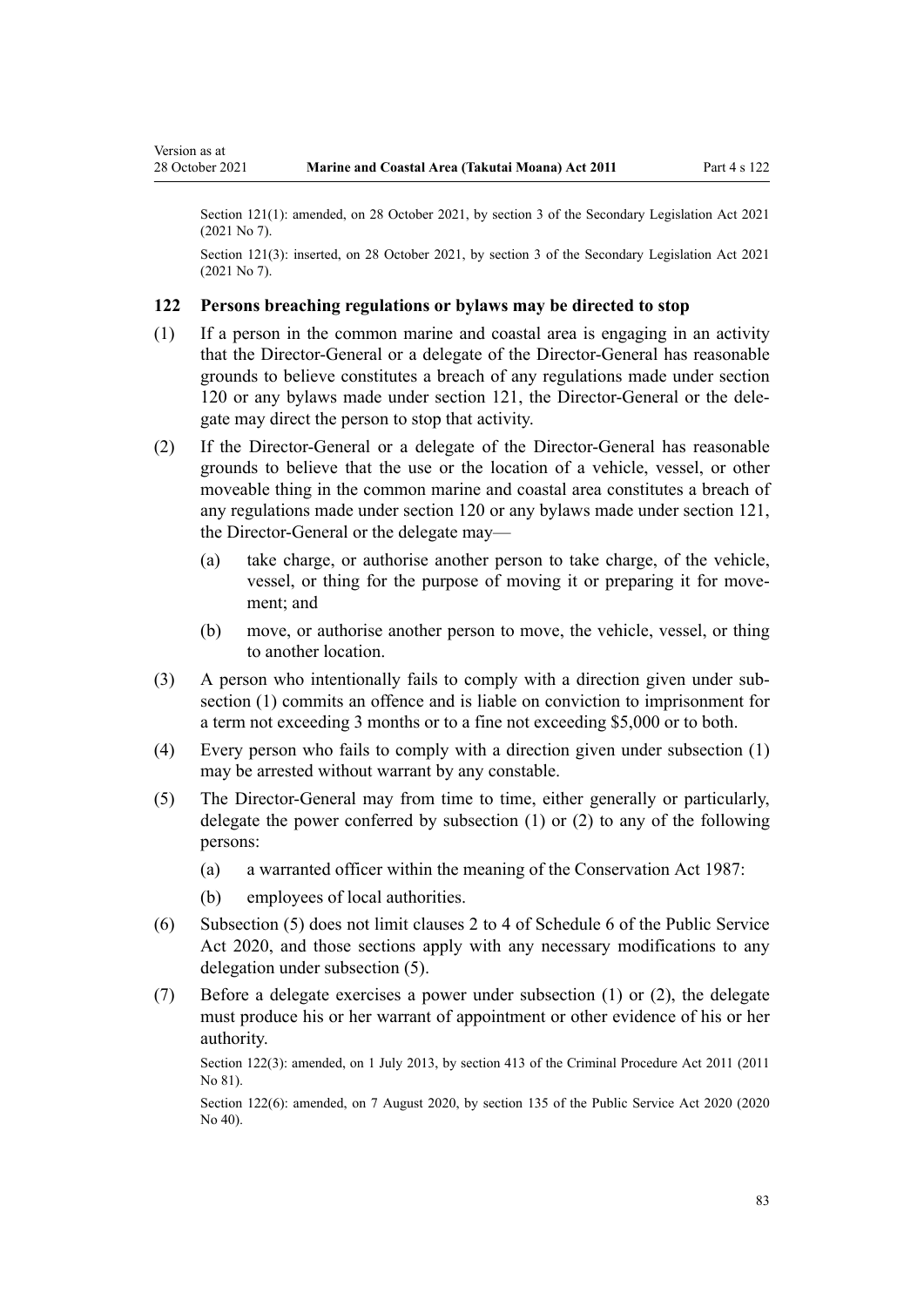# *Local Acts*

#### **123 Relationship between local Acts and this Act**

- $(1)$  If a provision of a local Act is inconsistent with a provision of this Act, the provision of this Act prevails.
- (2) Despite subsection (1), to the extent that there is any conflict between this Act and the following Acts, those Acts prevail over this Act:
	- (a) the [Timaru Harbour Board Act 1876 Amendment Act 1881](http://legislation.govt.nz/pdflink.aspx?id=DLM15371):
	- (b) the [Timaru Harbour Board Reclamation and Empowering Act 1980:](http://legislation.govt.nz/pdflink.aspx?id=DLM74774)
	- (c) the [Wellington Harbour Board and Wellington City Council Vesting and](http://legislation.govt.nz/pdflink.aspx?id=DLM78106) [Empowering Act 1987.](http://legislation.govt.nz/pdflink.aspx?id=DLM78106)

### *References*

#### **124 References to public foreshore and seabed**

- (1) On and after the commencement of this Act, a reference in any instrument to the public foreshore and seabed is taken to be a reference to the common mar‐ ine and coastal area unless on the facts of any particular case the relevant part of the public foreshore and seabed is excluded from the common marine and coastal area by or under this Act.
- (2) Subsection (1) does not apply to any document filed, served, or issued in any proceeding commenced under, or in reliance on, the [Foreshore and Seabed Act](http://legislation.govt.nz/pdflink.aspx?id=DLM319838) [2004](http://legislation.govt.nz/pdflink.aspx?id=DLM319838).

#### *Transitional arrangements*

## **125 Pending proceedings under Foreshore and Seabed Act 2004**

- (1) On the commencement of this Act, all applications made under the [Foreshore](http://legislation.govt.nz/pdflink.aspx?id=DLM319838) [and Seabed Act 2004](http://legislation.govt.nz/pdflink.aspx?id=DLM319838) to the Māori Land Court for customary rights orders and not finally determined under that Act before the commencement of this Act must, without further authority than this section, be transferred to the High Court.
- (2) The High Court must treat applications transferred under subsection (1) as if they were applications made under [subpart 2](#page-70-0) for orders recognising protected customary rights.
- (3) The High Court—
	- (a) must give priority to applications transferred under this section ahead of any applications made under [subpart 2](#page-70-0):
	- (b) may deem any of the steps that are required for a proceeding under the [High Court Rules 2016](http://legislation.govt.nz/pdflink.aspx?id=DLM6959800) to have been met by the applications transferred under this section: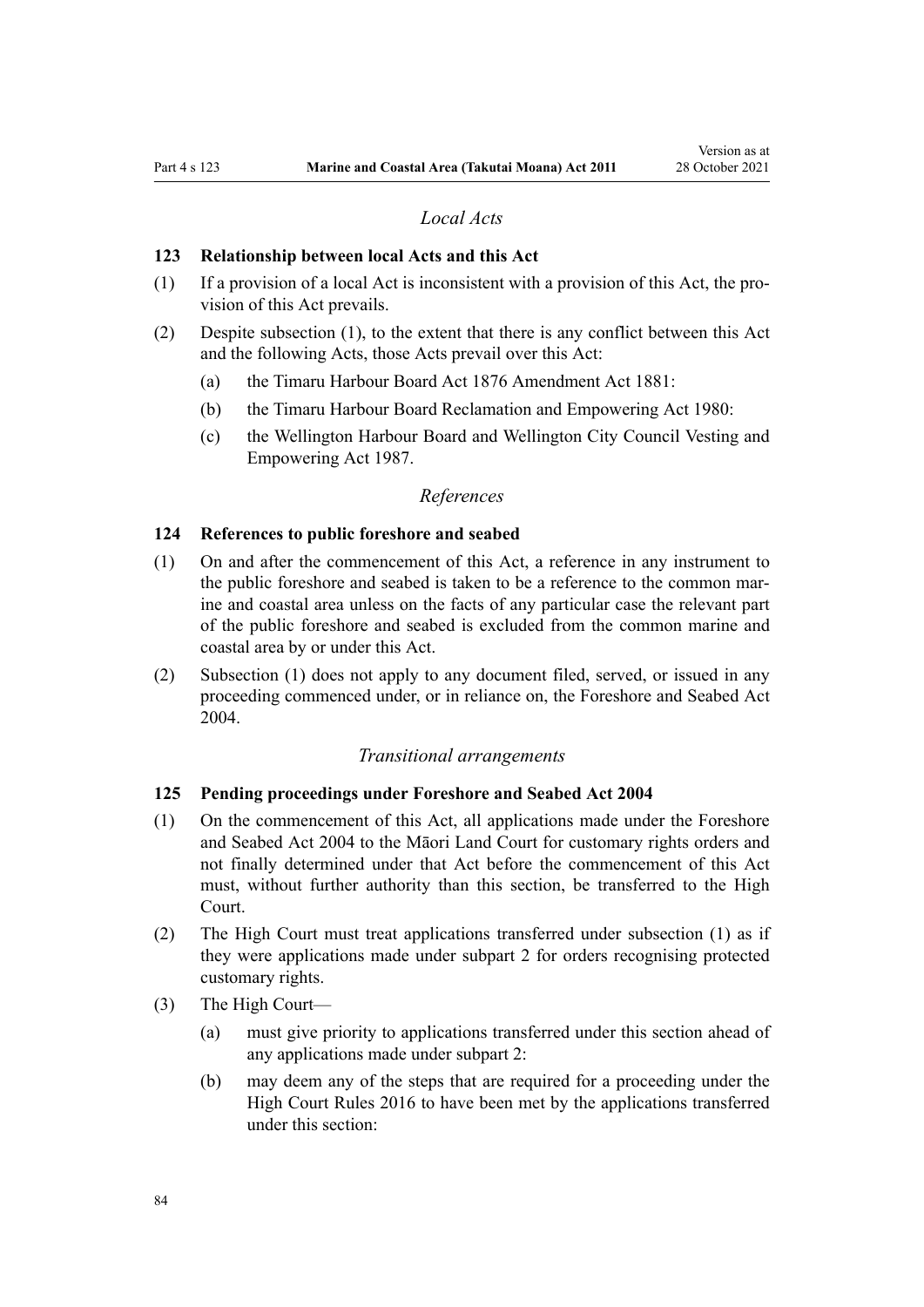- (c) may give directions to applicants to take such steps that, in the opinion of the High Court, are necessary to enable the proceedings to be comple‐ ted.
- (4) An application made under [section 33](http://legislation.govt.nz/pdflink.aspx?id=DLM320263) of the Foreshore and Seabed Act 2004 for a finding that a group would have held territorial customary rights is to be treated by the High Court as an application under [subpart 2](#page-70-0) for an order recognising customary marine title.

Section 125(3)(b): amended, on 18 October 2016, by [section 183\(c\)](http://legislation.govt.nz/pdflink.aspx?id=DLM5759564) of the Senior Courts Act 2016 (2016 No 48).

## *Notices*

## **126 Giving of notices**

<span id="page-84-0"></span>Version as at

- (1) If a notice or other document is to be given or served on a person under this Act, it must be given in writing—
	- (a) by personal service; or
	- (b) by registered post addressed to the person at the person's usual or last known place of business or residence; or
	- (c) by service on the person's lawyer or another person authorised to act on behalf of that person; or
	- (d) by registered post to that other person; or
	- (e) by electronic transmission to the person or that person's lawyer or another person authorised to act on behalf of that person, including transmission by fax, electronic mail, or electronic data transfer.
- (2) A notice or document sent by post or registered post is deemed to have been given or received 7 days after the date on which it was posted, unless the per‐ son to whom it was sent proves that, other than through that person's fault, the notice or document was not received.

## *Amendments to other enactments*

# **127 Amendment to section 7 of Conservation Act 1987**

- (1) This section amends the [Conservation Act 1987.](http://legislation.govt.nz/pdflink.aspx?id=DLM103609)
- (2) [Section 7](http://legislation.govt.nz/pdflink.aspx?id=DLM104251) of the Conservation Act 1987 is amended by inserting the following subsection after subsection (1A):
- (1B) In the case of land that is foreshore within the common marine and coastal area, the Minister may declare, by notice in the *Gazette* describing the land, that the land is held for conservation purposes.

## **128 Consequential amendments to other enactments**

The enactments specified in [Schedule 3 a](#page-99-0)re amended in the manner specified in that schedule.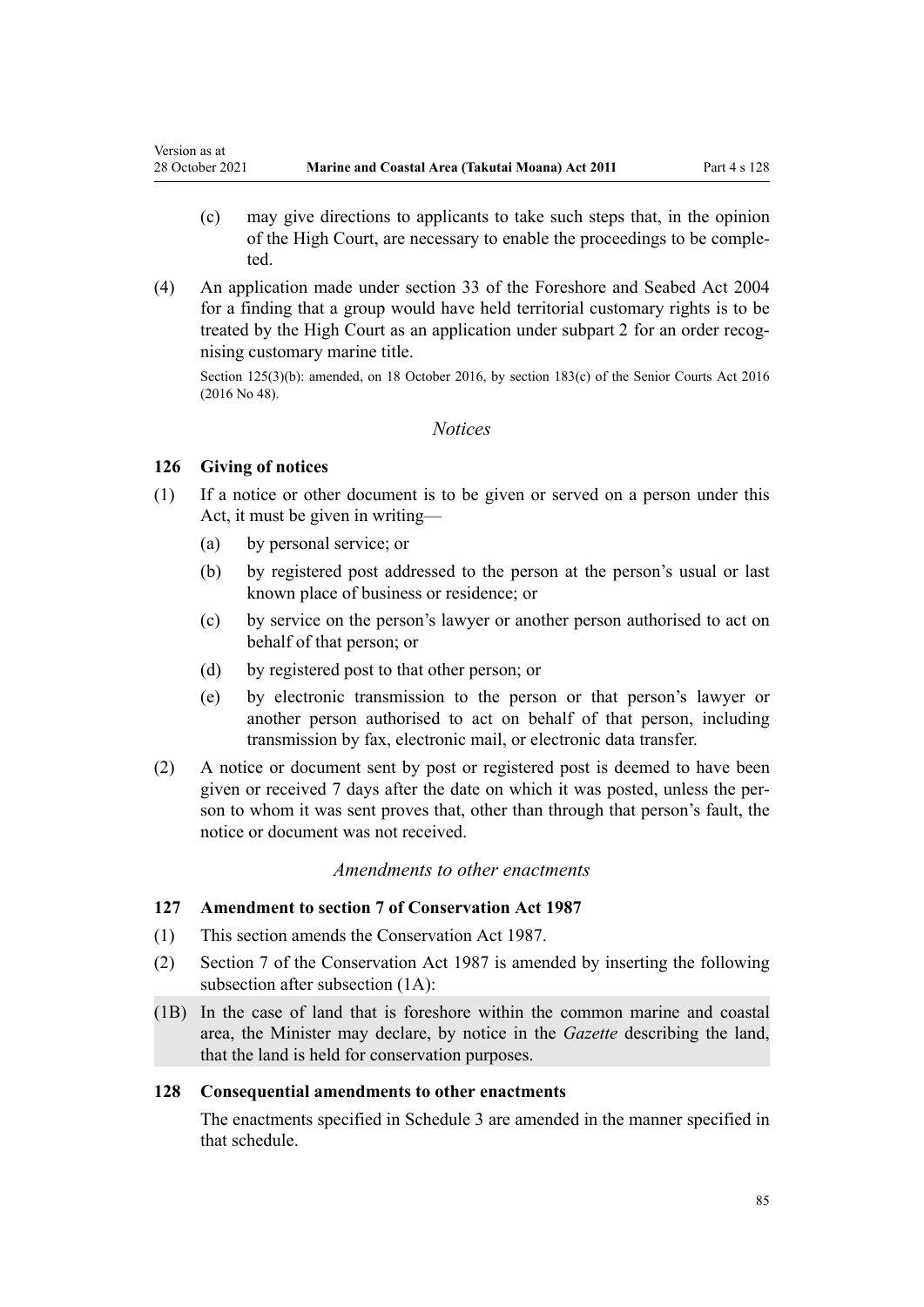# **Schedule 1**

# <span id="page-85-0"></span>**Resource consents and controls in protected customary rights area**

[ss 55\(5\)](#page-42-0), [56\(5\)](#page-43-0)

## **Part 1**

# **Matters relevant to applications**

## **1 Determination of adverse effects**

In determining whether a proposed activity will, or is likely to, have an adverse effect on the exercise of a protected customary right, a consent authority must consider the following matters:

- (a) the effects of the proposed activity on a protected customary right; and
- (b) the area that the proposed activity would have in common with the rele‐ vant protected customary rights area; and
- (c) the degree to which the proposed activity must be carried out to the exclusion of other activities; and
- (d) the degree to which the exercise of a protected customary right must be carried out to the exclusion of other activities; and
- (e) whether an alternative location or method would avoid, remedy, or miti‐ gate any adverse effects of the proposed activity on the exercise of the protected customary right; and
- (f) whether any conditions could be included in a resource consent for the proposed activity that would avoid, remedy, or mitigate any adverse effects of the proposed activity on the exercise of the protected custom‐ ary right.

#### **2 Written approval**

- (1) This clause applies if—
	- (a) a protected customary rights group gives written approval under [section](#page-42-0) [55\(2\)](#page-42-0) for a resource consent for a proposed activity; and
	- (b) the proposed activity, if carried out under the resource consent, would have the effect of preventing, in whole or in part, the exercise of a protected customary right.
- (2) The protected customary rights group must acknowledge in writing that the resource consent, if granted, would have the effect described in subclause  $(1)(b)$ .
- (3) Both the written approval given under [section 55\(2\)](#page-42-0) and the written acknow‐ ledgement required by subclause (2)—
	- (a) form part of the application for the resource consent for the proposed activity; and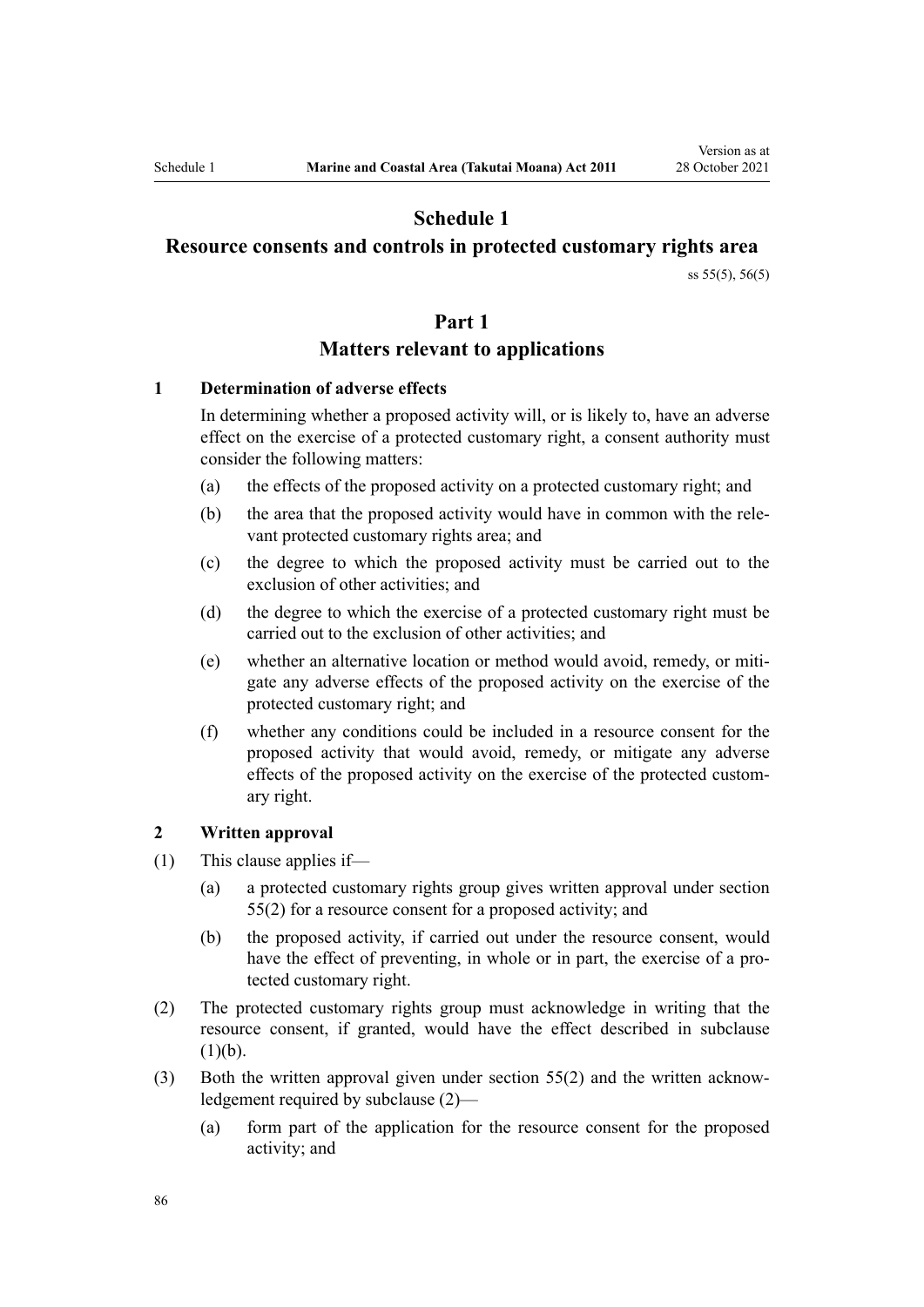Version as at

- (b) if a resource consent is granted, form part of the resource consent for that activity.
- (4) An approval given by a protected customary rights group is not able to be revoked.

## **3 Process if grant of resource consent has effect of cancelling protected customary right**

- (1) If the effect of carrying out an activity under a resource consent granted in the circumstances contemplated by [clause 2](#page-85-0) would be permanently to cancel a pro‐ tected customary rights order or agreement, in whole or in part,—
	- (a) the protected customary rights group must apply, as the case requires,—
		- (i) to the High Court under [section 111](#page-76-0) to vary or cancel the order; or
		- (ii) to the responsible Minister to vary or cancel an agreement; and
	- (b) a decision by the consent authority to grant a resource consent for the proposed activity is of no effect until the application referred to in para‐ graph (a) has been—
		- (i) determined by the High Court under [section 111](#page-76-0) and all appeal rights have been pursued, and registered under [section 114;](#page-77-0) or
		- (ii) agreed to by the responsible Minister as if it were an application for an agreement to which [sections 95](#page-69-0), [96](#page-69-0), and [114](#page-77-0) apply.
- (2) If the High Court or the responsible Minister, as the case requires, declines an application to cancel a protected customary rights order, the relevant resource consent must be treated as if it were declined by the consent authority.

#### **4 Assessment of effects of exercise of protected customary rights**

- (1) An enforcement officer authorised in writing for the purpose by a local author‐ ity may do any of the following for the purpose of assessing the effects on the environment of the exercise of a protected customary right:
	- (a) carry out surveys, investigations, tests, or measurements:
	- (b) take samples of any water, air, soil, or vegetation:
	- (c) enter or re-enter land (except a dwelling house).
- (2) These powers may be exercised—
	- (a) at any reasonable time; and
	- (b) with or without assistance, vehicles, appliances, machinery, or equipment reasonably necessary for the purpose.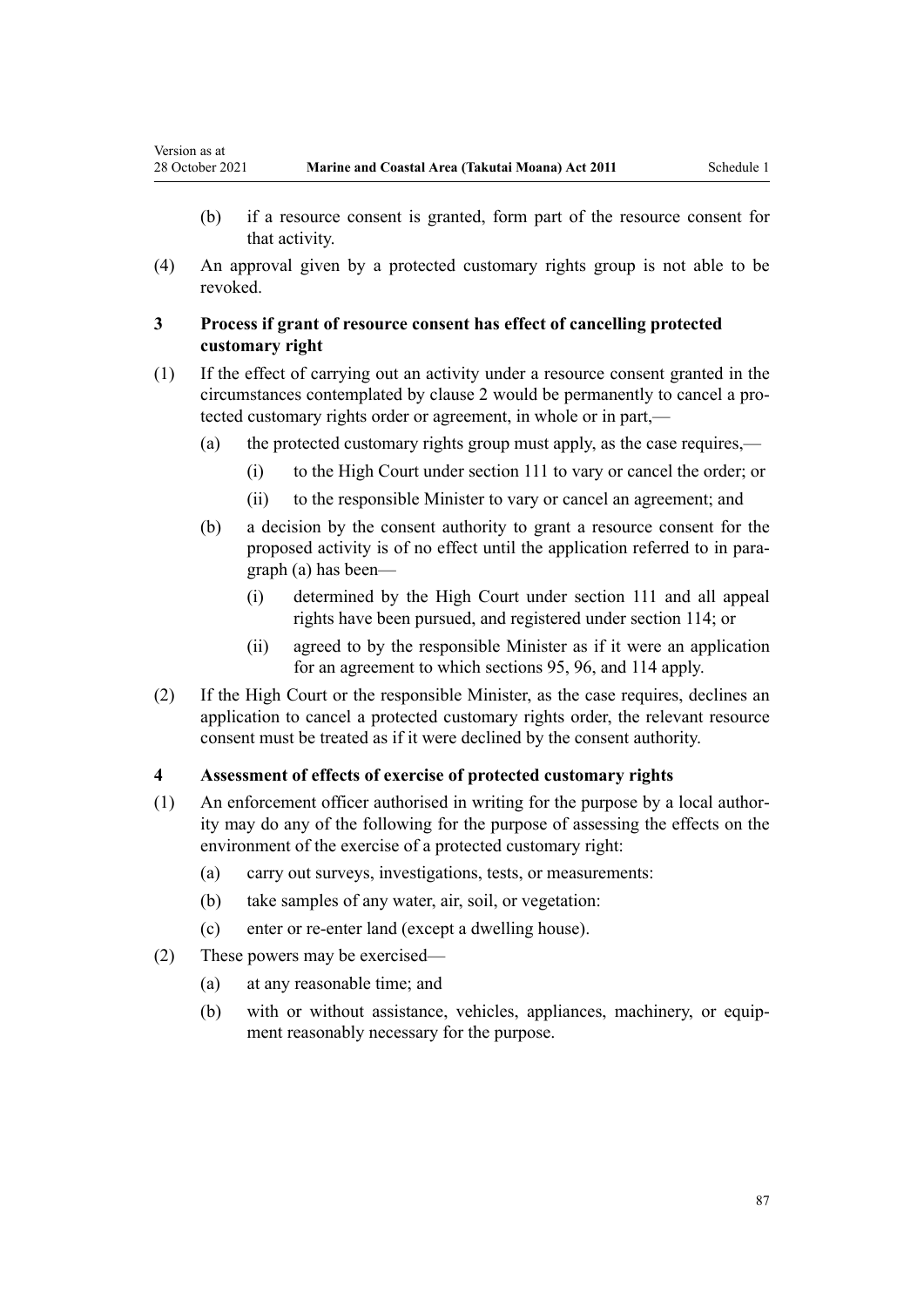# **Part 2**

# <span id="page-87-0"></span>**Controls on exercise of protected customary rights**

#### *Power to impose controls*

#### **5 Power to impose controls**

- (1) The Minister of Conservation may impose controls (including terms, standards, and restrictions) on the exercise of a protected customary right, but only if the Minister considers that—
	- (a) the exercise of a protected customary right has, or may have, a significant adverse effect on the environment; and
	- (b) the controls—
		- (i) will not prevent the exercise of the right; and
		- (ii) are reasonable and, in the circumstances, not unduly restrictive; and
		- (iii) are necessary to avoid, remedy, or mitigate any significant adverse effects of the exercise of the right on the environment.
- (2) However, the Minister of Conservation must not impose controls on the exer‐ cise of a protected customary right under subclause (1) unless the Minister
	- (a) has received a copy of an adverse effects report under [clause 12](#page-91-0) or carried out his or her own adverse effects assessment and completed a report on that assessment; and
	- (b) has consulted with the relevant protected customary rights group and the Minister of Māori Affairs.
- (3) The Minister may seek any other relevant information and views before imposing controls.
- (4) The Minister of Conservation must not undertake an assessment under this clause if, before he or she has begun an assessment, the relevant regional council notifies the Minister of Conservation under [clause 9](#page-89-0) that it is carrying out an adverse effects assessment of the protected customary right in accordance with [clause 8.](#page-88-0)
- (5) The Minister of Conservation must give written notice of his or her decision to carry out an adverse effects assessment under this clause not later than 5 work‐ ing days after making that decision to—
	- (a) the relevant regional council; and
	- (b) the relevant protected customary rights group.

#### **6 Matters relevant to consideration**

The Minister of Conservation, when considering whether to impose controls on the exercise of a protected customary right,—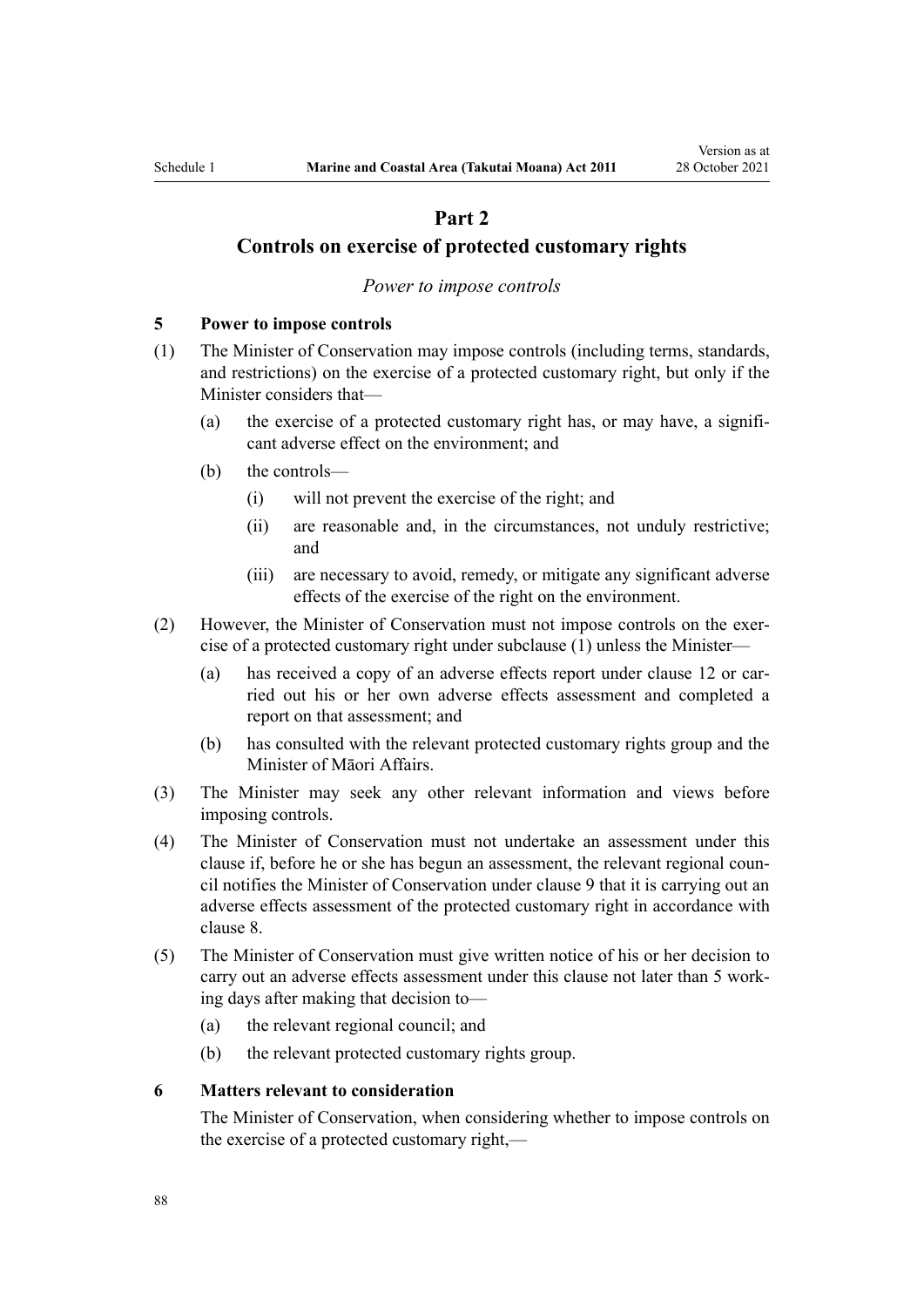(a) must have regard to—

<span id="page-88-0"></span>Version as at

- (i) the effects on the environment of exercising the right; and
- (ii) any adverse effects report received by the Minister in relation to the exercise of the right; and
- (iii) the views expressed by the persons with whom the Minister has consulted; and
- (iv) any other relevant information and views that the Minister has received; and
- (b) may have regard to—
	- (i) any relevant national policy statement:
	- (ii) the New Zealand coastal policy statement:
	- (iii) the relevant regional policy statement or proposed regional policy statement:
	- (iv) any relevant plan or proposed plan.

#### **7 Timing and giving of notice**

The Minister of Conservation must—

- (a) decide whether to impose controls on the exercise of a protected custom‐ ary right no later than 60 working days after—
	- (i) receiving an adverse effects report on the matter from the regional council; or
	- (ii) giving notice under [clause 5\(5\)](#page-87-0) that the Minister will be carrying out his or her own assessment; and
- (b) give written notice of his or her decision, and the reasons for it, to—
	- (i) the relevant regional council; and
	- (ii) the relevant protected customary rights group; and
	- (iii) the Minister of Māori Affairs; and
	- (iv) the chief executive.

## *Adverse effects assessment and reporting*

#### **8 Adverse effects assessment**

- (1) For the purpose of imposing controls on the exercise of a protected customary right under this Part, a regional council must, if directed by the Minister of Conservation at any time, and may of its own initiative in the circumstances set out in subclause (3),—
	- (a) carry out an adverse effects assessment of the effects on the environment of exercising a protected customary right in its region; and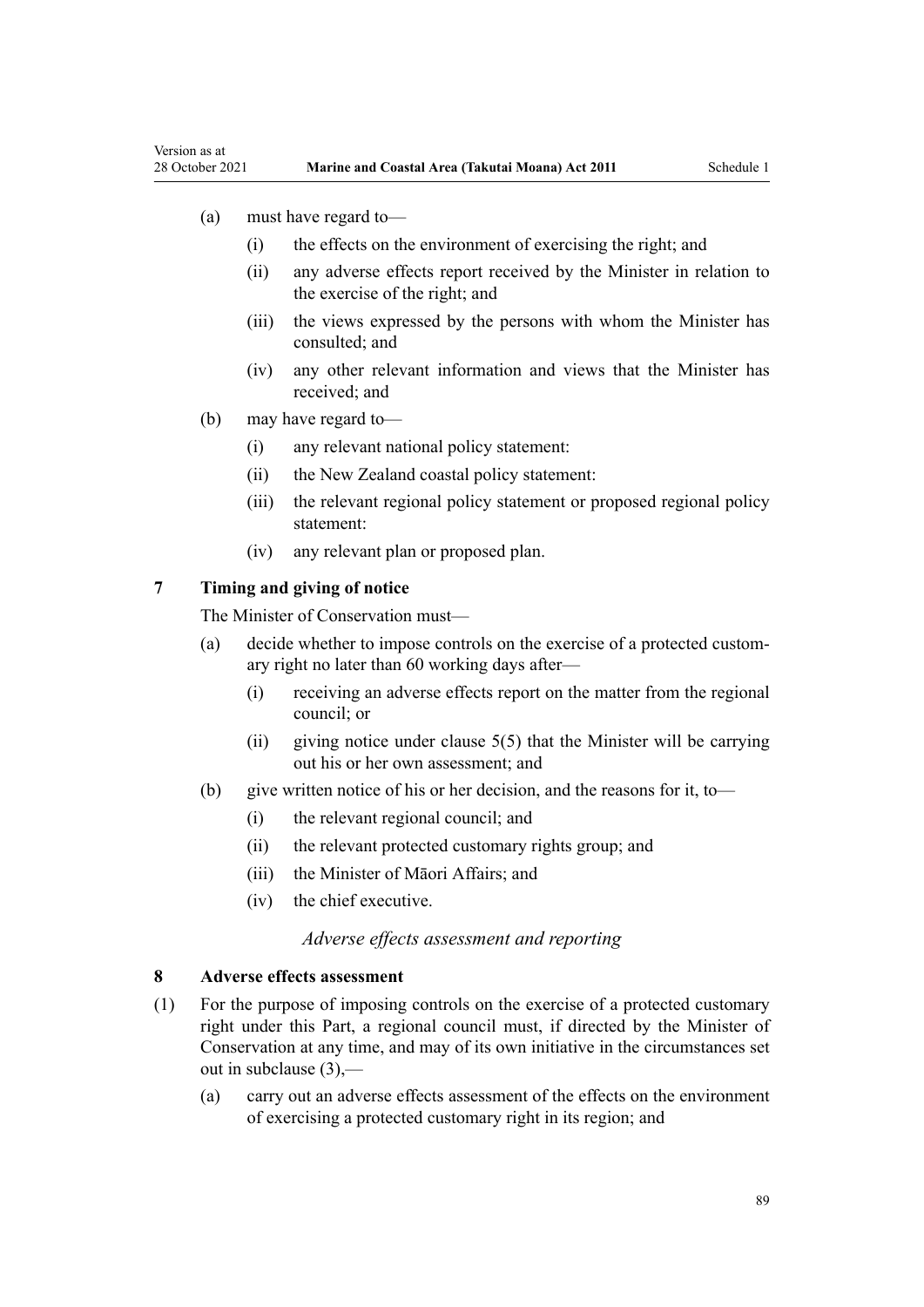- <span id="page-89-0"></span>(b) complete, and give to the Minister, an adverse effects report based on that assessment.
- (2) If a regional council is directed under subclause (1), it must begin the adverse effects assessment not later than 5 working days after receiving the direction.
- (3) If a regional council has not been notified by the Minister of Conservation that the Minister intends to carry out his or her own adverse effects assessment, the regional council may, of its own initiative, carry out an adverse effects assessment of, and prepare an adverse effects report on, the exercise of the protected customary right.
- (4) However, the regional council may only carry out an assessment if—
	- (a) it begins the assessment, for any reason, not later than 20 working days after a protected customary rights order or an agreement is registered under [section 114;](#page-77-0) or
	- (b) at any time after the expiry of the 20 working day period referred to in paragraph (a), it considers that the effects of exercising the protected customary right on the environment are, or are likely to be, materially different from those effects considered when, whichever is the later,—
		- (i) the controls were last imposed; or
		- (ii) the controls were last reviewed under this schedule.

#### **9 Notification**

- (1) A regional council must give written notice regarding an adverse effects assessment in relation to the exercise of a protected customary right if—
	- (a) it decides to carry out an adverse effects assessment under clause  $8(3)$ ; or
	- (b) in the period between the date that the relevant protected customary rights order or an agreement is registered and 20 working days after that date, it decides not to carry out an adverse effects assessment; or
	- (c) it is directed by the Minister of Conservation under [clause 8\(1\)](#page-88-0) to begin an adverse effects assessment.
- (2) The written notice must be given to the Minister of Conservation and the rele‐ vant protected customary rights group.
- (3) Written notice given under subclause (1) must be given—
	- (a) for an assessment required by the Minister of Conservation under [clause](#page-88-0) [8\(1\)](#page-88-0), not later than 5 working days after receiving a direction from the Minister:
	- (b) for an assessment under clause  $8(4)(a)$  or (b), not later than 5 working days after deciding to carry out an adverse effects assessment: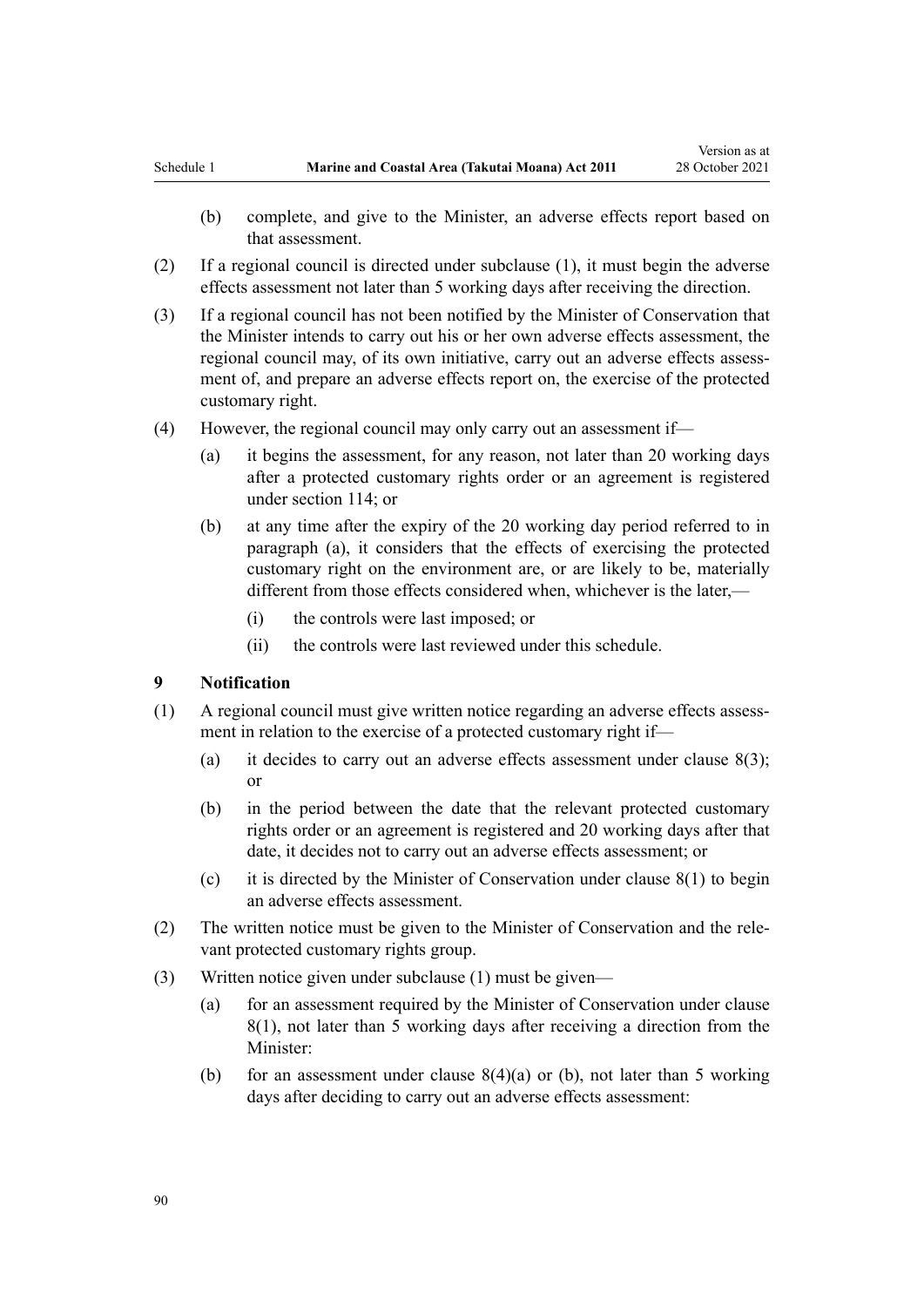(c) for a decision referred to in subclause  $(1)(b)$ , not later than 25 working days after the protected customary rights order or agreement is registered.

## **10 Process and relevant considerations for adverse effects assessment**

A regional council, in carrying out an adverse effects assessment under this Part,—

- (a) must seek the views of the relevant protected customary rights group; and
- (b) may seek any other relevant information; and
- (c) must have regard to—
	- (i) the effects on the environment of the exercise of a protected customary right; and
	- (ii) any relevant information and views it has received; and
- (d) may have regard to—
	- (i) any relevant national policy statement:
	- (ii) the New Zealand coastal policy statement:
	- (iii) its regional policy statement or proposed regional policy state– ment:
	- (iv) any relevant plan or proposed plan.

## **11 Adverse effects report**

- (1) A regional council must complete its adverse effects assessment and adverse effects report no later than 40 working days after giving notice of the assessment under [clause 9](#page-89-0).
- (2) The regional council must include in that report—
	- (a) details of the protected customary right and the effects on the environment of its exercise; and
	- (b) an outline of the information received and any views expressed by the relevant protected customary rights group; and
	- (c) whether it considers that the exercise of the protected customary right has, or may have, a significant adverse effect on the environment; and
	- (d) its recommendations (if any) to the Minister of Conservation on any controls it considers the Minister of Conservation should impose under [clause 5\(1\);](#page-87-0) and
	- (e) the reasons for any recommendations.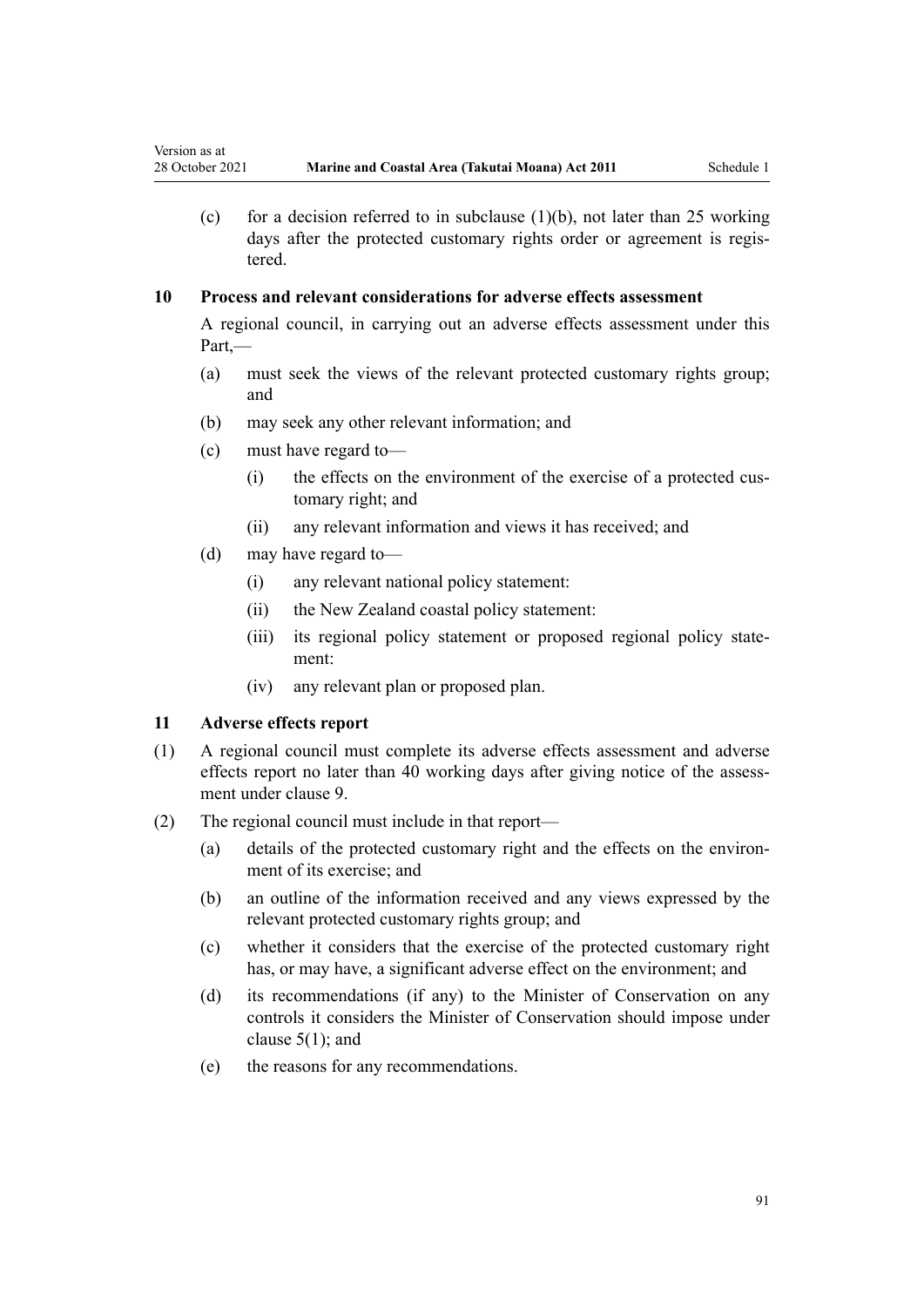# <span id="page-91-0"></span>**12 Report to Minister of Conservation and protected customary rights group**

No later than 5 working days after completing an adverse effects report, a regional council must give a copy to the Minister of Conservation and the rele‐ vant protected customary rights group.

## *Review of controls*

## **13 Review**

The Minister of Conservation may—

- (a) review, in accordance with clauses 14 and 15, controls imposed on the exercise of a protected customary right; and
- (b) after reviewing the controls,—
	- (i) confirm them; or
	- (ii) revoke them; or
	- (iii) revoke them and impose new controls (which may include some or all of the reviewed controls).

## **14 Procedure for review**

- (1) If the Minister of Conservation reviews controls under clause 13, he or she must either—
	- (a) request the regional council—
		- (i) to carry out an adverse effects assessment; and
		- (ii) prepare an adverse effects report under [clauses 8 to 12](#page-88-0); or
	- (b) notify the regional council that the Minister will carry out an adverse effects assessment under [clause 5\(5\)](#page-87-0).
- $(2)$  [Clauses 5 to 7](#page-87-0)
	- (a) apply (with all necessary changes) to a review of controls imposed by the Minister of Conservation; and
	- (b) are to be read, in relation to a review, as if all references in those clauses to controls imposed by the Minister of Conservation on the exercise of a protected customary right were references to controls on that right imposed or confirmed by the Minister after a review.

## **15 Timing of review**

- (1) The Minister of Conservation—
	- (a) may review the controls imposed on the exercise of a protected custom‐ ary right at any time; and
	- (b) must carry out a review of those controls if the protected customary rights group requests a review in writing.
- (2) A protected customary rights group may request a review only if—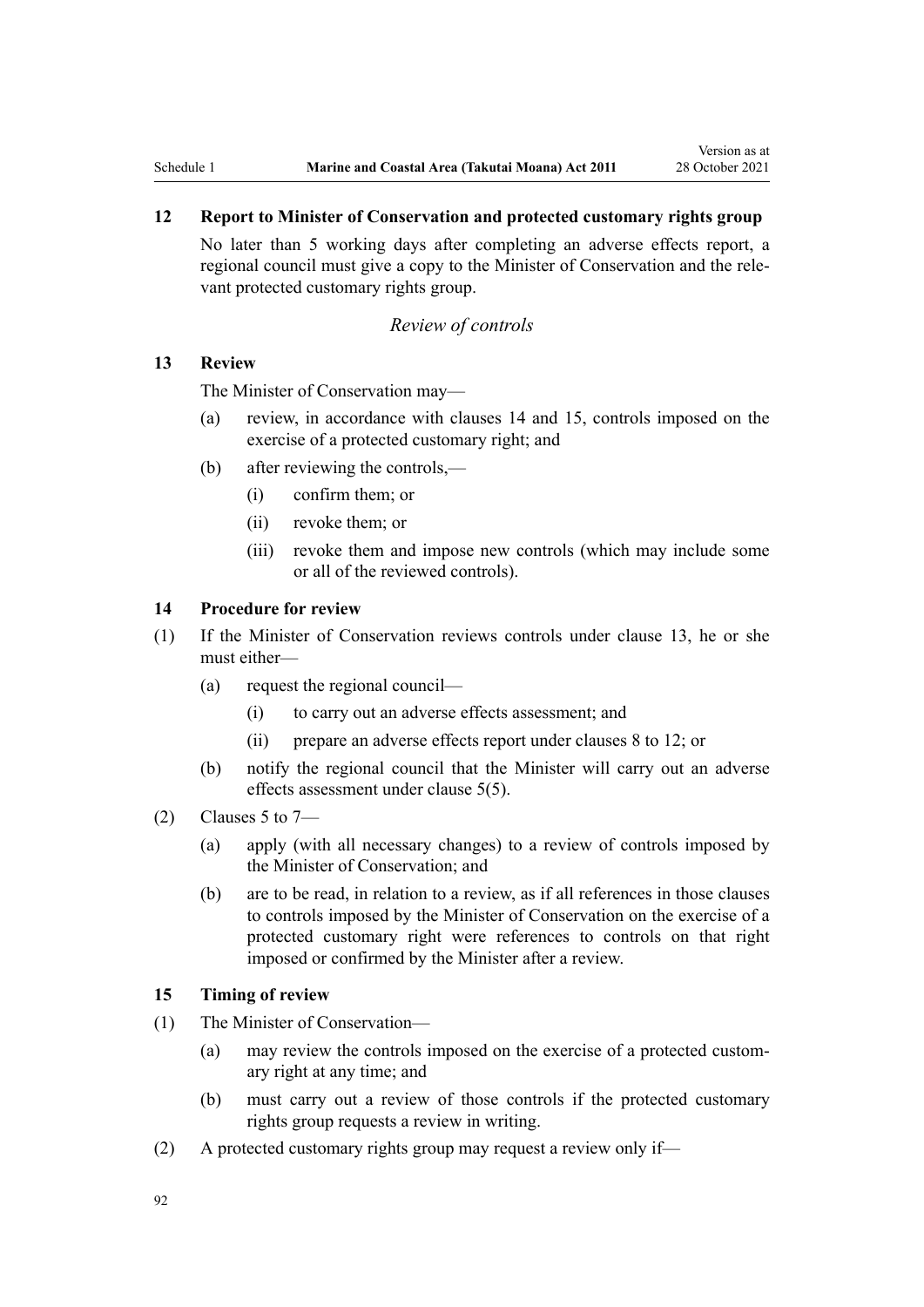- (a) at least 2 years have passed since the controls were imposed or since they were last reviewed; or
- (b) the protected customary rights group considers, on reasonable grounds, that the effects of the exercise of a protected customary right on the environment are, or are likely to be, materially different from those effects considered when, whichever is the later,—
	- (i) the controls were last imposed; or
	- (ii) the controls were last reviewed under this Part of this schedule.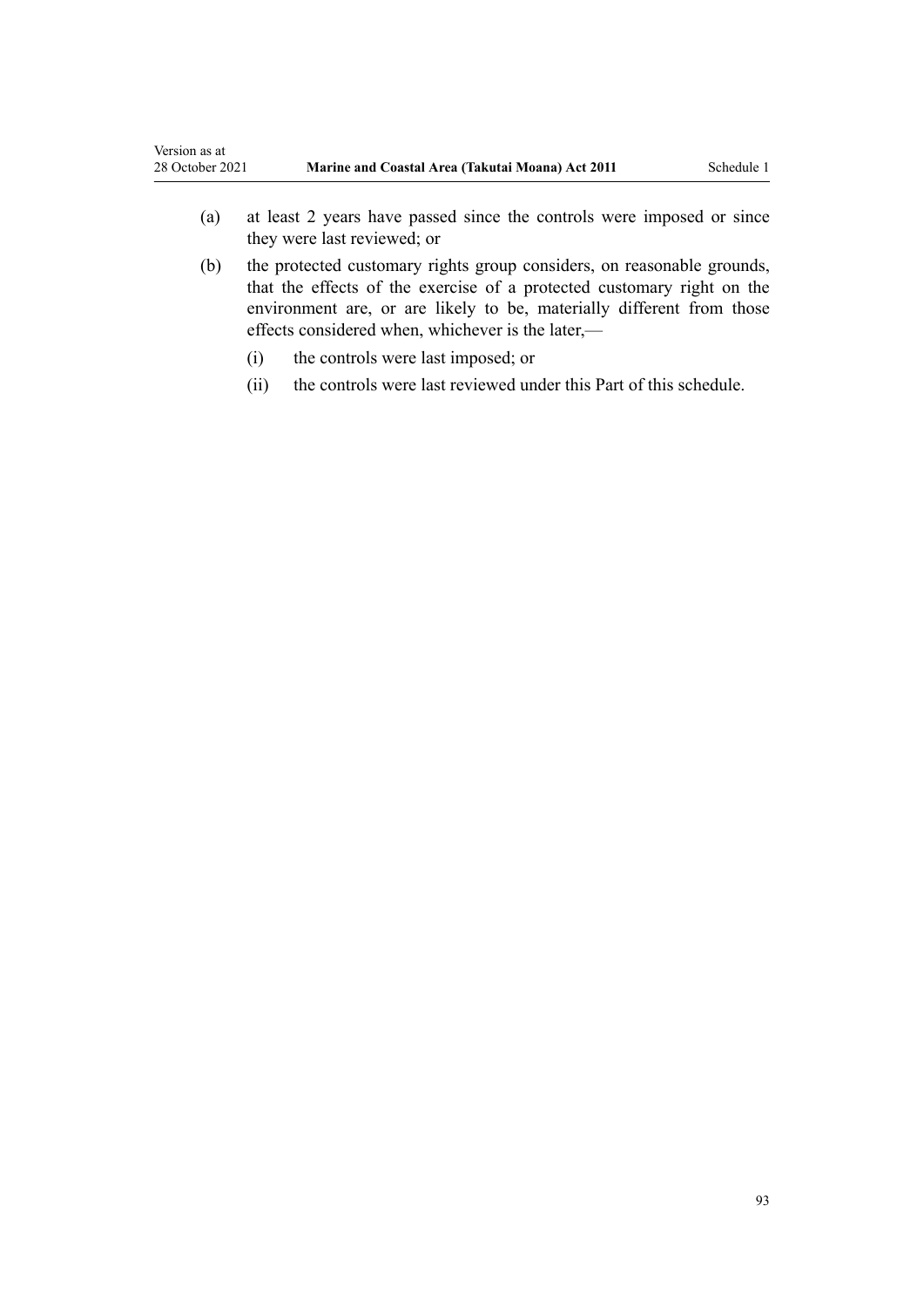# **Schedule 2**

# <span id="page-93-0"></span>**Process by which certain new activities in customary marine title area become deemed accommodated activities**

[ss 63,](#page-48-0) [65](#page-52-0)

# **Part 1**

## **Deemed accommodated infrastructure**

- 1 Prior to an application being lodged under the [Resource Management Act 1991](http://legislation.govt.nz/pdflink.aspx?id=DLM230264) for any resource consents for proposed infrastructure (within the meaning of section  $65(1)(a)$  in a customary marine title area, the proposed infrastructure may become a deemed accommodated activity in accordance with this Part.
- 2 Any person listed in paragraph (b) of the definition of accommodated infrastructure in [section 63](#page-48-0) may apply to the Minister for Land Information to declare a proposed infrastructure to be a deemed accommodated activity. In this Part, **Minister** means the Minister of Land Information.
- 3 In applying under this Part, the applicant must provide to the Minister the fol‐ lowing information:
	- (a) a survey and a plan that—
		- (i) shows the customary marine title area where the proposed infrastructure is to be constructed; and
		- (ii) must meet the requirements of the [Cadastral Survey Act 2002](http://legislation.govt.nz/pdflink.aspx?id=DLM141994) as if it were a cadastral survey within the meaning of that Act; and
	- (b) a detailed description of the proposed infrastructure, including all of the relevant resource consents that will be applied for in support of the pro‐ posed infrastructure; and
	- (c) a detailed description of the purpose for which the proposed infrastruc‐ ture is to be used; and
	- (d) why the applicant considers that the proposed infrastructure complies with section  $65(1)(a)(iii)$ ; and
	- (e) an assessment of all practicable alternative locations (within or outside the coastal marine area), and reasons why the proposed infrastructure cannot practicably be constructed in any location outside of the custom‐ ary marine title area; and
	- (f) a description of the negotiations that have already taken place with the customary marine title group and, on the basis of those negotiations, rea‐ sons why the applicant considers it cannot reasonably obtain the permission of that group for the proposed infrastructure.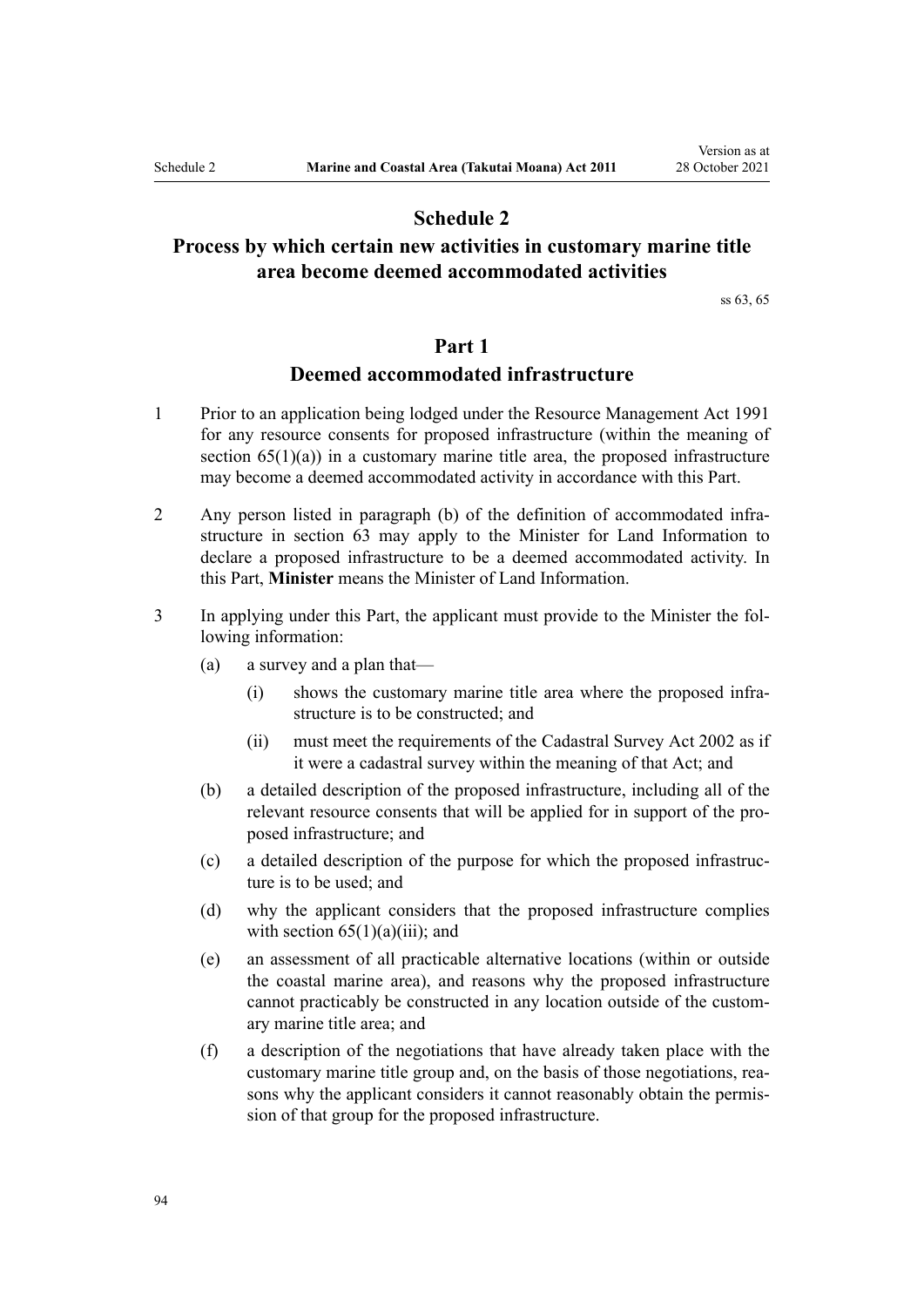- 4 Upon receipt of an application under [clause 3,](#page-93-0) the Minister must consider and decide to—
	- (a) make an initial decision on whether there is sufficient information to demonstrate that all of those requirements and criteria have been adequately addressed; or
	- (b) seek more information from the applicant; or
	- (c) decline the application on the basis that—

<span id="page-94-0"></span>Version as at

- (i) insufficient information has been provided; or
- (ii) the proposed infrastructure does not meet all or any of the requirements and criteria set out in [clause 3.](#page-93-0)
- 5 For the avoidance of doubt, a decision under clause 4(a) is not a substantive decision of the Minister in favour of the classification of the proposed infrastructure as a deemed accommodated activity. It is merely a decision that there is sufficient information for the Minister to consider the matter further with the relevant customary marine title group.
- 6 After making a decision under clause 4(a) that there is sufficient information (or after receiving further information under clause 4(b)), the Minister must, before determining the application,—
	- (a) provide to the customary marine title group a copy of the application and any further information received from the applicant; and
	- (b) invite the customary marine title group to identify appropriate compensation for the removal of its RMA permission right or conservation permission right and any other affected right associated with the customary marine title for the proposed infrastructure, in the event that it does not wish to agree to the construction of the proposed infrastructure going ahead; and
	- (c) negotiate in good faith with the customary marine title group in an attempt to compensate for the waiver of its permission rights with respect to the application.
- 7 This clause applies if, after a period of 3 months,—
	- (a) the customary marine title group fails to respond to any invitation issued under clause 6; or
	- (b) the customary marine title group refuses to negotiate with the Minister; or
	- (c) the Minister and the group do not agree to waive the permission rights.
- 8 If clause 7 applies, the Minister must consider the application and any material provided by the customary marine title group and any other relevant information and make a decision on—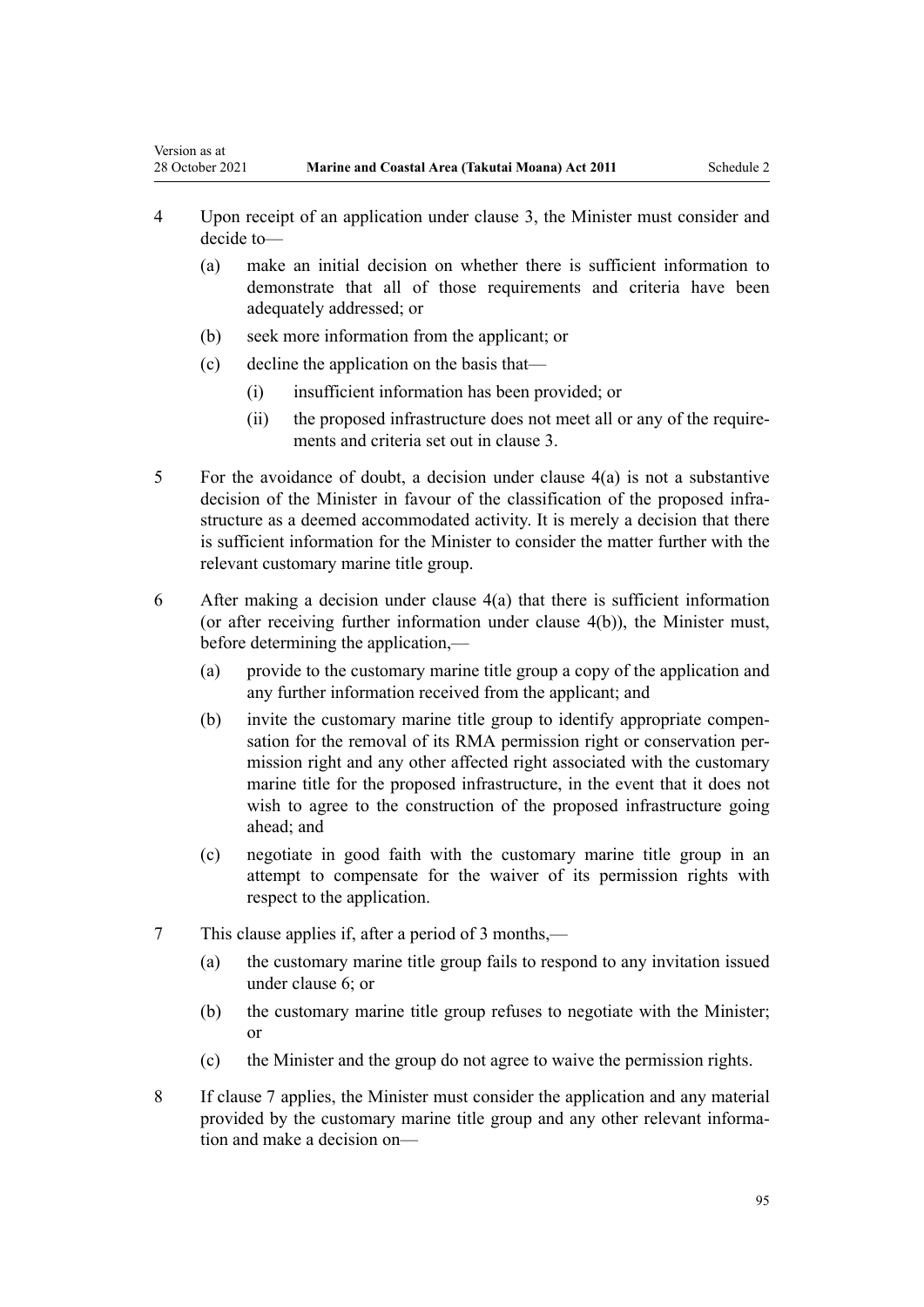- (a) whether to waive the customary marine title group's permission rights; and
- (b) whether there are any other affected rights associated with the customary marine title; and
- (c) what compensation to provide; and
- (d) whether to classify the matter as a deemed accommodated activity under [section 64](#page-50-0).
- 9 In making his or her decision under [clause 8,](#page-94-0) the Minister must consider whether the matters set out in [clause 3](#page-93-0) have been adequately addressed and, without limiting his or her consideration, the Minister may not agree to waive the permission rights if the Minister is satisfied that the information provided under [clause 3\(d\) and \(e\)](#page-93-0) does not justify waiver.
- 10 If the customary marine title group agrees to waive the permission rights, or a decision is made by the Minister under [clause 8](#page-94-0) to waive the permission rights, then the proposed infrastructure will become a deemed accommodated activity, except that—
	- (a) the waiver of the RMA permission right will operate only for the particular resource consents applied for with respect to the proposed infra‐ structure (and only as far as the proposed infrastructure is defined in the *Gazette* notice set out in clause 11); and
	- (b) the waiver of the permission rights will not otherwise take away the legal effect of the customary marine title order or agreement, except as the customary marine title group expressly agrees otherwise or the Min‐ ister decides otherwise; and
	- (c) the waiver of the permission rights will only apply to the activity that is the subject of an application under [clause 3](#page-93-0) and, unless expressly provi‐ ded otherwise, it will not prevent the customary marine title group from exercising its permission rights under a customary marine title order or agreement within the same area for any other resource consent application not included in the *Gazette* notice published under clause 11; and
	- (d) the customary marine title order or agreement will still be a relevant matter for the consent authority when considering the resource consents necessary for the deemed accommodated activity under the [Resource](http://legislation.govt.nz/pdflink.aspx?id=DLM230264) [Management Act 1991.](http://legislation.govt.nz/pdflink.aspx?id=DLM230264)
- 11 If a proposed infrastructure becomes a deemed accommodated activity under clause 10, the Minister must cause a notice to be published in the *Gazette* giving—
	- (a) a description of the deemed accommodated activity, including a detailed description of the proposed infrastructure and all resource consents that will be applied for as part of the proposed infrastructure; and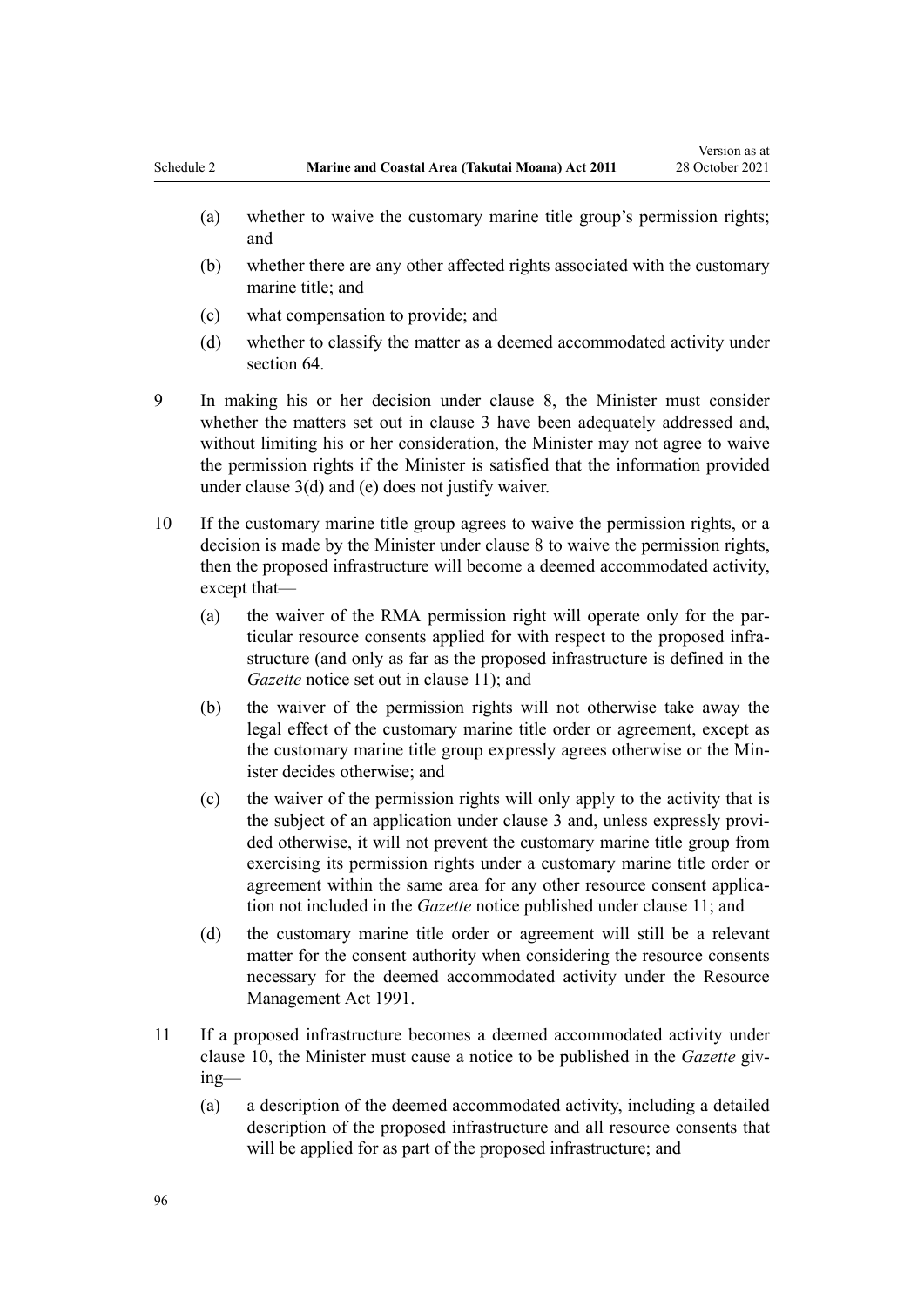- (b) a description of the customary marine title area and rights that are affected; and
- (c) a description of the purpose for which the infrastructure is to be used.
- 12 The Minister must serve a copy of the *Gazette* notice on the customary marine title group and the relevant regional council.

# **Part 2 New minerals-related activities**

## **13 Definitions**

<span id="page-96-0"></span>Version as at

In this Part,—

**activity** means any activity—

- (a) that is necessary for, or reasonably related to, prospecting, exploration, mining operations, or mining under either or both of the following:
	- (i) a privilege in respect of petroleum:
	- (ii) a privilege to which [section 84\(1\)](#page-63-0) applies; and
- (b) that is to commence in a customary marine title area after the effective date; and
- (c) for which a resource consent is to be sought

**activity agreement** means an agreement of the kind described in clause 15 between the title holder and the permit holder

**permit holder** means the person seeking the resource consent for the activity.

#### **14 Permit holder may request title holder to negotiate activity agreement**

- (1) A permit holder may serve a notice on the relevant customary marine title group stating that the permit holder intends to negotiate an activity agreement with the group.
- (2) A notice served under subclause (1) must specify—
	- (a) the area affected by the proposed activity; and
	- (b) the purpose for which resource consent is to be sought; and
	- (c) the proposed programme of work for the activity, including the type and duration of work to be carried out and the likely adverse effect on the customary marine title area and on the customary marine title group; and
	- (d) the compensation and safeguards against any likely adverse effects proposed; and
	- (e) the type of privilege held by the permit holder.

## **15 Contents of activity agreement**

(1) An activity agreement may make provision for the following matters: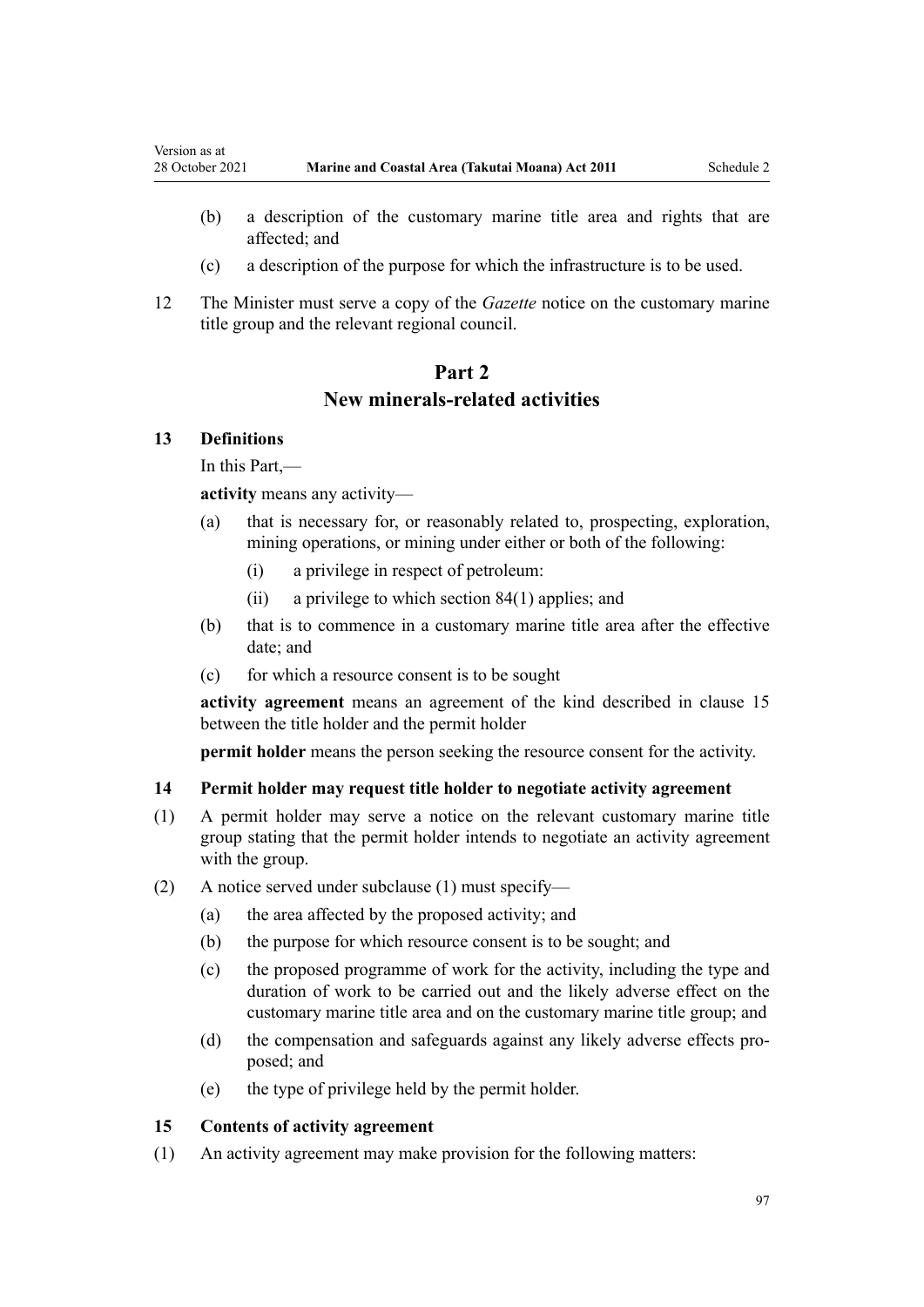- <span id="page-97-0"></span>(a) the periods during which the permit holder is to undertake the activity in the customary marine title area:
- (b) the parts of the customary marine title area on or in which the permit holder may undertake the activity:
- (c) the kinds of activity that may be undertaken in the customary marine title area:
- (d) the conditions to be observed by the permit holder in undertaking the activity in the customary marine title area:
- (e) the action to be taken by the permit holder in order to protect the envir‐ onment:
- (f) the compensation to be paid to the customary marine title group as a consequence of the permit holder undertaking the activity in the customary marine title area:
- (g) the manner of resolving any dispute arising in connection with the activity agreement:
- (h) any other matters that the parties to the arrangement may agree to include in the activity agreement.
- (2) In considering whether to agree to an activity agreement, the customary marine title group may have regard to any matters it considers relevant.

## **16 Requests for appointment of arbitrator**

- (1) The permit holder may serve a written notice on the customary marine title group requesting the group to agree to the appointment of an arbitrator if—
	- (a) the permit holder and the group are unable to agree on an activity agree‐ ment; and
	- (b) a period of at least 60 days has expired since the day on which notice was served under [clause 14\(1\)](#page-96-0).
- (2) The customary marine title group and the permit holder may agree to the appointment of any person as arbitrator.

#### **17 Appointment of arbitrator in default of agreement**

- (1) The permit holder or the customary marine title group may apply to the chief executive of the department responsible for the administration of the [Crown](http://legislation.govt.nz/pdflink.aspx?id=DLM242535) [Minerals Act 1991](http://legislation.govt.nz/pdflink.aspx?id=DLM242535) for the appointment of an arbitrator if—
	- (a) the customary marine title group and the permit holder are unable to agree on the appointment of an arbitrator; and
	- (b) a period of at least 30 days has expired since the day on which notice was served under clause 16(1).
- (2) Every application must be accompanied by any prescribed fee.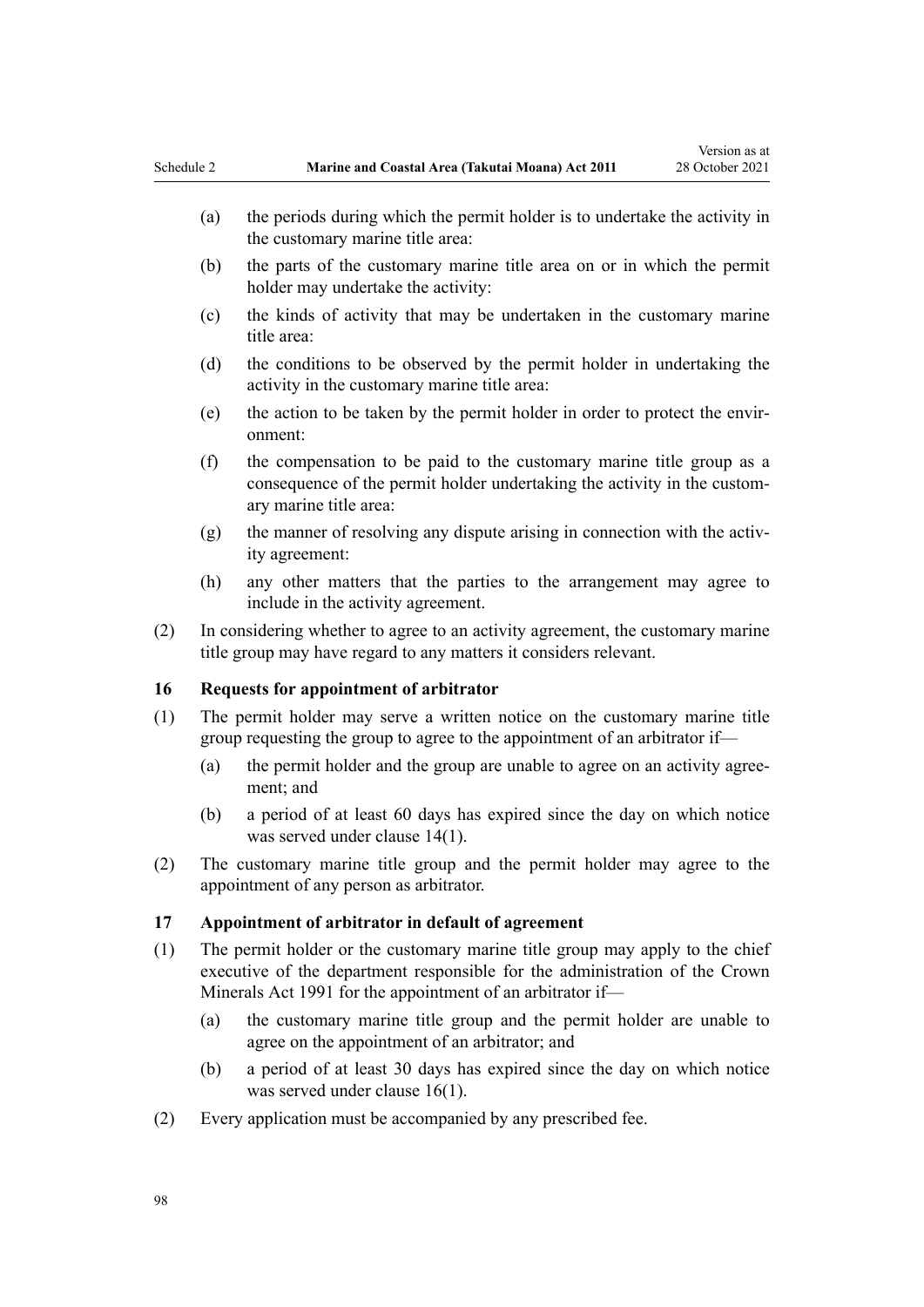(3) On receipt of an application the chief executive must as soon as practicable appoint an arbitrator.

# **18 Arbitration**

- (1) If an arbitrator is appointed under clause  $16(2)$  or  $17(3)$ , the arbitrator must conduct an arbitration in accordance with the [Arbitration Act 1996](http://legislation.govt.nz/pdflink.aspx?id=DLM403276), and the provisions of that Act (other than those relating to the appointment of arbitrators) apply to the arbitration as if—
	- (a) this clause were an arbitration agreement; and
	- (b) the matters specified in paragraphs (a) to (g) of clause  $15(1)$  were matters in dispute that the customary marine title group and the permit holder had agreed to submit to arbitration.
- (2) The arbitrator's award must determine the basis on which the activity is to pro‐ ceed, on reasonable conditions.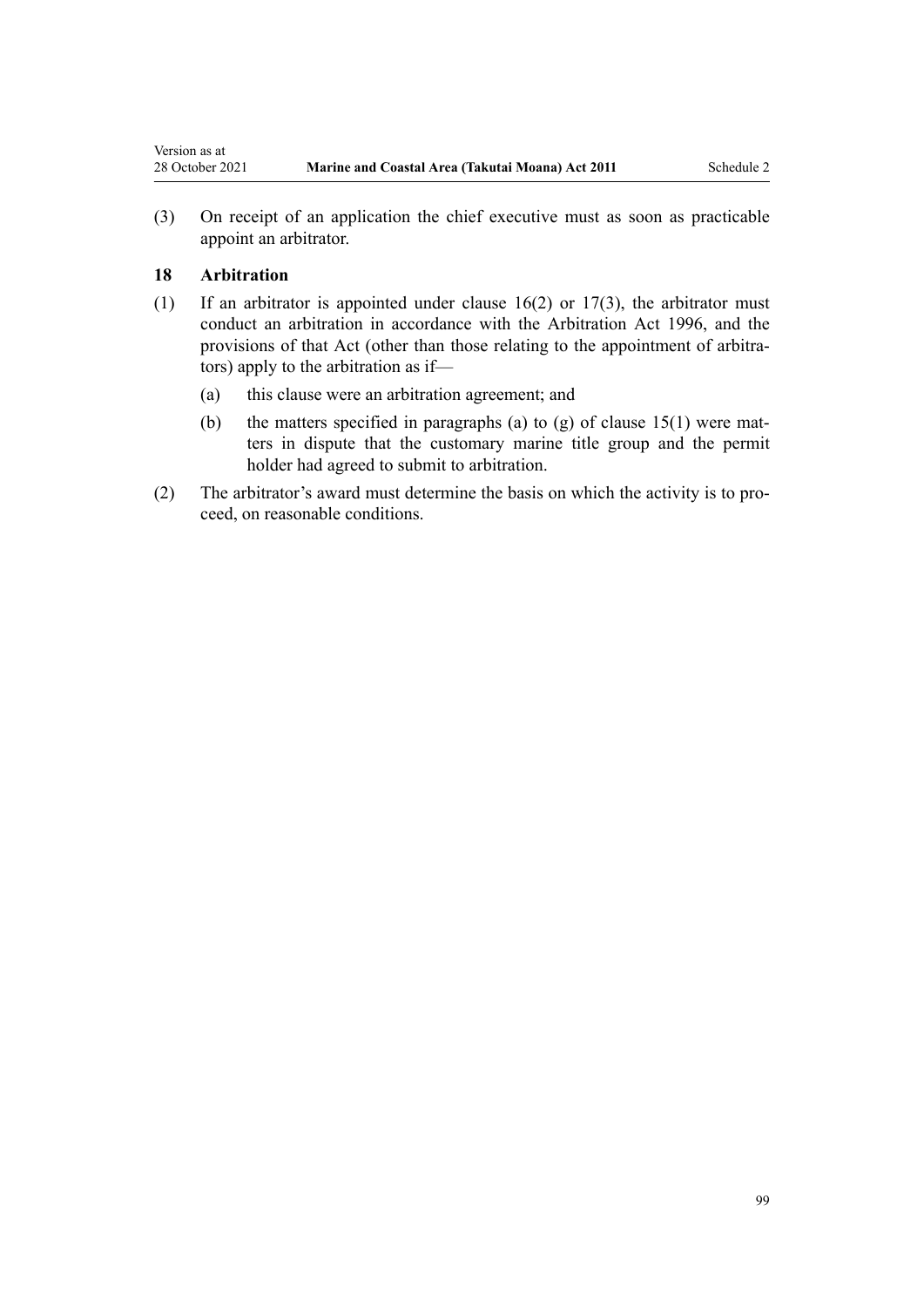# **Schedule 3**

# <span id="page-99-0"></span>**Enactments consequentially amended**

[s 128](#page-84-0)

# **Part 1**

# **Acts amended**

## **Conservation Act 1987 (1987 No 65)**

[Section 2\(1\):](http://legislation.govt.nz/pdflink.aspx?id=DLM103616) insert in their appropriate alphabetical order:

**common marine and coastal area** has the meaning given in section 9(1) of the Marine and Coastal Area (Takutai Moana) Act 2011

**customary marine title area** has the meaning given in section 9(1) of the Mar‐ ine and Coastal Area (Takutai Moana) Act 2011

**planning document** has the meaning given in section 9(1) of the Marine and Coastal Area (Takutai Moana) Act 2011

[Section 7\(1\) and \(1A\):](http://legislation.govt.nz/pdflink.aspx?id=DLM104251) omit "or foreshore" in each place it appears.

[Section 17H](http://legislation.govt.nz/pdflink.aspx?id=DLM104613): add:

(5) When reviewing any part of a conservation management strategy, the Director-General must take into account the matters set out in any planning documents lodged with the Director-General under section 90 of the Marine and Coastal Area (Takutai Moana) Act 2011 that are relevant to the strategy.

[Section 17I:](http://legislation.govt.nz/pdflink.aspx?id=DLM104615) add:

(5) When amending any part of a conservation management strategy, the Director-General must take into account the matters set out in any planning documents lodged with the Director-General under section 90 of the Marine and Coastal Area (Takutai Moana) Act 2011 that are relevant to the strategy.

[Section 24\(7C\)](http://legislation.govt.nz/pdflink.aspx?id=DLM104699): add "or under section 39 or 43 of the Marine and Coastal Area (Takutai Moana) Act 2011" after "1991".

[Section 26ZS\(1\)\(ab\)](http://legislation.govt.nz/pdflink.aspx?id=DLM106043): repeal and substitute:

(ab) the Marine and Coastal Area (Takutai Moana) Act 2011:

[Section 39\(7\):](http://legislation.govt.nz/pdflink.aspx?id=DLM106641) omit "all foreshore and seabed" and substitute "any marine and coastal area".

#### **Crown Minerals Act 1991 (1991 No 70)**

[Section 2\(1\):](http://legislation.govt.nz/pdflink.aspx?id=DLM242543) definition of **access arrangement**: repeal and substitute:

**access arrangement** and **arrangement** means an arrangement to permit access to land—

(a) entered into by way of arrangement or determined by an arbiter in accordance with this Act; and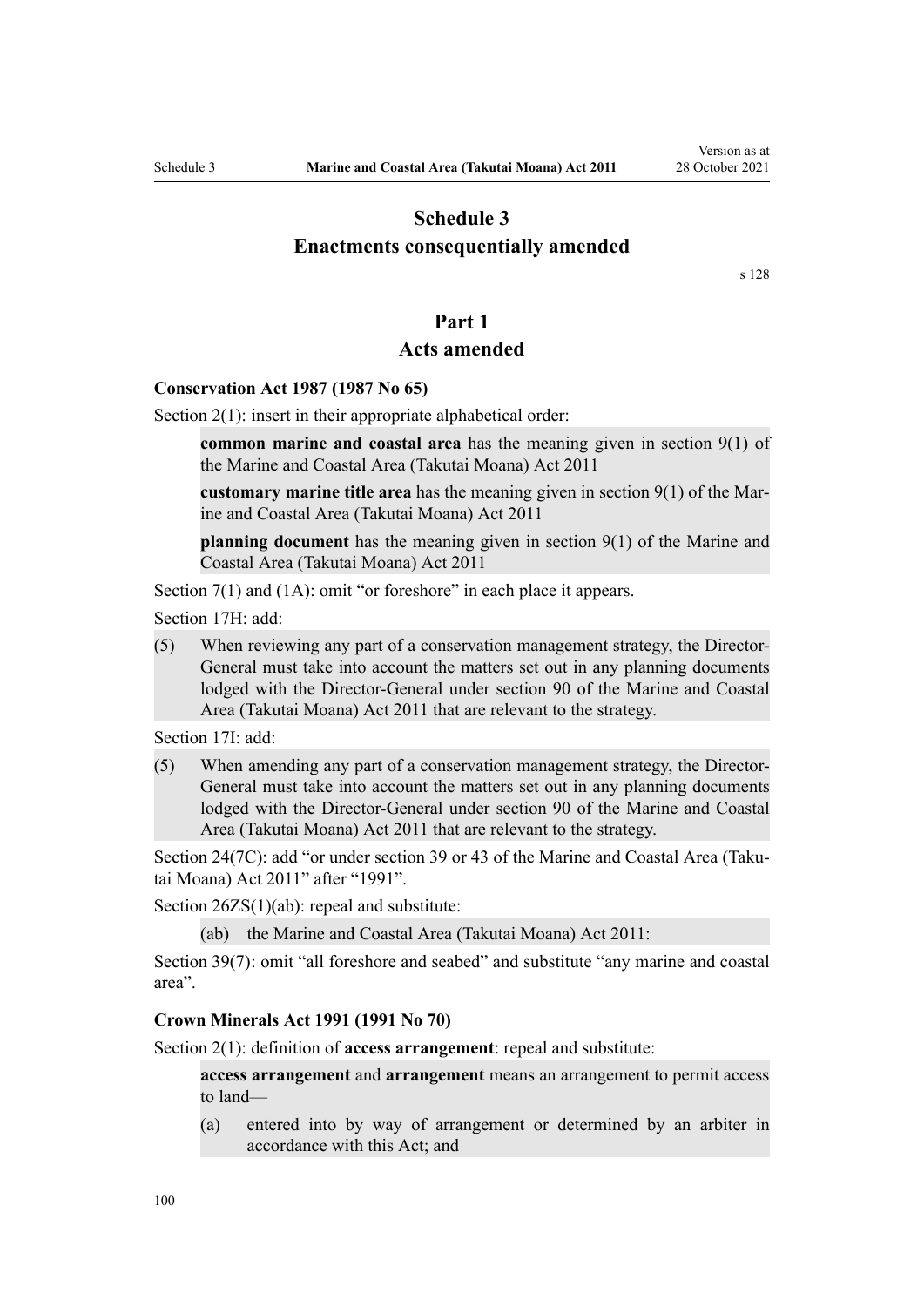Version as at

## **Crown Minerals Act 1991 (1991 No 70)***—continued*

- (b) between a person desiring to carry out mineral-related activities and either—
	- (i) the owner (and occupier, if any) of the land; or
	- (ii) in the case of land in the common marine and coastal area that is not a customary marine title area, the appropriate Minister

[Section 2\(1\):](http://legislation.govt.nz/pdflink.aspx?id=DLM242543) definition of **public foreshore and seabed**: repeal.

[Section 2\(1\):](http://legislation.govt.nz/pdflink.aspx?id=DLM242543) insert in their appropriate alphabetical order:

**coastal marine area** has the meaning given in section 2(1) of the Resource Management Act 1991

**common marine and coastal area** has the meaning given in section 9(1) of the Marine and Coastal Area (Takutai Moana) Act 2011

**customary marine title agreement** has the meaning given to **agreement** in section 9(1) of the Marine and Coastal Area (Takutai Moana) Act 2011

**customary marine title group** has the meaning given in section 9(1) of the Marine and Coastal Area (Takutai Moana) Act 2011

**customary marine title order** has the meaning given in section 9(1) of the Marine and Coastal Area (Takutai Moana) Act 2011

[Section 2\(2\)](http://legislation.govt.nz/pdflink.aspx?id=DLM242543): insert "or land in the common marine and coastal area" after "Crown land".

[Section 2\(2\)\(b\)](http://legislation.govt.nz/pdflink.aspx?id=DLM242543): omit "Crown land is public foreshore and seabed" and substitute "land is part of the common marine and coastal area".

[Section 25\(1A\):](http://legislation.govt.nz/pdflink.aspx?id=DLM246328) repeal and substitute:

- (1A) The Minister may not grant an exploration permit or a mining permit under this section in respect of minerals that are privately owned, except in the case of minerals owned by customary marine title groups,—
	- (a) as provided for by section 83(2) of the Marine and Coastal Area (Takutai Moana) Act 2011; and
	- (b) subject to section 84 of that Act.

[Section 32\(7\):](http://legislation.govt.nz/pdflink.aspx?id=DLM246341) add "except in the case of minerals owned by customary marine title groups, as provided for in section 83(2) of the Marine and Coastal Area (Takutai Moana) Act 2011 and subject to section 84 of that Act".

Section  $49(3)$ : omit "the owner and occupier" and substitute "each owner and occupier, and any customary marine title group".

[Section 49\(3\):](http://legislation.govt.nz/pdflink.aspx?id=DLM246396) omit "every owner and every occupier of the land" and substitute "each person or group whose consent is required".

[Section 49\(4\)](http://legislation.govt.nz/pdflink.aspx?id=DLM246396): insert "or customary marine title group" after "occupier".

[Section 50](http://legislation.govt.nz/pdflink.aspx?id=DLM246397): add: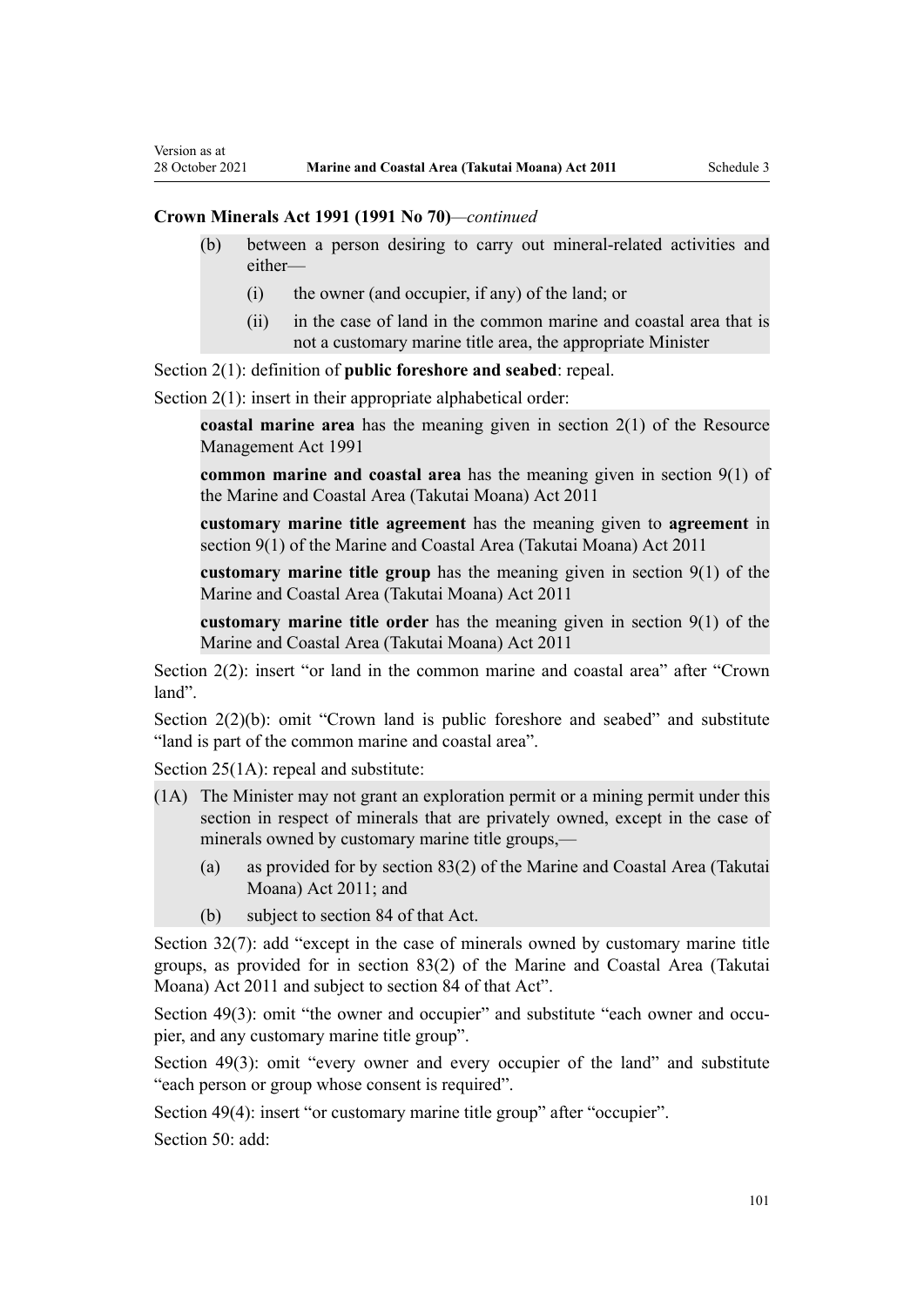#### **Crown Minerals Act 1991 (1991 No 70)***—continued*

(2) This section does not apply in the case of entry onto land that is in the common marine and coastal area.

[Section 53](http://legislation.govt.nz/pdflink.aspx?id=DLM246703): add:

- (3) Subsection (2) does not apply if the permit relates to land in the common marine and coastal area, but if the permit relates to land described in Schedule 4, the permit holder may exercise the permit only—
	- (a) in respect of land that is not subject to a customary marine title order or agreement; and
	- (b) in accordance with an access agreement agreed in writing between the permit holder and the appropriate Minister.

[Section 54](http://legislation.govt.nz/pdflink.aspx?id=DLM246704): add:

- (3) Subsection (2) does not apply if the permit relates to land in the common mar‐ ine and coastal area, but if the permit relates to land described in Schedule 4, the permit holder may exercise the permit only—
	- (a) in respect of land that is not subject to a customary marine title order or agreement; and
	- (b) in accordance with an access agreement agreed in writing between the permit holder and the appropriate Minister.

[Section 55](http://legislation.govt.nz/pdflink.aspx?id=DLM246706): add:

(3) Land within the common marine and coastal area is deemed, for the purpose of subsection (2), not to be within any of the classes of land described in that subsection.

Heading to [section 61:](http://legislation.govt.nz/pdflink.aspx?id=DLM246714) add "**and land in common marine and coastal area**".

[Section 61\(1\)](http://legislation.govt.nz/pdflink.aspx?id=DLM246714): add "or the common marine and coastal area".

[Section 61\(1A\)](http://legislation.govt.nz/pdflink.aspx?id=DLM246714): insert "or land of the common marine and coastal area" after "1977)".

## **Fisheries Act 1996 (1996 No 88)**

[Section 2\(1\):](http://legislation.govt.nz/pdflink.aspx?id=DLM394199) insert the following definitions in their appropriate alphabetical order:

**customary marine title group** has the meaning given in section 9(1) of the Marine and Coastal Area (Takutai Moana) Act 2011

**planning document** has the meaning given in section 9(1) of the Marine and Coastal Area (Takutai Moana) Act 2011

**protected customary right** has the meaning given in section 9(1) of the Marine and Coastal Area (Takutai Moana) Act 2011

**protected customary rights order** and **agreement** have the meanings given in section 9(1) of the Marine and Coastal Area (Takutai Moana) Act 2011

[Section 11\(2\)\(c\):](http://legislation.govt.nz/pdflink.aspx?id=DLM395397) repeal and substitute: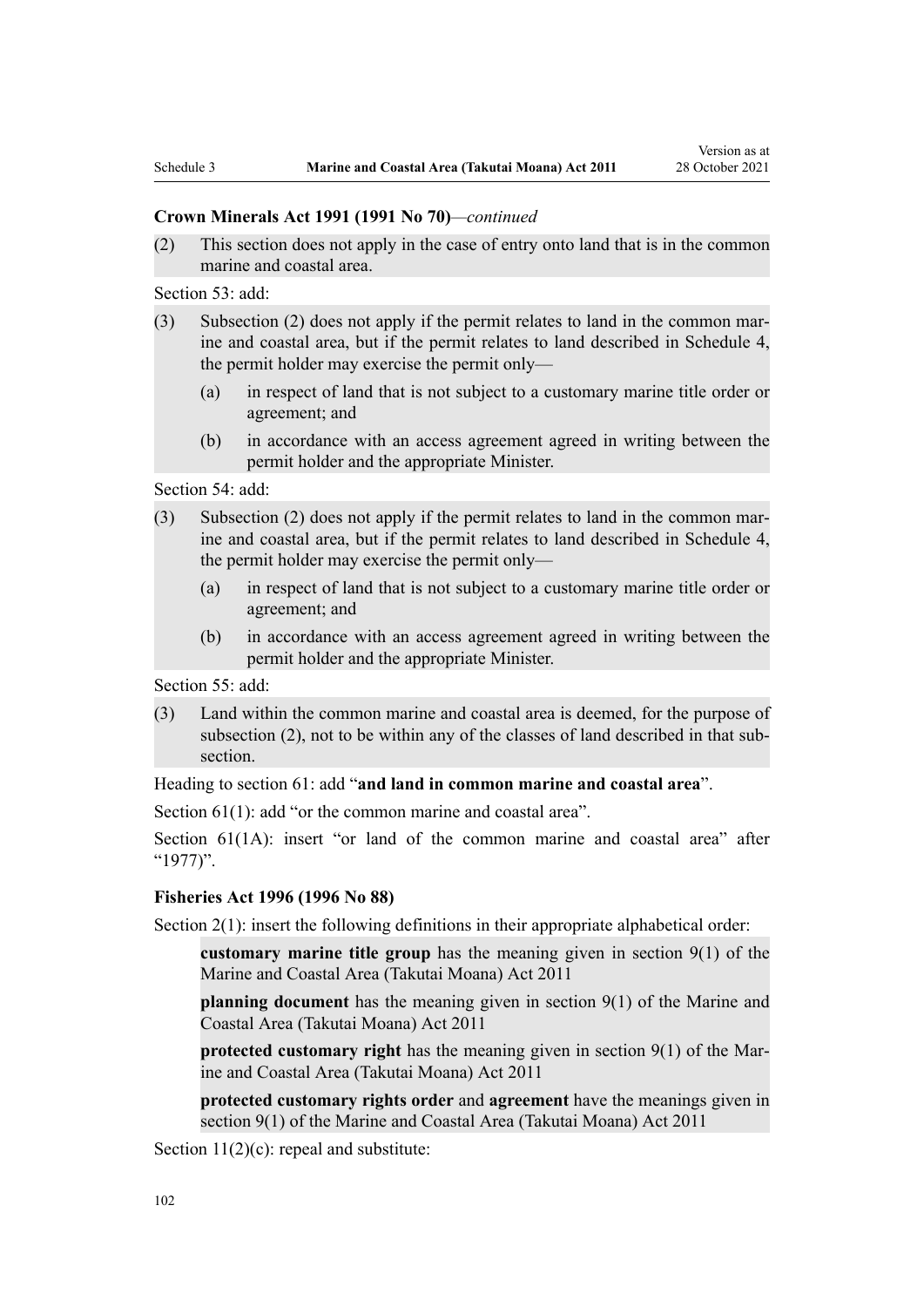## **Fisheries Act 1996 (1996 No 88)***—continued*

Version as at

- (c) sections 7 and 8 of the Hauraki Gulf Marine Park Act 2000 (for the Hauraki Gulf as defined in that Act); and
- (d) a planning document lodged with the Minister of Fisheries by a custom‐ ary marine title group under section 91 of the Marine and Coastal Area (Takutai Moana) Act 2011—

Heading to [section 89B](http://legislation.govt.nz/pdflink.aspx?id=DLM396920): omit "**customary rights orders**" and substitute "**protected customary rights**".

[Section 89B\(a\)](http://legislation.govt.nz/pdflink.aspx?id=DLM396920): omit "customary rights order under the Foreshore and Seabed Act 2004" and substitute "protected customary rights order or an agreement".

[Section 89B\(b\):](http://legislation.govt.nz/pdflink.aspx?id=DLM396920) omit "customary rights order" and substitute "protected customary rights order or an agreement".

[Section 186ZB:](http://legislation.govt.nz/pdflink.aspx?id=DLM398342) repeal and substitute:

## **186ZB Subpart does not apply to fish farming under protected customary rights order or agreement**

This subpart does not apply to fish farming undertaken in accordance with a protected customary rights order or an agreement.

## **Forest and Rural Fires Act 1977 (1977 No 52)**

Definition of **fire safety margin** in [section 2\(1\):](http://legislation.govt.nz/pdflink.aspx?id=DLM442952) omit "(other than land administered by the Minister of Conservation pursuant to section 9A of the Foreshore and Seabed Endowment Revesting Act 1991)" and substitute "other than the common marine and coastal area or any reclaimed land that is subject to subpart 3 of Part 2 of the Marine and Coastal Area (Takutai Moana) Act 2011 (as defined in section 29(1) of that Act)".

Paragraph (a)(v) and (va) of the definition of **state area** in [section 2\(1\):](http://legislation.govt.nz/pdflink.aspx?id=DLM442952) repeal and substitute:

- (v) the common marine and coastal area (as defined in section  $9(1)$  of the Marine and Coastal Area (Takutai Moana) Act 2011; and
- (va) reclaimed land vested in the Crown under section 30 or 31 of that Act; and

#### **Hauraki Gulf Marine Park Act 2000 (2000 No 1)**

[Section 33\(2\)\(c\)](http://legislation.govt.nz/pdflink.aspx?id=DLM53174): omit "foreshore and seabed that is land owned by the Crown" and substitute "the common marine and coastal area".

Heading to [section 38:](http://legislation.govt.nz/pdflink.aspx?id=DLM53180) omit "**Crown-owned**".

Heading to [section 39:](http://legislation.govt.nz/pdflink.aspx?id=DLM53181) omit "**Crown-owned land**" and substitute "**land with protec‐ ted status**".

[Schedule 1:](http://legislation.govt.nz/pdflink.aspx?id=DLM53199) omit "Foreshore and Seabed Act 2004".

[Schedule 1:](http://legislation.govt.nz/pdflink.aspx?id=DLM53199) insert in its appropriate alphabetical order: "Marine and Coastal Area (Takutai Moana) Act 2011".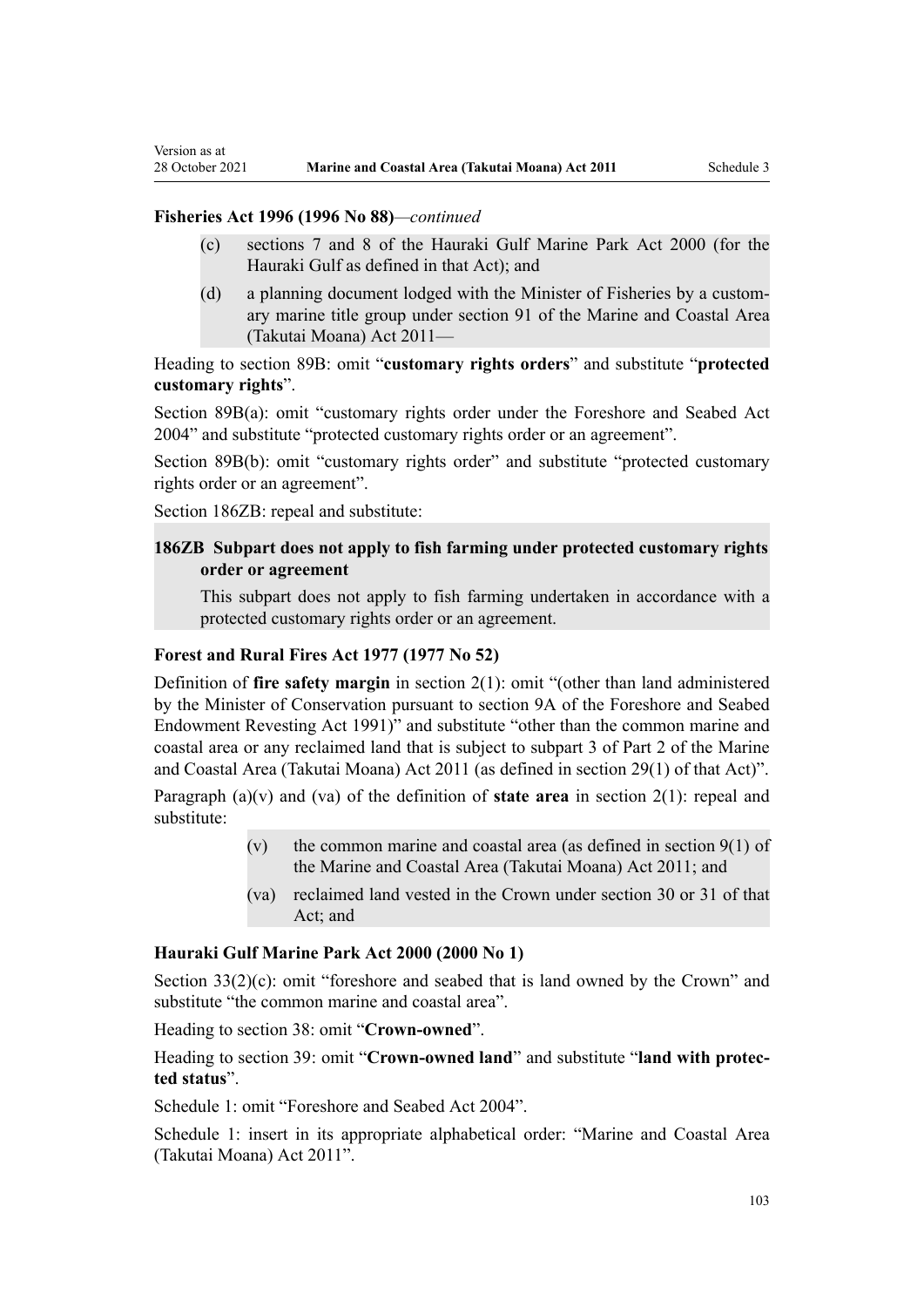#### **Historic Places Act 1993 (1993 No 38)**

[Section 2](http://legislation.govt.nz/pdflink.aspx?id=DLM300516): insert in their appropriate alphabetical order:

**customary marine title area** has the meaning given in section 9(1) of the Mar‐ ine and Coastal Area (Takutai Moana) Act 2011

**planning document** has the meaning given in section 9(1) of the Marine and Coastal Area (Takutai Moana) Act 2011

[Section 14](http://legislation.govt.nz/pdflink.aspx?id=DLM300610): insert after subsection (3A):

(3B) The Trust must comply with section 89 of the Marine and Coastal Area (Taku‐ tai Moana) Act 2011.

[Section 20](http://legislation.govt.nz/pdflink.aspx?id=DLM300622): insert after subsection (6A):

(6B) In determining an appeal in respect of a decision made under section  $14(1)(a)$ or (b) that relates to a customary marine title area, the Court must have particular regard to any planning documents lodged with the New Zealand Historic Places Trust under section 89 of the Marine and Coastal Area (Takutai Moana) Act 2011 that are relevant to an archaeological site within the customary marine title area.

#### **Local Government Act 1974 (1974 No 66)**

[Section 345\(1A\):](http://legislation.govt.nz/pdflink.aspx?id=DLM420626) repeal and substitute:

(1A) To avoid doubt, this section does not apply to the common marine and coastal area within the meaning of the Marine and Coastal Area (Takutai Moana) Act 2011.

#### **Local Government (Rating) Act 2002 (2002 No 6)**

[Section 5](http://legislation.govt.nz/pdflink.aspx?id=DLM132004): insert in their appropriate alphabetical order:

**common marine and coastal area** has the meaning given in section 9(1) of the Marine and Coastal Area (Takutai Moana) Act 2011

**customary marine title area** has the meaning given in section 9(1) of the Mar‐ ine and Coastal Area (Takutai Moana) Act 2011

**structure** has the meaning given in section 9(1) of the Marine and Coastal Area (Takutai Moana) Act 2011

[Schedule 1:](http://legislation.govt.nz/pdflink.aspx?id=DLM133512) Part 1: clause 2(b) and (c): repeal.

[Schedule 1:](http://legislation.govt.nz/pdflink.aspx?id=DLM133512) Part 1: insert after clause 22:

- 23 The common marine and coastal area, including any customary marine title area, within the meaning of the Marine and Coastal Area (Takutai Moana) Act 2011.
- 24 The bed of Te Whaanga Lagoon in the Chatham Islands.
- 25 Structures that are—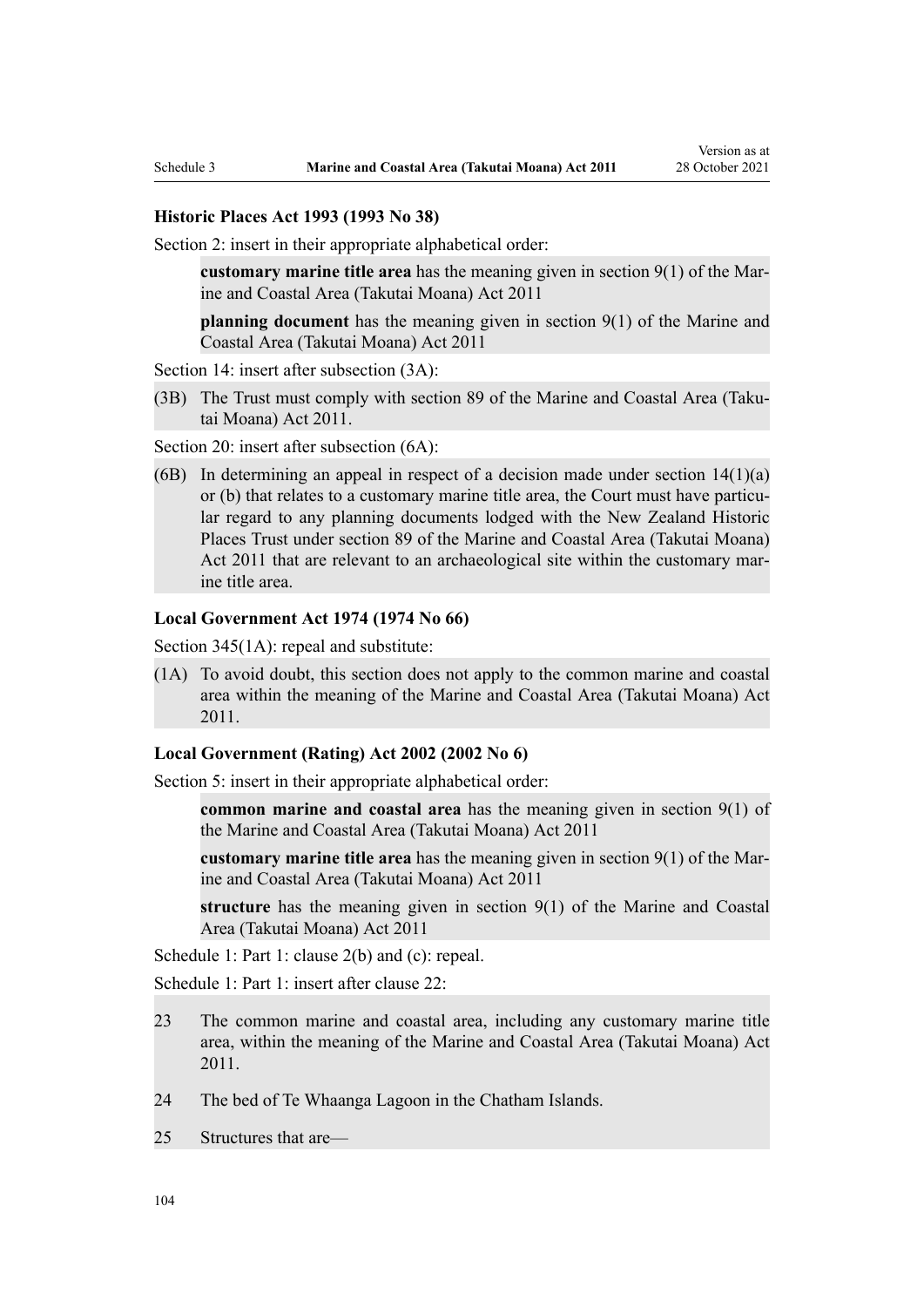#### **Local Government (Rating) Act 2002 (2002 No 6)***—continued*

- (a) fixed to, or under, or over any part of the common marine and coastal area; and
- (b) owned, or deemed to be owned, by the Crown under section 18 or 19 of the Marine and Coastal Area (Takutai Moana) Act 2011.

#### **New Zealand Railways Corporation Act 1981 (1981 No 119)**

[Section 2\(1\):](http://legislation.govt.nz/pdflink.aspx?id=DLM57011) insert in its appropriate alphabetical order:

**common marine and coastal area** has the same meaning as in section 9(1) of the Marine and Coastal Area (Takutai Moana) Act 2011

Paragraph (a) of the definition of **railway** in section 2(1): insert "or forming part of the common marine and coastal area" after "the Reserves Act 1977".

[Section 24](http://legislation.govt.nz/pdflink.aspx?id=DLM57642): insert after paragraph (a):

Version as at

(ab) occupy, use, or manage any railway that is located in the common marine and coastal area:

[Section 117\(1\):](http://legislation.govt.nz/pdflink.aspx?id=DLM58268) insert "or of the common marine and coastal area" after "a public reserve".

#### **Protected Objects Act 1975 (1975 No 41)**

New section 11A: insert after [section 11:](http://legislation.govt.nz/pdflink.aspx?id=DLM432422)

## **11A Taonga tūturu found in customary marine title area**

If taonga tūturu are found in a part of the common marine and coastal area for which a customary marine title order has been awarded under the Marine and Coastal Area (Takutai Moana) Act 2011, section 82 of that Act applies to that finding instead of section 11 of this Act, except to the extent that section 11 is expressly applied by section 82 of that Act.

#### **Public Works Act 1981 (1981 No 35)**

[Section 2](http://legislation.govt.nz/pdflink.aspx?id=DLM45433): insert in its appropriate alphabetical order:

**common marine and coastal area** has the meaning given in section 9(1) of the Marine and Coastal Area (Takutai Moana) Act 2011

Definition of **Government work** in section 2: omit "public foreshore and seabed" and substitute "common marine and coastal area".

Definition of **public foreshore and seabed** in section 2: repeal.

[Section 52\(1\)\(b\)](http://legislation.govt.nz/pdflink.aspx?id=DLM46307): omit "public foreshore and seabed" and substitute "common marine and coastal area".

[Section 52\(3\)\(b\)](http://legislation.govt.nz/pdflink.aspx?id=DLM46307): omit "public foreshore and seabed" and substitute "common marine and coastal area".

[Section 165\(1\):](http://legislation.govt.nz/pdflink.aspx?id=DLM47750) insert: "or any land situated in the common marine and coastal area" after "Crown land or public reserve".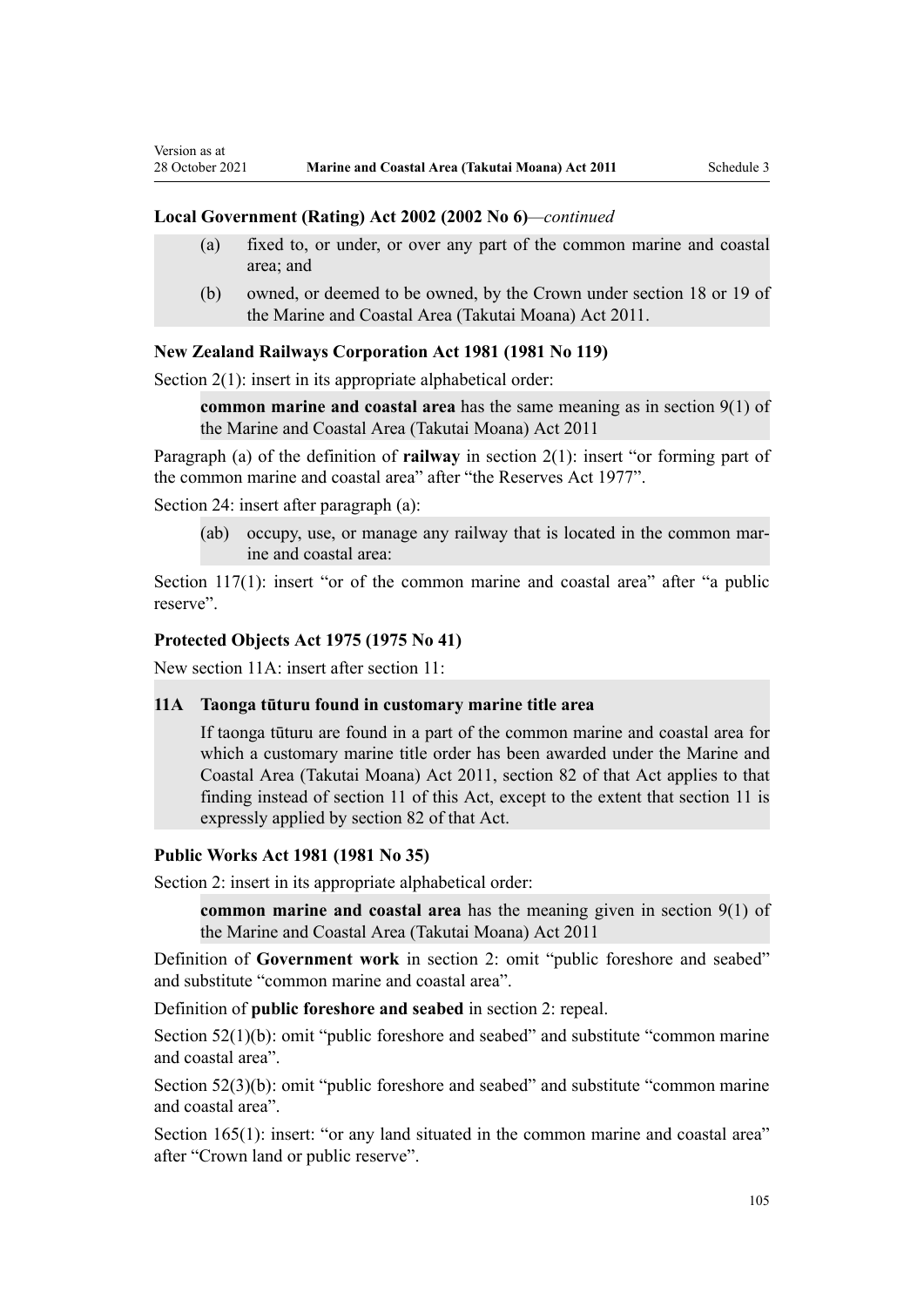#### **Resource Management Act 1991 (1991 No 69)**

Definitions of **access rights**, **board**, **customary rights order**, **foreshore and seabed reserve**, **holder**, **management plan**, **public foreshore and seabed**, and **recognised customary activity** in [section 2\(1\):](http://legislation.govt.nz/pdflink.aspx?id=DLM230272) repeal.

[Section 2\(1\):](http://legislation.govt.nz/pdflink.aspx?id=DLM230272) insert in their appropriate alphabetical order:

**accommodated activity** has the meaning given in section 9(1) of the Marine and Coastal Area (Takutai Moana) Act 2011

**agreement** has the meaning given in section 9(1) of the Marine and Coastal Area (Takutai Moana) Act 2011

**common marine and coastal area** has the meaning given in section 9(1) of the Marine and Coastal Area (Takutai Moana) Act 2011

**customary marine title area** has the meaning given in section 9(1) of the Mar‐ ine and Coastal Area (Takutai Moana) Act 2011

**customary marine title group** has the meaning given in section 9(1) of the Marine and Coastal Area (Takutai Moana) Act 2011

**customary marine title order** has the meaning given in section 9(1) of the Marine and Coastal Area (Takutai Moana) Act 2011

**marine and coastal area** has the meaning given in section 9(1) of the Marine and Coastal Area (Takutai Moana) Act 2011

**planning document** has the meaning given in section 9(1) of the Marine and Coastal Area (Takutai Moana) Act 2011

**protected customary right** has the meaning given in section 9(1) of the Marine and Coastal Area (Takutai Moana) Act 2011

**protected customary rights area** has the meaning given in section 9(1) of the Marine and Coastal Area (Takutai Moana) Act 2011

**protected customary rights group** has the meaning given in section 9(1) of the Marine and Coastal Area (Takutai Moana) Act 2011

**protected customary rights order** has the meaning given in section 9(1) of the Marine and Coastal Area (Takutai Moana) Act 2011

**RMA permission right** means the right provided for a customary marine title group by sections 66 and 68 of the Marine and Coastal Area (Takutai Moana) Act 2011

Definition of **affected order holder** in [section 2AA\(2\):](http://legislation.govt.nz/pdflink.aspx?id=DLM2408220) repeal.

Definition of **limited notification** in [section 2AA\(2\)](http://legislation.govt.nz/pdflink.aspx?id=DLM2408220): omit "or affected order holder".

Section  $6(g)$ : repeal and substitute:

 $(g)$  the protection of protected customary rights.

[Section 12\(2\)](http://legislation.govt.nz/pdflink.aspx?id=DLM231949): repeal and substitute: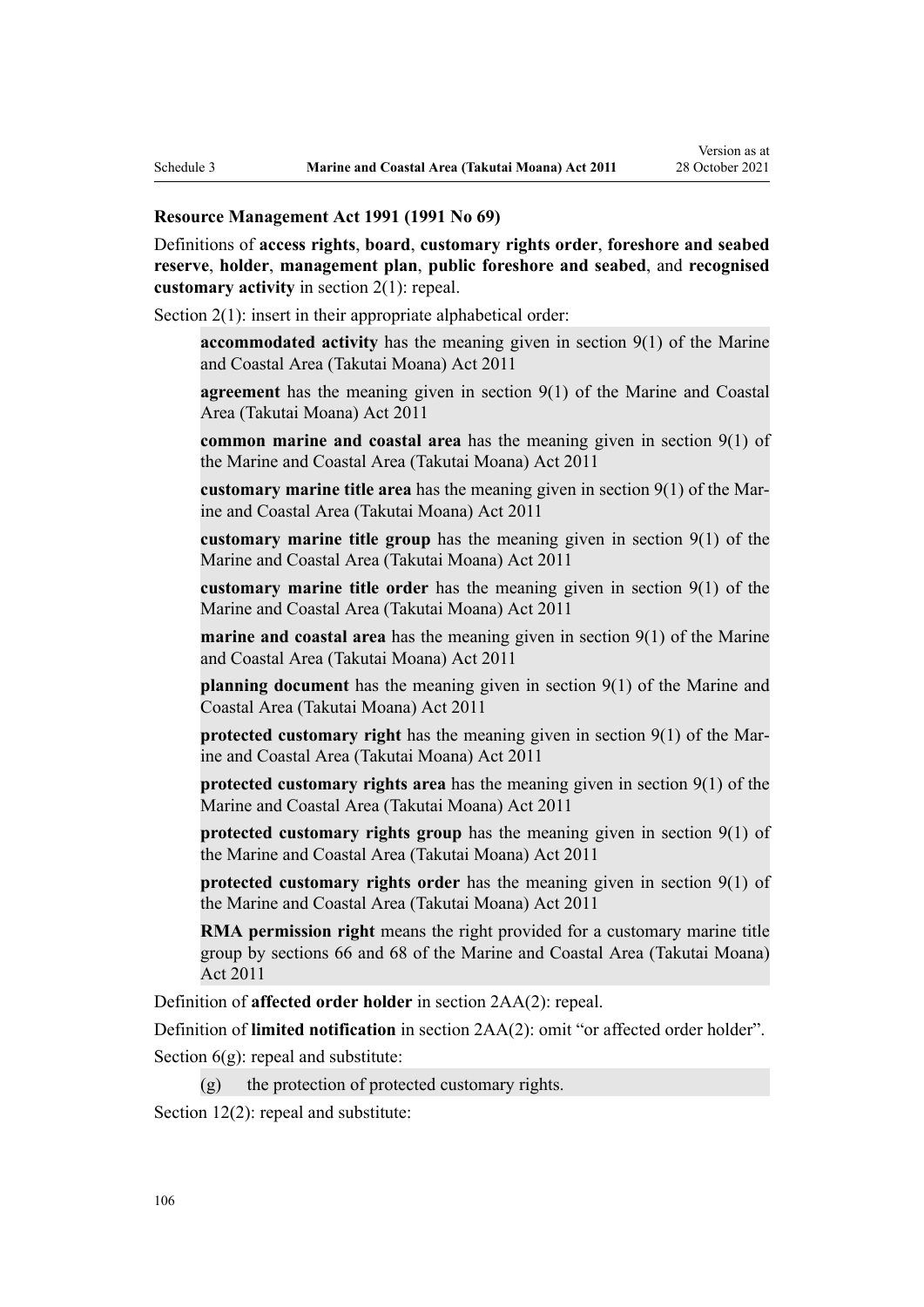#### **Resource Management Act 1991 (1991 No 69)***—continued*

- (2) No person may, unless expressly allowed by a national environmental standard, a rule in a regional coastal plan or in any proposed regional coastal plan for the same region, or a resource consent,—
	- (a) occupy any part of the common marine and coastal area; or
	- (b) remove any sand, shingle, shell, or other natural material from that area.

[Section 12A\(1\):](http://legislation.govt.nz/pdflink.aspx?id=DLM231965) repeal and substitute:

- (1) No person may occupy a coastal marine area for the purpose of an aquaculture activity—
	- (a) except in an aquaculture management area provided for in a regional coastal plan; or
	- (b) if that part of the coastal marine area is in the common marine and coastal area, unless expressly authorised by a coastal permit.

Heading above [section 17A:](http://legislation.govt.nz/pdflink.aspx?id=DLM232508) repeal.

[Section 17A](http://legislation.govt.nz/pdflink.aspx?id=DLM232508): repeal.

Version as at

[Section 17B:](http://legislation.govt.nz/pdflink.aspx?id=DLM232510) repeal.

[Section 28\(e\):](http://legislation.govt.nz/pdflink.aspx?id=DLM232548) repeal.

[Section 28A\(1\)\(c\):](http://legislation.govt.nz/pdflink.aspx?id=DLM232552) omit "recognised customary activity" and substitute "protected customary right".

Section  $29(1)(p)$ : repeal.

Section  $30(1)(d)(ii)$ : repeal and substitute:

(ii) the occupation of space in, and the extraction of sand, shingle, shell, or other natural material from, the coastal marine area, to the extent that it is within the common marine and coastal area:

[Section 33\(2\)](http://legislation.govt.nz/pdflink.aspx?id=DLM232593): omit "board of a foreshore and seabed reserve,".

[Section 35\(2\)\(e\)](http://legislation.govt.nz/pdflink.aspx?id=DLM233009): repeal and substitute:

(e) in the case of a regional council, the exercise of a protected customary right in its region, including any controls imposed on the exercise of that right under Part 3 of the Marine and Coastal Area (Takutai Moana) Act 2011—

[Section 35\(5\)\(jb\)](http://legislation.govt.nz/pdflink.aspx?id=DLM233009): repeal and substitute:

(jb) in the case of a regional council, records of every protected customary rights order or agreement relating to a part of the common marine and coastal area within its region; and

[Section 37B\(d\)](http://legislation.govt.nz/pdflink.aspx?id=DLM233052): repeal.

[Section 38\(3\)\(c\)](http://legislation.govt.nz/pdflink.aspx?id=DLM233057): repeal.

[Section 58\(d\)](http://legislation.govt.nz/pdflink.aspx?id=DLM233381): omit "in land of the Crown".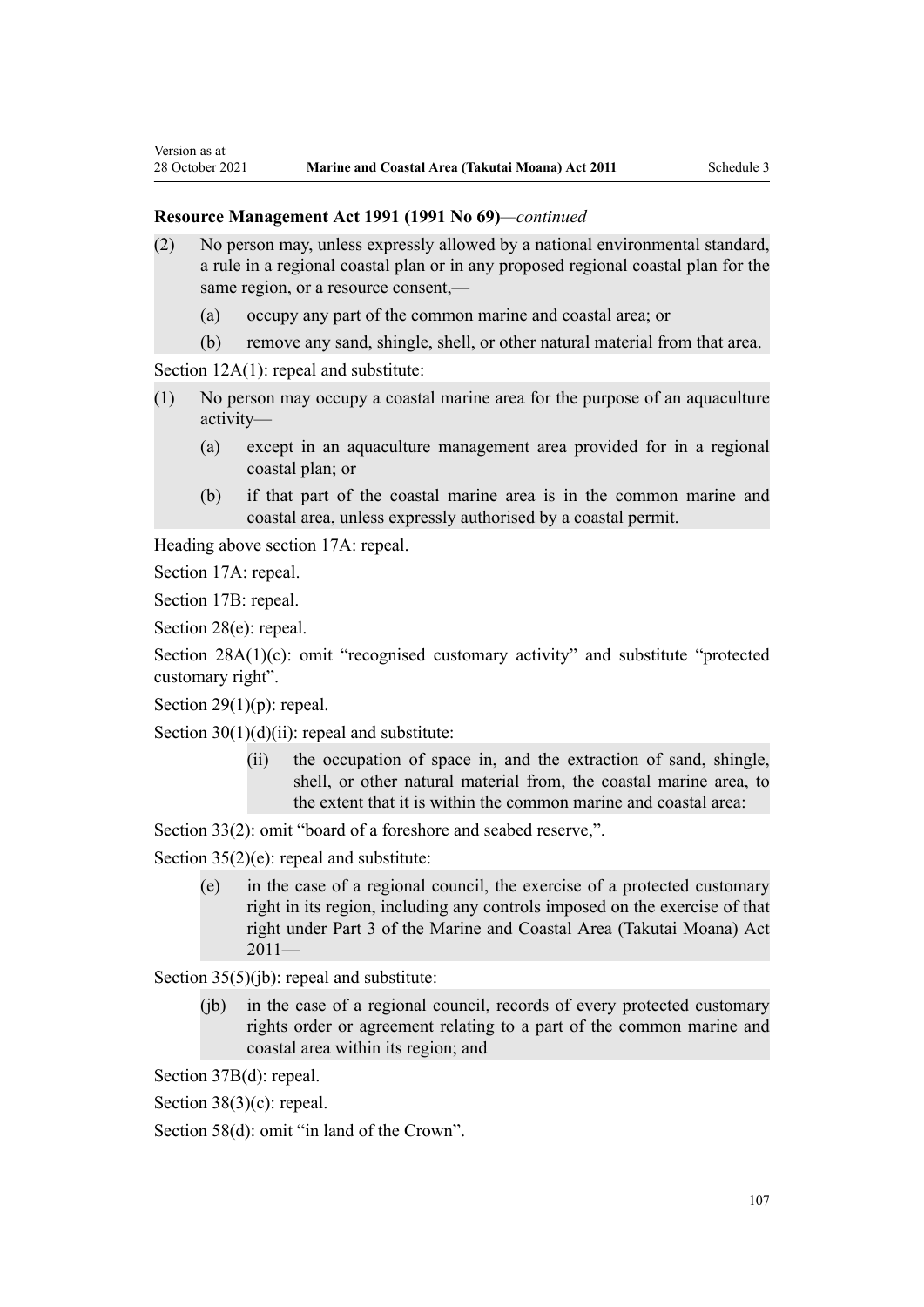## **Resource Management Act 1991 (1991 No 69)***—continued*

[Section 58\(gb\):](http://legislation.govt.nz/pdflink.aspx?id=DLM233381) omit "recognised customary activities" and substitute "protected customary rights".

[Section 61\(2A\):](http://legislation.govt.nz/pdflink.aspx?id=DLM233389) repeal and substitute:

- (2A) When a regional council is preparing or changing a regional policy statement, it must deal with the following documents, if they are lodged with the council, in the manner specified, to the extent that their content has a bearing on the resource management issues of the region:
	- (a) the council must take into account any relevant planning document recognised by an iwi authority; and
	- (b) in relation to a planning document prepared by a customary marine title group under section 85 of the Marine and Coastal Area (Takutai Moana) Act 2011, the council must, in accordance with section 93 of that Act,—
		- (i) recognise and provide for the matters in that document, to the extent that they relate to the relevant customary marine title area; and
		- (ii) take into account the matters in that document, to the extent that they relate to a part of the common marine and coastal area out‐ side the customary marine title area of the relevant group.

Section  $62(1)(b)$ : repeal and substitute:

(b) the resource management issues of significance to iwi authorities in the region; and

[Section 64A\(1\)](http://legislation.govt.nz/pdflink.aspx?id=DLM233610): omit "coastal marine area (relating to land of the Crown in the coastal marine area or land in the coastal marine area vested in the regional council)" and substitute "common marine and coastal area".

Section  $64A(4A)$ : repeal and substitute:

(4A) A coastal occupation charge must not be imposed on a protected customary rights group or customary marine title group exercising a right under Part 3 of the Marine and Coastal Area (Takutai Moana) Act 2011.

[Section 66\(2\)\(b\):](http://legislation.govt.nz/pdflink.aspx?id=DLM233620) omit "in land of the Crown".

[Section 66\(2A\):](http://legislation.govt.nz/pdflink.aspx?id=DLM233620) repeal and substitute:

- (2A) When a regional council is preparing or changing a regional plan, it must deal with the following documents, if they are lodged with the council, in the manner specified, to the extent that their content has a bearing on the resource management issues of the region:
	- (a) the council must take into account any relevant planning document recognised by an iwi authority; and
	- (b) in relation to a planning document prepared by a customary marine title group under section 85 of the Marine and Coastal Area (Takutai Moana) Act 2011, the council must, in accordance with section 93 of that Act,—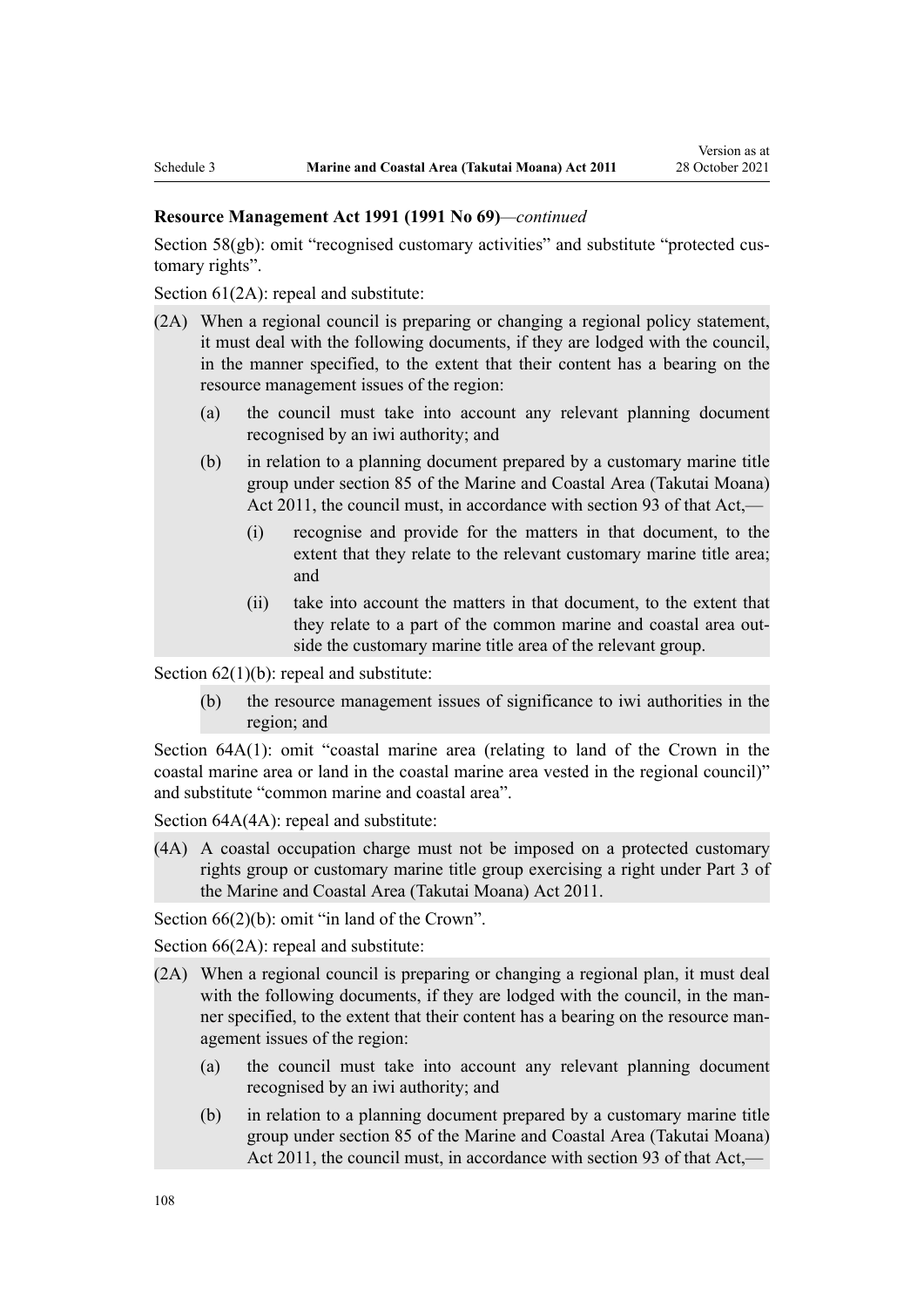- (i) recognise and provide for the matters in that document, to the extent that they relate to the relevant customary marine title area; and
- (ii) take into account the matters in that document, to the extent that they relate to a part of the common marine and coastal area out‐ side the customary marine title area of the relevant group.

[Section 74\(2A\):](http://legislation.govt.nz/pdflink.aspx?id=DLM233671) repeal and substitute:

(2A) A territorial authority, when preparing or changing a district plan, must take into account any relevant planning document recognised by an iwi authority and lodged with the territorial authority, to the extent that its content has a bearing on the resource management issues of the district.

[Section 79A](http://legislation.govt.nz/pdflink.aspx?id=DLM233815): repeal.

Version as at

[Section 79B:](http://legislation.govt.nz/pdflink.aspx?id=DLM233818) repeal.

[Section 82A](http://legislation.govt.nz/pdflink.aspx?id=DLM233827): repeal.

Heading above [section 85A](http://legislation.govt.nz/pdflink.aspx?id=DLM233840): omit "*recognised customary activities*" and substitute "*protected customary rights*".

[Section 85A](http://legislation.govt.nz/pdflink.aspx?id=DLM233840): omit "a significant adverse effect on a recognised customary activity carried out under section 17A(2)" and substitute "an adverse effect that is more than minor on a protected customary right carried out under Part 3 of the Marine and Coastal Area (Takutai Moana) Act 2011".

[Section 85B\(1\)](http://legislation.govt.nz/pdflink.aspx?id=DLM233842): omit "If the holder of a customary rights order" and substitute "If a protected customary rights group".

Section  $85B(2)(a)$ : repeal and substitute:

(a) the effects of the proposed activity on the exercise of a protected cus‐ tomary right; and

[Section 85B\(2\)\(b\):](http://legislation.govt.nz/pdflink.aspx?id=DLM233842) omit "recognised customary activity" and substitute "protected customary right".

[Section 85B\(2\)\(d\):](http://legislation.govt.nz/pdflink.aspx?id=DLM233842) omit "recognised customary activity" and substitute "exercise of a protected customary right".

[Section 85B\(2\)\(e\)](http://legislation.govt.nz/pdflink.aspx?id=DLM233842): omit "recognised customary activity" and substitute "protected customary right".

[Section 87A\(2\)\(a\):](http://legislation.govt.nz/pdflink.aspx?id=DLM2414711) repeal and substitute:

- (a) the consent authority must grant a resource consent except if—
	- (i) section 106 applies; or
	- (ii) section 55(2) of the Marine and Coastal Area (Takutai Moana) Act 2011 applies; and

[Section 95B\(1\)](http://legislation.govt.nz/pdflink.aspx?id=DLM2416410): omit "or affected order holders" and substitute "an affected protected customary rights group or affected customary marine title group".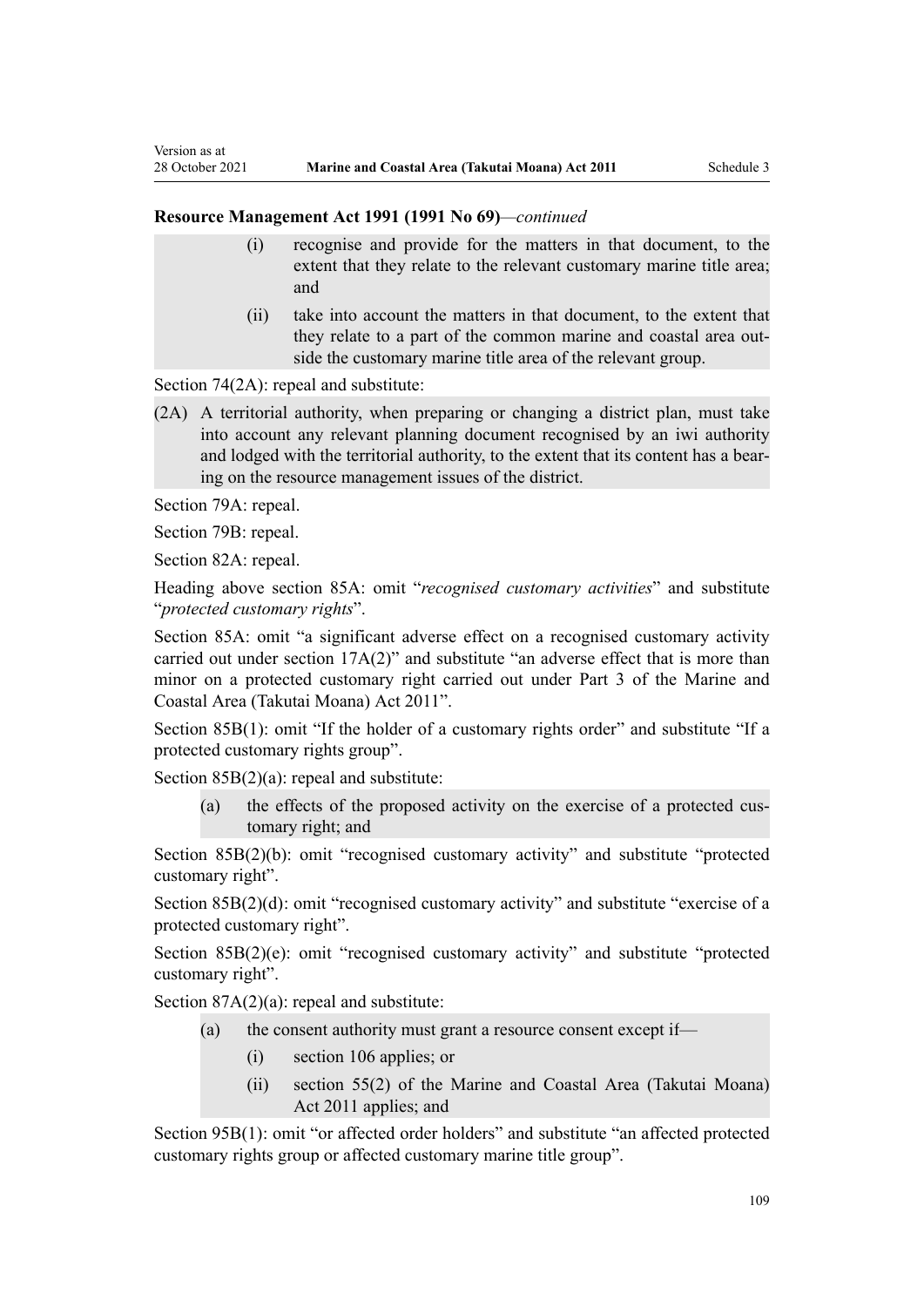[Section 95B\(3\)](http://legislation.govt.nz/pdflink.aspx?id=DLM2416410): omit "any affected order holder" and substitute "an affected protected customary rights group or affected customary title group".

[Section 95B:](http://legislation.govt.nz/pdflink.aspx?id=DLM2416410) add:

(4) In subsections (1) and (3), the requirements relating to an affected customary marine title group apply only in the case of applications for accommodated activities.

[Section 95F](http://legislation.govt.nz/pdflink.aspx?id=DLM2416414): repeal and substitute:

### **95F Status of protected customary rights group**

A consent authority must decide that a protected customary rights group is an affected protected customary rights group, in relation to an activity in the pro‐ tected customary rights area relevant to that group, if—

- (a) the activity may have adverse effects on a protected customary right carried out in accordance with the requirements of Part 3 of the Marine and Coastal Area (Takutai Moana) Act 2011; and
- (b) the protected customary rights group has not given written approval for the activity or has withdrawn approval for the activity in a written notice received by the consent authority before the authority has made a decision under this section.

New section 95G: insert after [section 95F:](http://legislation.govt.nz/pdflink.aspx?id=DLM2416414)

## **95G Status of customary marine title group**

A consent authority must decide that a customary marine title group is an affected customary marine title group, in relation to an accommodated activity in the customary marine title area relevant to that group, if—

- (a) the activity may have adverse effects on the exercise of the rights apply‐ ing to a customary marine title group under subpart 3 of Part 3 of the Marine and Coastal Area (Takutai Moana) Act 2011; and
- (b) the customary marine title group has not given written approval for the activity in a written notice received by the consent authority before the authority has made a decision under this section.

[Section 104:](http://legislation.govt.nz/pdflink.aspx?id=DLM234355) insert after subsection (2A):

- (2B) When considering a resource consent application for an activity in an area within the scope of a planning document, a consent authority must have regard to any resource management matters set out in that planning document.
- (2C) Subsection (2B) applies until such time as the regional council, in the case of a consent authority that is a regional council, has completed its obligations in relation to its regional planning documents under section 93 of the Marine and Coastal Area (Takutai Moana) Act 2011.

Section  $104(3)(c)(iv)$ : repeal and substitute: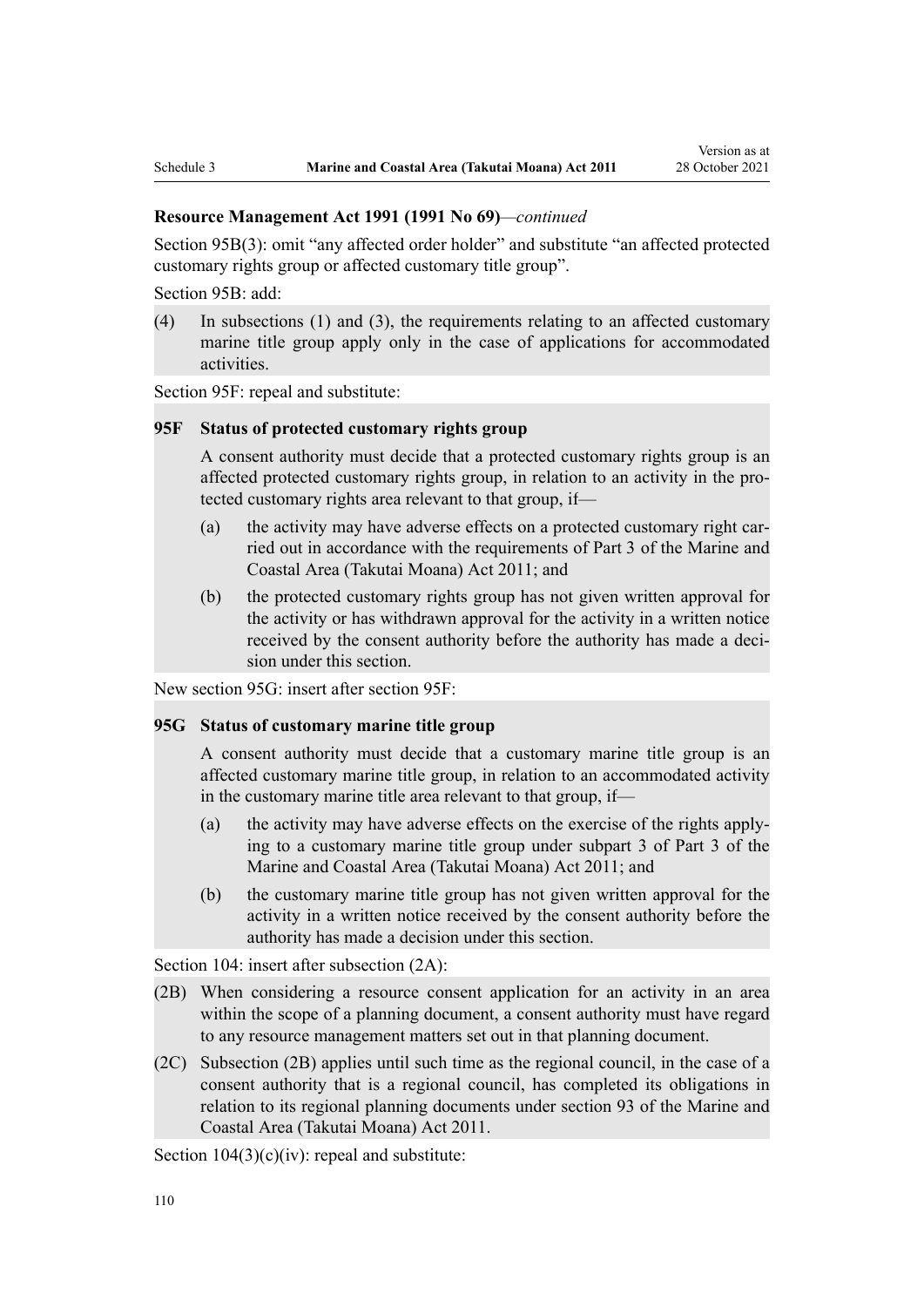- (iv) wāhi tapu conditions included in a customary marine title order or agreement:
- (v) section 55(2) of the Marine and Coastal Area (Takutai Moana) Act 2011:

[Sections 107A to 107D:](http://legislation.govt.nz/pdflink.aspx?id=DLM234801) repeal.

[Section 108\(2\)\(h\)](http://legislation.govt.nz/pdflink.aspx?id=DLM234810): omit "coastal marine area (relating to land of the Crown in the coastal marine area or land in the coastal marine area vested in the regional council)" and substitute "common marine and coastal area".

[Section 116](http://legislation.govt.nz/pdflink.aspx?id=DLM234865): add:

Version as at

(6) If a resource consent is granted for an activity in a part of the common marine and coastal area where a customary marine title order or agreement is in effect, section 68(1) of the Marine and Coastal Area (Takutai Moana) Act 2011 applies.

Section  $122(5)(c)$ : omit "which is land of the Crown or land vested in a regional council".

[Section 152\(1\)](http://legislation.govt.nz/pdflink.aspx?id=DLM235468): omit "The Governor-General may, by Order in Council, on the advice of the Minister, in respect of any specified part of the coastal marine area, direct that a consent authority shall not grant a coastal permit in respect of any land of the Crown in that specified part which would authorise the holder of the permit (if granted) to—" and substitute "The Governor-General may, by Order in Council, on the advice of the Minister, direct that a consent authority must not grant a coastal permit, in respect of a specified part of the marine and coastal area (other than in respect of any specified freehold land) that would, if granted, authorise the permit holder—".

[Section 152\(4\)](http://legislation.govt.nz/pdflink.aspx?id=DLM235468): repeal and substitute:

(4) The Minister shall not advise the making of an Order in Council under subsec‐ tion (1) or (2) unless the Minister considers that there is, or is likely to be, in respect of any area to which it is proposed that the Order in Council relate, competing demands for the use of that area for all or any of the activities referred to in subsection (1).

[Section 156:](http://legislation.govt.nz/pdflink.aspx?id=DLM235484) omit "in respect of any land of the Crown".

[Section 165H:](http://legislation.govt.nz/pdflink.aspx?id=DLM236036) omit "vested in the Crown or a regional council in a coastal marine area" and substitute "in the common marine and coastal area".

Heading to section 237A: omit and substitute "**Vesting of land in common marine and coastal area or bed of lake or river**".

[Section 237A\(1\)\(b\):](http://legislation.govt.nz/pdflink.aspx?id=DLM237276) repeal and substitute:

(b) show any part of the allotment that is in the coastal marine area as part of the common marine and coastal area.

Section  $237A(2)$ : omit "or subsection  $(1)(b)$ ".

[Section 237G](http://legislation.govt.nz/pdflink.aspx?id=DLM237291): repeal and substitute: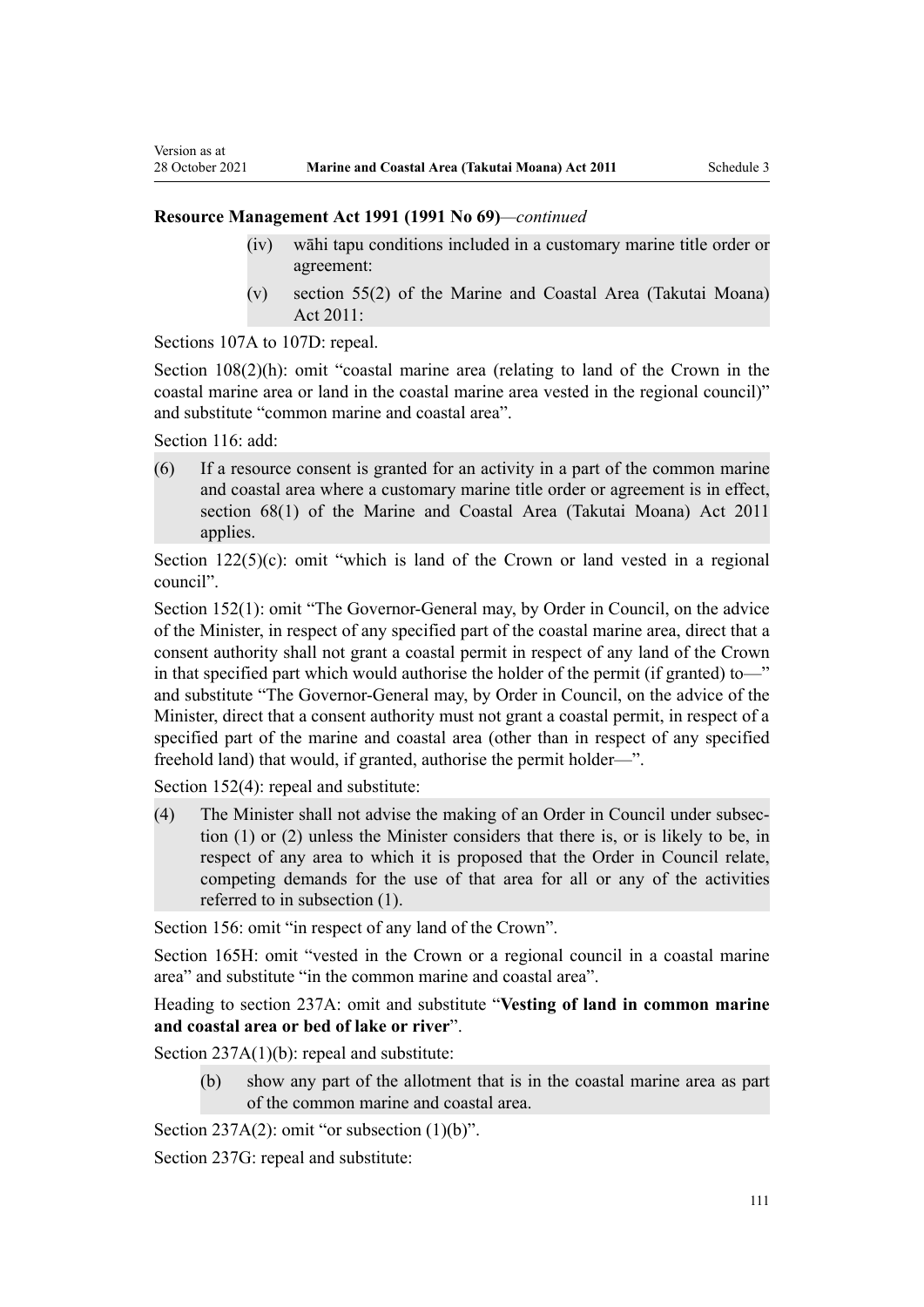#### **237G Compensation**

- (1) This section applies if—
	- (a) the bed of a river or lake—
		- (i) is vested in the Crown in accordance with section  $237A(1)(a)$ ; and
		- (ii) adjoins, or would adjoin if it were not for an esplanade reserve, any allotment of 4 hectares or more when land is subdivided; or
	- (b) land that is within the coastal marine area—
		- (i) becomes part of the common marine and coastal area in accord‐ ance with section 237A(1)(b); and
		- (ii) adjoins, or would adjoin if it were not for an esplanade reserve, any allotment of 4 hectares or more created when land is subdivided.
- (2) In the case of land referred to in subsection  $(1)(a)$ , the Crown or territorial authority, as the case may be, must pay compensation to the registered proprie‐ tor of that land, unless the registered proprietor agrees otherwise.
- (3) In the case of land referred to in subsection  $(1)(b)$ , the Crown must pay compensation to the registered proprietor of that land, unless the registered proprie‐ tor agrees otherwise.

Section  $239(1)(c)$ : repeal and substitute:

- (c) any land or any part of the bed of a river (not being part of the coastal marine area) or lake, shown on the survey plan as land to be vested in the territorial authority or the Crown, shall vest in the territorial authority or the Crown, as the case may be, free from all interests in land, includ‐ ing any encumbrances (without the necessity of an instrument of release or discharge or otherwise); and
- (d) to avoid doubt, any land shown on the survey plan as land in the coastal marine area becomes part of the marine and coastal area.

[Section 239\(3\)](http://legislation.govt.nz/pdflink.aspx?id=DLM237600): repeal and substitute:

(3) Any land vested in the Crown vests under the Land Act 1948 unless this Act provides otherwise.

Heading to [section 293A:](http://legislation.govt.nz/pdflink.aspx?id=DLM238254) repeal and substitute "**Determinations on recognition orders and agreements made under Marine and Coastal Area (Takutai Moana) Act 2011**".

[Section 309\(4\):](http://legislation.govt.nz/pdflink.aspx?id=DLM238505) omit "recognised customary activity carried out in accordance with section 17A(2)" and substitute "protected customary right".

[Section 309\(5\)](http://legislation.govt.nz/pdflink.aspx?id=DLM238505): omit "337" and substitute "331", and omit "recognised customary activity" and substitute "protected customary right".

[Section 332\(1\)\(c\)](http://legislation.govt.nz/pdflink.aspx?id=DLM239020): omit "; or".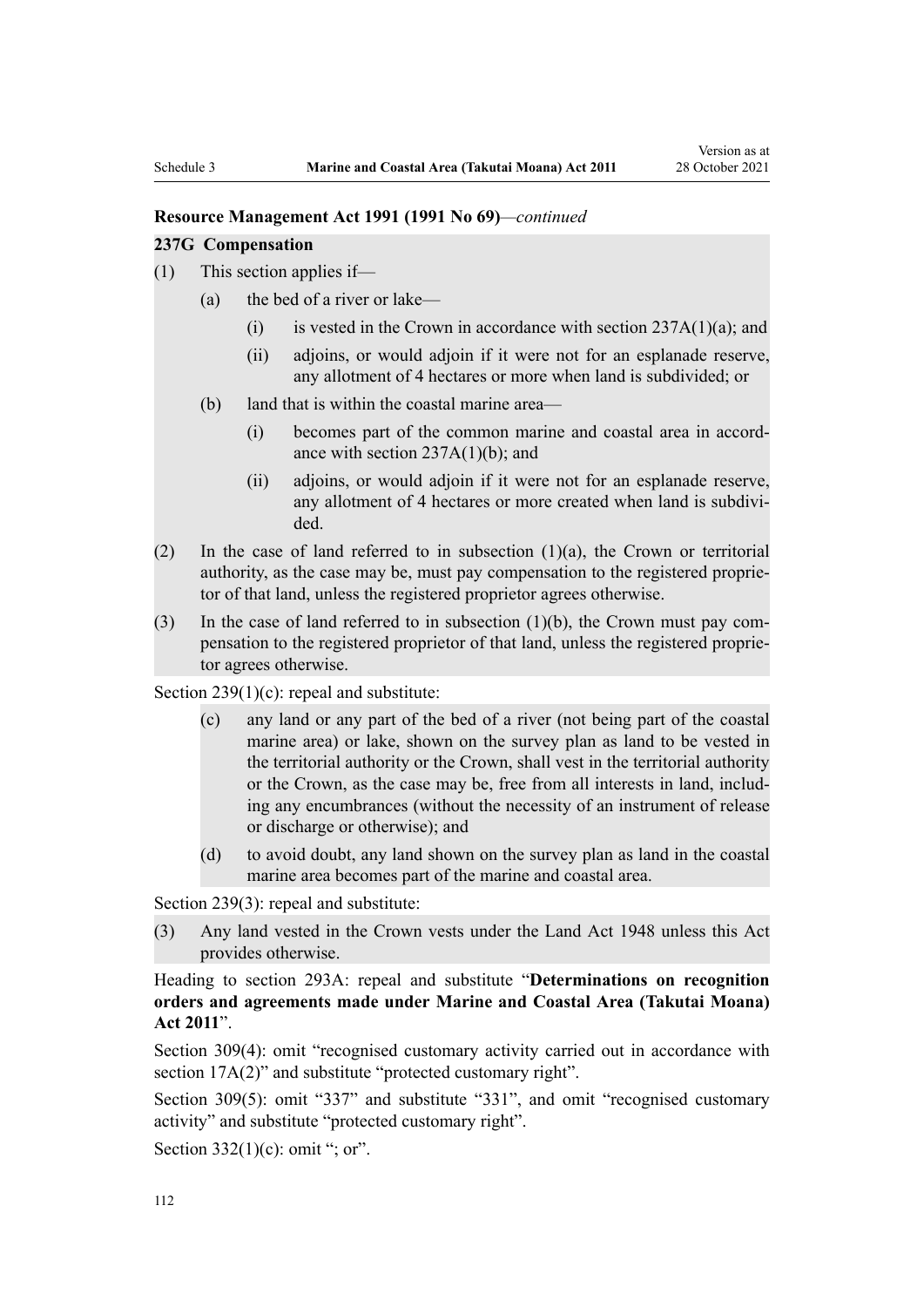[Section 332\(1\)\(d\):](http://legislation.govt.nz/pdflink.aspx?id=DLM239020) repeal.

[Section 333\(1A\):](http://legislation.govt.nz/pdflink.aspx?id=DLM239027) repeal.

[Section 354\(3\)](http://legislation.govt.nz/pdflink.aspx?id=DLM239318): repeal and substitute:

- (3) Any person may use or occupy any part of the common marine and coastal area without obtaining consent, unless consent must be obtained under—
	- (a) this Act; or
	- (b) any other enactment; or
	- (c) any instrument or order made under an enactment.

[Section 355\(1\)](http://legislation.govt.nz/pdflink.aspx?id=DLM239322): repeal.

[Section 355\(3\):](http://legislation.govt.nz/pdflink.aspx?id=DLM239322) omit: "Without limiting section 355AA, the relevant Minister" and substitute "The Minister of Lands".

[Section 355\(3\)](http://legislation.govt.nz/pdflink.aspx?id=DLM239322): insert "that forms part of a riverbed or lakebed that is not within the coastal marine area and" after "reclaimed land".

[Section 355\(6\)](http://legislation.govt.nz/pdflink.aspx?id=DLM239322): repeal and substitute:

(6) For the purposes of this section, references to land that forms part of a riverbed or lakebed include land which was part of that bed before it was reclaimed.

[Section 355AA](http://legislation.govt.nz/pdflink.aspx?id=DLM239326): repeal.

[Section 355AB:](http://legislation.govt.nz/pdflink.aspx?id=DLM239328) repeal.

[Section 360\(1\)\(c\)](http://legislation.govt.nz/pdflink.aspx?id=DLM239372): repeal and substitute:

- (c) prescribing the amount, methods for calculating the amount, and circum‐ stances and manner in which holders of resource consents are liable to pay for—
	- (i) the occupation of the coastal marine area, to the extent that it is within the common marine and coastal area; and
	- (ii) the occupation of the bed of any river or lake that is land of the Crown; and
	- (iii) the extraction of any sand, shingle, shell, and other natural mater‐ ials from an area described in subparagraph (i) or (ii); and
	- (iv) the use of geothermal energy:

[Schedule 1:](http://legislation.govt.nz/pdflink.aspx?id=DLM240686) clause  $2(2)(c)$ : repeal and substitute:

(c) any customary marine title group in the region.

[Schedule 1:](http://legislation.govt.nz/pdflink.aspx?id=DLM240686) clause 3(1)(e): repeal and substitute:

(e) any customary marine title group in the area.

[Schedule 1:](http://legislation.govt.nz/pdflink.aspx?id=DLM240686) clause 5(4)(f): omit "; and".

[Schedule 1:](http://legislation.govt.nz/pdflink.aspx?id=DLM240686) clause 5(4)(g): repeal.

[Schedule 1:](http://legislation.govt.nz/pdflink.aspx?id=DLM240686) clause 20(4)(f): omit "; and".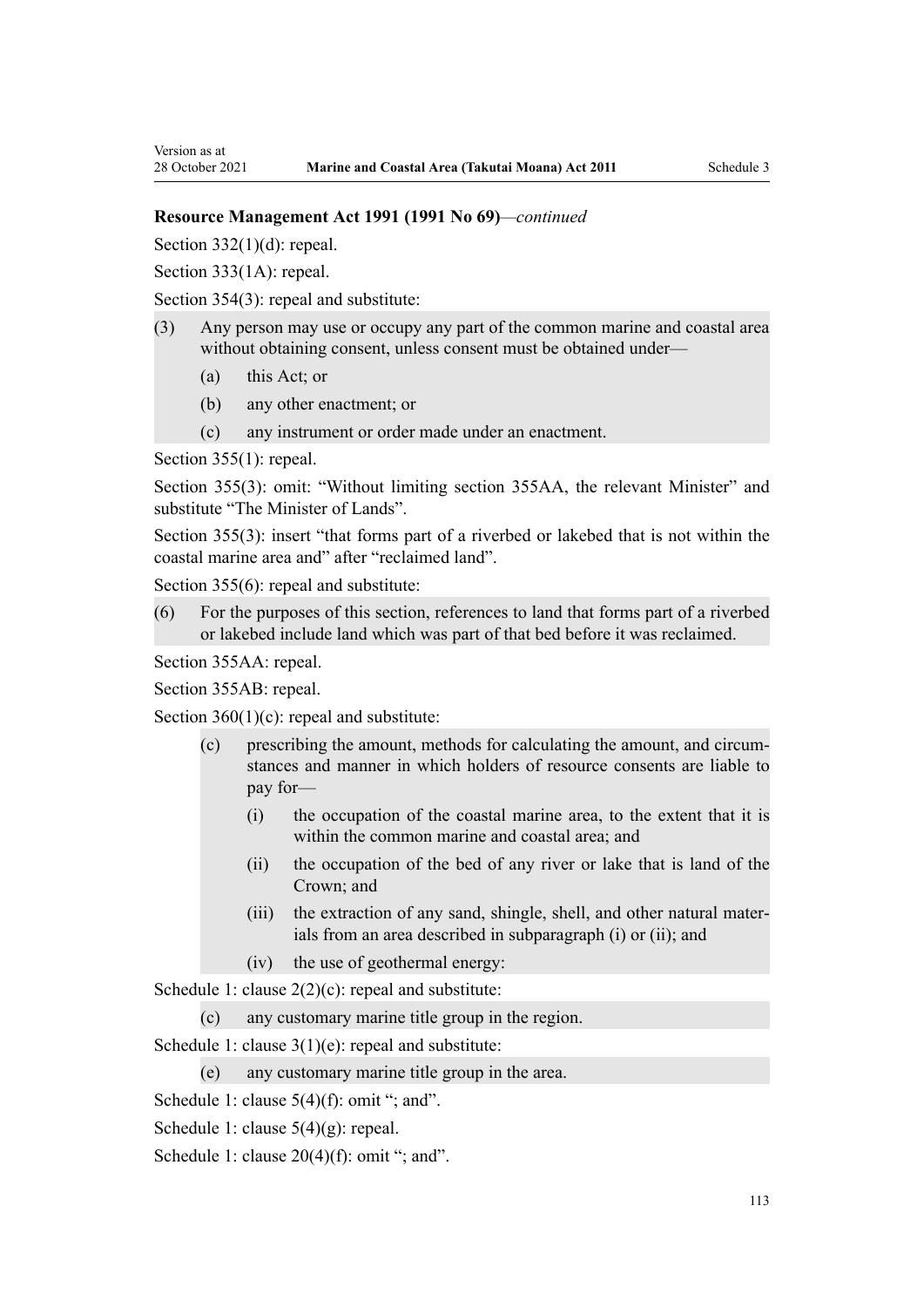[Schedule 1:](http://legislation.govt.nz/pdflink.aspx?id=DLM240686) clause 20(4)(g): repeal.

[Schedule 4:](http://legislation.govt.nz/pdflink.aspx?id=DLM242008) clause 1A: repeal and substitute:

#### **1A Matters to be included in assessment of effects on environment**

An assessment of effects on the environment for the purposes of section 88 must include, in a case where the activity for which a resource consent is sought will, or is likely to, have adverse effects that are more than minor on the exercise of a protected customary right, a description of possible alternative locations or methods for the exercise of the proposed activity (unless written approval for the proposed activity is given by the protected customary rights group).

[Schedule 12:](http://legislation.govt.nz/pdflink.aspx?id=DLM242515) repeal.

#### **Te Ture Whenua Maori Act 1993 (1993 No 4)**

[Section 4](http://legislation.govt.nz/pdflink.aspx?id=DLM289897): insert in its appropriate alphabetical order:

**common marine and coastal area** has the meaning given in section 9(1) of the Marine and Coastal Area (Takutai Moana) Act 2011

[Section 4:](http://legislation.govt.nz/pdflink.aspx?id=DLM289897) paragraph (b) of the definition of **land**: omit "public foreshore and seabed" and substitute "common marine and coastal area".

[Section 43\(7\)](http://legislation.govt.nz/pdflink.aspx?id=DLM290907): repeal.

[Section 72\(1\)](http://legislation.govt.nz/pdflink.aspx?id=DLM290961): omit "(other than proceedings under the Foreshore and Seabed Act 2004)".

[Section 98\(3\)\(c\)](http://legislation.govt.nz/pdflink.aspx?id=DLM291203): repeal.

[Section 98\(3A\):](http://legislation.govt.nz/pdflink.aspx?id=DLM291203) repeal.

# **Part 2**

# **Regulations amended**

### **Commodity Levies (Mussel, Oyster, and Salmon) Order 2007 (SR 2007/212)**

[Clause 3](http://legislation.govt.nz/pdflink.aspx?id=DLM443990): insert in its appropriate alphabetical order:

**customary marine title** has the meaning given in section 9(1) of the Marine and Coastal Area (Takutai Moana) Act 2011

Clause  $16(g)(ii)$ : revoke and substitute:

(ii) claims made under section 94 of the Marine and Coastal Area (Takutai Moana) Act 2011 for recognition of a protected custom‐ ary right or customary marine title; and

## **Marine Mammals Protection Regulations 1992 (SR 1992/322)**

[Regulation 2](http://legislation.govt.nz/pdflink.aspx?id=DLM168290): insert in its appropriate alphabetical order: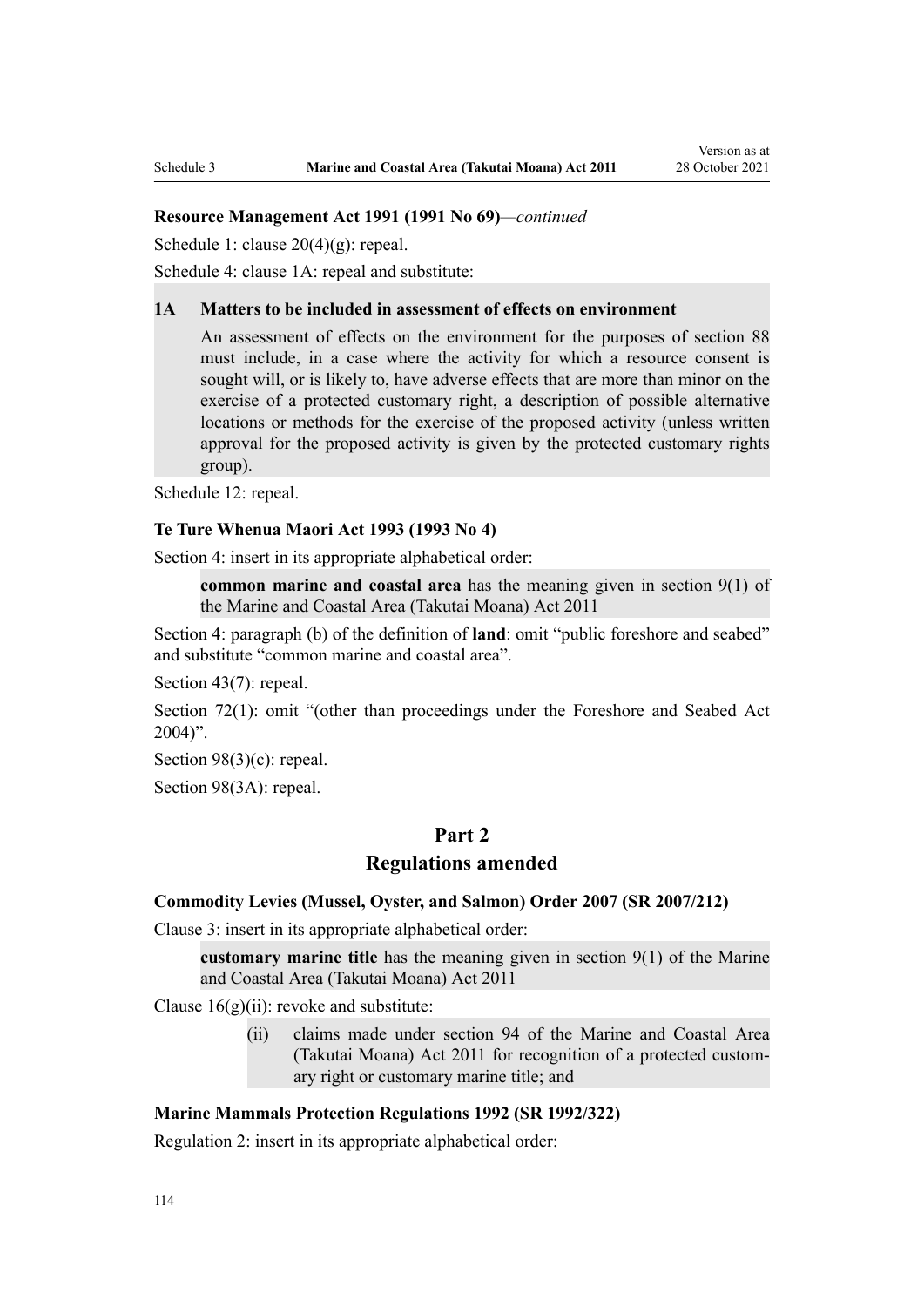## **Marine Mammals Protection Regulations 1992 (SR 1992/322)***—continued*

**customary marine title area** has the meaning given in section 9(1) of the Mar‐ ine and Coastal Area (Takutai Moana) Act 2011

[Regulation 6](http://legislation.govt.nz/pdflink.aspx?id=DLM168824): add:

Version as at

(2) Section 76 of the Marine and Coastal Area (Takutai Moana) Act 2011 applies to any application under these regulations for a permit to watch marine mammals within a customary marine title area.

# **Resource Management (Forms, Fees, and Procedure) Regulations 2003 (SR 2003/153)**

[Regulation 10\(2\)\(h\)](http://legislation.govt.nz/pdflink.aspx?id=DLM168828): omit "the holder of a customary rights order who" and substitute "a protected customary rights group that".

[Regulation 10\(2\)](http://legislation.govt.nz/pdflink.aspx?id=DLM168828): insert after paragraph (h):

(ha) a customary marine title group that, in the opinion of the consent authority, may be adversely affected by the grant of a resource consent for an accommodated activity: